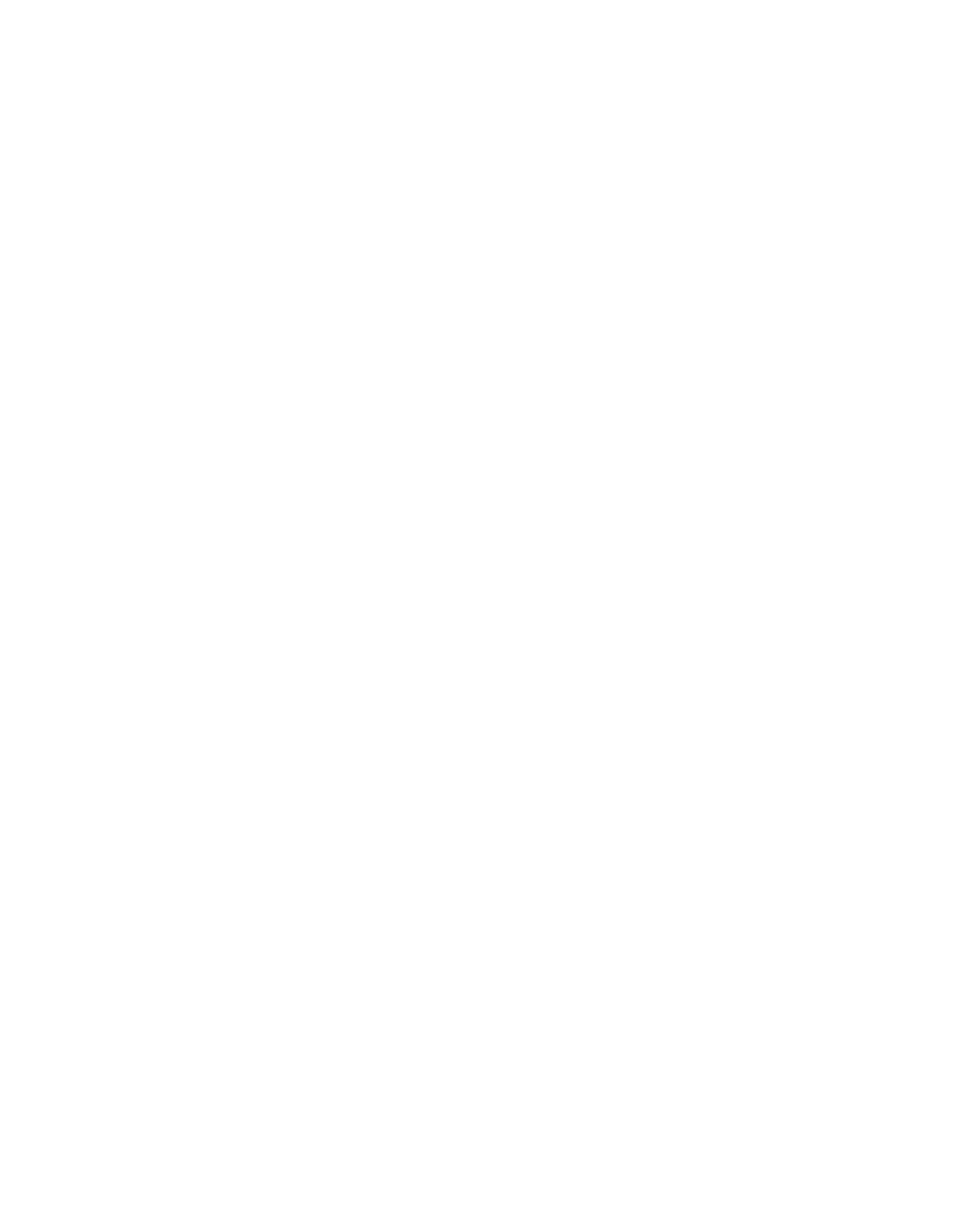# **CONTENTS**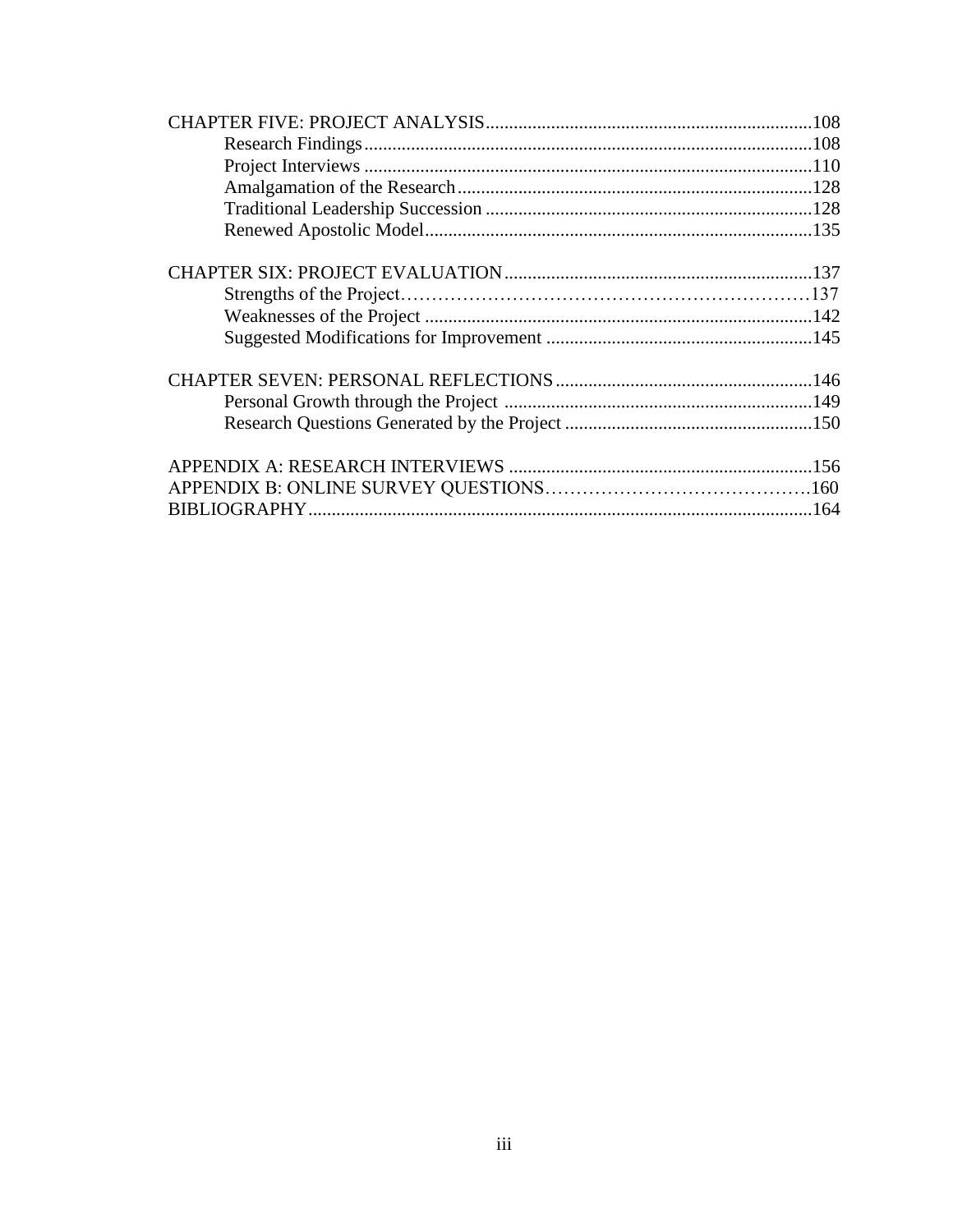# LIST OF TABLES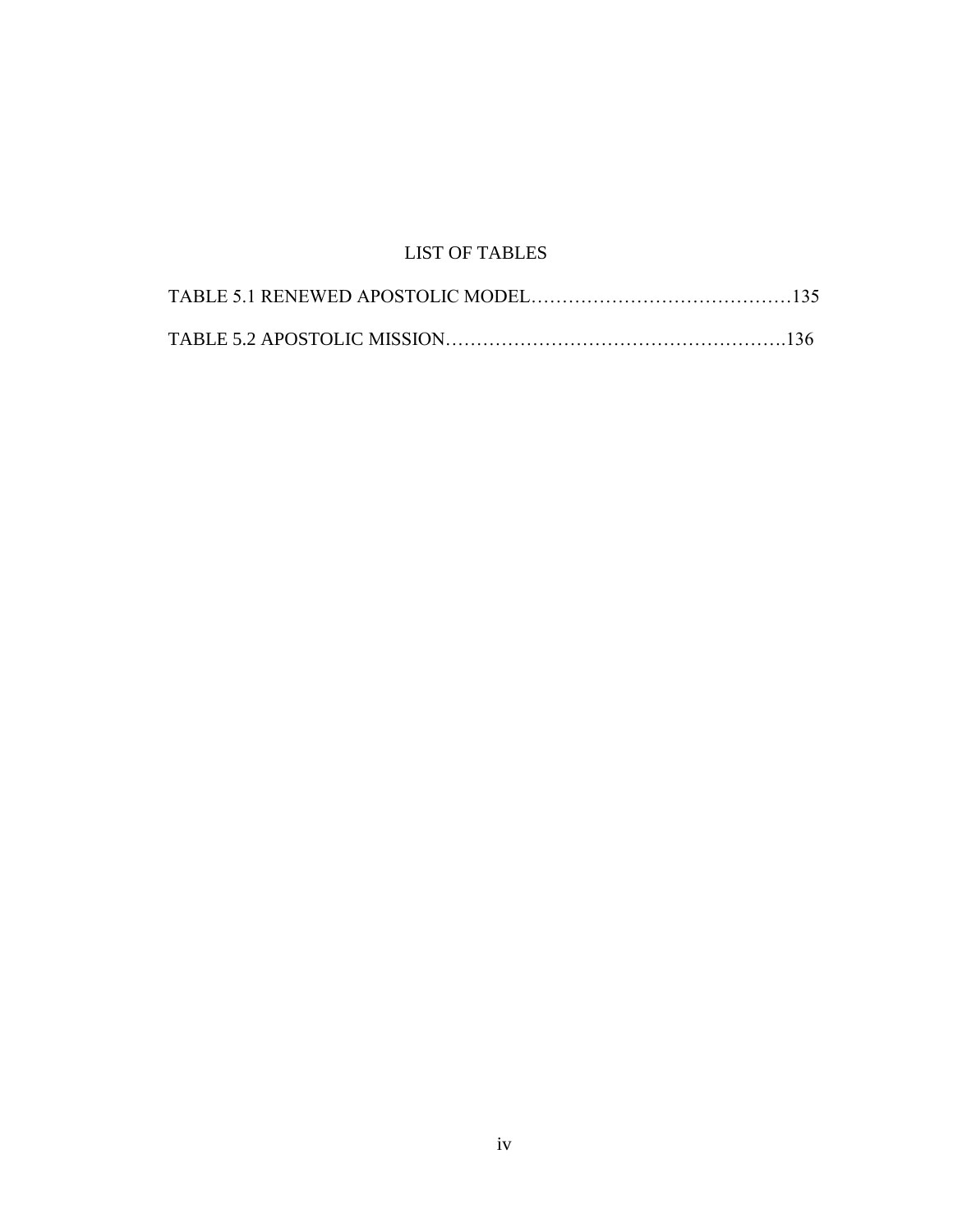# GLOSSARY

Contingency Plan: A plan of action for the extended life of the church.

Central Authority: An affiliation with an umbrella hierarchical organization and authority.

Discipleship: The process of educating and enabling believers regarding church doctrine for spiritual growth and maturity.

Effective Leadership: Leadership needed to implement a contingency plan for the church (Eph. 3:7).

Healthy Church: A church body whose membership is reproductive and has a strategic plan for successive leadership.

Independent Church: A self-governing church with no affiliation with a denomination or other external ecclesiastical authority.

Leadership Succession: The transference of leadership from one generation to the next.

Leadership Legacy: The material and spiritual benefits left as an inheritance for succeeding leaders and congregations.

Peer Mentor: A person who oversees the progress of a peer and imparts knowledge and resources for the mentee's spiritual development.

Organic Unity: A phrase that defines how local churches maintain an harmonious relationship between them and parachurch institutions. Organic unity further considers how churches and parachurches can mutually operate together as the Body of Christ.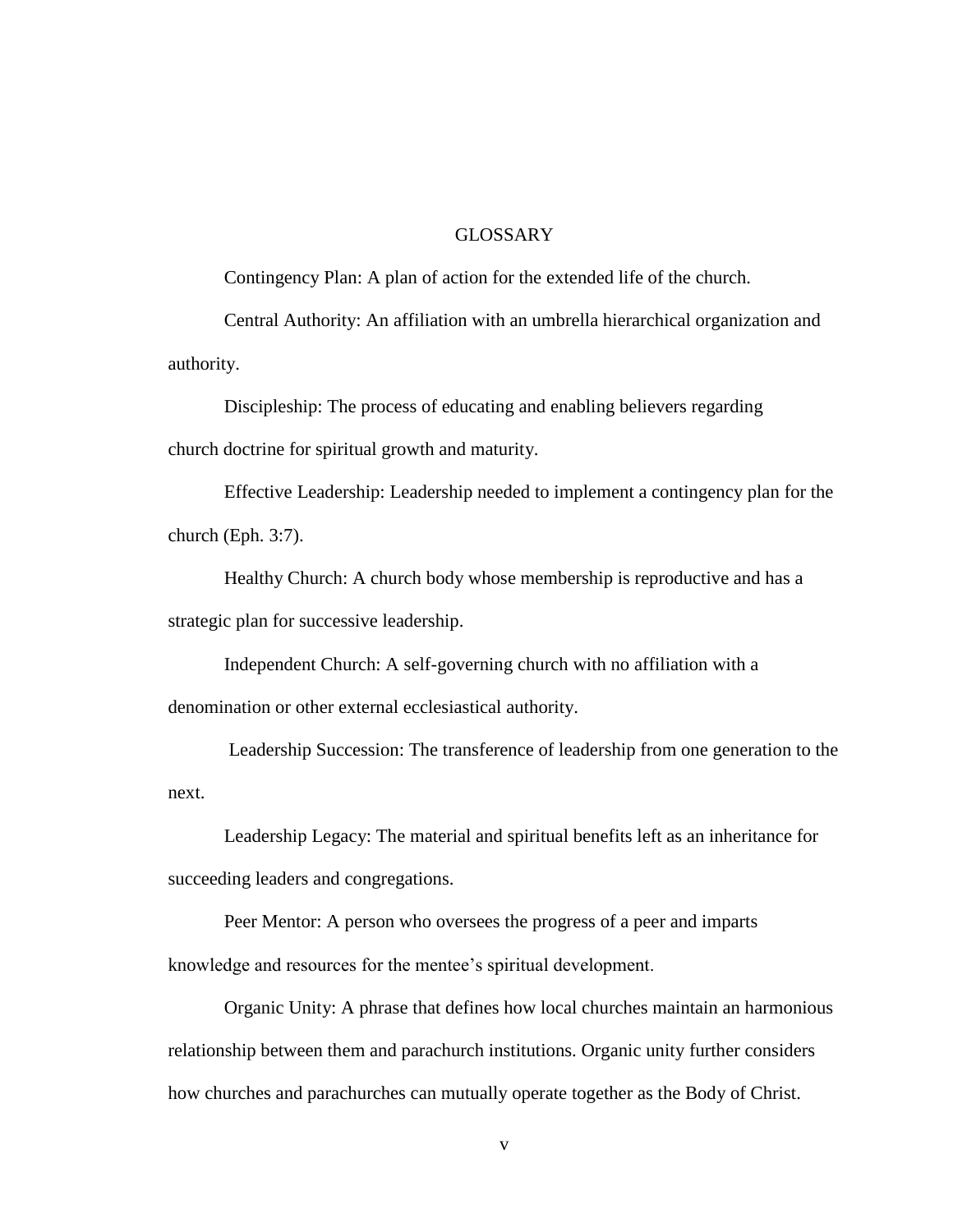Sterility of Leadership: The condition that exists when a group of maturing elders consists exclusively of members from within its own generation.

Visionary Leadership: Leadership that follows a biblical vision, understands and commits to the mission, and recognizes problems and attempts to solve them.

Key Informants: Pastors and those in church ministry best qualified to provide vital information relating to leadership succession.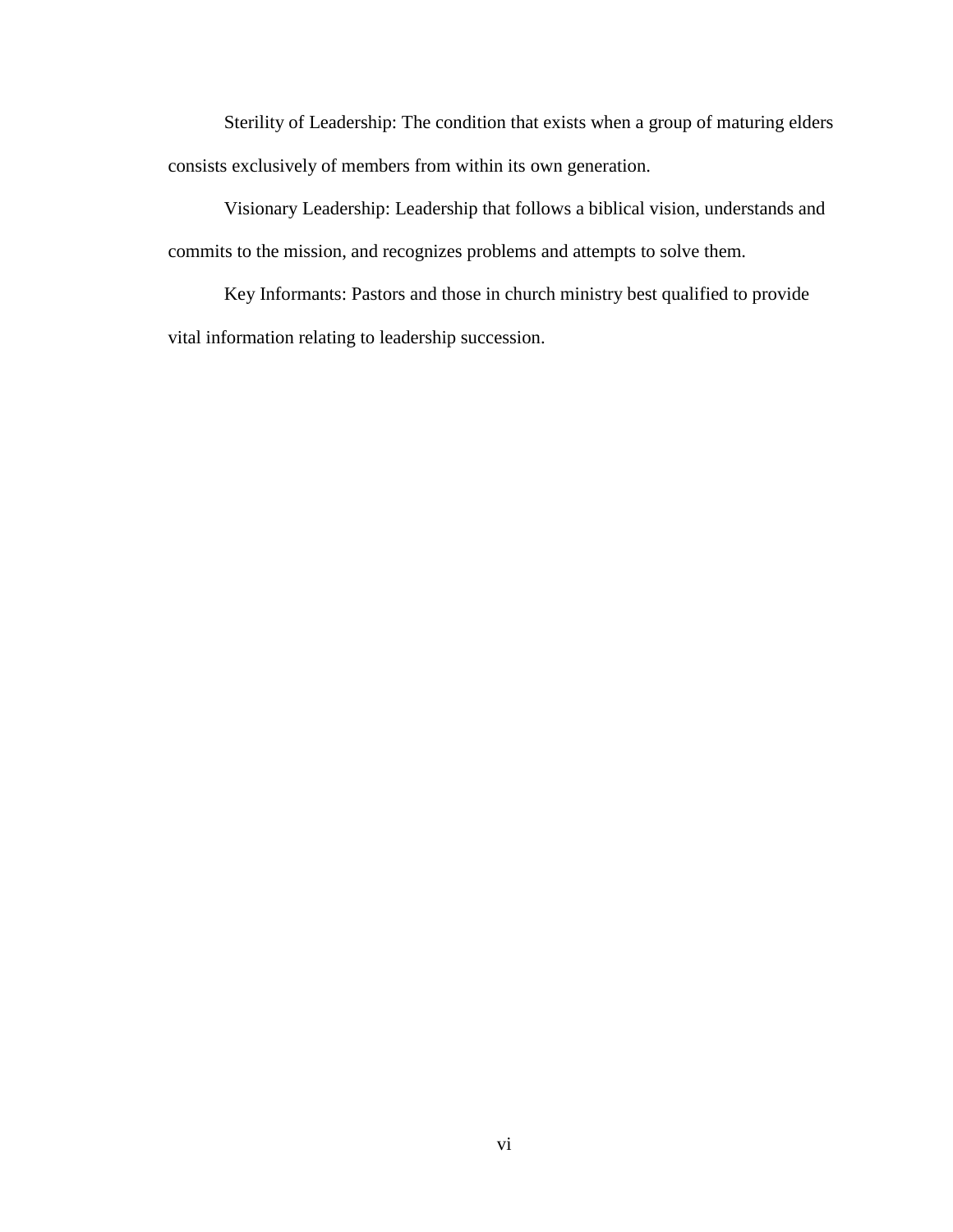# **ABSTRACT**

Faith Community Church is an independent community church located in the small New England town of Plainfield, Connecticut. The church needs a contingency plan that will contribute to the longevity of the church and ministry. The project addresses leadership succession and the difficulty that all churches experience with this vital need.

Independent churches are a trend in the twenty-first century, but are they fully equipped for longevity and do they have a contingency plan for the next generation? A successful leadership succession depends upon a well-planned transition. Leadership succession is also dependent on a number of time-related factors.

The research centered upon the independent church phenomenon and a case study of four small independent churches. The research showed that independent churches are a repudiation of a dry orthodoxy. This study found the independent church movement was a quest for freedom from the traditional hierarchies of denominations.

During the study, the researcher discovered that churches have both common and unique DNA. Through grounded theory and coding of the data, the researcher identified factors that contribute to both the positives and obstacles to a good leadership succession. The research provided evidence that a renewed apostolic approach to leadership succession is more effective than traditional methods.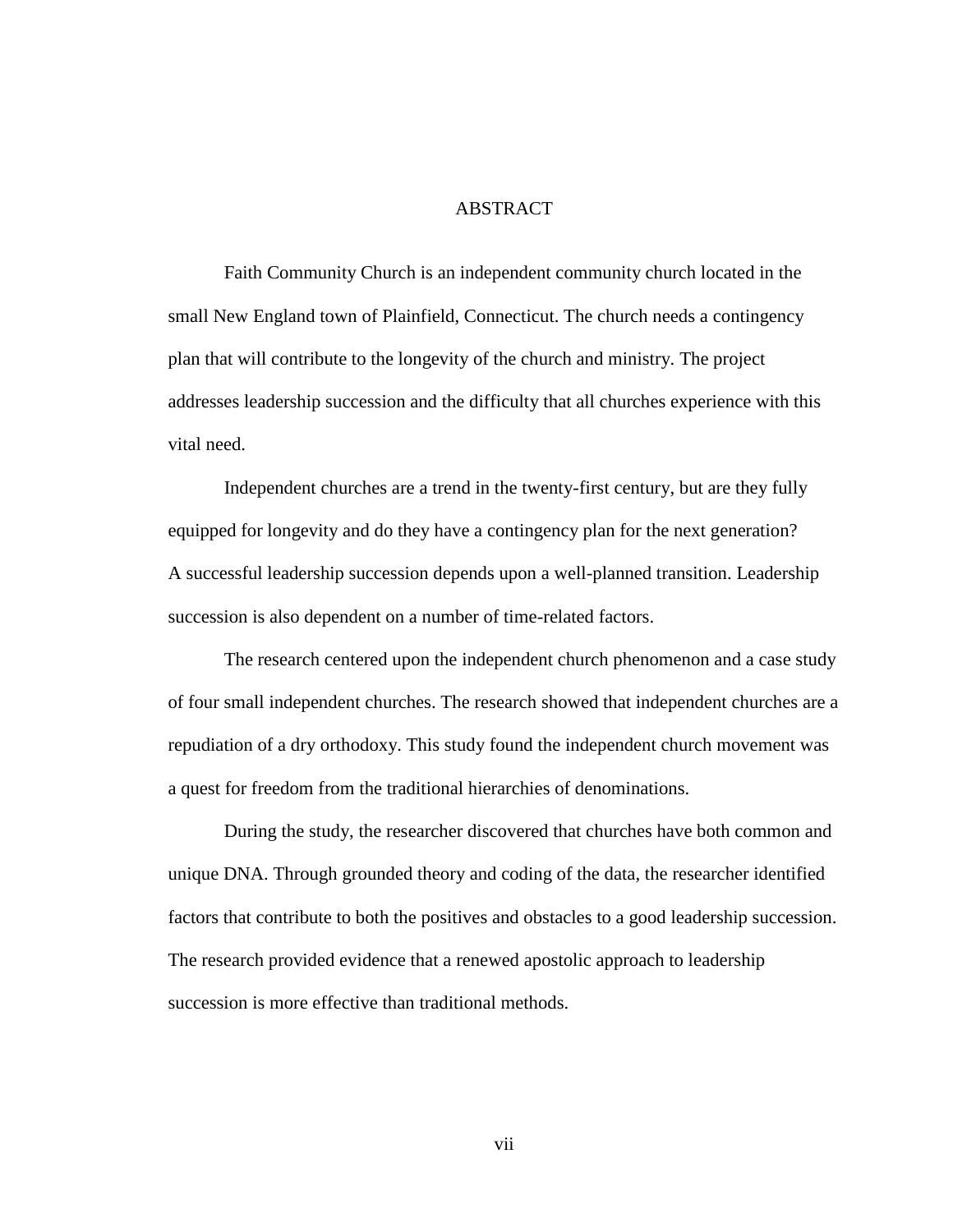―The greatest thing this generation can do is to lay a few stepping stones for the next generation." Charles F. Kettering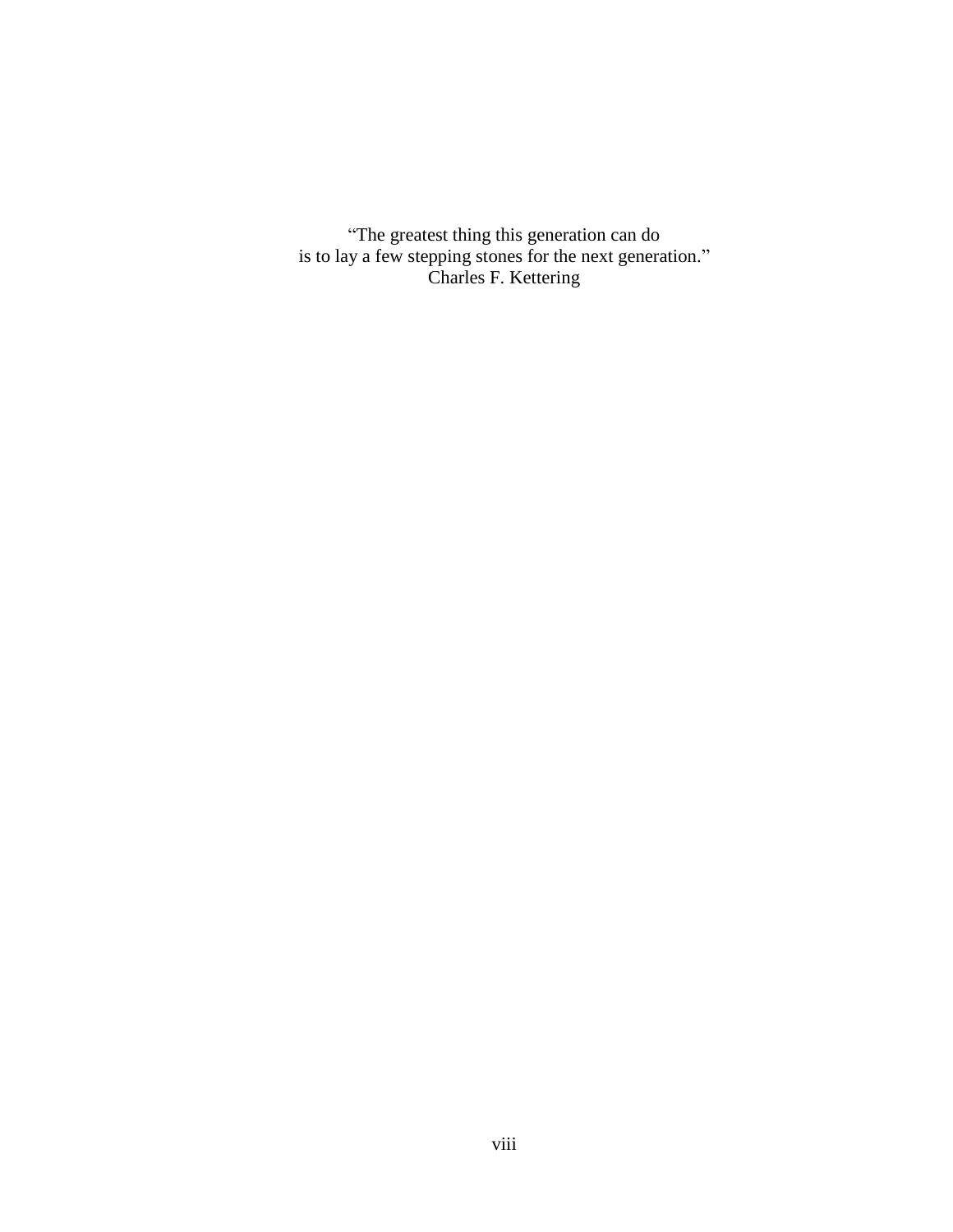#### CHAPTER ONE: LEADERSHIP SUCCESSION

#### **The Problem of Leadership Succession**

This project addresses the need of a contingency plan for leadership succession in small independent churches in order to meet their ongoing leadership needs. In response to the problem, the researcher will seek to understand the independent church and review leadership succession in the Bible with a primary concentration on the Book of Acts and the Pastoral Epistles.

Independent churches may be free of denominational authority and traditions but are not free from the authority of the Holy Spirit and the Scriptures. The study will examine the contrasts between centralized and decentralized authority.

The research includes a literature review that addresses the independent church as an emerging phenomenon. The researcher is also interested in how well these churches develop leaders, prepare, and include them for leadership succession. Another important factor is leadership succession is a process that needs harmonious relationships. The researcher will seek to find ways this is possible.

The research will primarily focus on leadership succession through a case study of four independent churches. The project includes a proposed model for leadership that will aid in the development of a strategy for a good leadership succession. At some point, every church will need new leadership and therefore it is important to plan and have a strategy for it.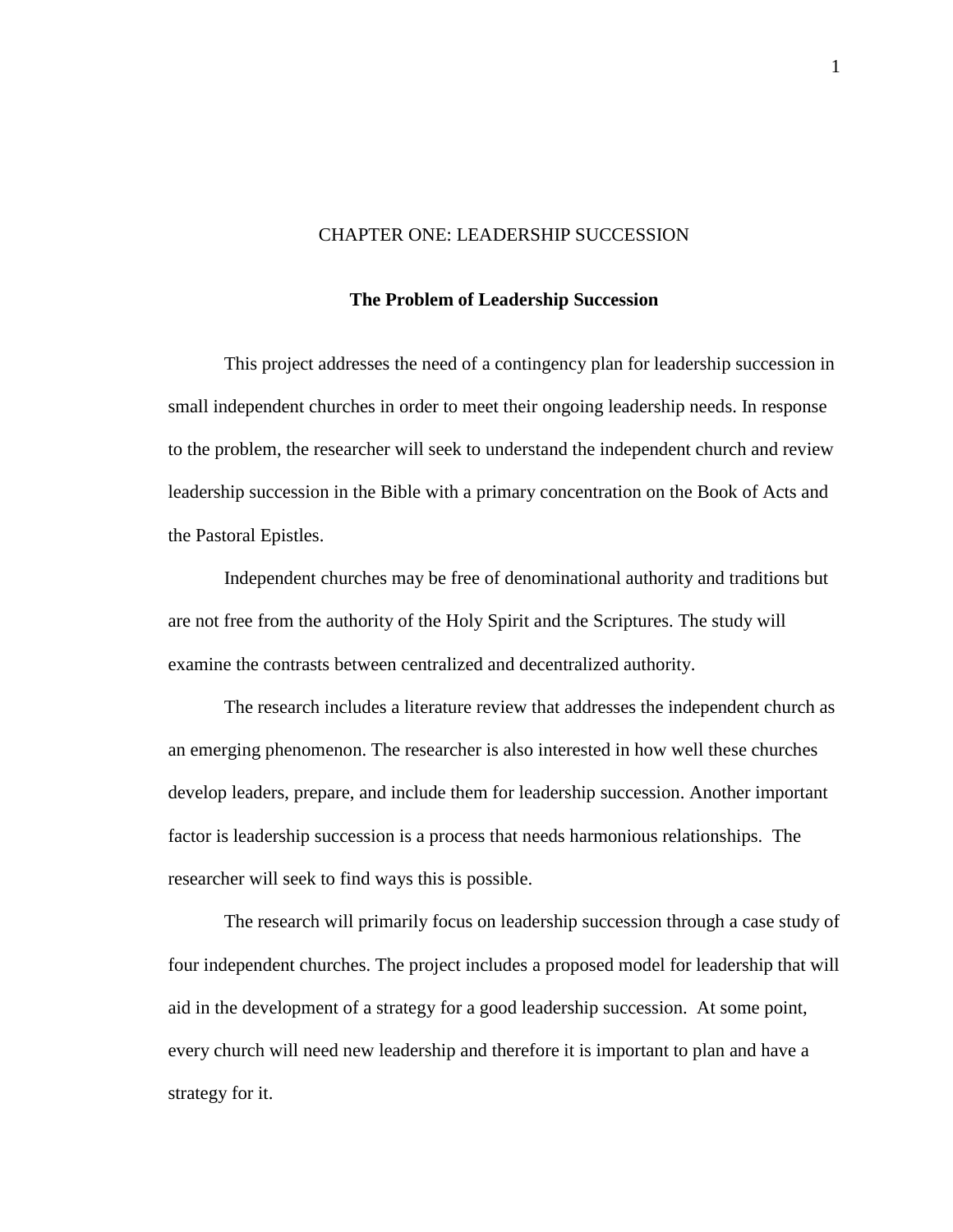#### **Delimitations**

The research will focus primarily on autonomous independent churches. The research will be in Eastern Connecticut and Western Rhode Island. The research will consist of interviews, documents, constitutions, and statements of faith from selected churches. Lastly, the research will concentrate on previous studies and literature related to leadership succession.

#### **Assumptions**

No one is born a leader, so leaders must emerge and become over time. The researcher assumes that God has provided local churches with the resources necessary for leadership succession. Although God provides the human resources, the church must be proving grounds for them to emerge. The researcher also assumes that the Bible provides the vision and methods for leadership succession. A third assumption is that the Holy Spirit oversees the functions of the church. The researcher assumes that leadership is cyclical and needs to reproduce. The final assumption is that the longevity of an independent church is directly related to leadership succession.

## **Subproblems**

The first subproblem is to seek an understanding of the independent church phenomenon. The second subproblem is to review how the Scriptures address leadership succession. In the third subproblem the researcher will explore journals and contemporary literature that focus on leadership succession. The fourth subproblem is to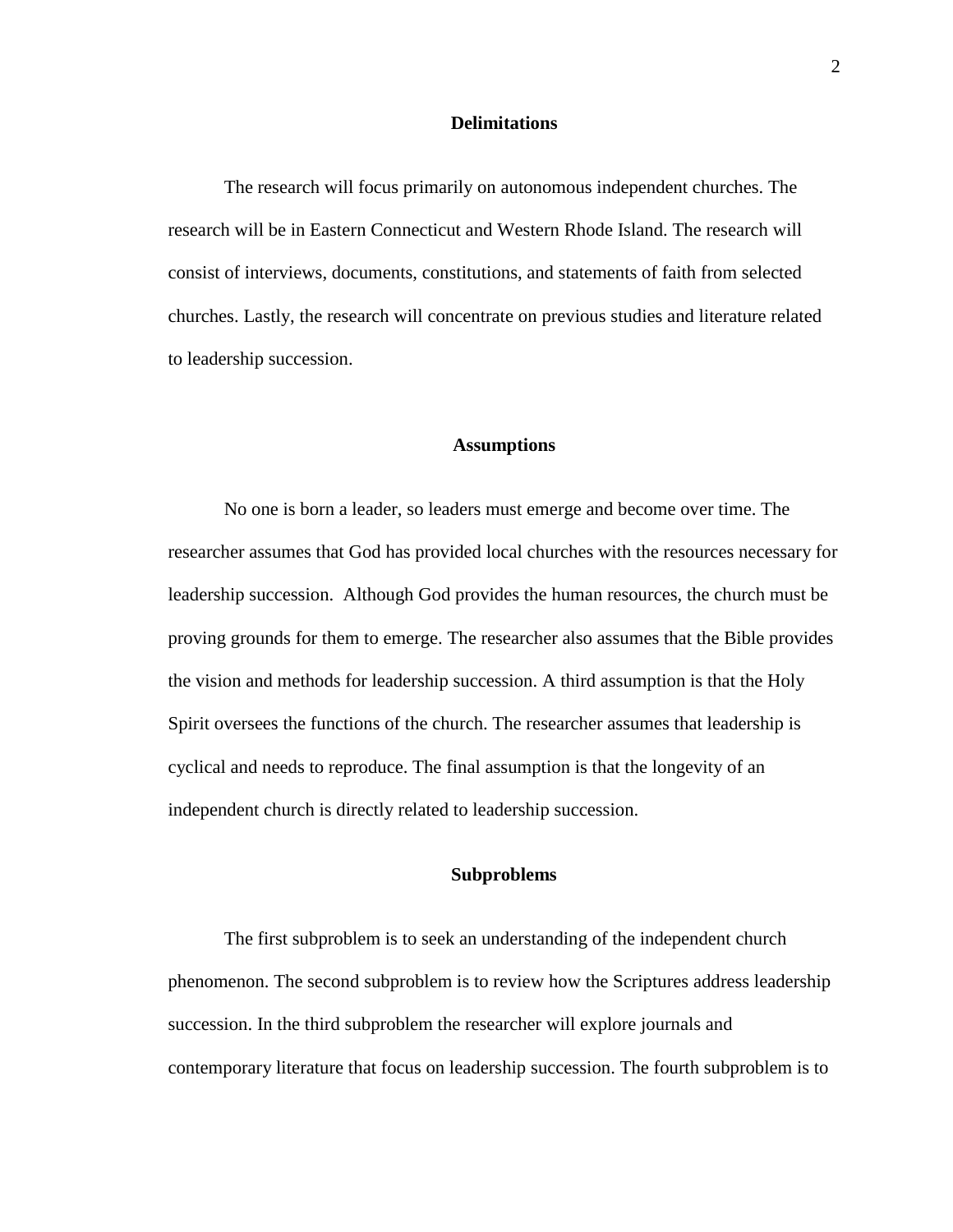select small independent churches for case studies. The fifth subproblem is to conduct onsite interviews with pastors and clergy who are currently in need of a plan of action for leadership succession. During the course of the interviews, the researcher will seek to discern aspects of theology that directly relate to the subject of leadership succession. The researcher will request access to doctrinal statements, mission statements, constitutions and other documents, which will aid in understanding the problem of leadership succession in small independent community churches. The research should provide the data and information for presenting a plan for implementing a strategy for extending the longevity of small independent churches.

## **Setting of the Project**

The setting of the project is Moosup, Connecticut, a small New England postmill town. Moosup is a village in the Town of Plainfield, Connecticut with a population of 3,237.<sup>1</sup> The Town of Plainfield has a population of  $14,619$ .<sup>2</sup> In Plainfield most of the local churches cooperate in an ecumenical spirit and, despite doctrinal differences, work together by reaching out to people in need. These churches demonstrate this by taking their turns at the local food bank. Twice a year the churches assemble for services on Thanksgiving and on the National Day of Prayer. These churches come together to pray for the community and nation.

Faith Community Church (FCC) relocated from Norwich, Connecticut to Moosup in December 2004. FCC started meeting in homes and later conducted services at the

<sup>&</sup>lt;sup>1</sup> American Towns, http://www.americantowns.com/ct/moosup-information (accessed September 2, 2010).

 $<sup>2</sup>$  Ibid.</sup>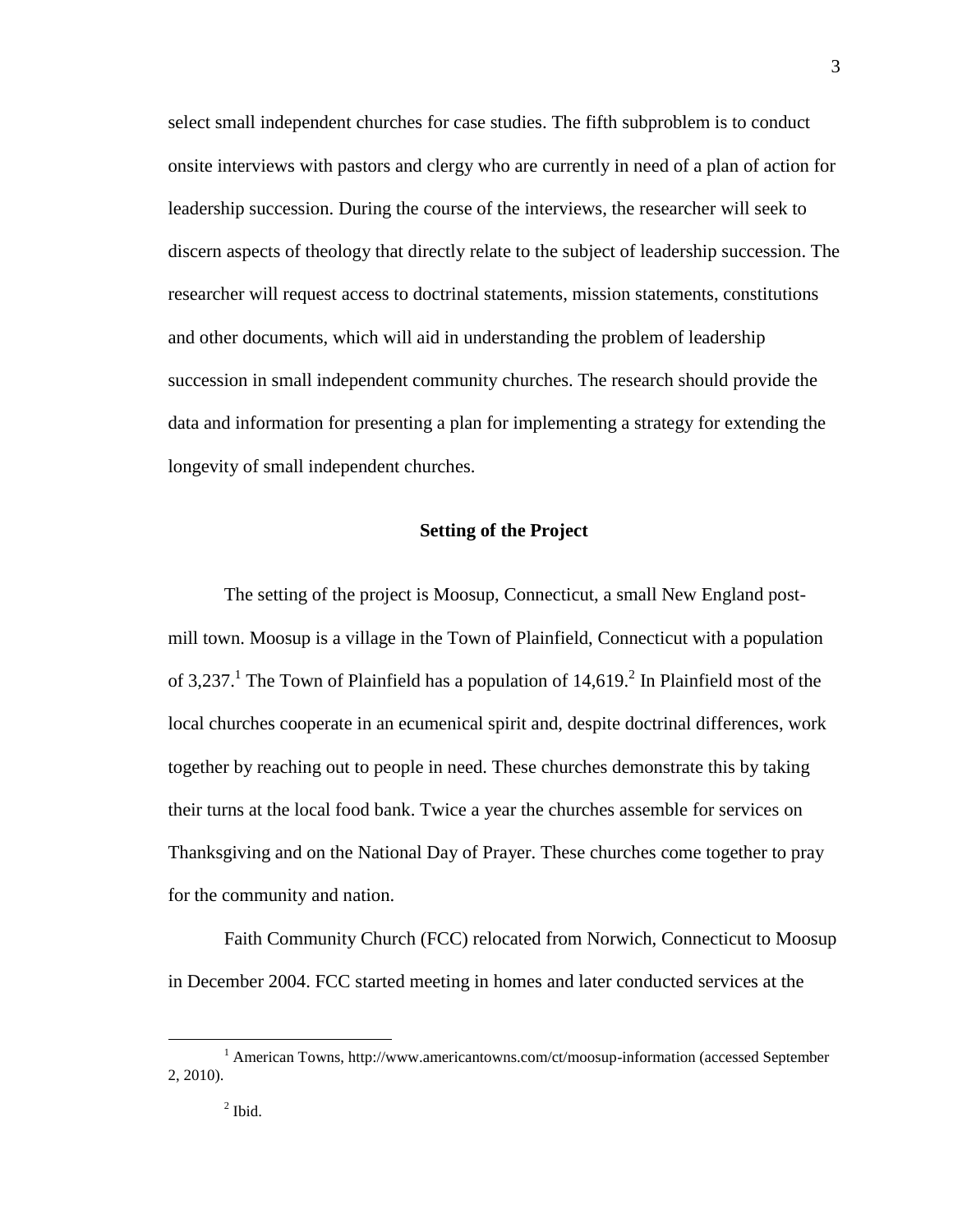Norwich Grange. The church was formed in 1995, the result of a dispute that fractured relations with the leadership of another church. Currently the leadership of FCC consists of a pastor and a core group of elders, deacons, deaconesses, and a missions and education overseer.

For the past four and a half years, FCC has occupied the site of the former Moosup Baptist Church (MBC), an American Baptist Church which merged with a church of same denomination. Unlike MBC, FCC, being independent, must take an alternative approach regarding leadership succession. Because FCC lacks an affiliation or other external backing, it could cease to exist as a viable ministry. For this reason FCC and its leadership must take a proactive approach with respect to leadership succession.

Recently, FCC terminated its lease with the former MBC and has since moved to another location in town. The recent move to a new location in town provides the right opportunity to pursue a leadership succession plan. After the move, the church has affirmed its commitment to the community. FCC decided to relocate within Moosup in order to keep the local church in the vicinity and reduce travel hardships on the congregation. A second commitment was to relocate recovery groups that were meeting at the church. Through prayer and God's providence, FCC has been able to fulfill its commitments to the community.

#### **Importance of the Project**

#### *The Importance of the Project to the Researcher*

The project is important to the researcher because the church needs a strategic plan for its longevity if it is going to reach the next generation. It is important for the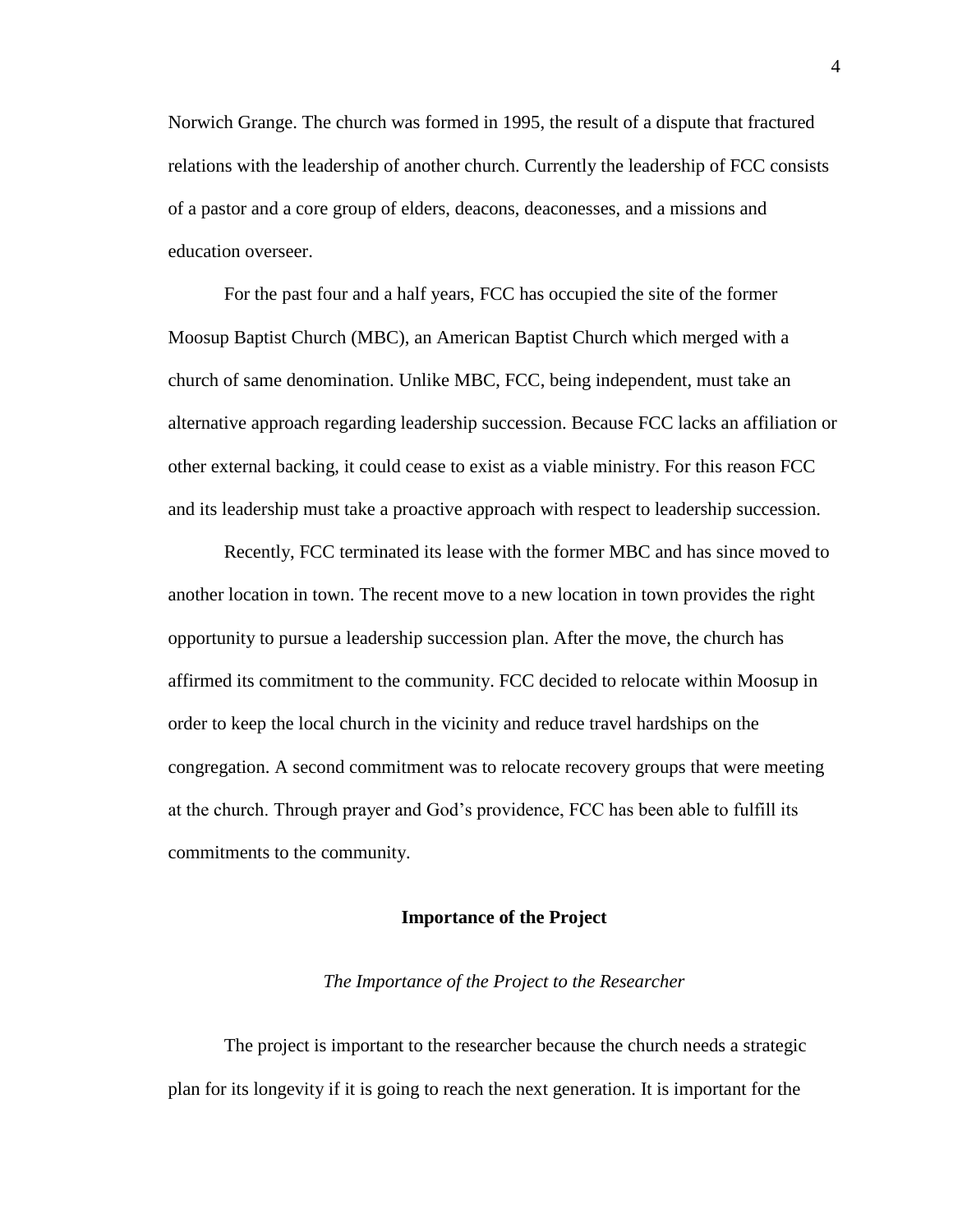pastor to provide a biblical vision for the church to succeed in its ministry (Prov. 29:18). The lack of a leadership development plan may result in sterility of leadership and negatively impact the church. The researcher's passion and objectives are to stimulate others within his sphere of influence to take a proactive approach toward leadership succession. While some are passive in regard to leadership succession, the Scriptures do not teach this as an option. The church cannot be aloof and oblivious to the need for taking this approach. On the contrary, the Great Commission instructs the church to be proactive in developing leaders (Matt. 28:18-20).

### *The Importance of the Project to FCC*

The importance of the project to FCC has to do with its purpose and mission. If the church is to succeed in its mission, others have to be prepared for leadership positions within the church. Currently the average age of the core group of elders and leaders is sixty.

FCC therefore needs to prepare leaders by helping newer members discover and develop their spiritual gifts for ministry. The church must turn new disciples into productive members. This can only happen by providing the opportunity for new disciples to take an active part in the ministry. Without doing so, there is little hope for the church to continue. This suggests that the outlook is grim and that, without any church growth, there would be little hope for the church to continue as a viable ministry.

According to a study done by the Hartford Institute for Religious Research,

We know very little about independent congregations...The best guess is that there are thirty-five thousand independent congregations currently with approximately ten million members in the United States, making these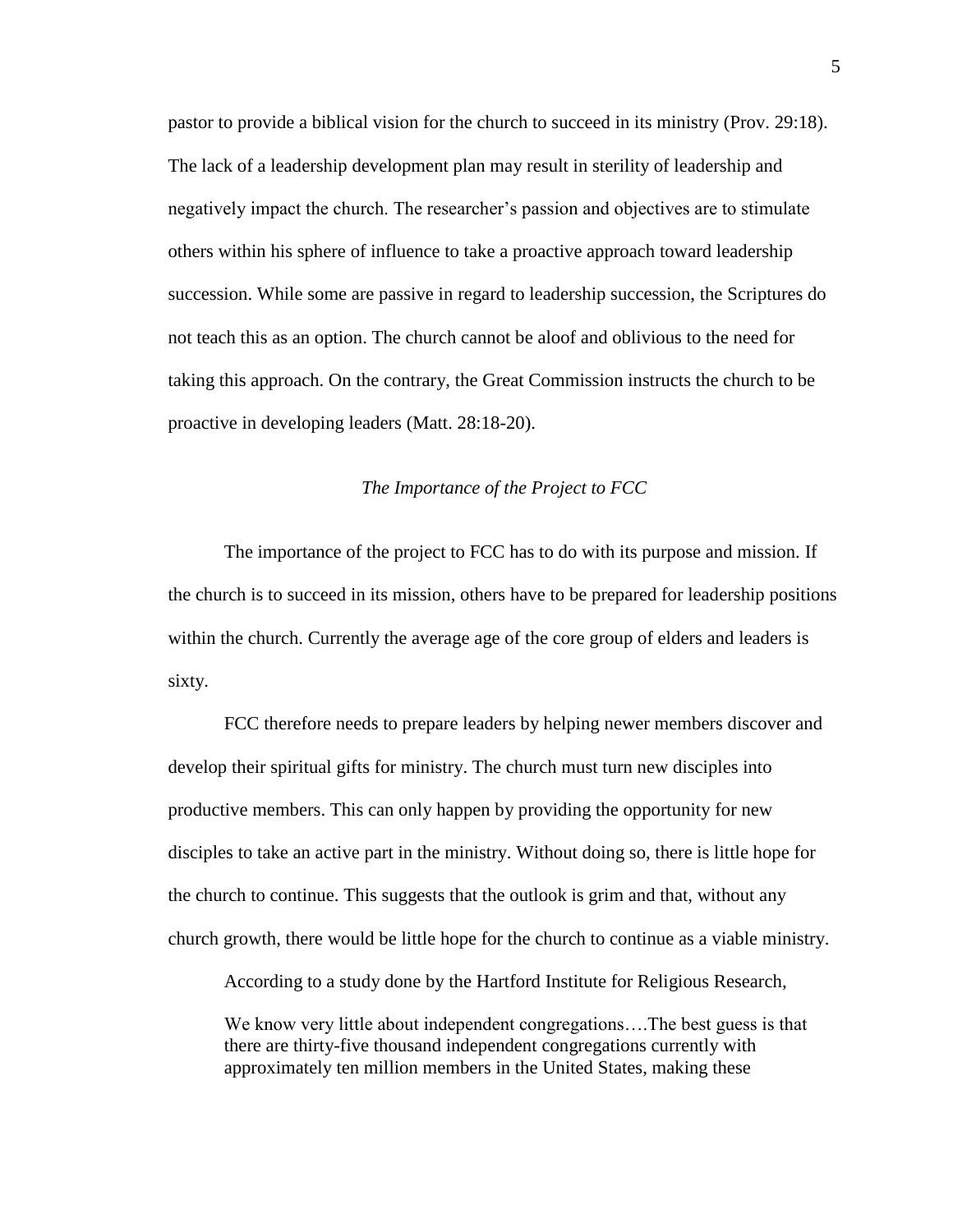congregations a large but relatively anonymous presence in the U.S. religious landscape. $3$ 

This study reveals the need for more research in understanding the independent church phenomenon. In response to these findings, the project is of considerable benefit both for churches and for academic institutions.

*The Importance of the Project to the Church*

The primary importance of the project is the need for longevity. Although a leadership succession plan may be less of a problem for denominational affiliates, such is not the case for independent churches.

Because of immigration and differences in ethnicity, languages and culture, churches today face theological and philosophical issues that challenge the core beliefs of Christianity. These core beliefs include the deity, death, burial and resurrection of the Lord Jesus Christ. A denial of these truths represents a departure from our founding fathers' vision of "advancing the Christian faith"<sup>4</sup> (2 Tim. 4:1-4).

According to the Pew Research Forum of Religion (PRF), New England ranks at the bottom of the following four measures: the importance of religion in people's lives, frequency of attendance at worship services, frequency of prayer and absolute certainty of belief in God.<sup>5</sup> Massachusetts, Connecticut and Rhode Island average 30% in weekly

 $3$  Scott Thumma, Hartford Institute for Religious Research, "What God Makes Free is Free Indeed," http://hirr.hartsem.edu/bookshelf/thumma\_article5.html (accessed December 27, 2009).

 $4$  Caleb Johnson, "Mayflower History," http://www.mayflowerhistory.com/PrimarySources/MayflowerCompact.php (accessed September 1, 2010).

 $<sup>5</sup>$  The Pew Forum on Religion and Public Life, "How Religious is your State," Pew Research</sup> Center's Forum on Religion & Public Life, http://pewforum.org/docs/?DocID=504 (accessed March 6, 2010).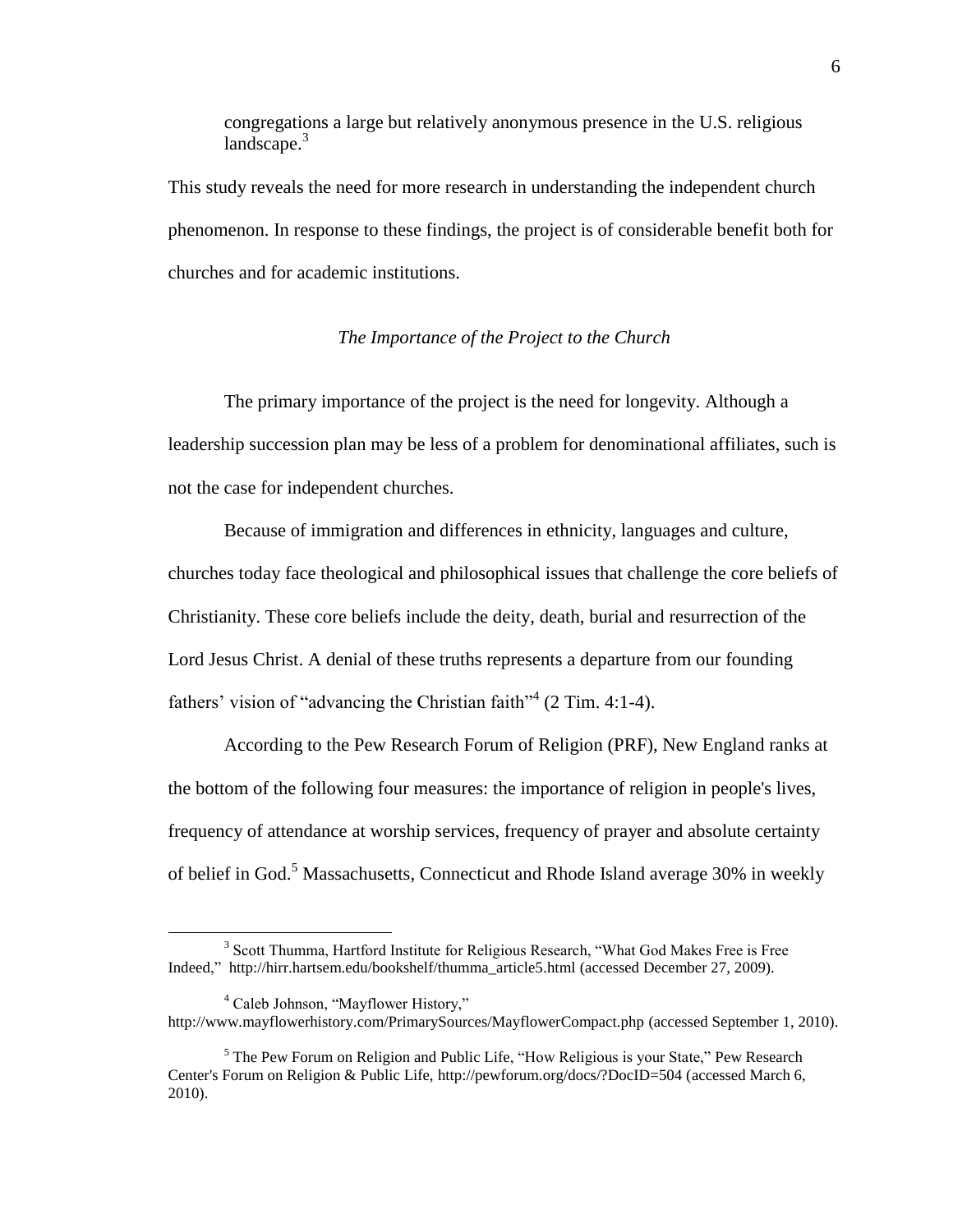church attendance while Maine, New Hampshire and Vermont average is 23%. In considering the importance of religion, Connecticut and Rhode Island lead at 44% while Maine, Massachusetts, New Hampshire and Vermont follow at 42, 40 and 36% respectively. The research shows that Connecticut and Rhode Island rank forty-second in the nation while the rest of the New England states fall further behind. This indicates that the geographical setting is well below the national average of 56%.

The PRF reports that although at least 85% of people living in Mississippi, South Carolina and Alabama say they are certain God exists, that number is 60% in the Northeast. In light of this evidence, it is not surprising that independent churches in the Northeast are up against real challenges to their continued existence and viability. While the churches rightly define their theology in terms of the doctrine of God, man, sin, salvation, resurrection, and the authority of Scriptures, there is little consideration for leadership succession which is vital for the longevity of the church. Marcus Bieschke considers the significance of leadership and succession:

Many organizations are just one step away from extinction. Sounds harsh, but think about it. If Jesus hadn't intentionally infused His values, teachings, vision and Spirit into the lives of several high-potential followers, would the church exist today? No. But it flourishes today because Jesus recognized that there can be no success without a successor. "As the Father sent Me, so I send you," He said (John 20:21). Thus, the critical importance of leadership succession continues.<sup>6</sup>

Bieschke accentuates the necessity for churches to take a proactive approach to this subject. The Lord, in giving the commission to His disciples, intended for them to take a proactive approach in leadership succession—"I am with you to the end of the age" (Matt. 28:19-20).

<sup>&</sup>lt;sup>6</sup> Marcus D. Bieschke, "Five Succession Planning Values to Keep Your Organization Alive," http://www.regent.edu/acad/global/publications/lao/issue 6/pdf/Bieschke %20five succession.pdf (accessed March 11, 2010).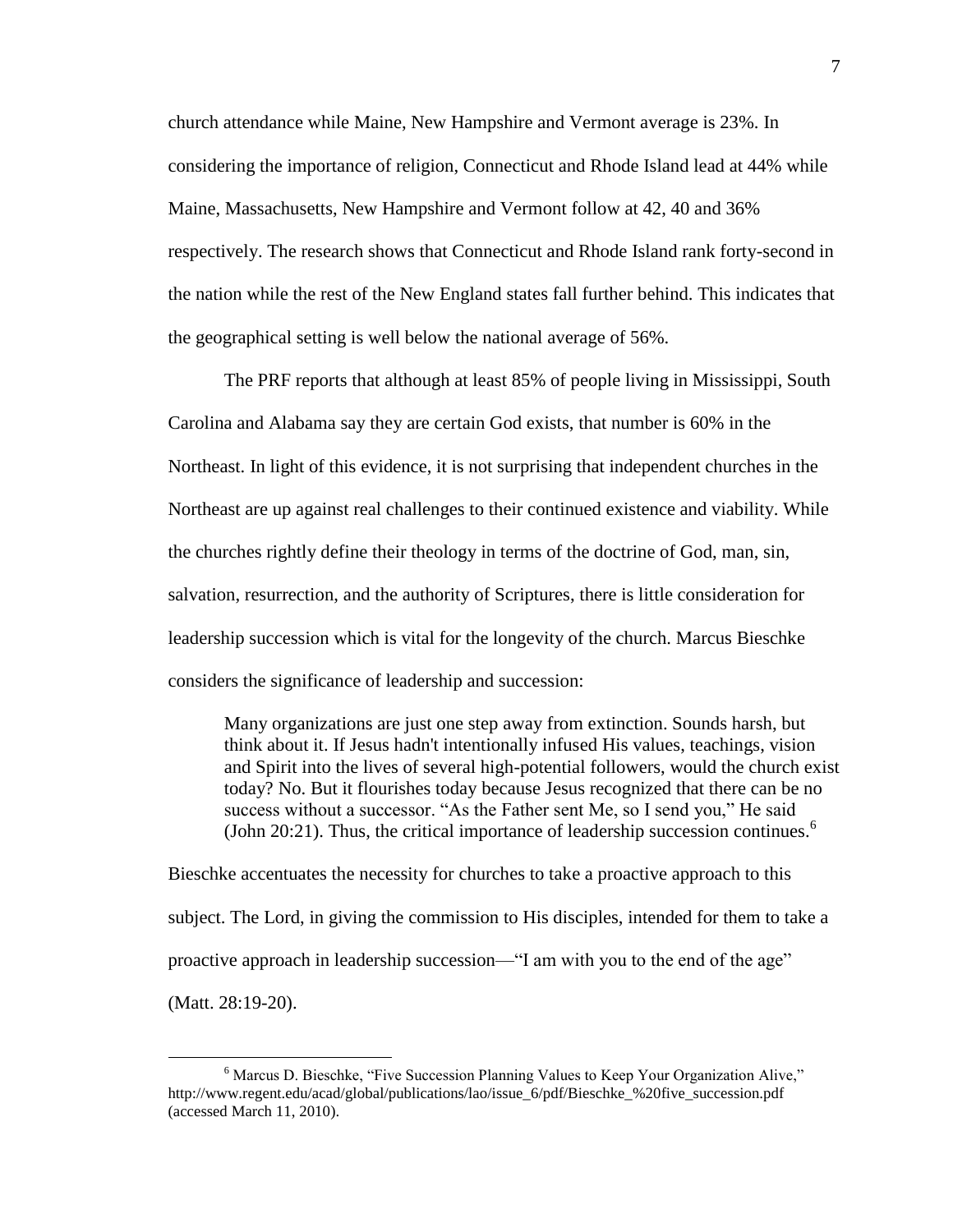A further hindrance, however, to a proactive approach is the inclination toward passivity, an aimless response. Just being faithful in church attendance and Bible study does not necessarily make one compliant with the Great Commission. Rather it is by implementing the vision outlined in the Commission that leaders fulfill its practical aspects.

While some may hold to a passive approach ("the Lord will build His church,") the Scriptures do not suggest that the church has that option. The church cannot be passive in taking a proactive approach with leadership succession. Reaching the next generation is necessary if the church is going to contend with a culture that is averse to the gospel of the Lord Jesus Christ (Rom. 12:2). Passing the torch to the next generation is dependent on how well the present leadership prepares to do this (Ps. 78:6).

Putting forth FCC as an example, the researcher sees a five to ten year window of opportunity for the church to provide the new leadership necessary for its longevity. The present leaders have the ability and the means to go beyond the issues of doctrinal purity and survival to turn this leadership need around but they must do so according to the biblical vision provided by the Scriptures and the Holy Spirit. However, it will take a collective effort and require the willingness of the existent leadership to do so.

Visionary leadership understands and commits to the mission, follows a biblical vision, recognizes problems, and tries to solve them. A lack of visionary leadership results in an atrophy of the leadership needed for succession. Today there is a clarion call for visionary leadership. In the *State of the Church 2002* George Barna emphasizes the urgency of leadership:

Churches all over the country are crying out for strong, visionary, godly leadership. The people who fill the positions of leadership in churches today are,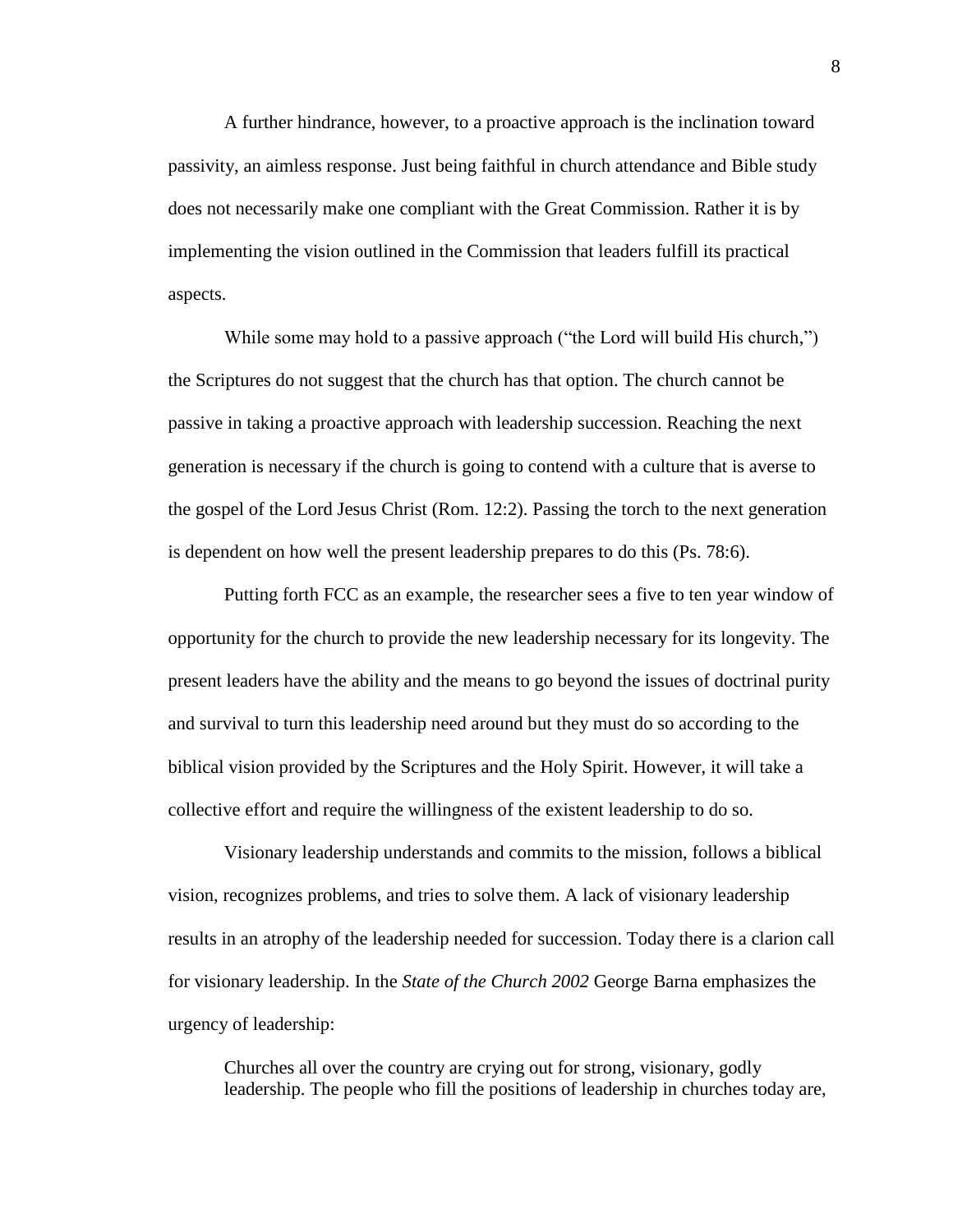for the most part, teachers—good people, lovers of God, well-educated, gifted communicators—but not leaders. They do not have or understand vision. They are incapable of motivating and mobilizing people around God's vision. They fail to direct people's energies and resources effectively and efficiently. The Church suffers for this absence of genuine leadership. Pastors themselves are not to blame. They have emerged from a system that so esteems scholarly pursuits that leadership has been left by the wayside, and the Church has suffered accordingly. In the future, for the Church to become strong again we must heed the guidance of the leaders God has called and gifted for that purpose, while growing through the focused teaching of those who are gifted to explicate His Word and its profound implications for our lives. The failure to do so will result in greater unnecessary setbacks and suffering for the Church in this nation.<sup>7</sup>

While Barna makes the case for the lack of visionary leadership in churches, the researcher believes that churches have the capacity to acquire this leadership. In order to become visionary, churches have to reconsider their mission and purpose. The Lord has provided the church with a vision for leadership succession (Matt. 28:19-20). A primary concern of the Great Commission is how to reach the next generation. The Great Commission is relevant to the end of the age. This research project accentuates the need for churches to reach the next generation.

#### **Research and Methodology**

#### *Nature of the Research*

This project will be qualitative in nature. A case study of four independent churches will be the primary approach combined with grounded theory research methods. Methodology and the collection of data will include onsite observations, interviews, and written documents. Methodological tools and instruments will include electronic survey questionnaires and personal interviews. The researcher will utilize technology such as software that will aid him in the organization and analysis of data throughout the tenure

<sup>7</sup> George Barna, *The State of the Church 2002* (Ventura, CA: Issachar Resources, 2002), 130.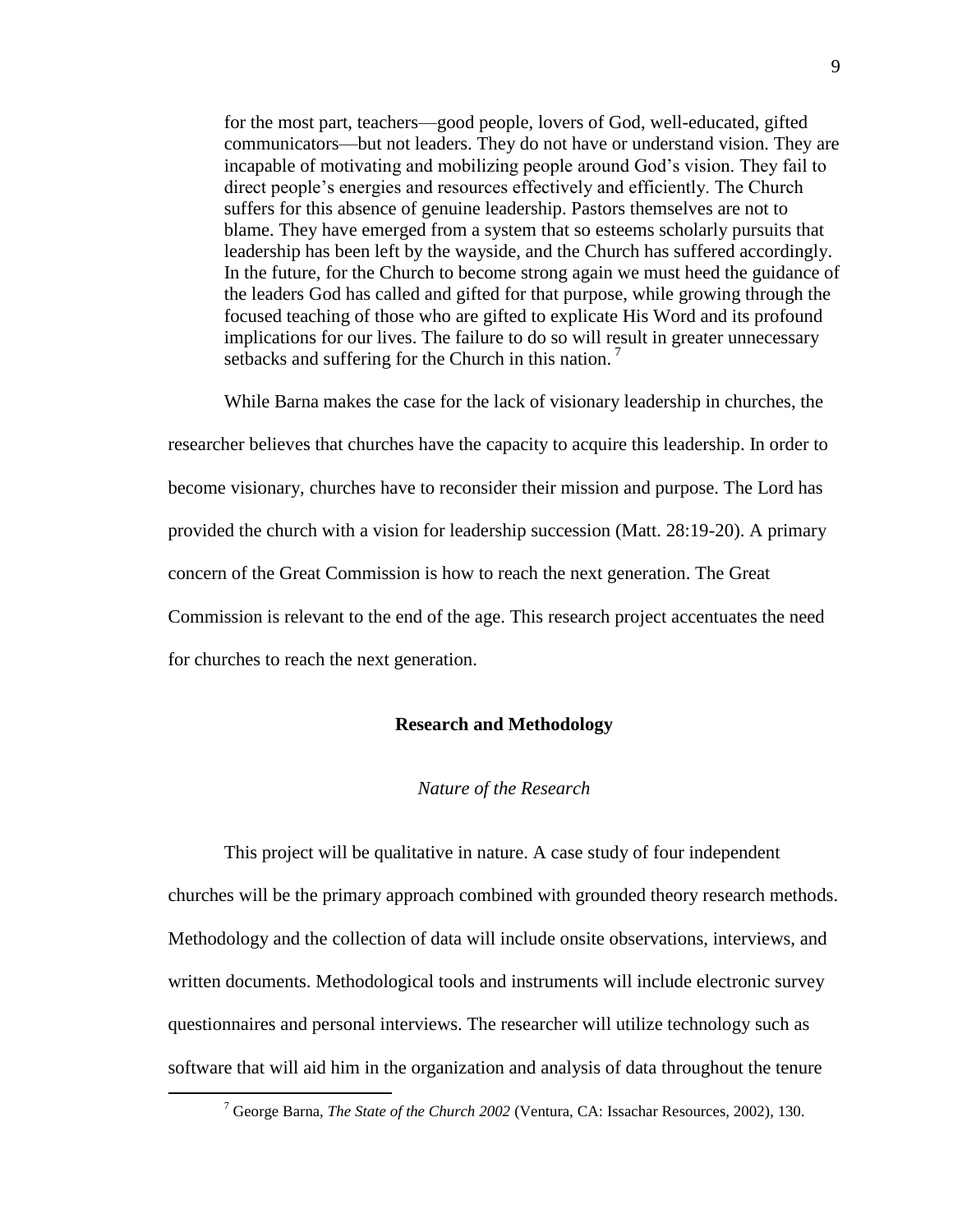of the project. The research is among small New England churches with memberships between 50 and 100 members and attendees.

## *Data*

# **Primary Data**

Primary data will consist of Scripture, interviews with key informants and participant responses to questionnaires, interviews and observation data composed and gathered by the researcher. Primary data gathered by the researcher from a previous Doctor of Ministry project will also be included.

# **Secondary Data**

Secondary data will consist of church constitutions, mission statements, doctrinal statements, websites and any other information collected by, but not directly composed by, the researcher. Resource literature will consist of books directly related to the subject of leadership transference and succession from both business and ecclesiastical institutions. The research includes electronic journals and libraries containing commentaries and other literature that informs the research. The research data gathered by a previous Doctor of Ministry project is helpful with logistics and other information useful for this project.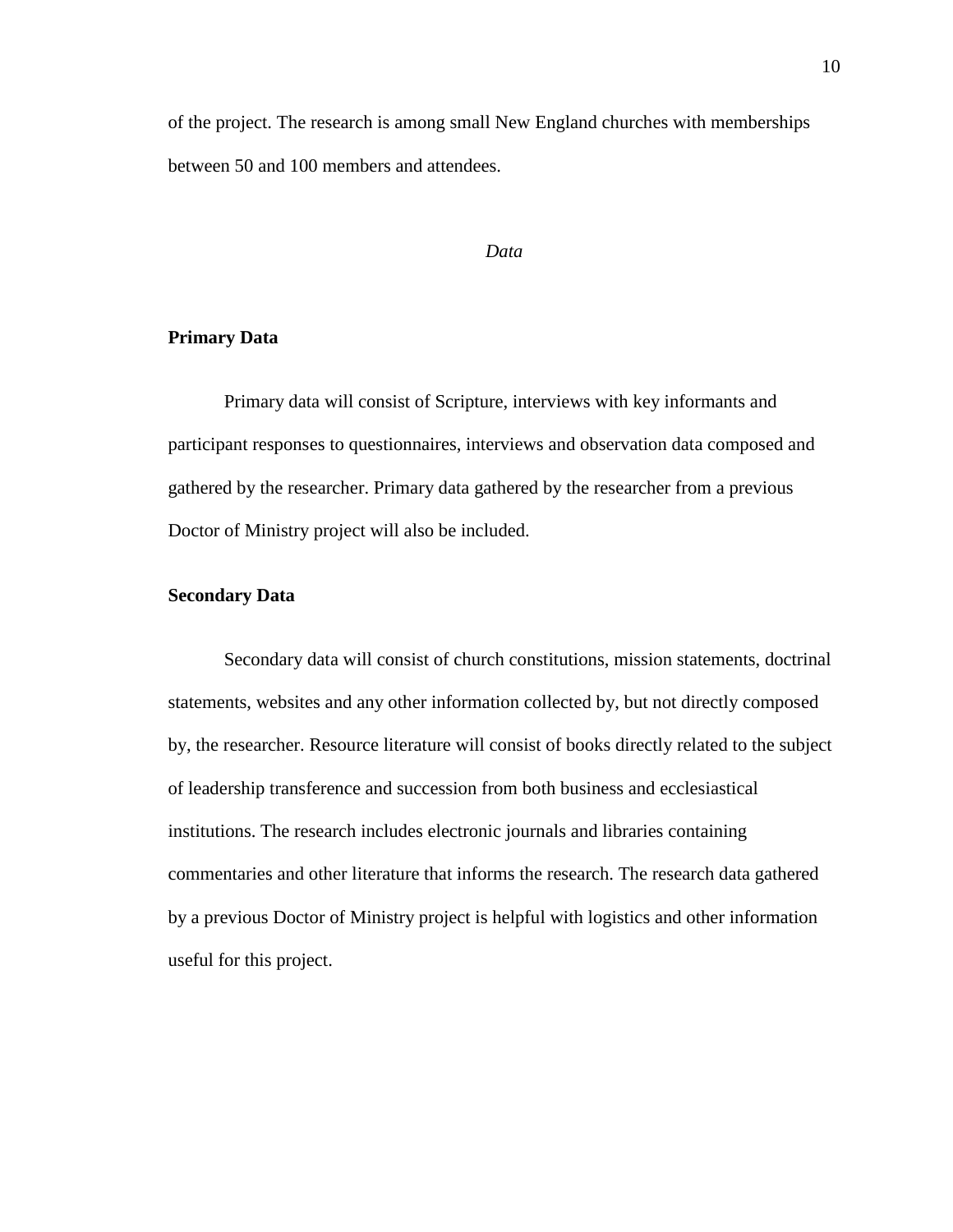#### **Project Overview**

The first step in research will examine Faith Community Church documents and assess its constitution and mission statement in order to integrate any previous material useful for the study. A previous Doctor of Ministry project from Understanding Congregational Systems was useful as a reference as it provides supporting data for this project.

The second step in research will be to conduct a review of literature closely related to the interests of this study. The researcher will search the Theological Research Exchange Network (TREN) database to find other project theses which consider the subject of leadership succession. In addition, the researcher will browse journals on the American Theological Library Association (ATLA) database, which contains similar information about the subject.

The third step in research will be to select four independent churches with memberships of one hundred or less for a collective case study. This selection will include churches, which emphasize their autonomy and closely reflect those of the researcher's own church.

In order to expand and broaden the study the researcher will include other churches in the project. This will require some of the research and surveys to come from the internet. Of particular interest are those churches that have addressed leadership development and succession.

The fourth step in research is to construct research instruments, which will facilitate the research. Research tools will include questionnaires and surveys needed for interviews.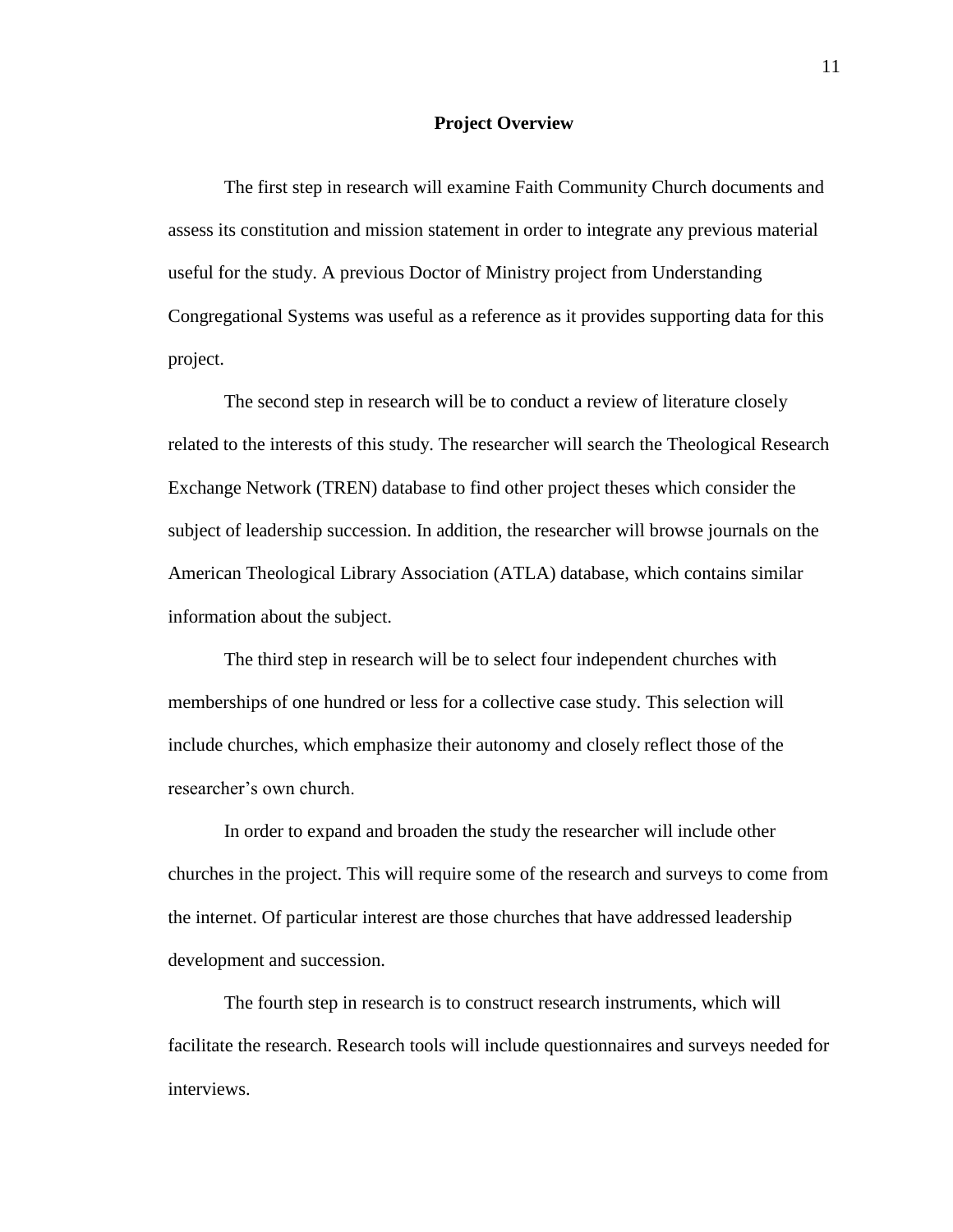The fifth step in the research process will be to interview key informants and collect, analyze and synthesize data that will provide the researcher with resources needed to formulate a plan of action, which will address the research problem.

## **Subproblem Treatment**

# *Subproblem One*

The first subproblem will look at the emergence of independent churches to gain a perspective of them as a phenomenon.

*Data Needed:* The researcher will review written publications compiled by historians and theologians that shed light on this phenomenon.

*Criteria for Acceptable Data:* Acceptable data will include scholarly reference works, which will inform the researcher. Acceptable data are any materials that add substance to the research.

*Location of the Data*: The data are located in journals, books, articles, and selected case studies. These resources come from libraries, databases and websites on the Internet. Key informants will provide information during the interviews and onsite visits.

*Securing the Data*: The resources will be secured through the researcher's own library, information in TREN and ATLA.

*Use of the Data*: The data will be organized and stored so that the researcher will have access as needed. The researcher will continually review the data for the purpose of observing trends and other themes as they may emerge.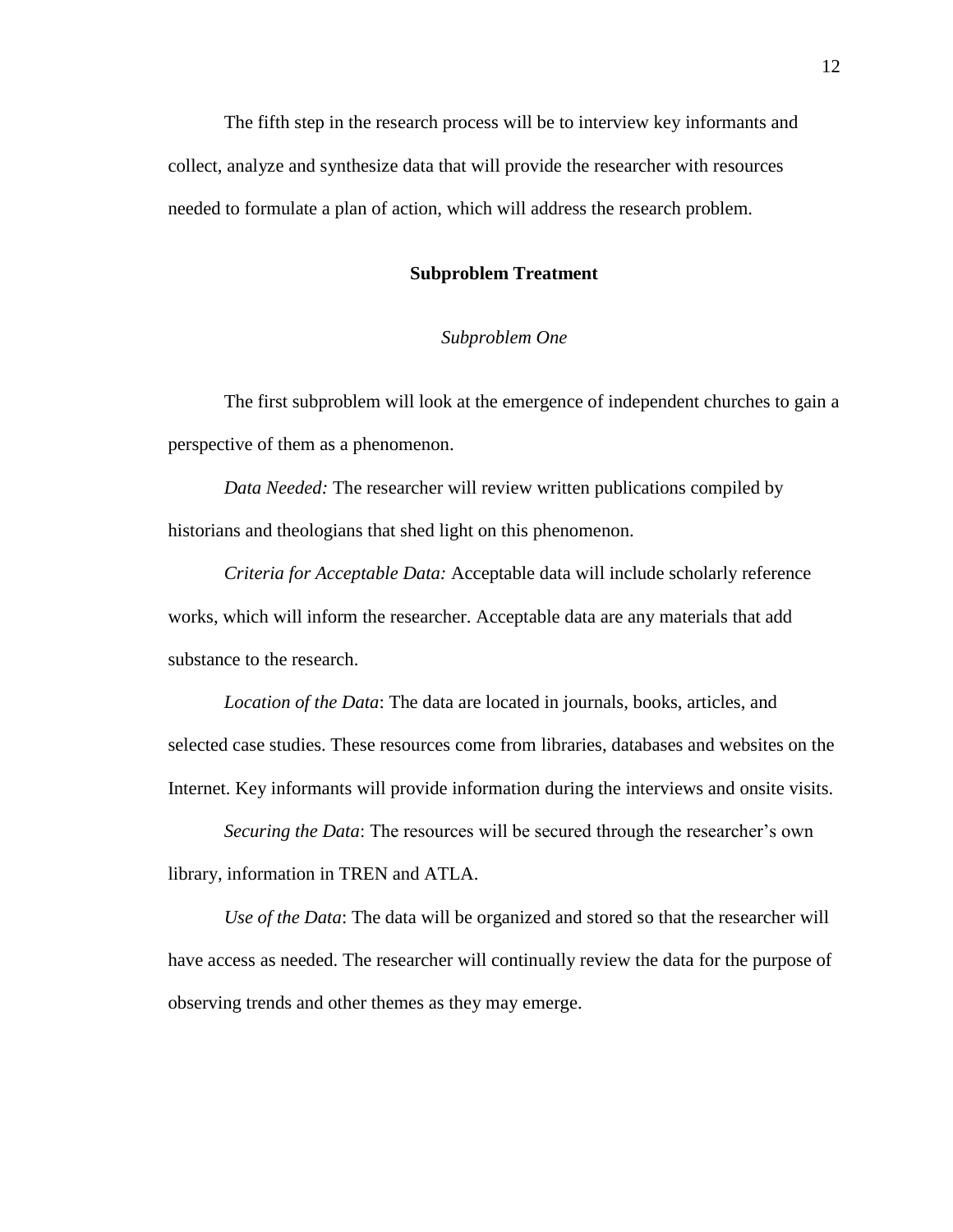#### *Subproblem Two*

The second subproblem is to review literature that relates to leadership succession.

*Data Needed*: The data needed consists of related literature and biblical narratives that address leadership succession.

*Criteria for Acceptable Data*: Acceptable data is that which informs the researcher and validates leadership and succession.

*Location of Data*: Available data are contained within the Scriptures, journals, doctoral dissertations, biblical commentaries and Bible software programs. Church web sites are another source for the researcher to find data for the project.

*Securing the Data*: The researcher will find the data needed through available open sources at their respective locations.

*Use of the Data*: The data will be used to facilitate the construction of instruments that will provide maximum effectiveness for the study of leadership succession.

# *Subproblem Three*

The third subproblem is to evaluate documents that may be useful to the researcher.

*Data Needed*: Data will consist of doctrinal statements, mission statements, church constitutions, creeds, and symbols.

*Criteria for Acceptable Data*: Acceptable data consists of that which is useful for assessing and evaluating a church's theology for leadership succession.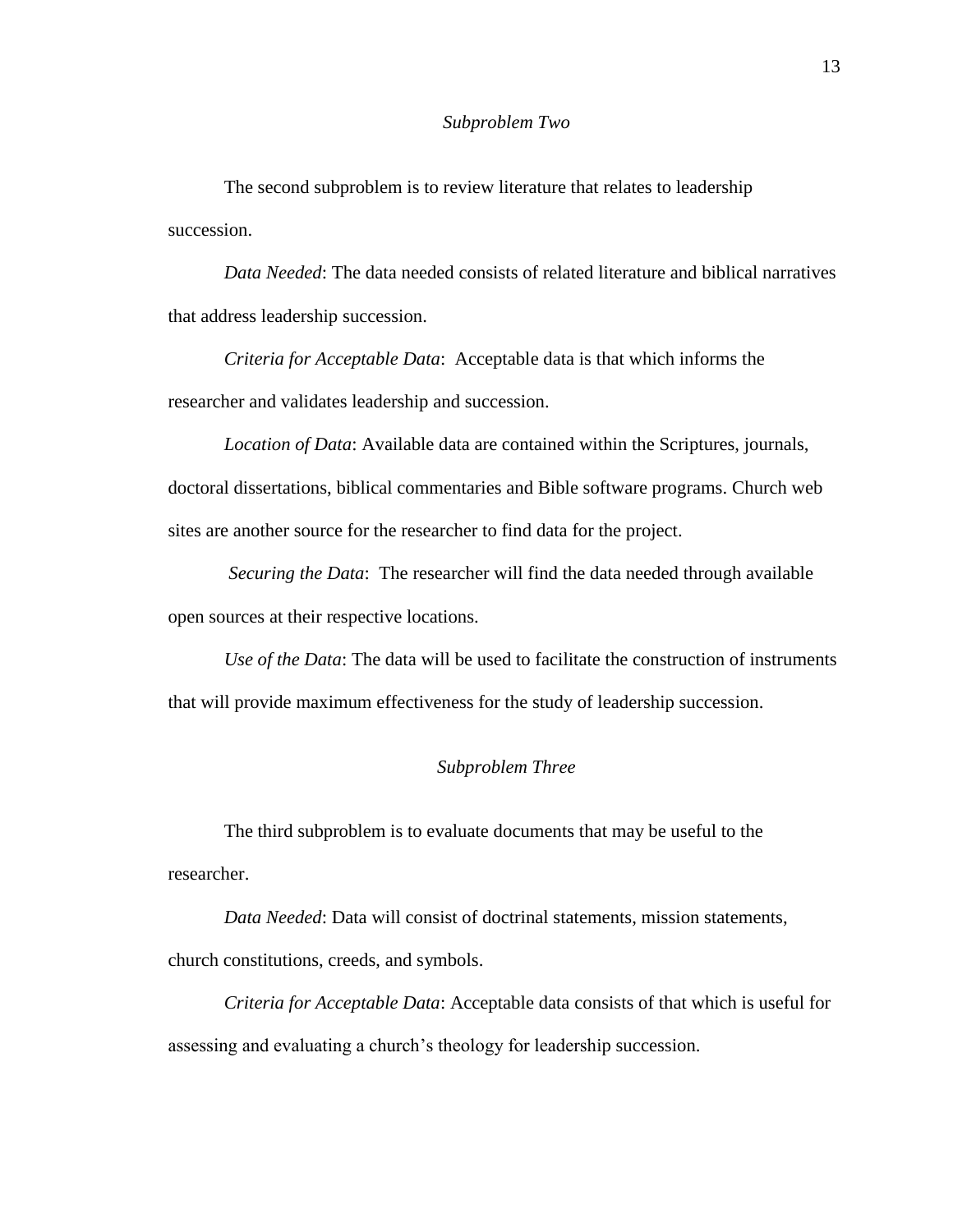*Location of Data*: Data is located at sites selected for the research. Locations external to the selected sites will include relevant websites.

*The Securing of Data*: Data will be secured through hard copies of documents and other material that will be useful to the researcher.

*Use of the Data*: The data will be compiled to determine what documents are useful to address leadership development and succession.

# *Subproblem Four*

The fourth subproblem is to conduct personal interviews with key informants.

*Data Needed*: The researcher will seek data and permission to interview key informants with surveys and questionnaires.

*Criteria for Acceptable Data*: Acceptable data will come from the responses of the informants during the interviews.

*Location of Data*: The data primarily are located at the selected churches.

*Use of Data*: The data will be used to validate the case for leadership development and construct a proposal leading to leadership and succession in independent churches.

# *Subproblem Five*

The fifth subproblem is to produce a model for leadership development that will extend the longevity of small independent churches.

*Data Needed*: Data consist of observations and information collected from subproblems one through four.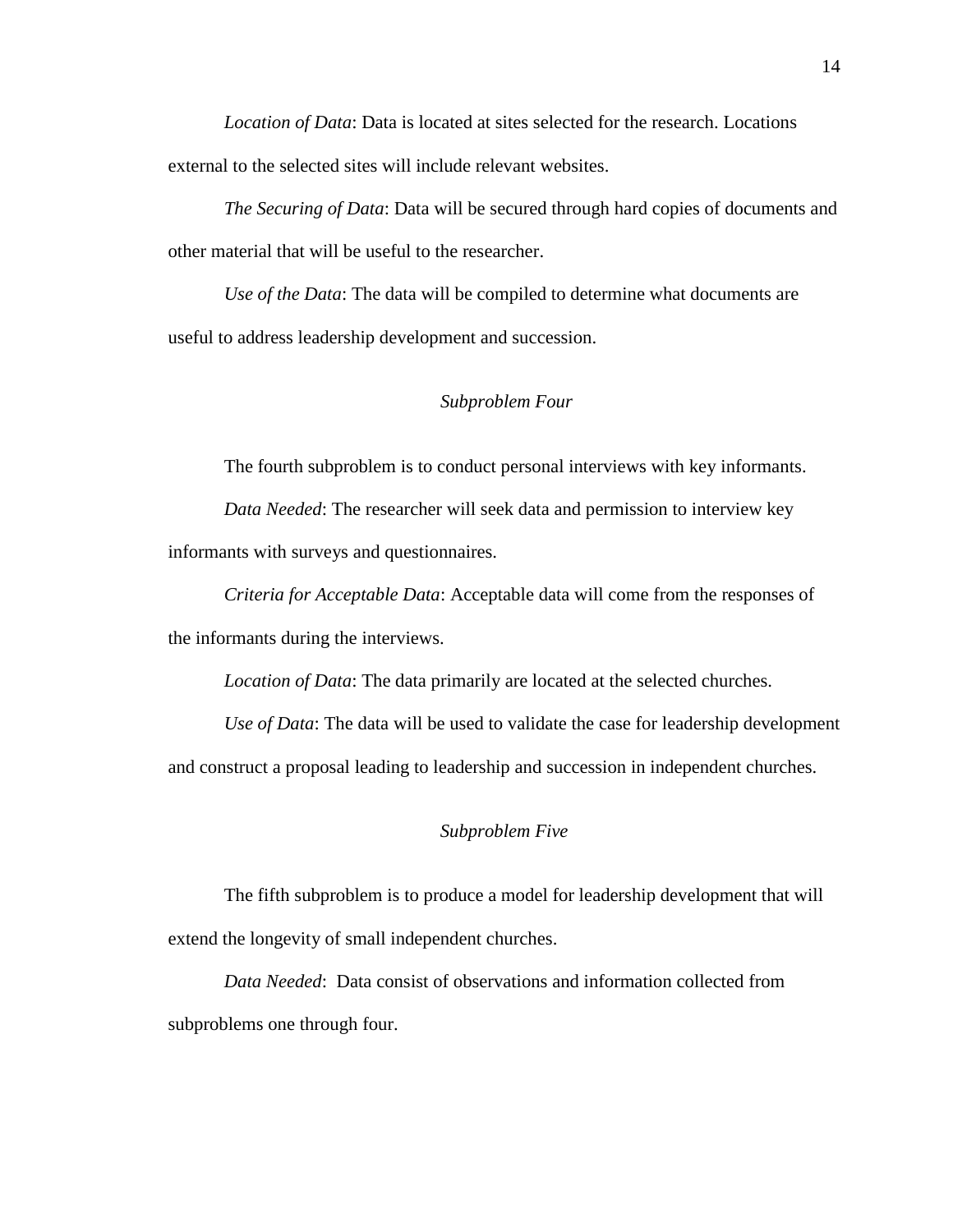*Criteria for Acceptable Data*: Acceptable data includes the information from the preceding subproblems that is useful for developing a model for leadership succession.

*Location of the Data*: The data is located in the possession of the researcher and in word processing programs.

*Usefulness of the Data*: The researcher will use the data to compose a formula for longevity of ministry for FCC and other small churches. A post project presentation of the findings of this study will be composed to inform and stimulate other pastors and churches to take a proactive approach to leadership succession.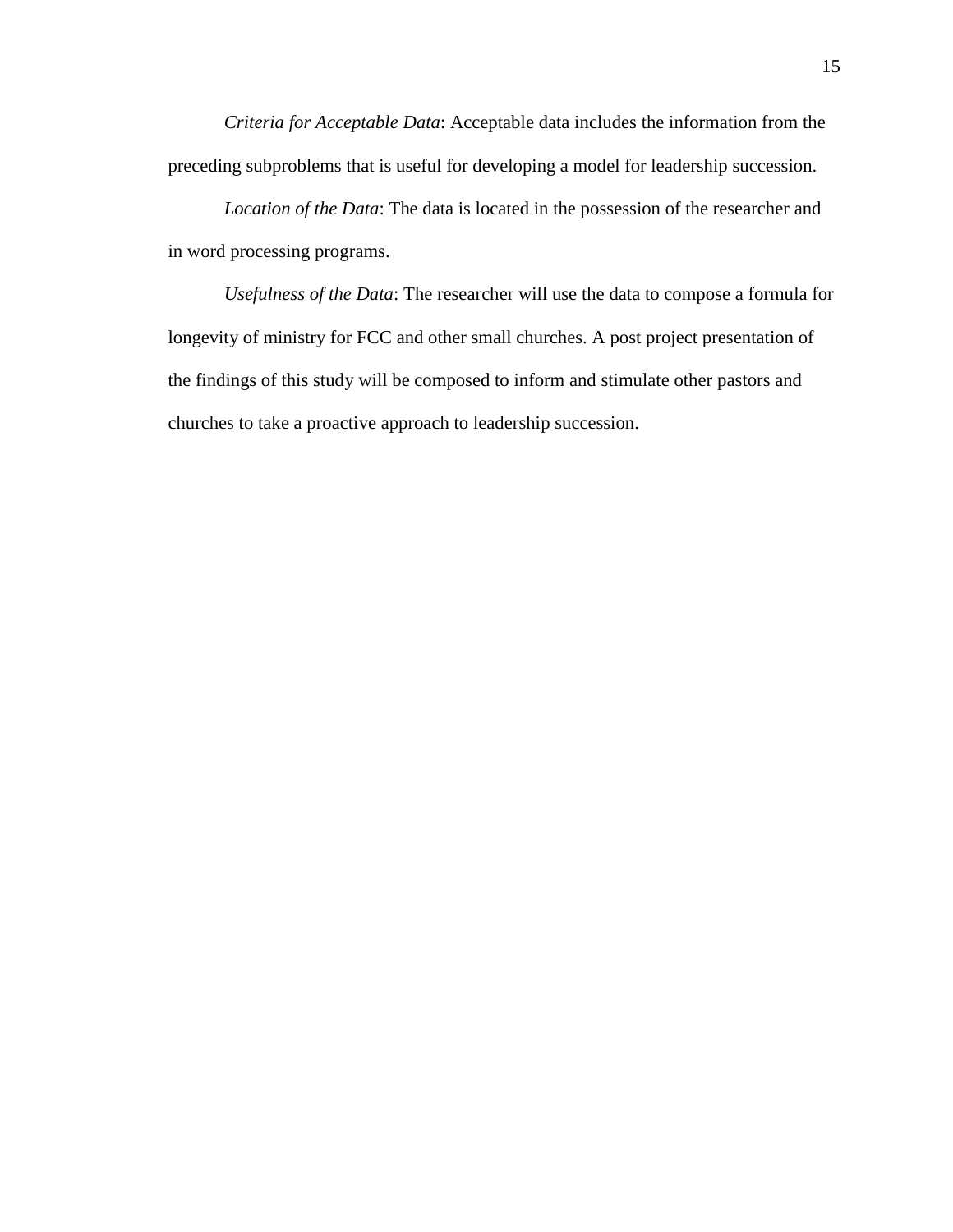### CHAPTER TWO: THEOLOGY OF LEADERSHIP

#### **The Biblical Basis for Leadership Succession**

The first sub-problem was to seek an understanding of the independent church phenomenon. In response to this problem, it was necessary for the researcher to have a clear understanding of what constitutes a church. In the Gospels, *ekklesia* is used first in Matthew 16:18 and twice in Matthew  $18:17$ .<sup>1</sup> "The word is used 24 times in Acts and over 60 times in Paul's Epistles."<sup>2</sup> The literal translation of *ekklesia* is "called out assembly." Another significant use is found in the Septuagint, where it refers to the congregation of Israel.<sup>3</sup> A narrative of the apostolic church is contained in the Book of Acts. The Gospels and the Book of Acts provide an important place to begin a study for understanding the church.

In the New Testament, unity was a primary concern of the early church. The emphasis on unity comes from the didactic passages that accentuate its importance.<sup>4</sup> Because the Lord emphasized the need of unity, all churches need to consider this subject. The Scriptures at least initially do not support independent churches

<sup>&</sup>lt;sup>1</sup> Ralph Earle, *Word Meanings in the New Testament* (Peabody, MA: Hendrickson Publishers, 2000), 16.

 $<sup>2</sup>$  Ibid.</sup>

<sup>3</sup> *Vine's Complete Expository Dictionary of Old and New Testament Words* (Nashville, TN: Thomas Nelson Publishers, 1985), 42.

<sup>4</sup> Millard J. Erickson, *Christian Theology* (Grand Rapids, MI: Baker Book House, 1992), 1130.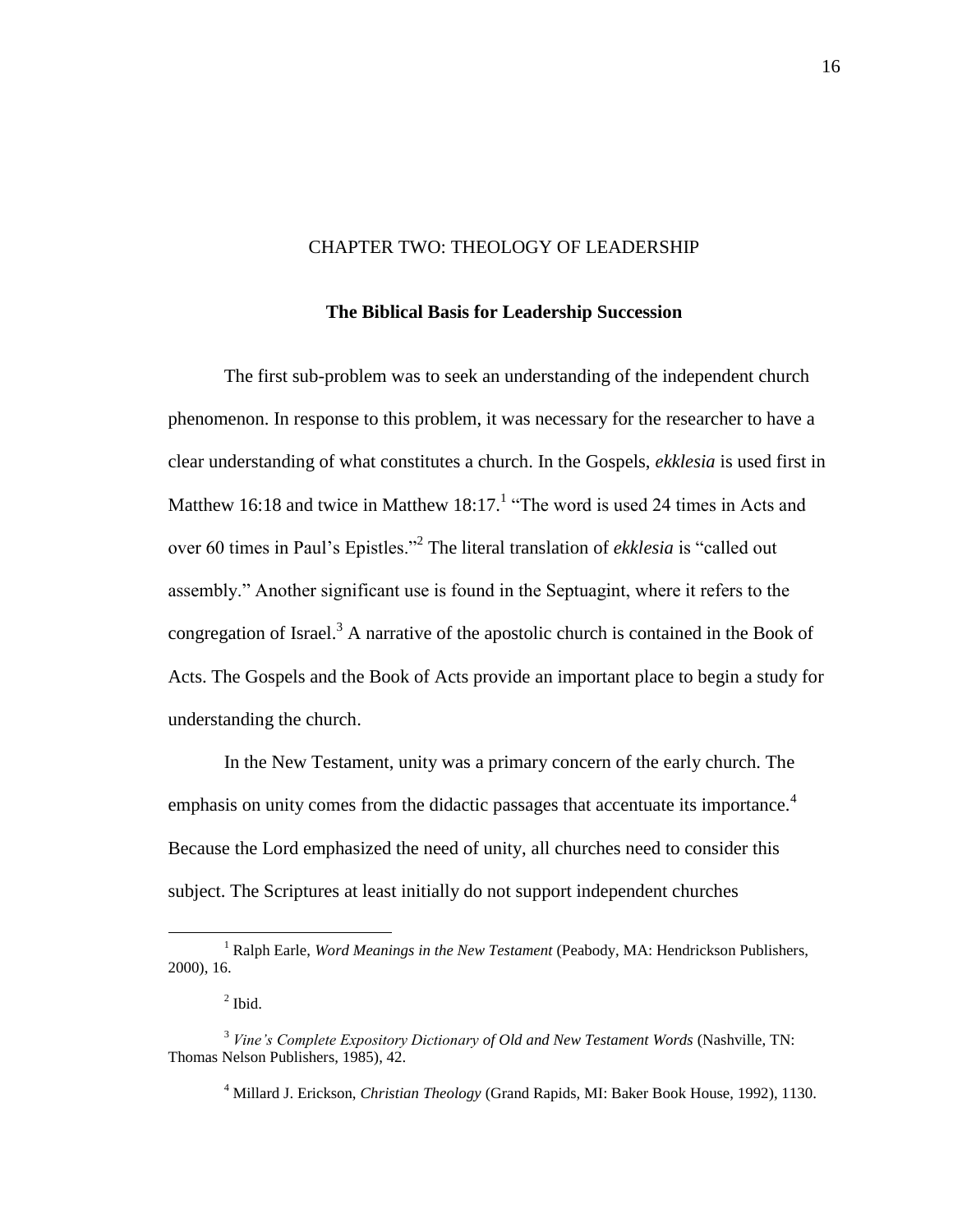(John 17:20-21). Erickson for example supports the call for an organic unity that would be a distinguishing mark of the church.<sup>5</sup>

Some of the synonyms from a cultural understanding of "independent" as it relates to a church includes self-governing, autonomous, self-regulating, sovereign, liberated, not dependent thus operating on its own authority. This modern cultural perspective appears to differ from those of the early church. After Pentecost unity was one of defining marks of the early church (Acts 2:42-47).

The New Testament emphasis on unity causes Christian leaders to reconsider some of the reasons for the independent church. Thus, the independent church as an emerging phenomenon needs consideration, especially if it might be detrimental and impede organic unity. This situation is not unique. Even before the formation of the church, the Lord's disciples struggled with unity and identity issues and thought of others outside their fellowship as not included in their mission.

"Teacher," said John, "we saw a man driving out demons in your name and we told him to stop, because he was not one of us." "Do not stop him," Jesus said. ―No one who does a miracle in my name can in the next moment say anything bad about me, for whoever is not against us is for us. I tell you the truth, anyone who gives you a cup of water in my name because you belong to Christ will certainly not lose his reward" (Mark 9:38-41).<sup>6</sup>

In seeking to understand the independent church from a scriptural perspective, the concern for unity is clear. Yet those the Lord called to evangelize the world lacked an understanding of the inclusiveness of others in ministry, as the Lord's high priestly prayer in John implies (John 17:20). Still today, there is much divisiveness and division, which does not resemble what the Lord had in mind for His church:

 $5$  Erickson, 1130.

<sup>6</sup> Unless otherwise noted, all Scripture citations are from *The Holy Bible, New International Version* (Colorado Springs, CO: International Bible Society, 1984).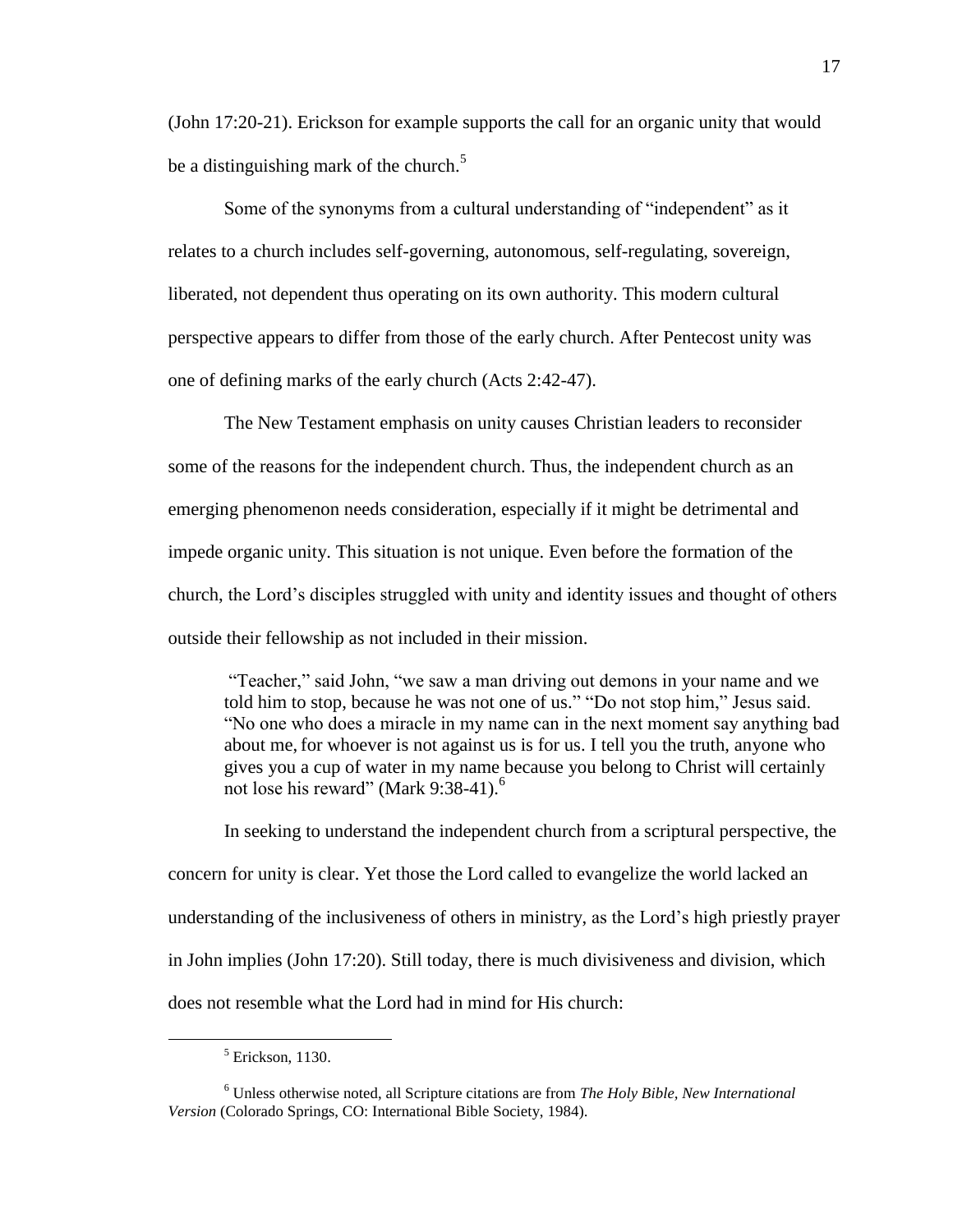My prayer is not for them alone. I pray also for those who will believe in me through their message, that all of them may be one, Father, just as you are in me and I am in you. May they also be in us so that the world may believe that you have sent me. I have given them the glory that you gave me, that they may be one as we are one: I in them and you in me. May they be brought to complete unity to let the world know that you sent me and have loved them even as you have loved me (John 17:20-23).

The Lord's high priestly prayer in John 17:20-23 makes a case for unity and cooperation among believers. The Scriptures in Mark are emphatic and affirm the inclusiveness of others in the fellowship of believers (Mark 9:38-41).

In Acts, the apostles await the anointing of the Holy Spirit and the empowerment to become witnesses of the gospel to the surrounding culture and ultimately the world (Acts 1:8). The Book of Acts provides an historical record and connects to the Gospels. Acts contains an account of the apostles, which includes the problems they faced in reaching out to the culture with the gospel. Despite persecution, the apostles had to contend with internal problems.

The achievements and success of the early church were not without challenges to unity. The beginning church consisted of the Jewish followers of Jesus and Hellenistic Jewish converts (Acts 6:1-7). Such a blended culture allowed certain prejudices to exist such as the daily food ministration. In a time of rapid growth and conflict, the apostles found it necessary to appoint seven men full of the Holy Spirit to take part in the ministry.<sup>7</sup> The choosing of the seven by the local congregation suggests not only a resolution of the problem, but also provides opportunity for further growth in the

<sup>7</sup> *Holman Bible Dictionary*, Electronic ed. (Omaha: Parsons Technology, Inc), 1998.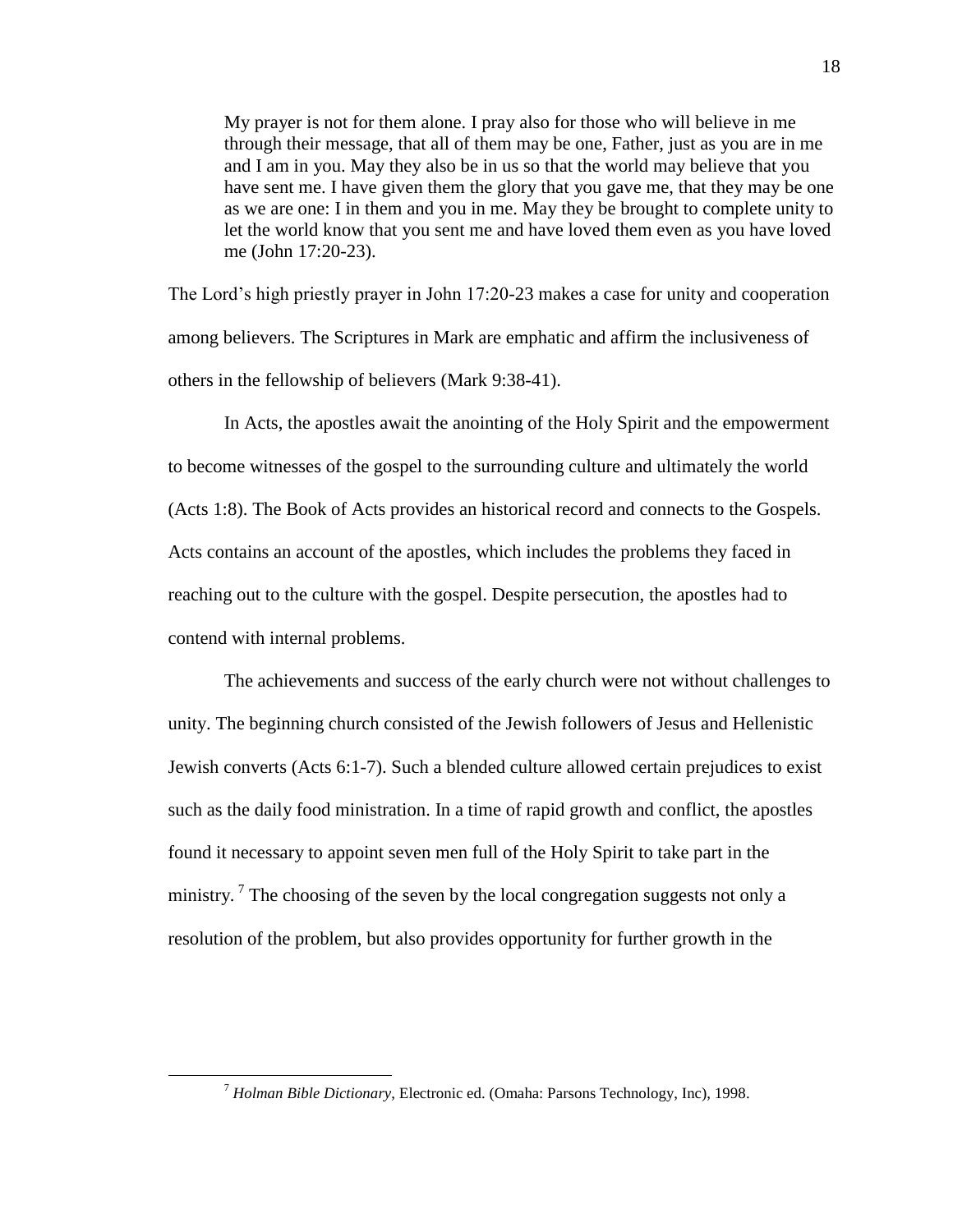church.<sup>8</sup> Through dialogue and congregational consensus, the apostles were able to minimize the challenges to unity and manage the conflict.

Managing and resolving church conflict was a continuous norm for the early church. The Apostle Paul's struggle was often with the Jewish followers of Jesus imposing circumcision on their Gentile converts (Acts 15:1-2). The Apostle Paul, a product of both the Jewish and Hellenistic cultures, was specifically called to bridge the gap of separation and unite the church (Eph. 2:11-22). Managing conflict and resolving problems is a challenge of the contemporary church as well. The Apostle Paul utilized the Scriptures in reconciling the differences between Judaism and Christianity. Christianity was not so much a sect of Judaism as an extension and fulfillment of the Old Testament Scriptures:

Consequently, you are no longer foreigners and aliens, but fellow citizens with God's people and members of God's household, built on the foundation of the apostles and prophets, with Christ Jesus himself as the chief cornerstone. In him the whole building is joined together and rises to become a holy temple in the Lord. And in him you too are being built together to become a dwelling in which God lives by his Spirit (Eph. 2:19-22).

The Scriptures focus on unity and illustrate a household built on the foundation of the apostles and prophets with Christ as the cornerstone. In addressing leadership succession, Ephesians 2:19-22 reveals the church is both an individual and collective body.<sup>9</sup> Yet history records the splits that have occurred throughout church history.

<sup>8</sup> C. Peter Wagner, *Spreading the Fire* (Ventura, CA: Regal Books 1994), 182.

<sup>9</sup> Warren W. Wiersbe, *The New Testament, Vol. 2 of The Bible Exposition Commentary* (Colorado Springs, CO: Chariot Victor Publishing, 1989), 25.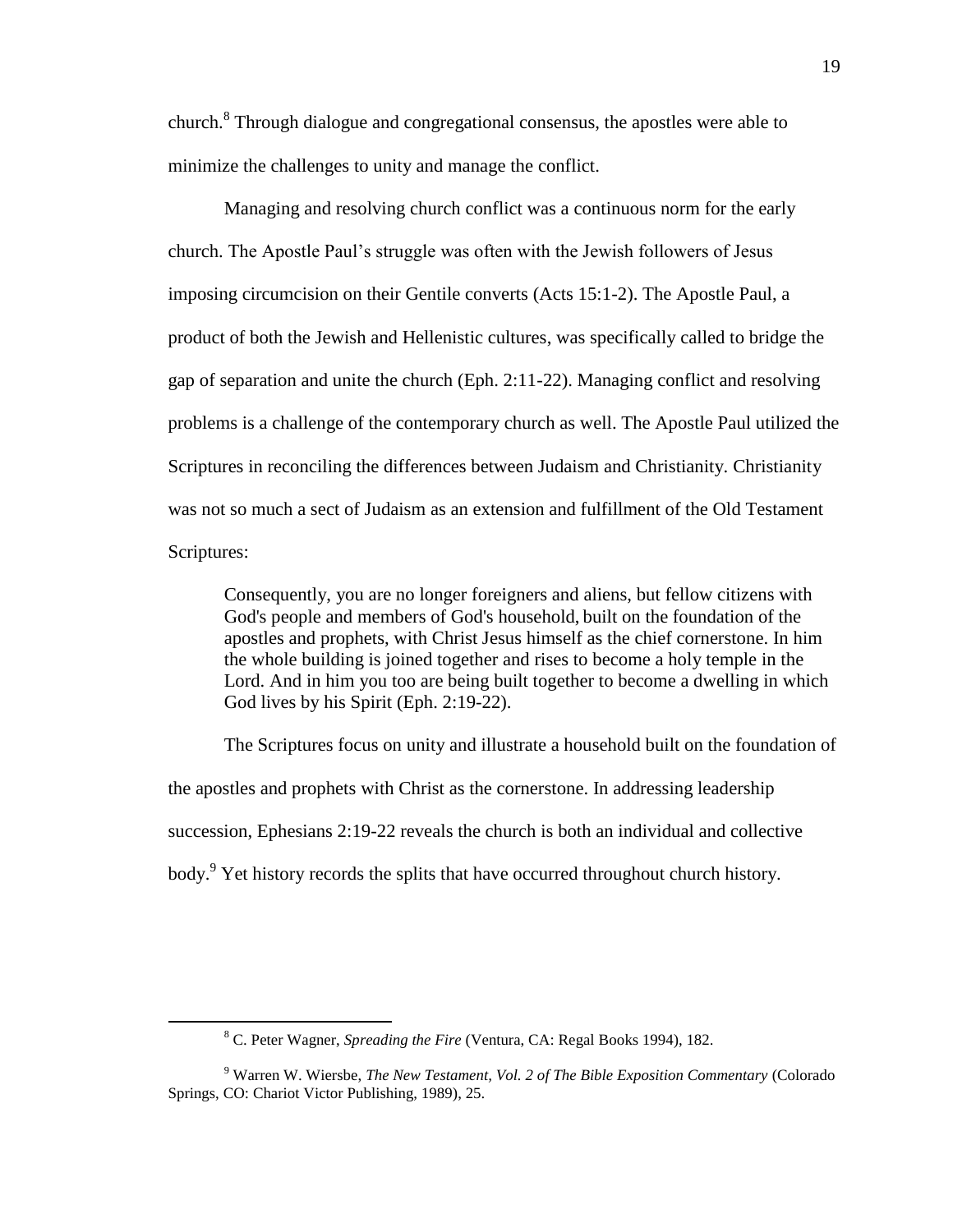A brief survey of the American Church Lists shows that numerous denominations have emerged throughout history.<sup>10</sup> Similarly, there is a movement away from denominations in favor of independent churches and churches that function as nondenominational churches.<sup>11</sup> Thus, the researcher considers the need for understanding the emerging movement to be part of this research project.

The researcher will seek to discover if there is a means for churches to pursue a cooperative unity in the midst of doctrinal difference. Cooperative unity is necessary for the local church. Cooperative unity must be kept in the forefront if the church is to work together and succeed with a contingency plan for leadership succession.

The researcher is currently pastor of an independent Bible church that needs to address the subject of leadership succession. The Bible contains many examples of God's call to leadership in both Testaments. Leadership must consider and reach out to the next generation in order to succeed and prolong the life of an individual church. The Bible includes many examples of how God reached the next generation through those He called. In addressing leadership succession, the researcher will seek to emulate practices that have worked in the past.

Apostolic succession also needs study before a proper perspective for leadership succession is attainable. The researcher explored leadership in Acts and the Epistles. Leadership succession contains other closely related subjects such as central and delegated authority. Church authority needs careful examination (Matt. 28:18).

<sup>&</sup>lt;sup>10</sup> InfoUsa, Church Demographics,

http//www.americanlists.com/UsChurches/ChurchDemographics.aspx (accessed August 12, 2009.)

<sup>&</sup>lt;sup>11</sup> Leith Anderson, *Leadership that Works* (Bloomington, MN: Bethany House Publishers, 1999), 97.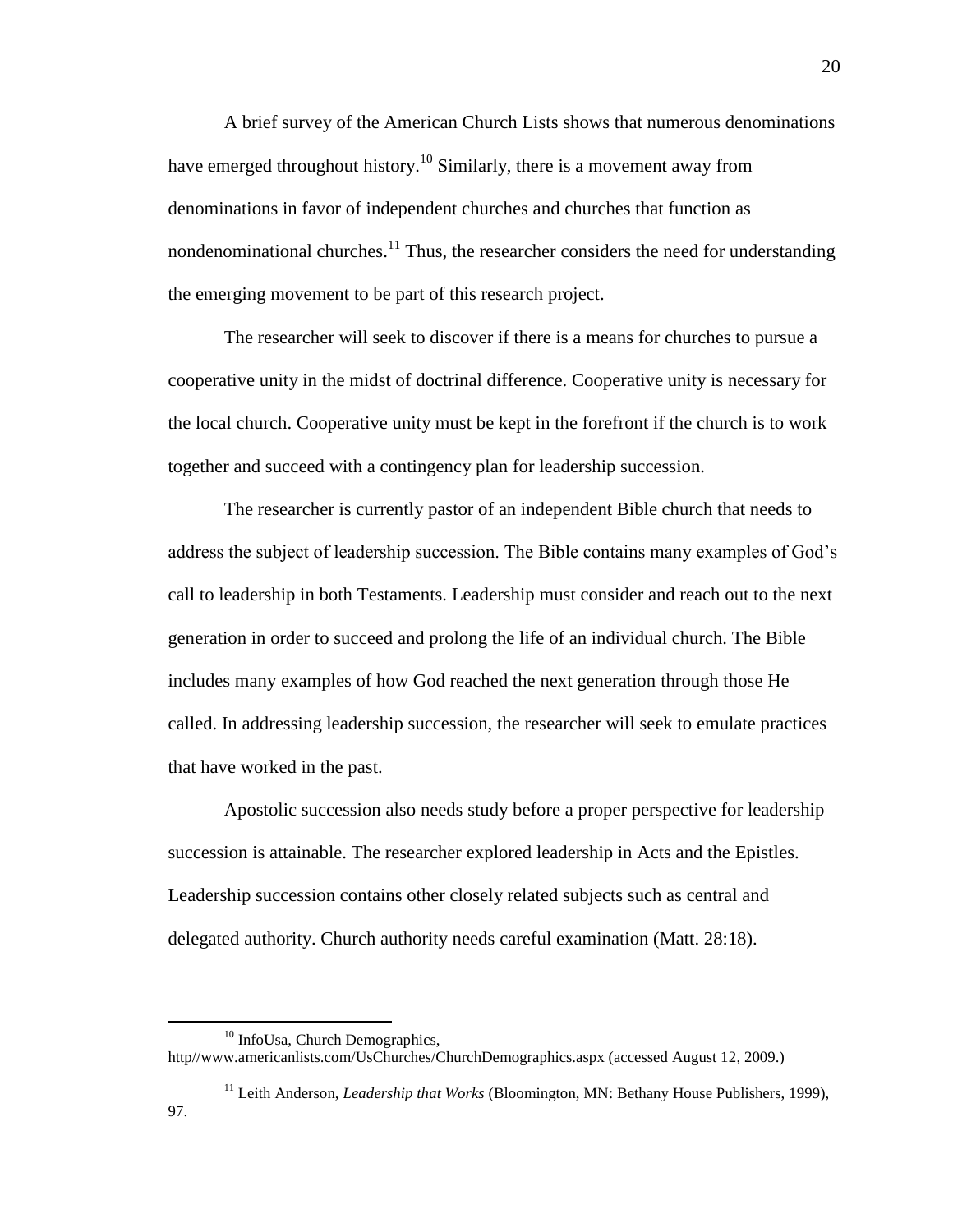Some other closely related subjects that need investigation are visionary and reproductive leadership. These subjects provide important elements, which are needed for leadership succession. The Book of Acts contains 28 chapters in which the Apostles Peter and Paul, guided by the Holy Spirit, are the primary agents of the church's succession. Acts gives an account of the church in the apostles' ministry and recounts their legacy. The researcher will include other Scriptures that provide a narrative of the apostle's ministry and mission. The researcher seeks to adopt their methods into a contemporary context.

#### **The Significance of Leadership**

The Scriptures provide a prophetic glimpse of leadership succession. Isaiah proclaimed the Lord's vision for universal evangelism (Isa. 9:6-7, 42:1-10). Isaiah's vision points to its future fulfillment through the person and work of Christ. The Lord's condemnation of the Pharisees shows that few of them understood the vision (Matt. 23:15). Clearly, the pharisaical leadership was lacking vision and considered itself its own authority (Matt. 23:1-39).

The importance of sound leadership is evidenced in the Lord's condemnation of the Pharisees. Several times within Matthew 23:16-26 the Lord refers to the Pharisees as "blind." They are not condemned for their religiosity but rather for their lack of spiritual insight and vision. At least 87 times the Gospels refer to them negatively. Today, as then, the need for spiritual understanding and application is crucial, especially if the Lord has commanded those He has called and chosen to bear fruit (John 15:16).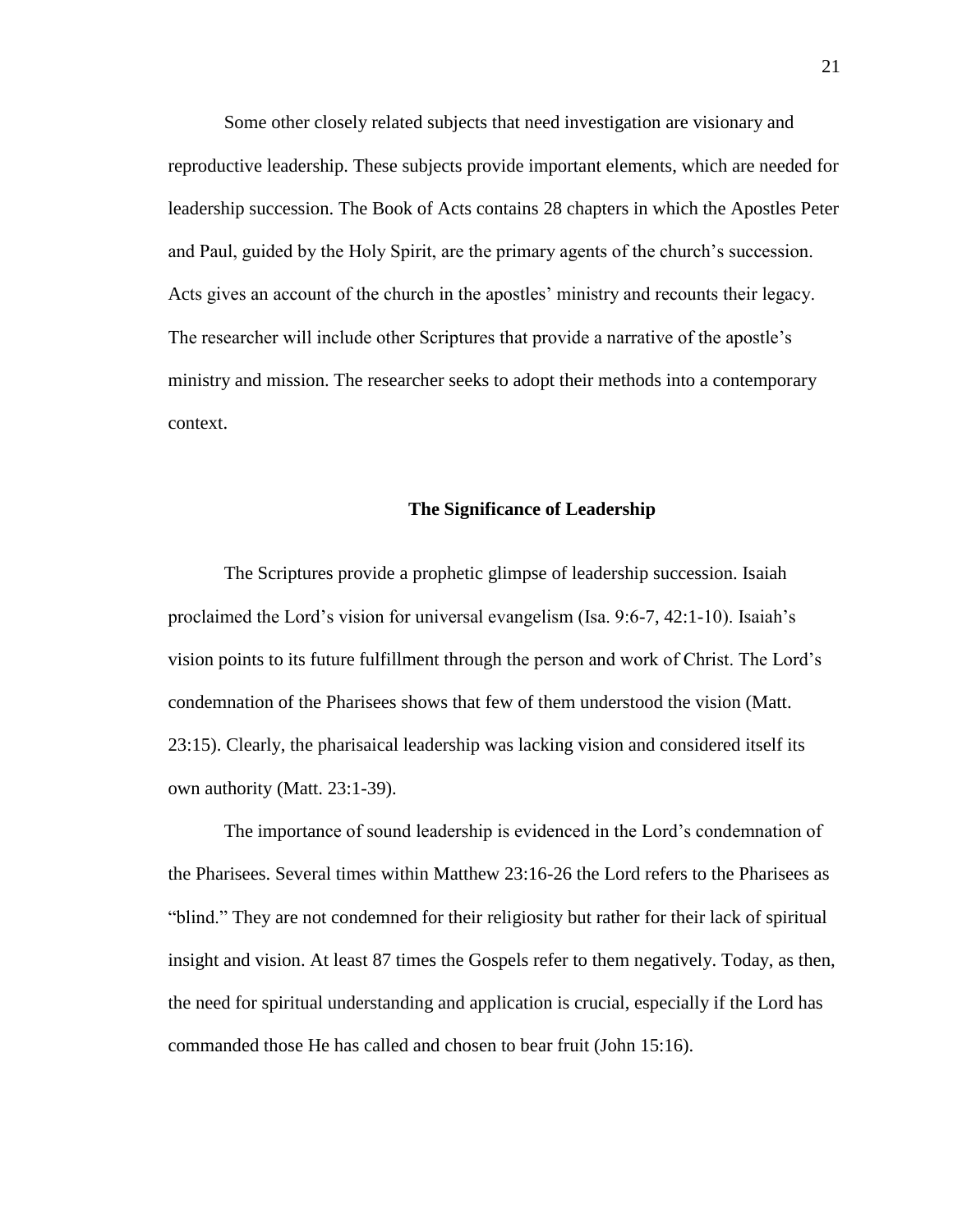In order for the church to succeed, it must be fruitful and productive in its mission. The church must be intentional and take a proactive approach in its pursuit of longevity by making disciples who will fulfill the mandate of reaching others with the gospel. Many who are newly converted breathe new life into the church and ensure the longevity of the church for the next generation.

Leadership must consider the importance of providing future leaders. According

to George Barna, the significance of leadership cannot be understated:

The more important the conclusion the more convinced I need to be that I have covered all the bases and have astutely analyzed and interpreted the data. Now, after fifteen years of diligent digging into the world around me, I have reached several conclusions regarding the future of the Christian Church in America. The central is that the American church is dying due to a lack of strong leadership. In this time of unprecedented resources, the church is actually losing influence. The primary reason is the lack of leadership. Nothing is more important than leadership. $^{12}$ 

## **The Biblical Call of Leadership**

Throughout the Bible, there are various allusions to leadership and succession. God, through the Scriptures, continues to play an active part in choosing leaders. The common feature among these leaders is their calling by God for a particular task of extending and expanding the Kingdom of God to their own generation.

In Noah's situation, the calling was to bestow grace and deliverance from the flood. God's calling to Abraham included a covenant, which would eventually establish a messianic family and provide salvation for all those responding to the gospel. God's calling of Moses was for deliverance of a particular people and nation from slavery in Egypt. God's calling of the prophets mostly had to do with repentance and restoration. He

<sup>12</sup> George Barna, *Leaders on Leadership* (Ventura, CA: Regal Books, 1997), 18.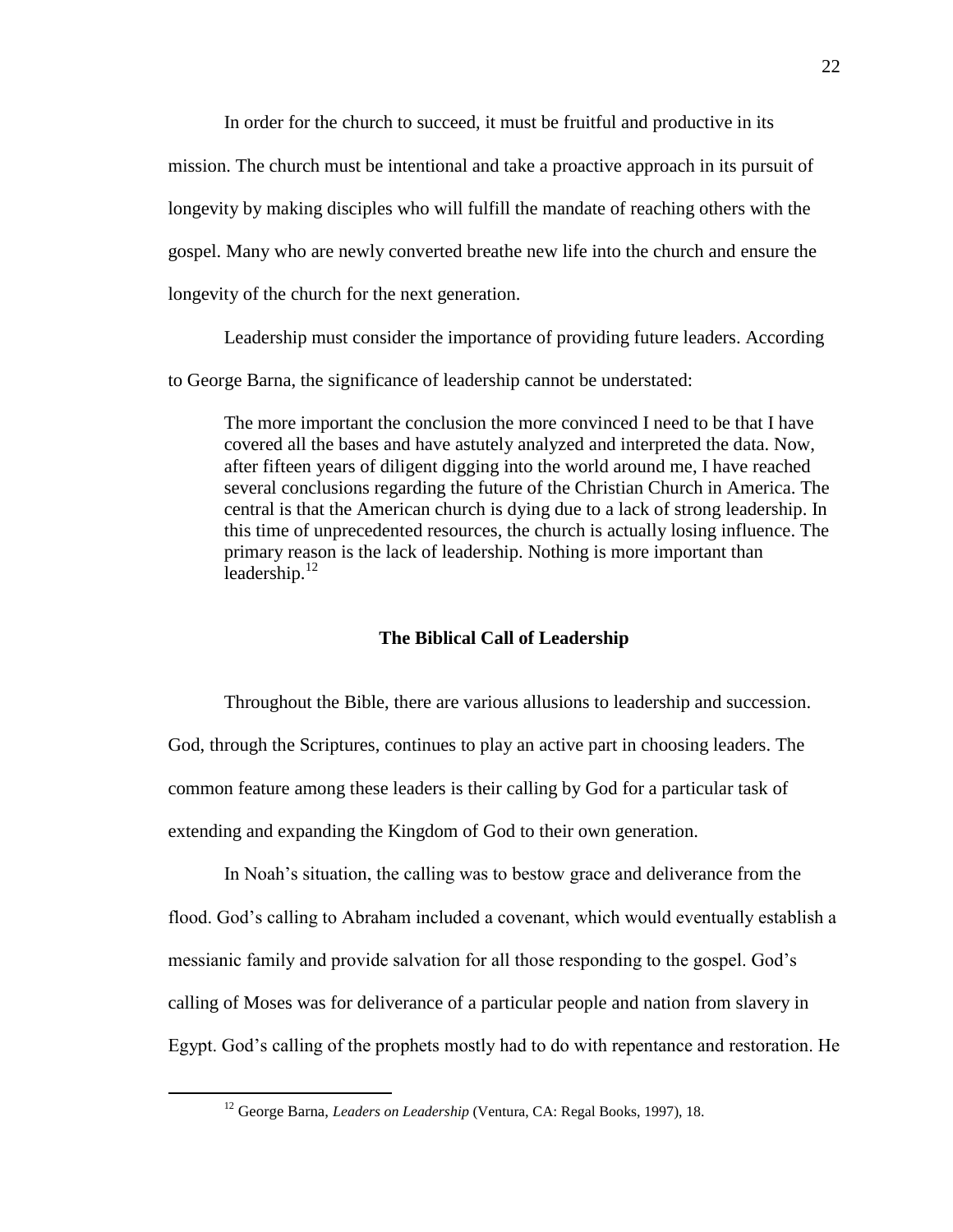also used the prophets to proclaim prophetic events thus preparing for those events.

God's calling through the Lord Jesus Christ was for the regathering of His people and the calling of the nations to repentance and faith (Isa. 9:1-2). Preparation for future events such as the coming of the Messiah pointed to the need of leadership succession through successive generations.

The scriptural examples of Abram (Gen.12:1-5), Moses (Exod. 3:6) and even the Lord Jesus Christ (John 17:4) show leadership and leadership succession are dependent upon obedience.

In Genesis 12 the Lord called Abram to follow Him in the direction of the Lord's

choosing. Abram's calling reveals God's vision of a worldwide global community:

The LORD had said to Abram, "Leave your country, your people and your father's household and go to the land I will show you. I will make you into a great nation and I will bless you; I will make your name great, and you will be a blessing. I will bless those who bless you, and whoever curses you I will curse; and all peoples on earth will be blessed through you" (Gen. 12:1-3).

Abram's calling was a direct summons from God for the purpose of making a great nation and lineage that would eventually bring forth God's Son in the person of the Lord Jesus Christ (John 1:1-18). Abraham's calling had less to do with his own leadership skills and more with obedience in fulfilling God's purposes in him.<sup>13</sup>

The calling of the apostles was not only to obedience but also a purpose, namely, making "fishers of men" (Matt. 4:17-23). Later the Scriptures provide a glimpse of the initial work of the apostles seeking the lost tribes of Israel (Matt.10:1-5). The meaning of the word used for calling,  $\pi \rho \circ \alpha \alpha \lambda \in \sigma \alpha$  a summons or a calling to oneself, is

<sup>13</sup> John F. Walvoord and Roy B. Zuck, ed, *The Bible Knowledge Commentary Old Testament* (Colorado Springs, CO: Chariot Victor Publishing, 1999), 71.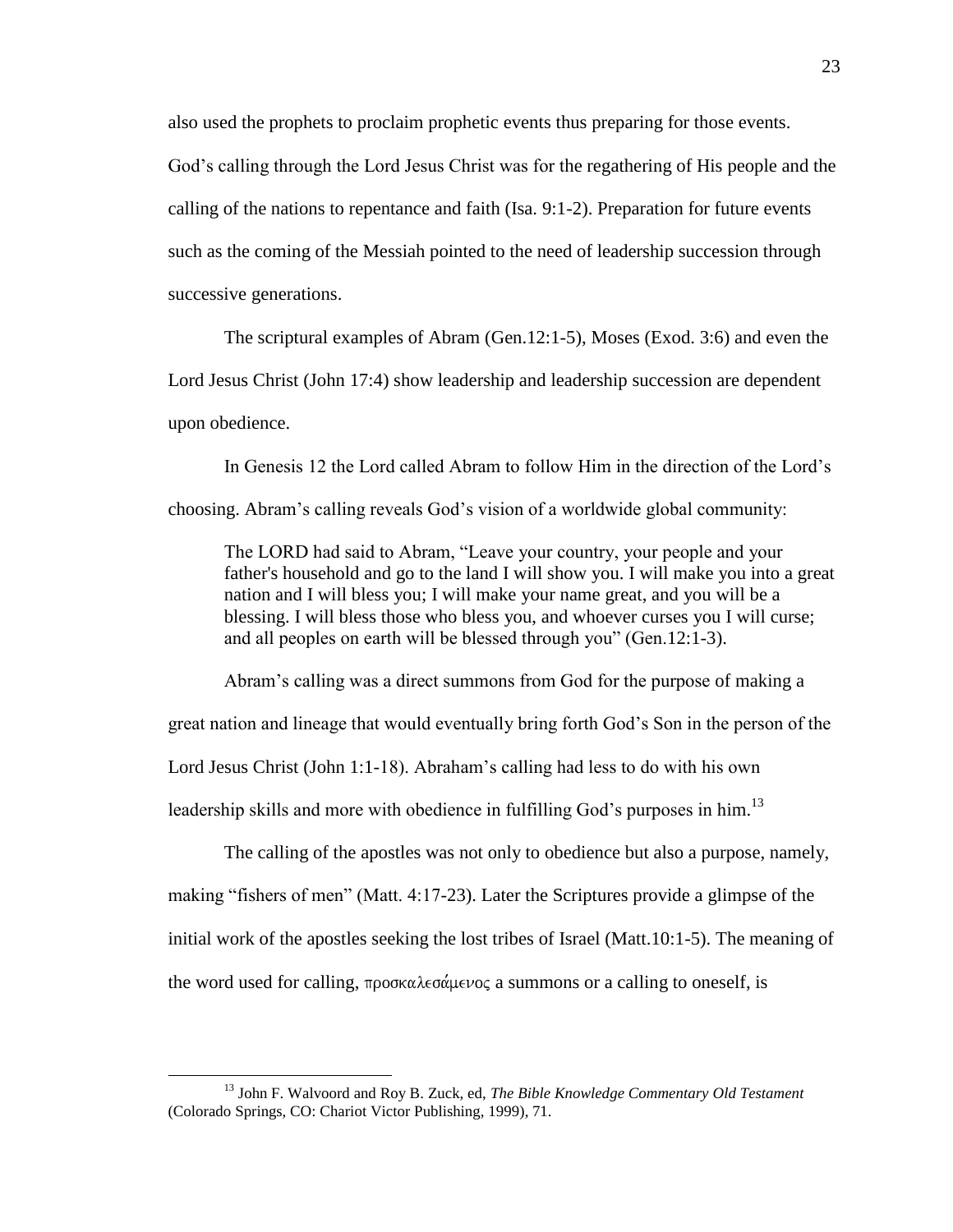significant. The significance of God's calling cannot be understated; its relevance is for all generations and includes those called in the church age (Acts 2:38-39).

#### **The Old Testament and Leadership**

Leadership and succession are significant and relevant throughout the Old

Testament. The relationship between Moses and Joshua typifies leadership and

succession needed for the nation to succeed in the Promised Land.

Because of Israel's lack of faith in the Lord, their quest of the Promised Land had

to continue forty years resulting in their deaths in the desert (Num.14:32-33). The

expeditionary conquest for the Promised Land resulted in the expiration of the generation

that God said would not see the land. Thus, leadership and succession between

generations was a major consideration in settling Israel in the Promised Land:

Then the LORD said to Moses, "Go up this mountain in the Abarim range and see the land I have given the Israelites. After you have seen it, you too will be gathered to your people, as your brother Aaron was, for when the community rebelled at the waters in the Desert of Zin, both of you disobeyed my command to honor me as holy before their eyes." . . . So the LORD said to Moses, "Take Joshua son of Nun, a man in whom is the spirit, and lay your hand on him. Have him stand before Eleazar the priest and the entire assembly and commission him in their presence. Give him some of your authority so the whole Israelite community will obey him. . . . At his command he and the entire community of the Israelites will go out, and at his command they will come in" (Num. 27:12-21).

The context of this passage is the transition of leadership from Moses to Joshua.

In analyzing the situation, God initiates the transition and chooses the successor. The

Scriptures clearly show that an orderly transfer of leadership is about to take place. This

transfer involves a gradual transition.

Significantly, the Scriptures show the cooperation of the predecessor and his

successor in front of the whole community. Moses as the outgoing leader is concerned for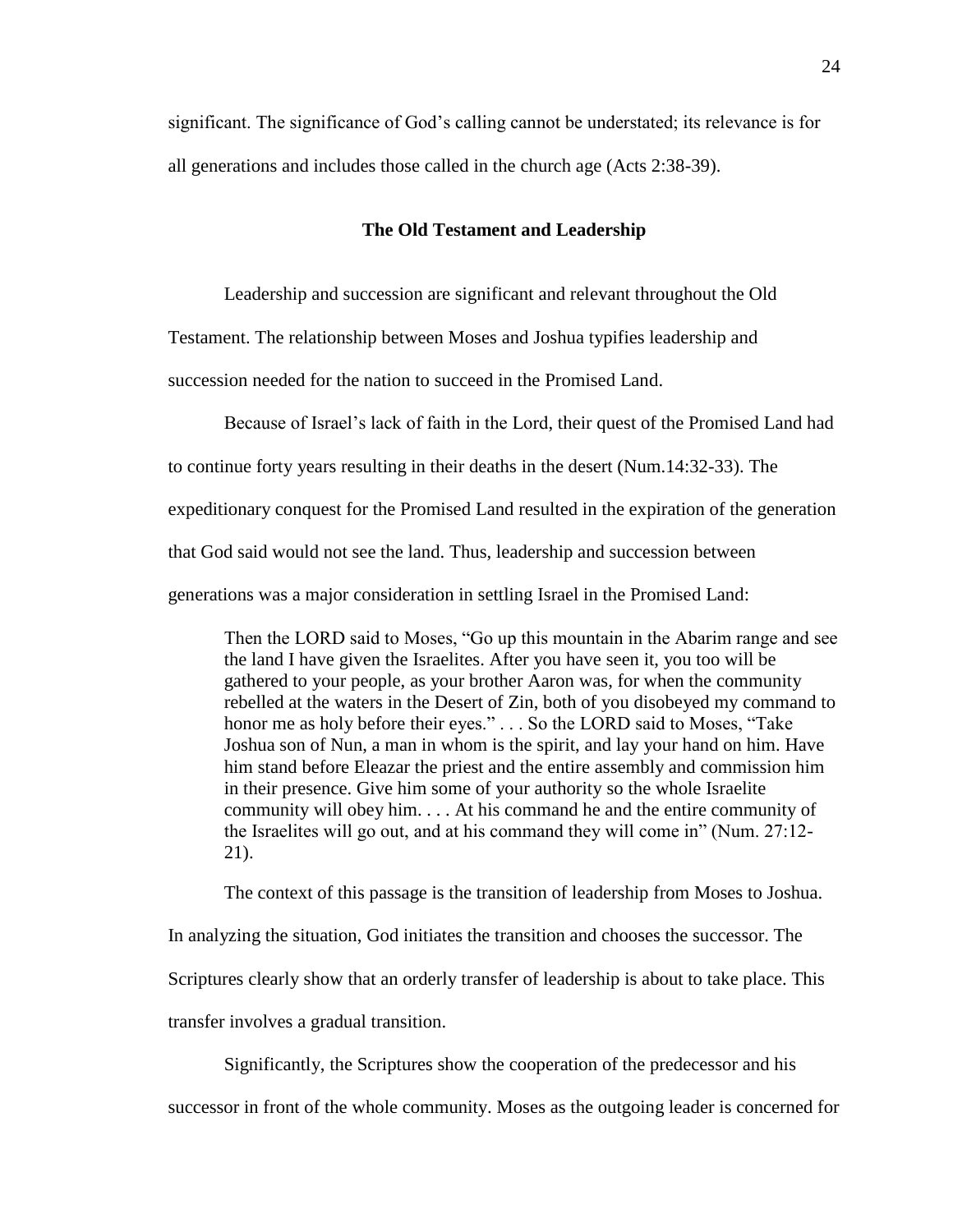the community and appeals to the Lord to appoint a successor to take his place.<sup>14</sup> The transfer of divine authority is a process bestowed and delegated (Num. 27:20). A formal ceremony takes place before the community that precedes the eventual transfer of leadership succession (Num. 27:18-23).

Other leaders, such as Aaron the Priest, were also subject to transferring responsibilities (Num. 20:22-29).<sup>15</sup> In both situations, leadership succession is for continuity between successive generations. In Deuteronomy, the Scriptures provide another account of an orderly transfer of leadership and succession. Again, the transference and succession of leadership is in front of the entire congregation and nation:

Then Moses went out and spoke these words to all Israel: "I am now a hundred and twenty years old and I am no longer able to lead you. The LORD has said to me, ‗You shall not cross the Jordan.' The LORD your God himself will cross over ahead of you. . . . Then Moses summoned Joshua and said to him in the presence of all Israel, Be strong and courageous, for you must go with this people into the land that the LORD swore to their forefathers to give them, and you must divide it among them as their inheritance. The LORD himself goes before you and will be with you; he will never leave you nor forsake you. Do not be afraid; do not be discouraged." (Deut.  $31:1-8$ ).

In Deuteronomy 31:1-2 Moses the Lawgiver acknowledges his own mortality and stands in front of the community and reminds them of their dependence upon the Lord. Moses formally summons and charges Joshua to lead them into the land promised to their ancestors (Deut. 31:7). The Scriptures show that Moses as Joshua's predecessor sets the context of the mission. Even though Moses is not going into the land, he still provided the vision for his successor.

<sup>14</sup> Frank E. Gaebelein, *The Expositors Bible Commentary Vol. 2* (Grand Rapids, MI: The Zondervan Corporation, 1990), 945.

 $15$  Ibid.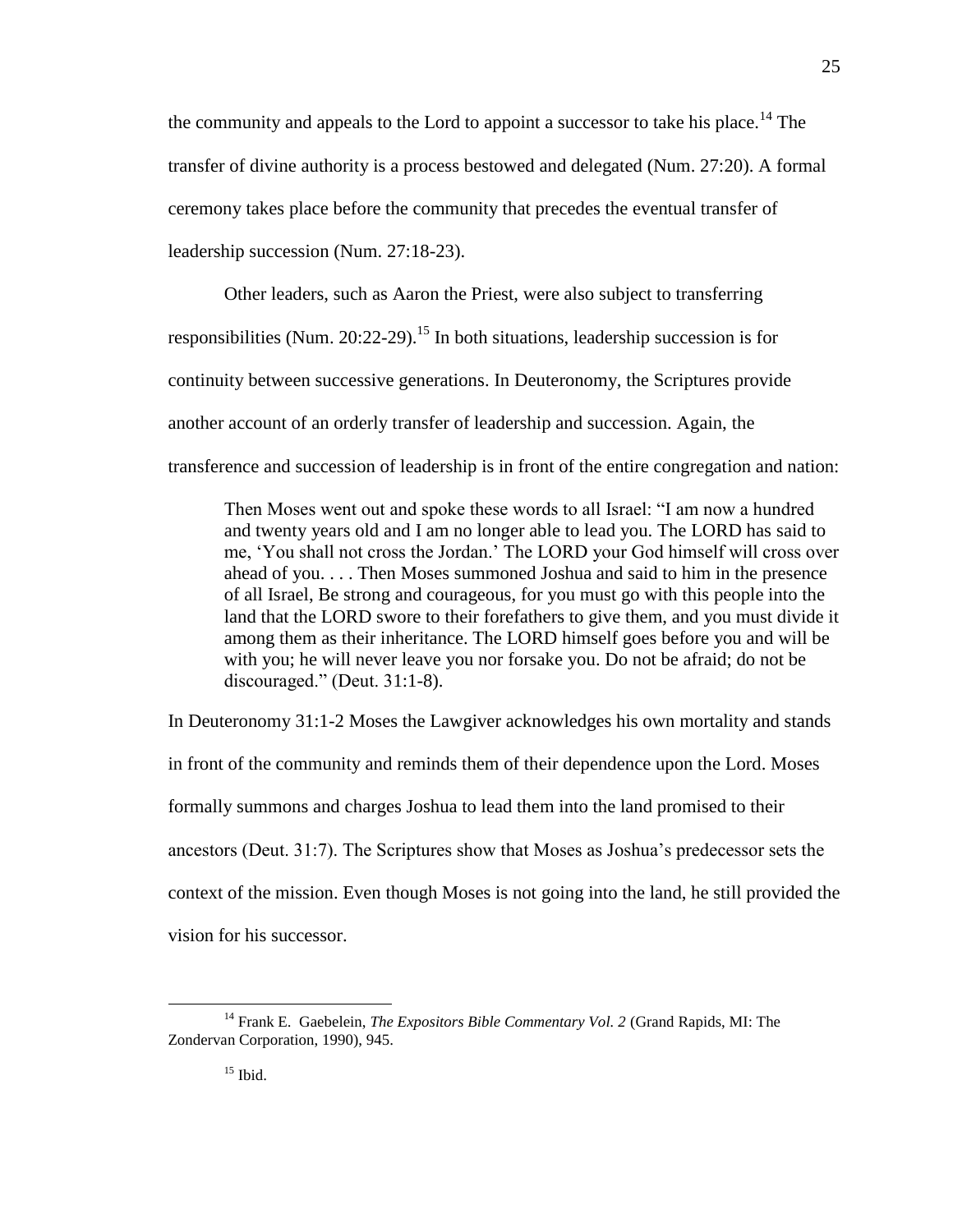Moses' anticipated departure now becomes the primary focus of Deuteronomy.<sup>16</sup>

Significant within the relationship of Moses and Joshua is the preparation for the eventual

transfer of leadership and its succession (Num. 27:12-21, Deut.31:1-8). In the

transference of leadership from Moses to Joshua, the succession of the covenant

continues on to the next generation.

Similarly, leadership succession was prevalent among the prophets. One example

is found in 1 Kings 19:16 where Elijah is told by the Lord to anoint Elisha who will be

his eventual successor. As it was with Moses and Joshua, so it was in like manner with

Elijah and Elisha. God initiated the act and was actively involved in selecting both the

predecessor and his successor:

So Elijah went from there and found Elisha son of Shaphat. He was plowing with twelve yoke of oxen, and he himself was driving the twelfth pair. Elijah went up to him and threw his cloak around him. Elisha then left his oxen and ran after Elijah. "Let me kiss my father and mother good-by," he said, "and then I will come with you." "Go back," Elijah replied. "What have I done to you?" So Elisha left him and went back. He took his yoke of oxen and slaughtered them. He burned the plowing equipment to cook the meat and gave it to the people, and they ate. Then he set out to follow Elijah and became his attendant (1 Kings 19:19-21).

Throwing a prophet's cloak around a person symbolized the passing of power and authority. Elisha's response indicates that he was fully aware of its meaning for he immediately abandoned his own work to follow Elijah. Elisha in slaughtering his yoke of oxen and burning his farming equipment shows a life change direction and commitment to his mentor.<sup>17</sup> The close relationship between the mentor Elijah and Elisha the mentee continues until Elijah's ascension into heaven. This association is so unique that the

<sup>16</sup> P. C. Craigie, *The New International Commentary on the Old Testament: The Book of Deuteronomy* (Grand Rapids, MI: Eerdmans, 1992), 369.

<sup>&</sup>lt;sup>17</sup> Walvoord and Zuck, 529.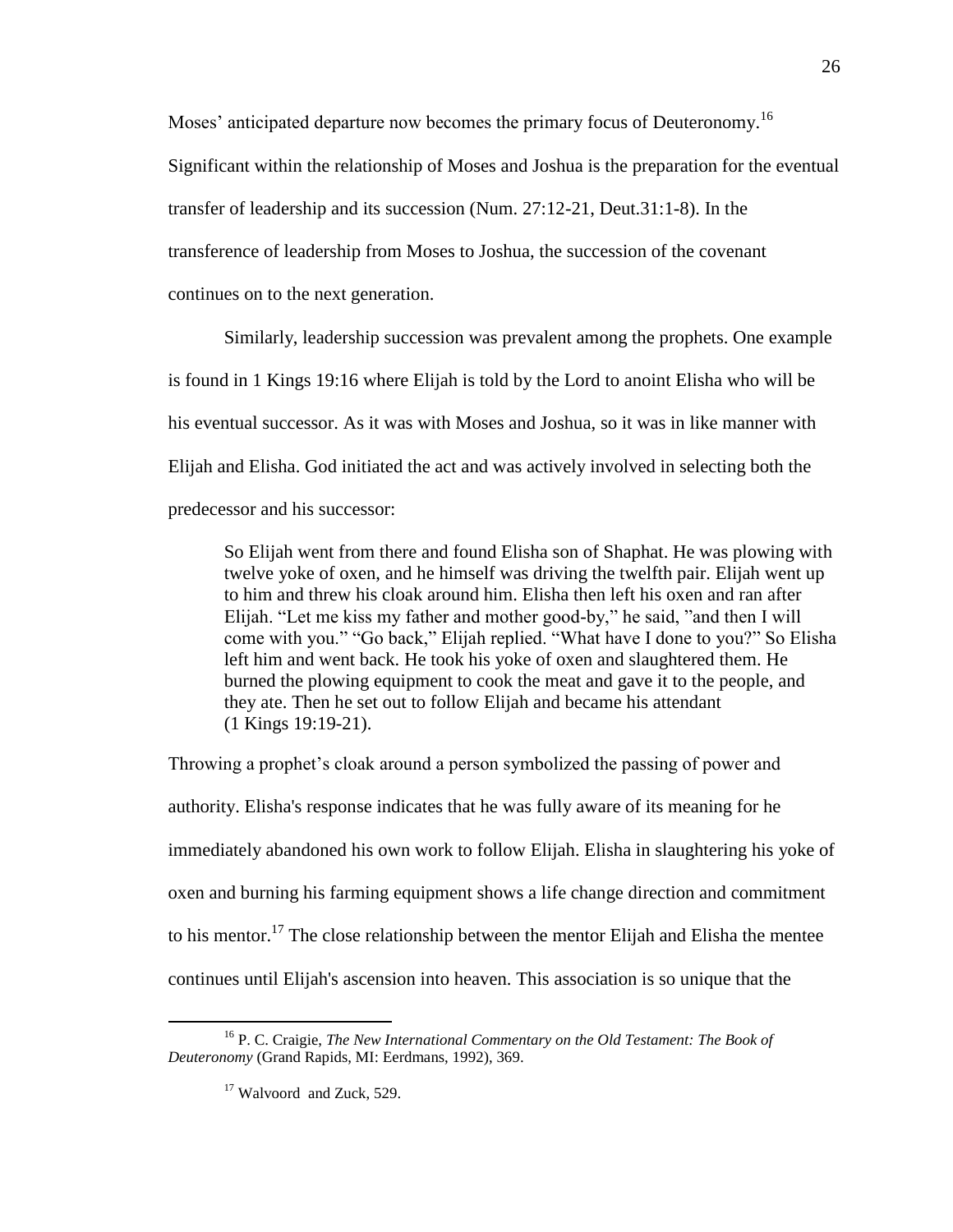mentee is unwilling to separate himself from his mentor as the time draws near for the assumption.

The Scriptures disclose three occurrences of Elisha refusing to leave his mentor's side. While Elisha's loyalty is evident, his wisdom stands out. The Scriptures reveal that Elisha had the option of waiting for Elijah to return from his trips but Elisha declined.

Furthermore, three times Elisha had the option to stand fast and wait for his mentor's return and all three times Elisha chose to accompany him on the mission.<sup>18</sup>Some considerations about Elijah's departure and Elisha's response may have to do with the conveyance of the mentor's blessings. Significantly, Elijah's last actions and words left an indelible mark and legacy for his mentee. The relationship between Elijah and Elisha is a noteworthy example of leadership succession for the next generation. The Scriptures reveal that God was present and involved at the ascension of Elijah and provided the "double blessing" endowment for Elisha. The double blessing Elisha was seeking is not necessarily twice as much as Elijah's portion but rather the inheritance of a son from a father (Deut.  $21:17$ ).<sup>19</sup>

In summarizing the similarities between Moses and Joshua and Elijah and Elisha, the predecessors and successors are appointed by God to lead and witness to a people. God called Moses to declare Himself to Pharaoh and the people of Israel (Exod. 3:14). Moses, prior to his departure, asks the Lord to provide a successor for the nation (Num. 27:12-21). In the same manner, the Lord instructs Elijah to anoint Elisha (1 Kings 19:16- 21).

<sup>&</sup>lt;sup>18</sup> Ibid., 540.

 $19$  Ibid.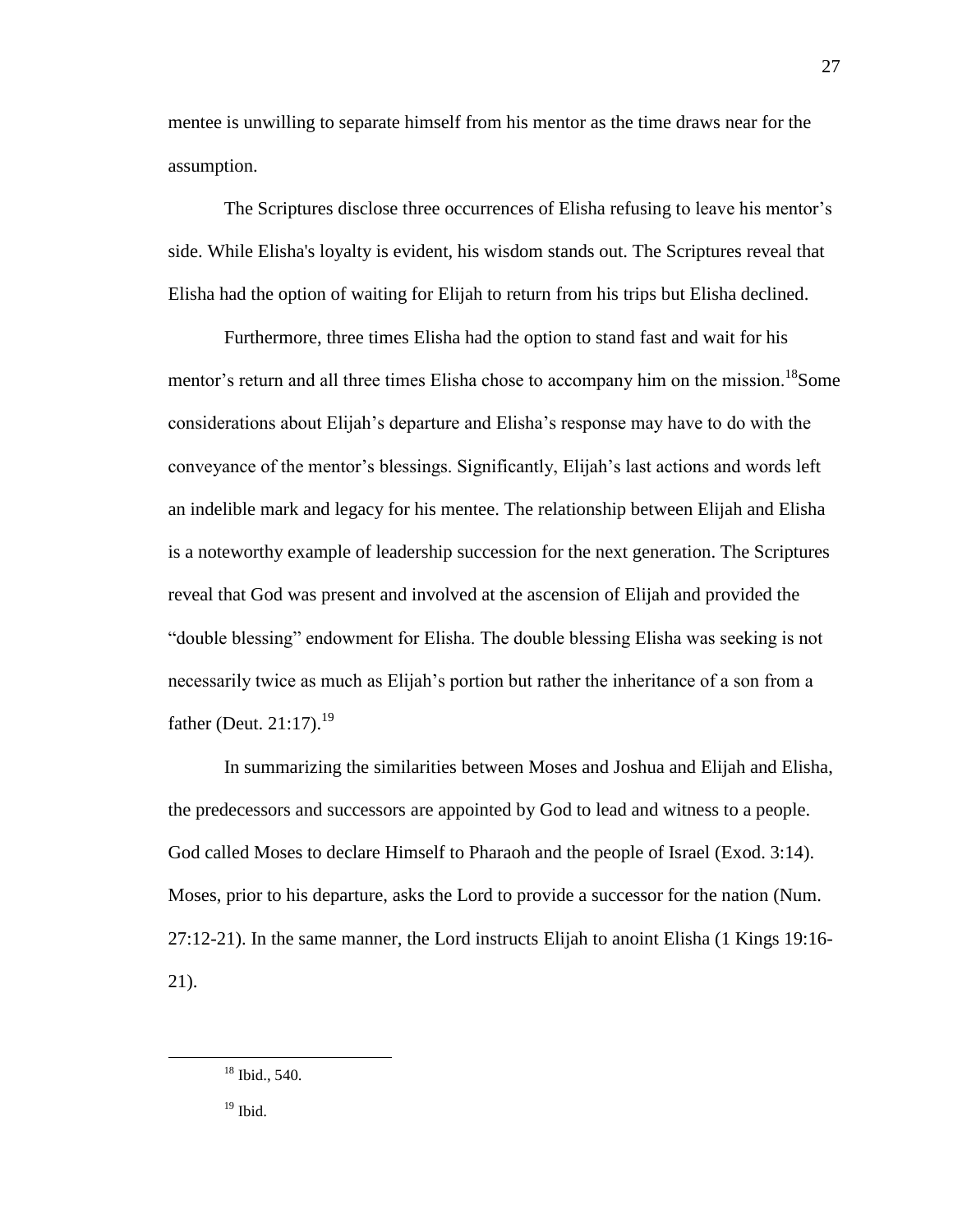Moreover, both of these examples have to do with leadership and succession. Another distinction is that in each case the predecessor played an important part in preparing his successor to succeed in the predecessor's place.

Although this practice was in the Old Testament, the principles and practices are just as relevant for today. Similarly, the contemporary leader needs to rely on the Lord for additional laborers (Matt. 9:37-38). Current leaders can practice the biblical principles of the patriarchs by taking part in the selection of their successors and guiding them in their spiritual formation.

### **The New Testament and Leadership**

The consideration of leadership succession is frequent throughout the New Testament. Additionally, a clear vision for ministry and leadership development is in the Scriptures. The vision of Christ links the Gospels with the Acts of the Apostles. The vision needs to become the mission. It consists of (going, baptizing and teaching) and succinctly spells out what the church is to do:

Then Jesus came to them and said, "All authority in heaven and on earth has been given to me. Therefore go and make disciples of all nations, baptizing them in the name of the Father and of the Son and of the Holy Spirit, and teaching them to obey everything I have commanded you. And surely I am with you always, to the very end of the age" (Matt. 28:18-20).

This commission is a mandate entrusted to the church "to the very end of the age." The intention is for continuance of the mission and prolonged existence of the church until the Lord's return. The church is literally a "called out assembly" body of believers. Wiersbe states the church can consist of both a local or universal body.<sup>20</sup> Christ introduced the concept of the church with His question, "Who do people say the Son of Man is?" In

 $20$  Wiersbe, 58.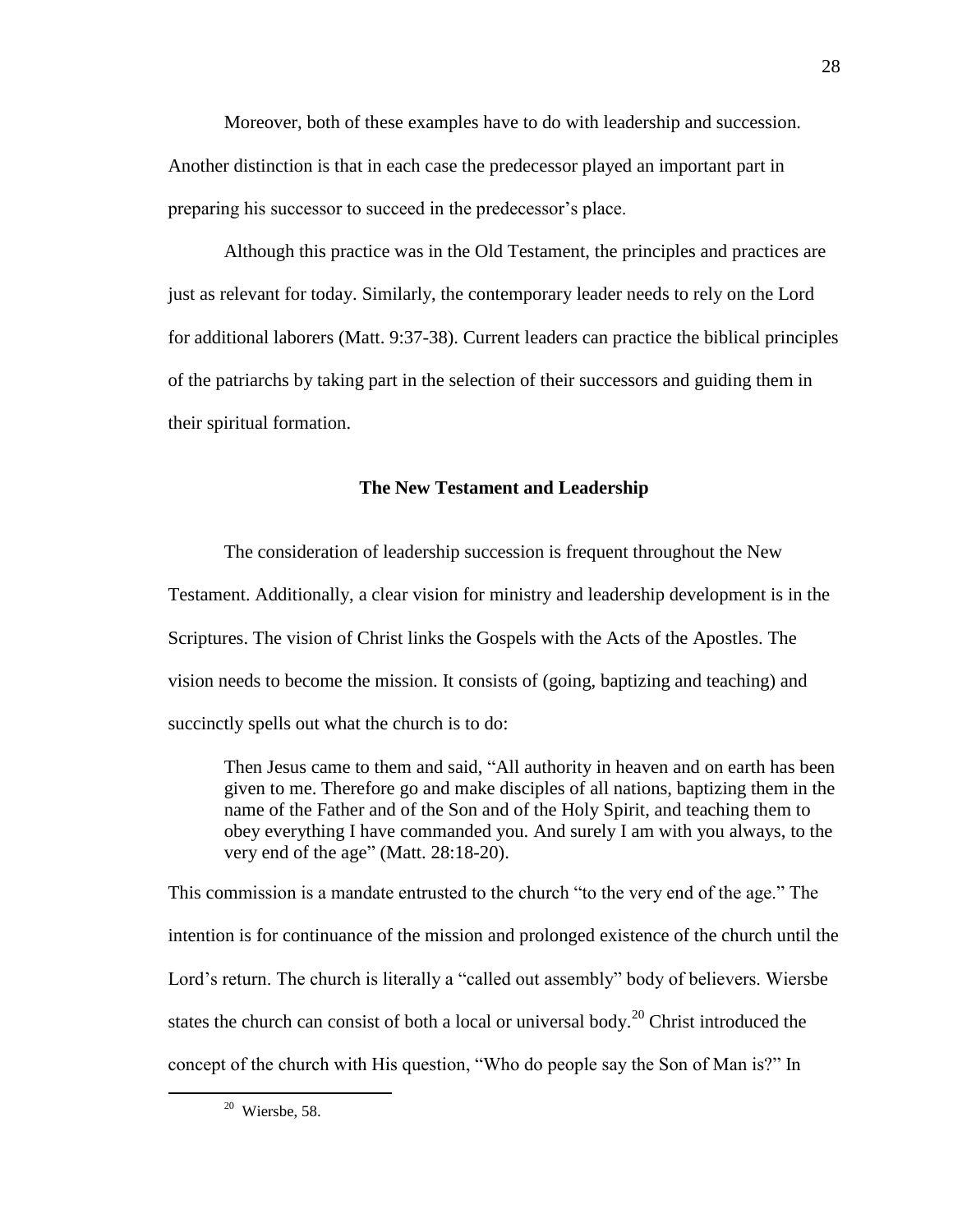reply, the Apostle Peter stated, "You are the Christ, the Son of the living God." This response is followed by a commendation to Peter and a statement by the Lord declaring that upon the apostle's confession He would build His church (Matt.16:18).

In Matthew 18:15-20 the subject is revisited and expands the previous vision explaining how the Lord intended to build His church beyond the original apostles. This revelation coming from divine authority is a prelude to the Great Commission and suggests a basis for inclusive leadership. Leadership succession is not just an exclusive appointment for the original apostles—the following Scriptures show that others are included in its administration:

If your brother sins against you, go and show him his fault, just between the two of you. If he listens to you, you have won your brother over. But if he will not listen, take one or two others along, so that every matter may be established by the testimony of two or three witnesses. If he refuses to listen to them, tell it to the church; and if he refuses to listen even to the church, treat him as you would a pagan or a tax collector. I tell you the truth, whatever you bind on earth will be bound in heaven, and whatever you loose on earth will be loosed in heaven. Again, I tell you that if two of you on earth agree about anything you ask for, it will be done for you by my Father in heaven. For where two or three come together in my name, there am I with them (Matt. 18:15-20).

The above Scriptures reveal the church was to operate as a body of believers working together in managing its daily affairs and discipline. Administering discipline includes authority.

Leadership succession has to address authority matters. Matthew 18:15-20 raises the question of central authority through "binding and loosing," that is, permitting and allowing, a matter familiar to the rabbis. Wiersbe considers authority:

This implies applying God's Word to people. In 18:18 this is used of church discipline, and the power is given to all the disciples, not Peter alone. In Jesus' day, the Jews spoke of "binding and loosing" when a rabbi would forbid something or permit something. The more accurate translation is in the Williams translation of the NT: "Whatsoever you forbid on earth must be what is already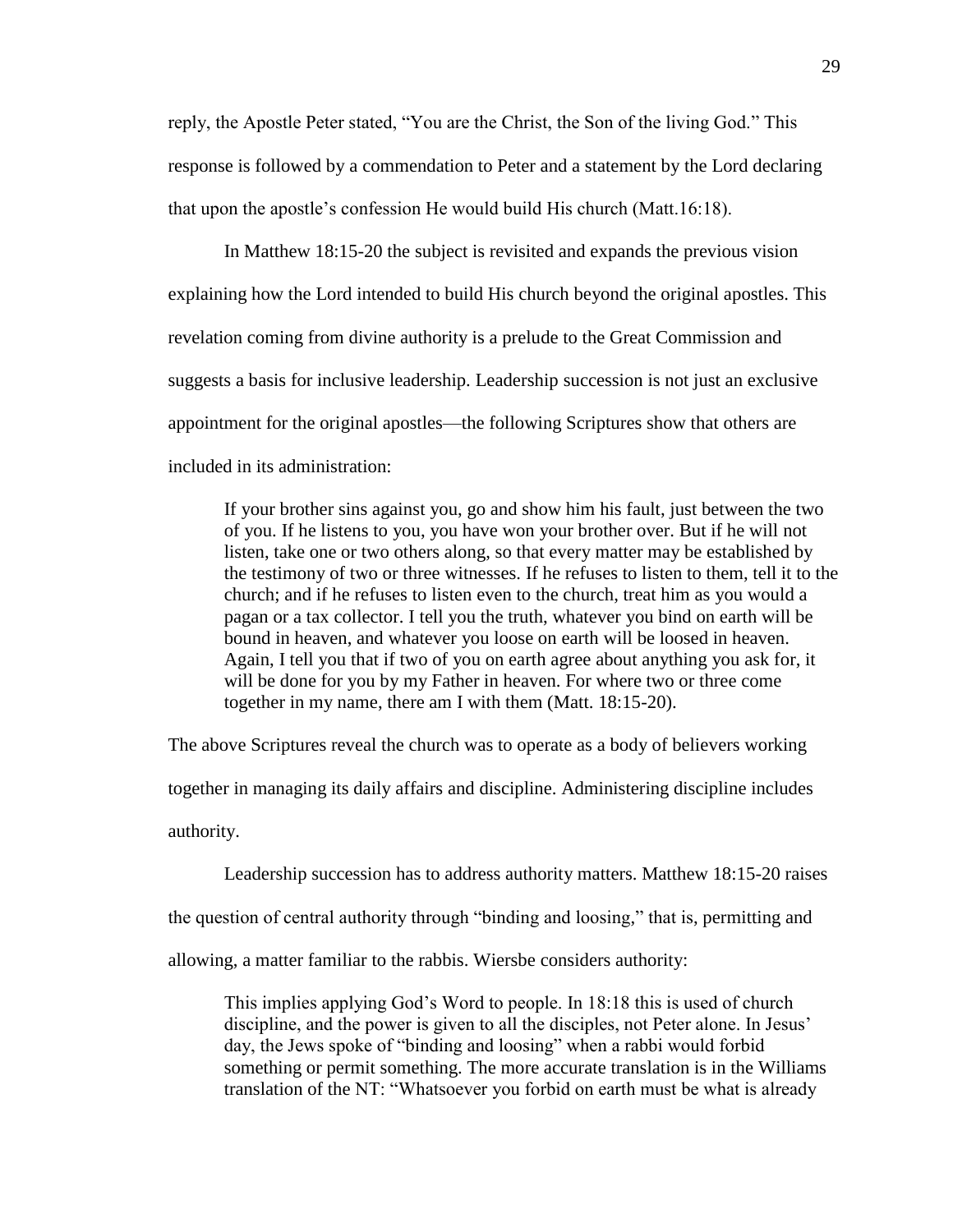forbidden in heaven, and whatsoever you permit on earth must be what is already permitted in heaven"  $(v. 19, WMS)$ . The church does not tell heaven what to do, but obeys on earth what heaven commands the church to do!

Wiersbe concludes: "The church does not get man's will done in heaven; it obeys God's will on earth  $\frac{1}{2}$ <sup>21</sup>

Central authority is not exercised first on earth and then accepted in heaven but rather comes from heaven as the Lord's Prayer declares: "Our Father in heaven, . . . your will be done on earth as in heaven.  $\ldots$  Amen" (Matt.6:9-13). This implies it is necessary to know God's will through incessant prayer and reflection. Therefore, the Scriptures reveal that central authority originates in heaven and is required on earth (Rom.12:2). Authority is linked to apostolic succession and the church.

### **Apostolic Succession**

"Apostolic succession" is a Roman Catholic theological term that links a line of bishops with the original apostles. The historical record for this concept is vague and the validity is weak.<sup>22</sup> However, the case for apostolic succession (the term apostolic succession is not in the Scriptures) is in the Bible as a fulfillment of Psalm 109:8. The Apostle Peter quoted from this psalm and set the criteria for another to take Judas' place of leadership (Acts 1:20).

Therefore it is necessary to choose one of the men who have been with us the whole time the Lord Jesus went in and out among us, beginning from John's baptism to the time when Jesus was taken up from us. For one of these must become a witness with us of his resurrection (Acts 1:21-22).

 $\overline{a}$ 

30

 $^{21}$  Ibid., 59.

 $22$  Erickson, 1074.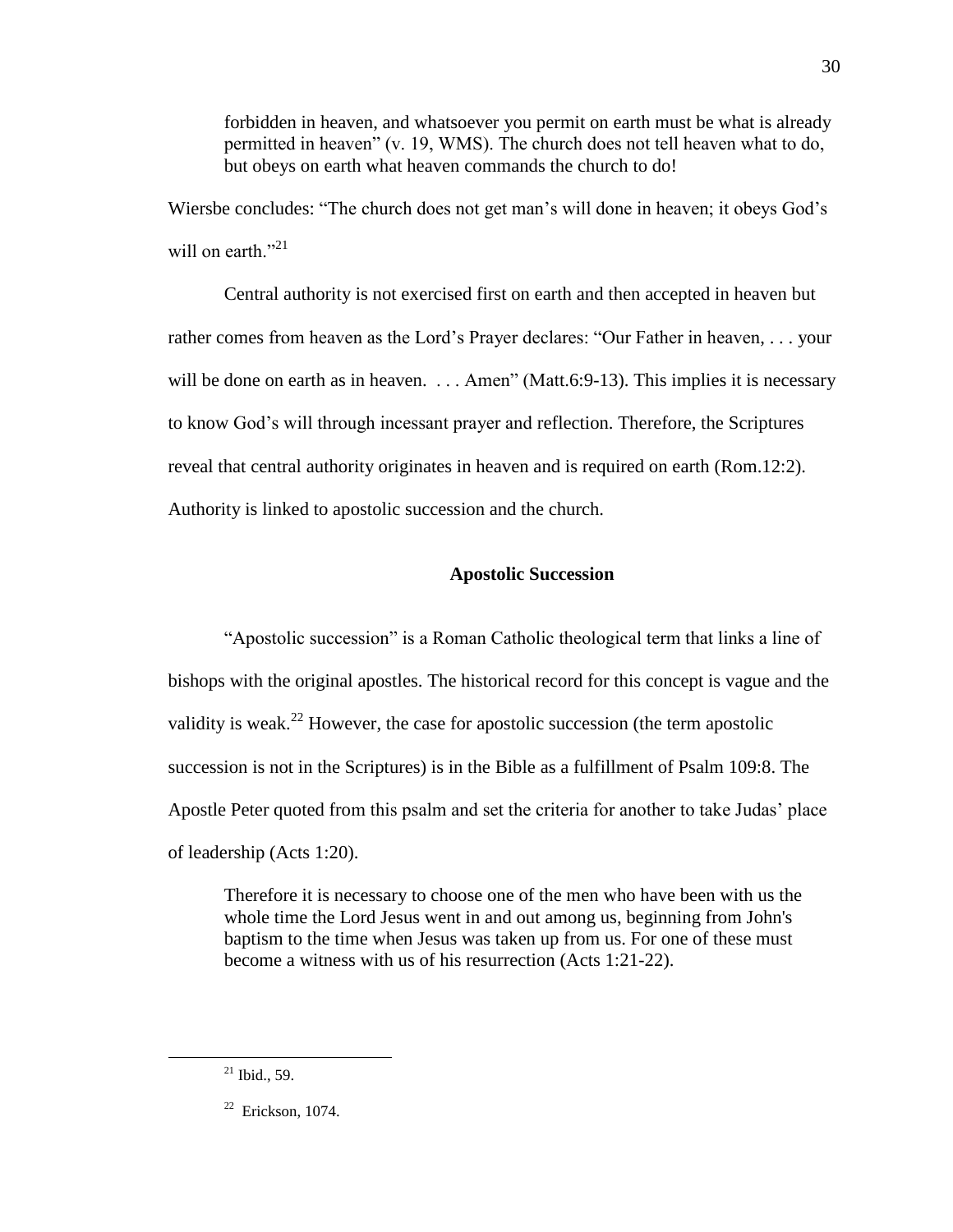This text reveals that apostolic succession was exclusive to the original apostles and is distinct from what some today consider a continuous link with the original apostles. This term needs investigation in order to avoid any ambiguity with the subject of leadership succession.

The Scriptures reveal the lot went to Matthias, later numbered with the twelve apostles. Although Matthias was one of the eyewitnesses, there is little known of him beyond that. Moreover, the Apostle Peter set the criteria for apostolic succession within the will of God and as a noble attempt to ensure that successors were authentic. It was the Lord's later selection of the Apostle Paul that indicates apostolic succession would not be restrictive to Peter's criteria. Instead, others would be included according to the Lord's authority and sovereignty (Acts 9:15, 22:14-16).

Wiersbe points out that Paul was clear that he was not in the same category as the Twelve (1 Cor.15:8, Gal.1:15-24).<sup>23</sup> Although the Apostle Paul was not one of the original apostles and an eyewitness of Peter's criteria for apostleship, he was nevertheless included later with the other apostles by the will of God (Acts 22:14-15). In seeing, the "Righteous One" Paul became qualified as an apostle,  $(1 \text{ Cor. } 9:1, 15:8)$ .<sup>24</sup> The Scriptures show the apostles were legitimate witnesses of the Lord. The study needs to address their successors.

The phrase "apostolic succession" did not appear before about 170 A.D. This term came about as a response to the Gnostics' claim to have unknown traditions handed down to them through the original apostles. "As a counterclaim, the Catholic Church pointed to

 $23$  Wiersbe, 405.

 $24$  Walvoord and Zuck, 418.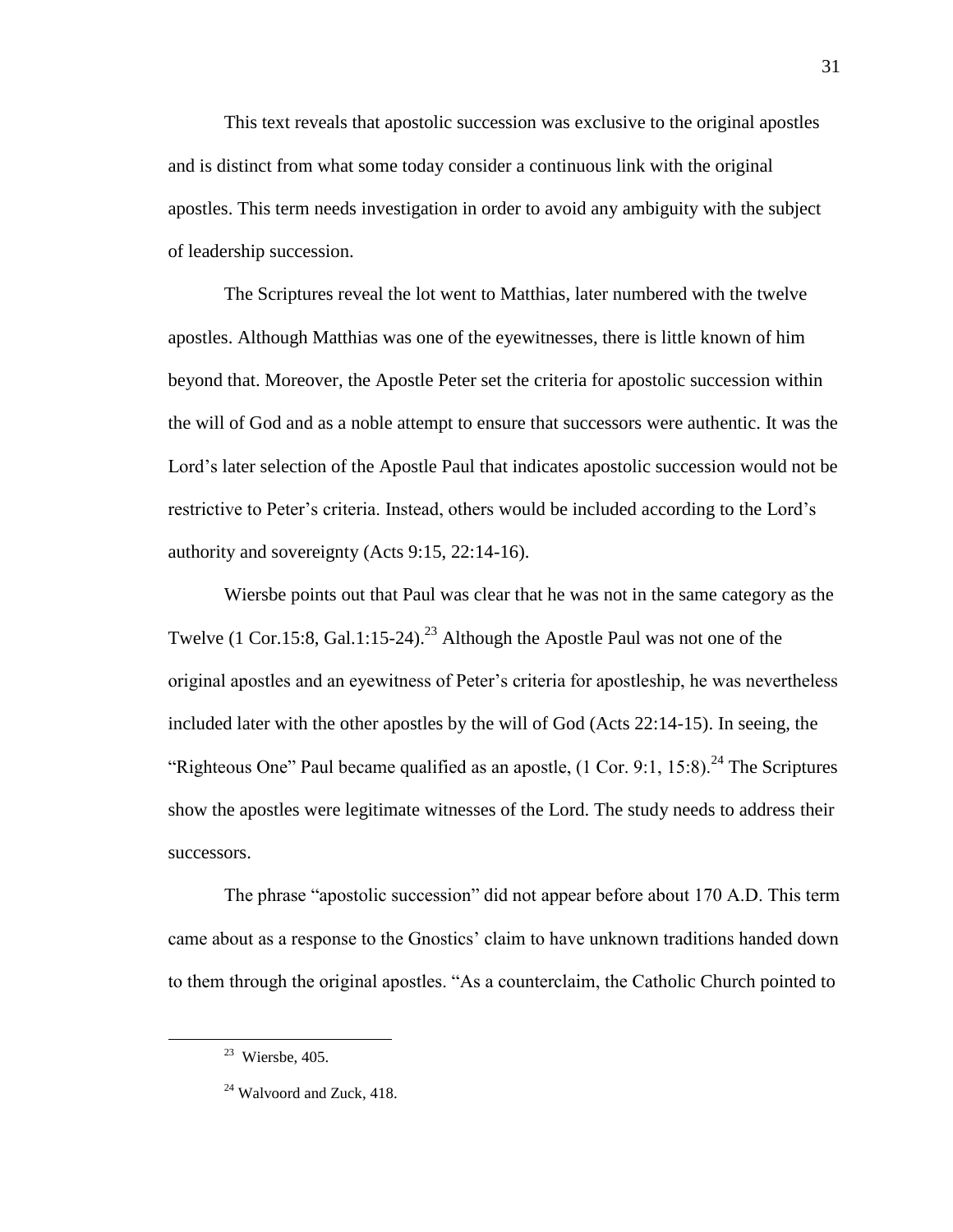each bishop as a true successor to the apostle who founded the see and therefore to the truth the apostles taught." $^{25}$ 

Because independent churches lack an affiliation with a major denomination, certain subjects surface and need consideration. Apostolicity and its relationship to the church is one such concern. "Apostolicity" is a term that describes how a church relates to the original apostles.

Ecclesiastical authority and succession are subjects in need of examination. In general, independent churches have congregational forms of government, which are typical of some major denominations, namely Baptist and Congregational churches. In many instances, independent churches retain much of the denominational traditions. In particular the pulpit and search committees for new leadership.

A prime consideration all Reformed churches face is their relationship to the original apostles. There is no evidence that the original apostles left instructions on how to transfer their apostleship to their successors other than through their writings (Titus 1:4-5). Churches need to understand that their authority comes from the apostle's writings. There can be no further successors, apart from the original apostle's teachings and writings (Eph. 2:20). $^{26}$ 

Churches have access to the apostle's teachings and inspired writings. It is in this capacity they operate according to their traditions and spirit and are able to make their case for their succession. It is important for churches to understand how they continue as the apostles' successors. Churches need to continue in the apostle's mission of reaching

 $\overline{a}$ 

32

<sup>25</sup> Walter A. Elwell, *Evangelical Dictionary of Theology* (Grand Rapids, MI: Baker Books, 1984), 73.

<sup>26</sup> Hans Küng, *The Church* (New York: Sheed and Ward, 1967), 355.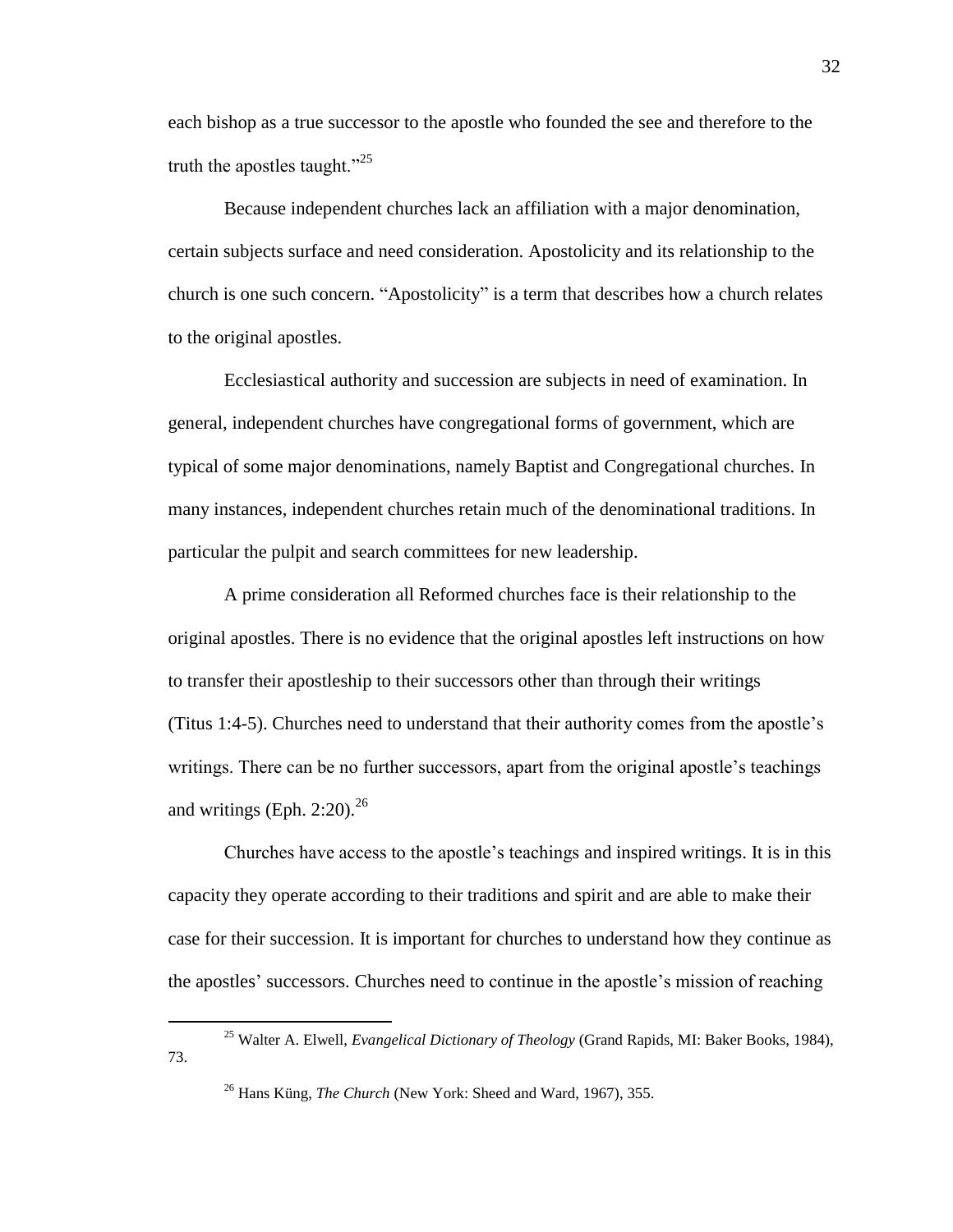people groups from every nation with the gospel. In this sense, the church succeeds as the apostle's successors who are responsible to reach the next generation to whom the torch is passed.

The Scriptures further indicate that the apostles continued building the foundation on the chief cornerstone (Eph. 2:20). Today it is still possible to take part in the apostolic mission by following their teachings. A spiritual link with the original apostles, conveyed through the Scriptures and the Spirit, still exists. In the early community, "They devoted themselves to the apostles' teaching and to the fellowship, to the breaking of bread and to prayer‖ (Acts 2:42). In order to succeed in the apostolic beliefs and traditions the church needs to continue following the apostles' teachings. The mission and vision of the original apostles remains and churches must continue in them until the Lord returns.<sup>27</sup>

While the mandate for making disciples and administering the ordinances of baptism and communion were given to the first disciples, it was not for them only. It includes all those who receive their testimony: "My prayer is not for them alone. I pray also for those who will believe in me through their message" (John 17:20). This transfer of leadership and authority is passed on to non-witnesses of the events from John's baptism until the resurrection of Jesus Christ: "And the things you have heard me say in the presence of many witnesses entrust to reliable men who will also be qualified to teach others"  $(2$  Tim. 2:2).

Erickson points out an exception to the exclusiveness of apostolic succession: ―Acts 6:6 speaks of the apostles laying their hands on the seven at Jerusalem, Timothy

 $27$  Ibid.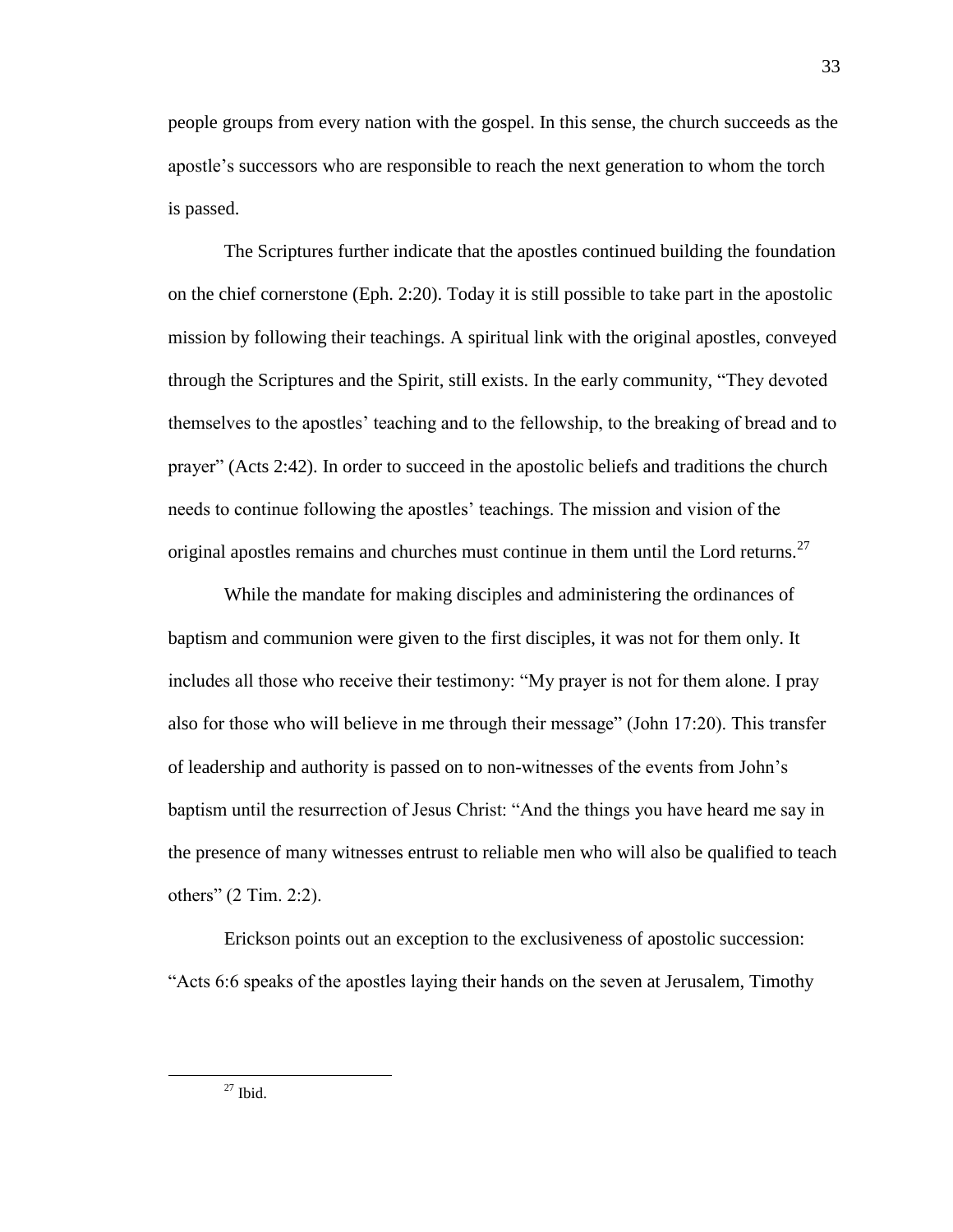received his gift when the elders laid hands on him" (1 Tim. 4:14).<sup>28</sup> The Scriptures show that Timothy's gift included the inclusiveness of others besides the original apostles. Exegesis of Acts reveals how the apostles ordained others for leadership (Acts 14:23). The Book of Acts provides a descriptive narrative of how the church progressed through various crises. The church of the apostles had little organizational structure or hierarchy, yet continued to expand with a "profound sense of oneness."<sup>29</sup>

A later crisis over the distribution of food provided the opportunity for the apostles to expand their ministry and to include others in leadership (Acts  $6:1-2$ ).<sup>30</sup> The apostles solved this crisis by setting the criteria for others to become leaders of a church community (Acts 6:1-7). In so doing, they delegated some of their authority to others. This act allowed the apostles to continue preaching and teaching the Word and solved a potentially divisive crisis. Choosing men full of the Holy Spirit and wisdom contributed to the expansion of the gospel and the Kingdom of God. The apostles in including others in their ministry and delegating some of their authority to them actually laid the groundwork for leadership succession in the church. Thus leadership succession must consider the subjects of divine and delegated authority.

## **Leadership and Authority**

According to the Bible, God created the cosmos and everything in it through His own power. Because He is supreme, He is able to make things happen according to His

 $30$  Ibid.

<sup>&</sup>lt;sup>28</sup> Erickson, 1074.

<sup>29</sup> George Eldon Ladd, *A Theology of the New Testament* (Grand Rapids, MI: William B. Eerdmans Publishing Company, 1994), 390.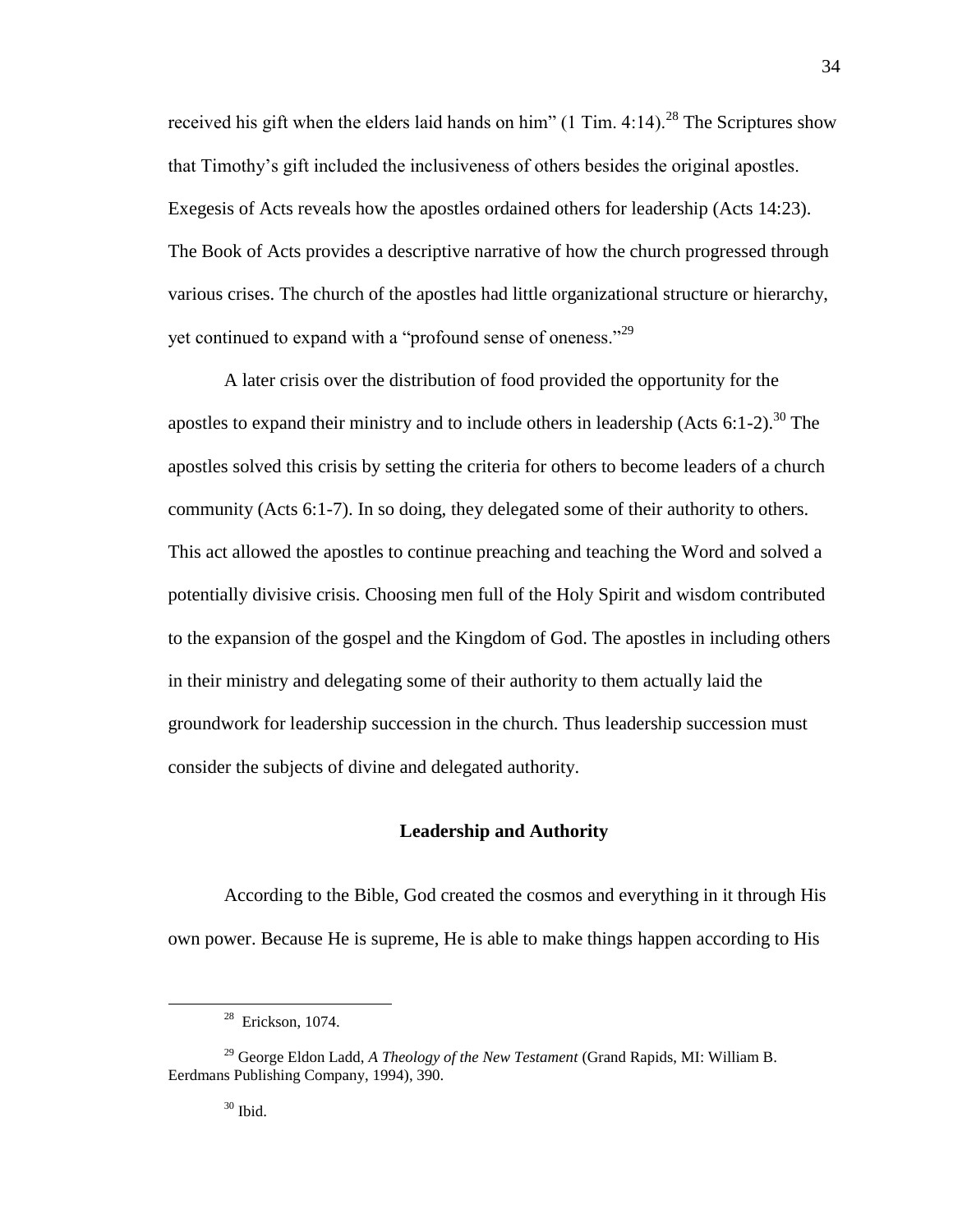purpose and glory (Ps. 19:1). The capacity to create substance out of nothing or to speak something into existence by His word requires the authority to do so (Heb.11:3). Divine authority has the power to create all things and enforce spiritual and natural laws according to divine purpose. God, by His own creative will, demonstrates His power over matter by calling things into existence that were not (Gen.1:1, 16). The Bible shows God to be the creative and sustaining force over the heavens and the earth (Rev. 4:11).

Divine authority has to be understood in order to properly implement in a Christian context. Authority matters are important because this is how God was able to reach out to His creation and include them in the redemptive process.

The Scriptures show that God the Father delegated authority to His Son (Deut.18:15-19). The Apostle Peter later affirms this (Acts 3:22). Divine authority was one of the primary reasons that many were convinced of the authenticity of the Lord's person and work, The people were all so amazed that they asked each other, ‗What is this? A new teaching—and with authority! He even gives orders to evil spirits and they obey him' (Mark 1:27).

Divine authority was one of the issues the Lord Jesus had to confront and defend during His earthly mission: "Jesus entered the temple courts, and, while he was teaching, the chief priests and the elders of the people came to him. ‗By what authority are you doing these things?' they asked. 'And who gave you this authority?'" (Matt. 21:23). The Lord in displaying divine authority over the supernatural and natural worlds affirmed His authority over all creation. Mark records this authority over the natural world, "He got up, rebuked the wind and said to the waves, ‗Quiet! Be still!' Then the wind died down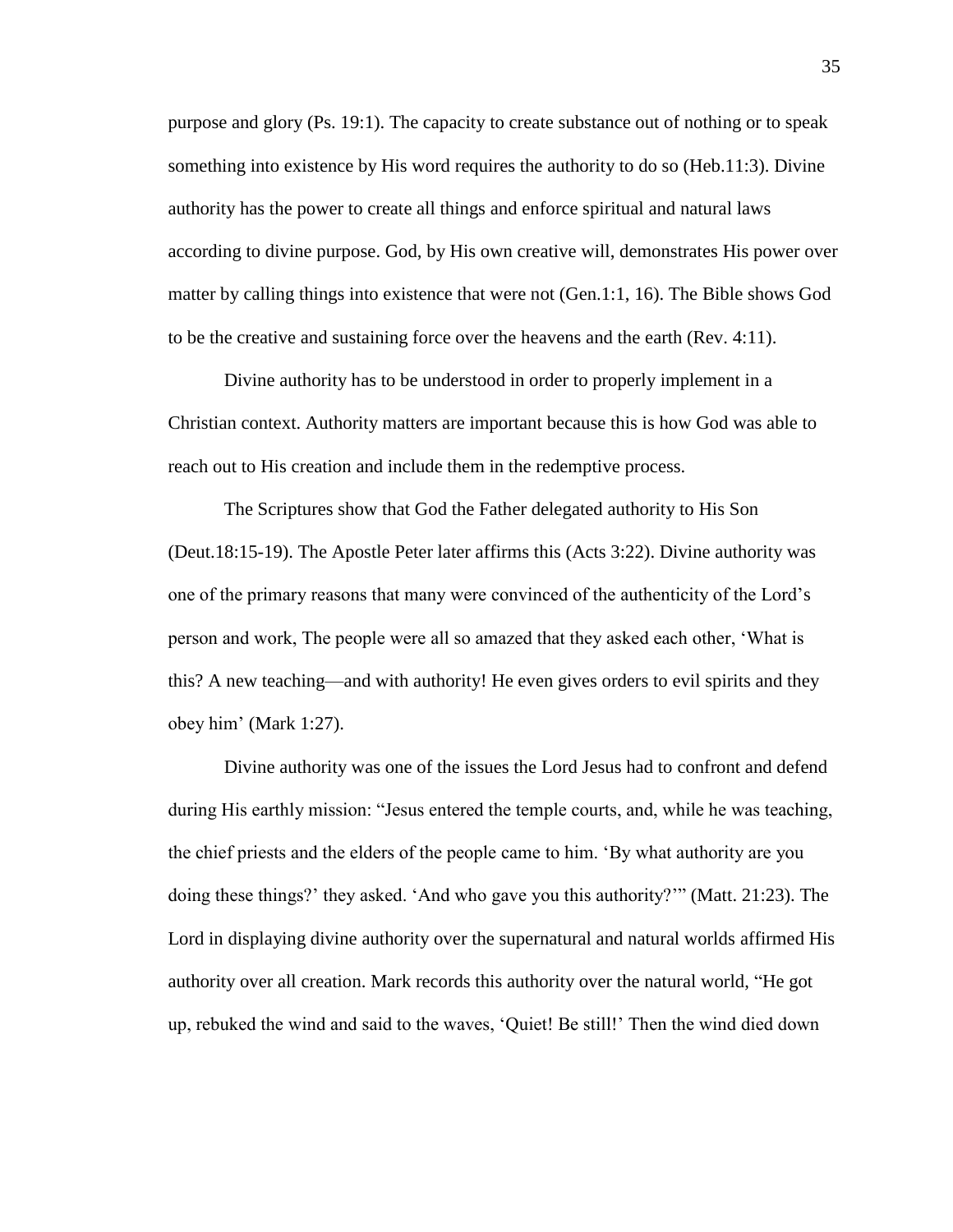and it was completely calm" (Mark 4:39). The Scriptures show that the Lord Jesus' authority is equal to His Father's and demonstrates equality in the godhead.

The Nicene Creed affirms the authority of the Holy Spirit: "And I believe in the Holy Spirit, the Lord and Giver of life; who proceedeth from the Father and the Son; who with the Father and the Son together is worshipped and glorified; who spake by the prophets.‖ The Holy Spirit is delegated by the Father and the Son to act on their behalf (John 14:26, 15:26).

Divine authority was delegated to the original apostles: "Again Jesus said, 'Peace be with you! As the Father has sent me, I am sending you''' (John  $20:21$ ). God's intention of delegating authority to others extends to the end of the age (Matt.28:18-20). Authority of such magnitude must have a central and primary source that provides direction for delegates to utilize in ministry. This is why it is important and vital for delegates to rely on the Scriptures as the primary source of direction in fulfilling the Church's purpose in the Great Commission.

### *Central Authority*

God's authority is within Himself. He rules from His throne and has the ability to enforce His will on all of creation (Rev. 4:1-11). The Lord's Prayer reveals that believers are to pray for God's will to be done on earth as it is in heaven (Matt.6:9-15). While the Lord was with His disciples, He embodied divine authority (John 14:9). After the ascension, Christ delegated authority to the Holy Spirit (John 14:16, 26). While the Lord informed the disciples of another authority that would later guide and direct them, it is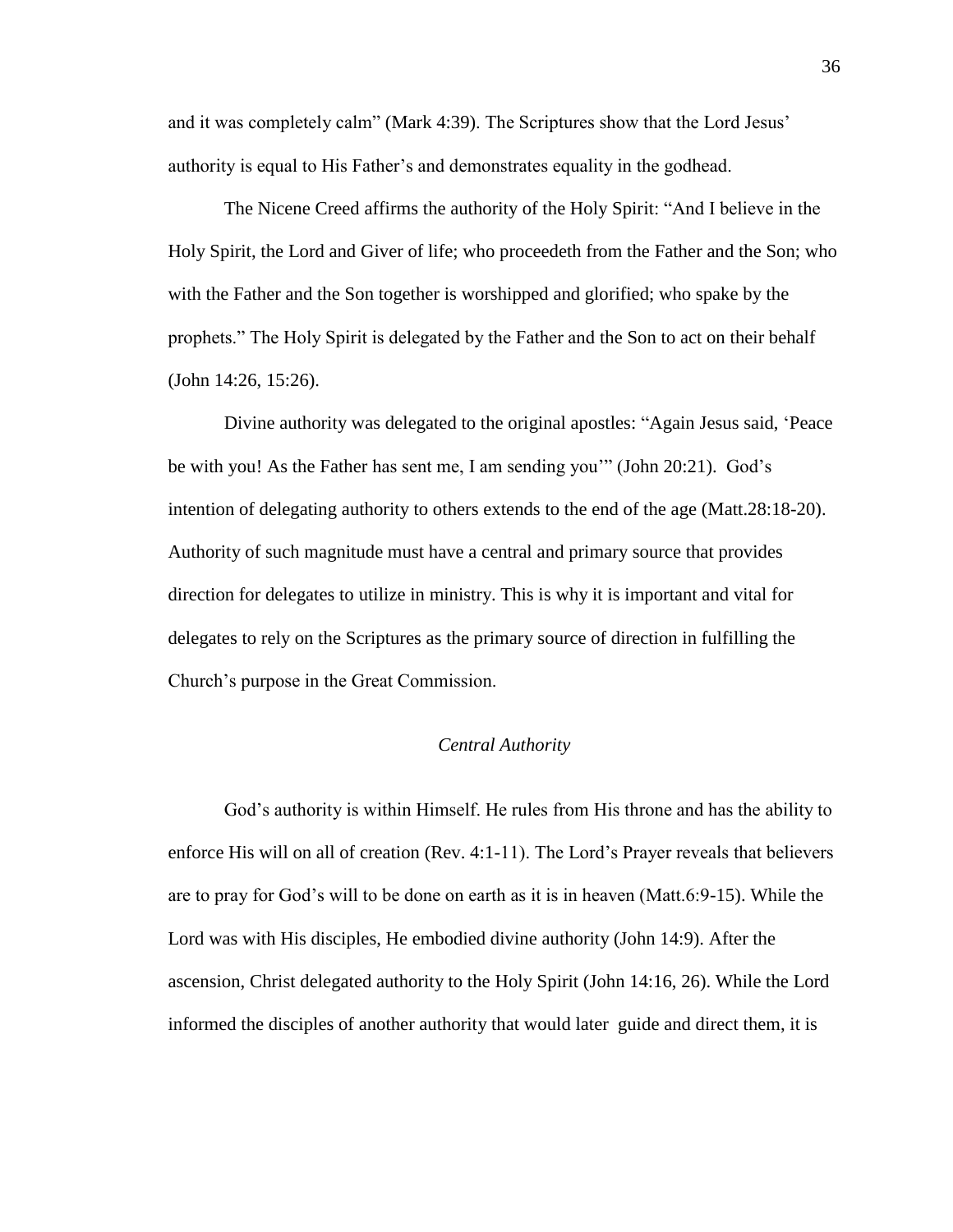prior to the ascension, they are told to wait for the Holy Spirit to empower them for ministry (Acts 1:8).

The Holy Spirit is the divine authority linked with the throne in heaven (Acts 13:1-2). The Spirit oversees the mission and is an active voice in the affairs of the local church. The Apostle Peter referred to Him as God (Acts 5:1-4). The Apostle Paul describes the Holy Spirit's authority in determining and distributing spiritual gifts to the church (1 Cor.12:7-11).

At Antioch, the church was confronted with such a potentially divisive crisis that it had to appeal to central authority in addressing the conflict:

Some men came down from Judea to Antioch and were teaching the brothers: ―Unless you are circumcised, according to the custom taught by Moses, you cannot be saved‖ This brought Paul and Barnabas into sharp dispute and debate with them. So Paul and Barnabas were appointed, along with some other believers, to go up to Jerusalem to see the apostles and elders about this question (Acts 15:1-2).

The crisis resulted in the appointment of Paul and Barnabas to appear before the apostles and elders at the church in Jerusalem to seek their authority and perspectives about a critical doctrinal issue from the Law of Moses pertaining to circumcision and salvation.

The church at Antioch realized the necessity of appealing to a higher authority in resolving the crisis. The Antioch dispute was of such scale that an impasse was reached which required a central authority in judgment. This impasse was only resolved through sound leadership and without compromising the integrity of the Scriptures. The apostles and elders in Jerusalem evaluated the Antioch crisis with Scriptures. They carefully considered the words of the prophets and understood how to use them in proper context. The things that were still relevant in the law they kept: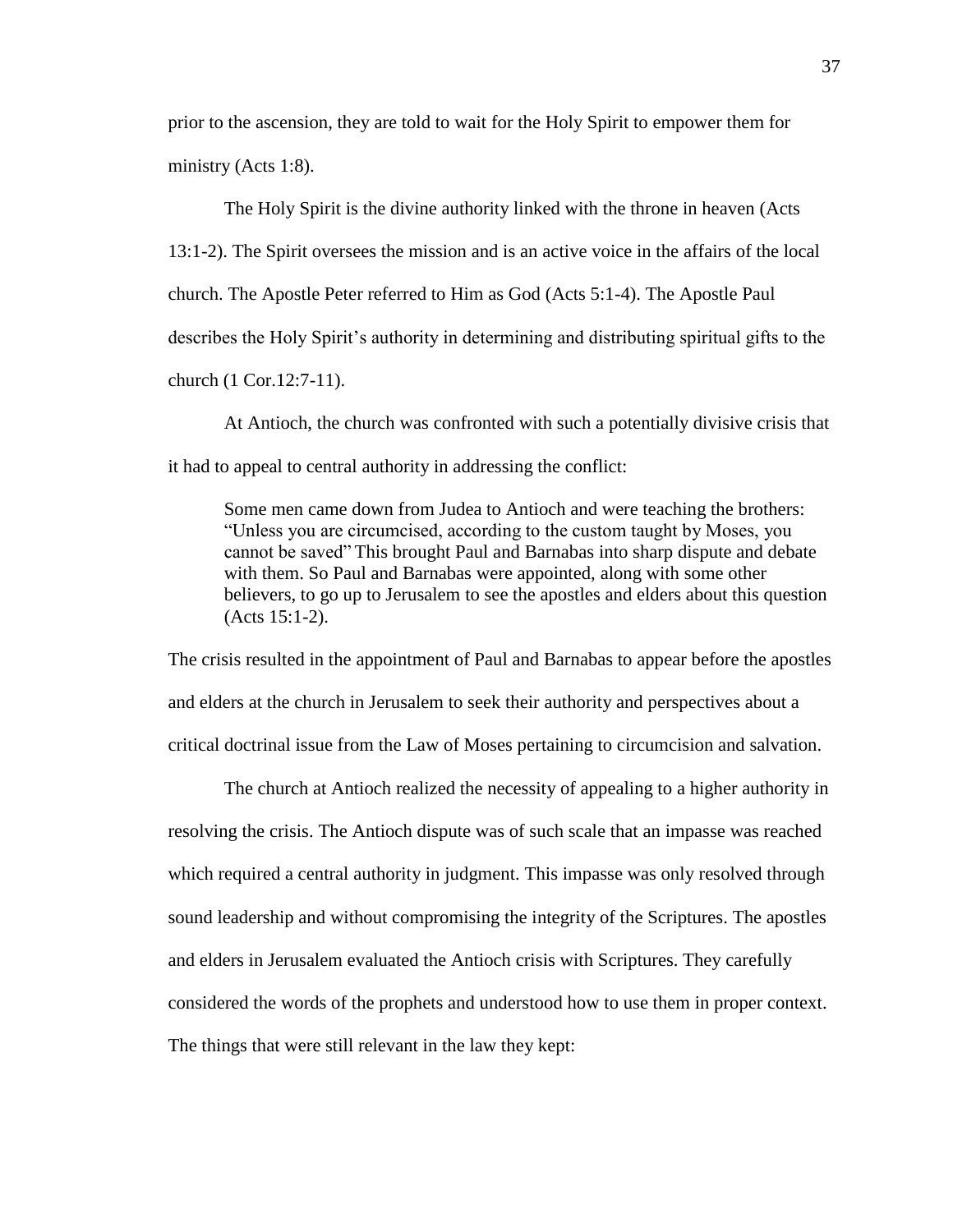Instead we should write to them, telling them to abstain from food polluted by idols, from sexual immorality, from the meat of strangled animals and from blood. For Moses has been preached in every city from the earliest times and is read in the synagogues on every Sabbath (Acts 15:15-21).

The resolution sent back to Antioch reveals that the apostles in Jerusalem

rendered their decision in conjunction with the Holy Spirit. In appealing to the Holy

Spirit, the apostles relied on central authority from heaven:

It seemed good to the Holy Spirit and to us not to burden you with anything beyond the following requirements: You are to abstain from food sacrificed to idols, from blood, from the meat of strangled animals and from sexual immorality. You will do well to avoid these things. Farewell.

The men were sent off and went down to Antioch, where they gathered the church together and delivered the letter. The people read it and were glad for its encouraging message (Acts 15:24-29).

In Ephesus, the Apostle Paul reminds the elders that the Holy Spirit has made them overseers of the church of God: "Keep watch over yourselves and all the flock of which the Holy Spirit has made you overseers. Be shepherds of the church of God, which he bought with his own blood" (Acts 20:28). The Apostle Paul in giving these imperatives to the elders makes the case for eldership. Further, the Scriptures in Acts emphasize that the Holy Spirit is the "administrator of the church's affairs."<sup>31</sup>

In the first century, the Holy Spirit was actively involved with the administration and spread of the gospel from Jerusalem to the utter most parts of the earth. Today, the Holy Spirit still provides the power to individuals and churches that accept and submit to His authority. Erickson points out, "The church is now indwelt by the Spirit on both an individual and collective basis. . . . Dwelling within the church, the Holy Spirit imparts

<sup>&</sup>lt;sup>31</sup> Herbert Lockyear, *All about the Holy Spirit* (Nashville, TN: Thomas Nelson, Inc, 1981), 22.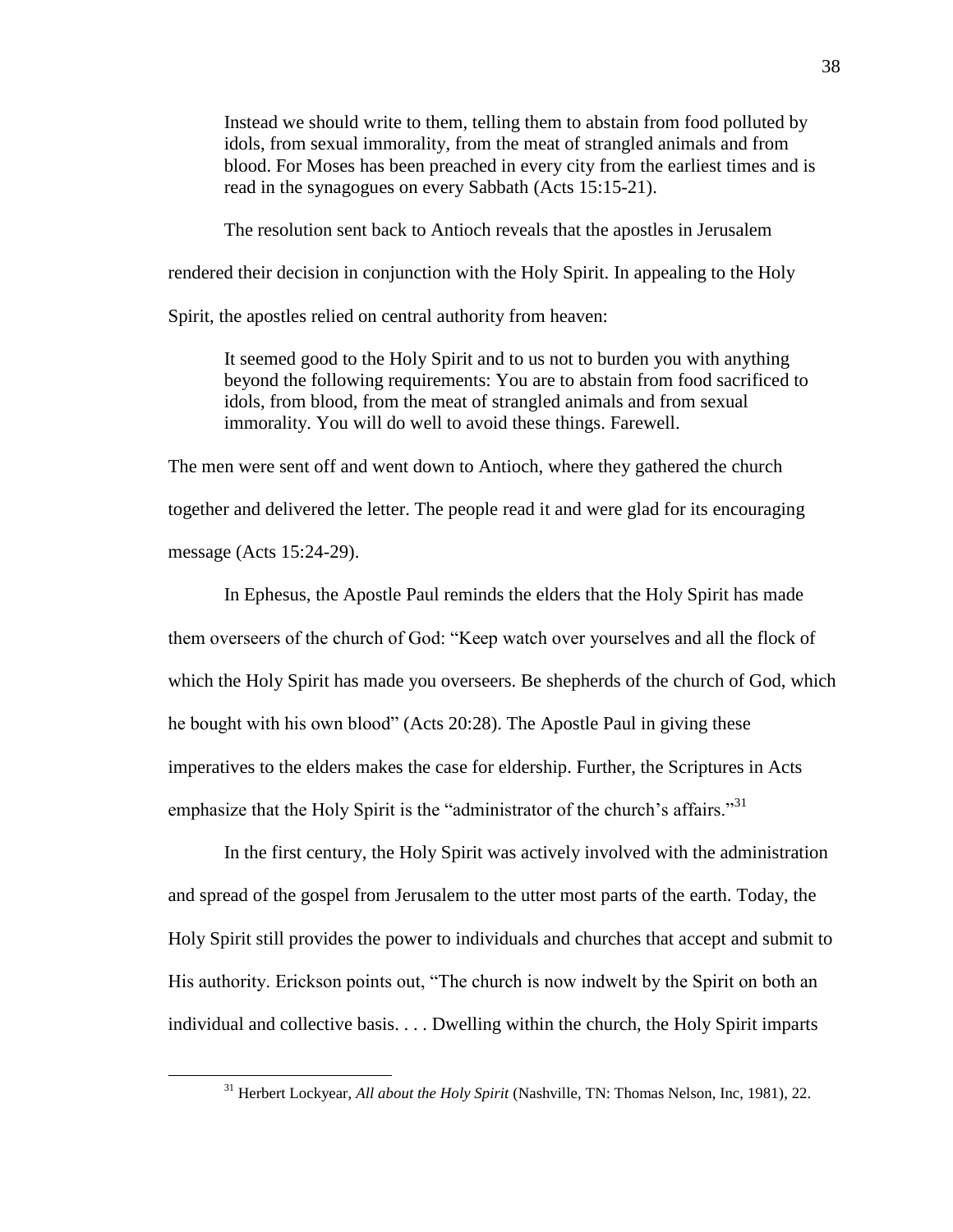His life to it.<sup>33</sup> Erickson's insight diminishes any perceived advantages major denominations have over independent churches. All churches are subject to the Holy Spirit's authority and direction (Acts 13:2, 1 Cor. 12:11).

Some may question the authenticity of independent churches in contrast with mainline denominations. Some pastors of such churches may lack formal or seminary education. In this respect, major denominations have an advantage with respect to leadership and succession. The Roman Catholics and Methodists have bishops in charge of their respective districts to provide leadership as needed or directed. The major advantage is that the denominational churches have the option of receiving material and human resources through their affiliation. If an independent church is to succeed or survive, it must create and rely on internal means. It must also look for ways of networking or partnering with other churches. "Organic unity" is one way churches are able to network and partner with each other. "Organic unity" describes how local churches can share in each other's burden. Erickson again provides insight relating to this concern: "The Spirit, being one, also produces a unity within the body. This does not mean uniformity, but a oneness in aim and action.<sup>33</sup> Although the church is composed of many different cultures and subcultures, it is similar in its mission (Matt. 28:19-20). As such, the church is supportive across cultural lines as in the collection and gift from the Corinthian church to church at Jerusalem (1 Cor. 16:1-3).

The focus is on reaching out to one's culture in an ecumenical vision and mission (Matt. 28:19-20). Besides supporting one another across cultural lines, churches are alike through proclaiming an evangelical message (1 Cor.15:1-4). This message contains what

<sup>&</sup>lt;sup>32</sup> Erickson, 1039.

<sup>33</sup> Ibid., 1040.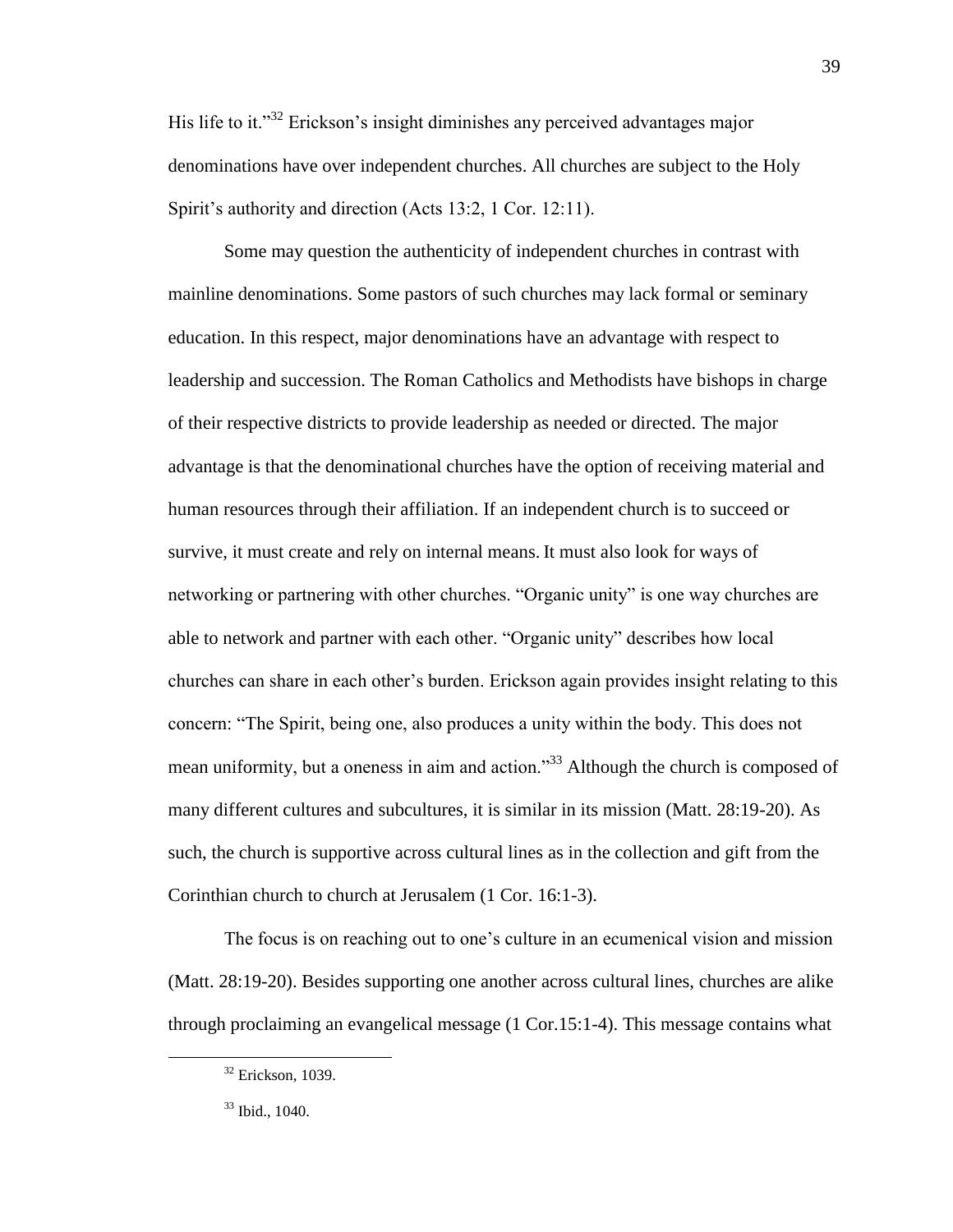the churches must believe in order to be orthodox. Thus, a theological unity is possible through the mission and the message. Organic unity is possible through the same apostolic networking that existed in the early church.

The Holy Spirit and the Scriptures have described the mission so knowing what to do is not as big a problem as how to do it. How to provide a leadership succession plan that extends the longevity of the church and brings a viable organization to succeeding generations must be considered. The most important of all aspects in addressing this issue is prayer. The Jerusalem Council appealed to the Holy Spirit and successfully resolved complex concerns. Churches likewise need to seek the Holy Spirit through prayer and meditation in matters of succession.

#### **Leadership for the next Generation**

In order for a local church to continue, it must utilize and manage its human and material resources with a vision for the next generation. This calls for sensitive leadership that is able to deal with both present and future functions. Beside the concerns of limited life, churches must continually adjust and adapt to the limitations and complexities of the times. Leadership requires careful thought about the conditions and complications (diverse culture) faced in ministry. The ability of a church to exist and function into the next generation depends on how well it is prepared to face them.

Churches reaching the next generation have to utilize the giftedness and skills of all members. Utilizing the skills of the entire organization is a multiple generational approach that links to the next generation. An important function of leadership is to find and recruit successors and then prepare them for leadership.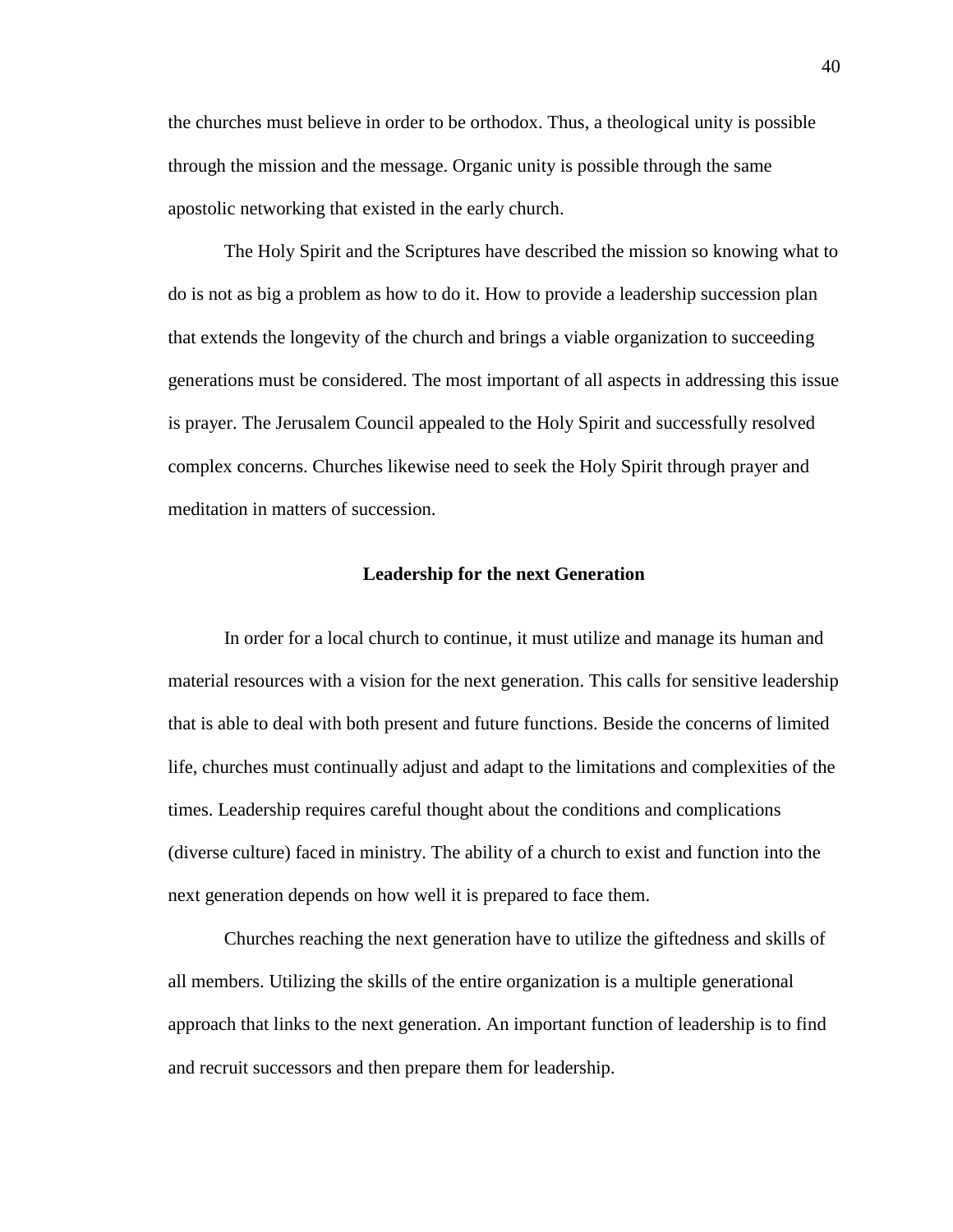Camille F. Bishop affirms this premise in her findings.<sup>34</sup> Bishop's book shows how organizations are able to succeed by learning how to navigate among diverse generations. Her book considers the diversity of four distinctive generations working together in one place at the same time. She also introduces other factors pertaining to differences in behavior between the generations. Bishop gives a fictionalized account of how four distinct generations navigate through rapids and turbulence and learn to depend upon another. Her research in the characterization of each generation is sound and worthy of consideration for any church or other organization. While Bishop considers multiple generations the Bible's main concern is for the next one (Ps. 78:6, 145:4).

# *Leadership between the Generations*

Leadership succession is inclusive of all generations (Ps. 119:90, 135:13). The Scriptures reveal that those in leadership are primarily responsible for their own generation (Acts 13:36). The Greek word for "generation" (*genea*) can consist of those present at a given time.

King David through facing his own mortality implemented his own succession and prepared his successor by summoning and admonishing him to find success in following Lord: <sup>35</sup>

When the time drew near for David to die, he gave a charge to Solomon his son. "I am about to go the way of all the earth," he said. "So be strong, show yourself a man, and observe what the LORD your God requires: Walk in his ways, and keep his decrees and commands, his laws and requirements, as written in the Law of Moses, so that you may prosper in all you do and wherever you go, and that the LORD may keep his promise to me: 'If your descendants watch how they live,

<sup>34</sup> Camille F. Bishop, *We're in This Boat Together* (Grand Rapids, MI: Authentic Publishing, 2008), 5.

<sup>41</sup>

 $35$  Ibid.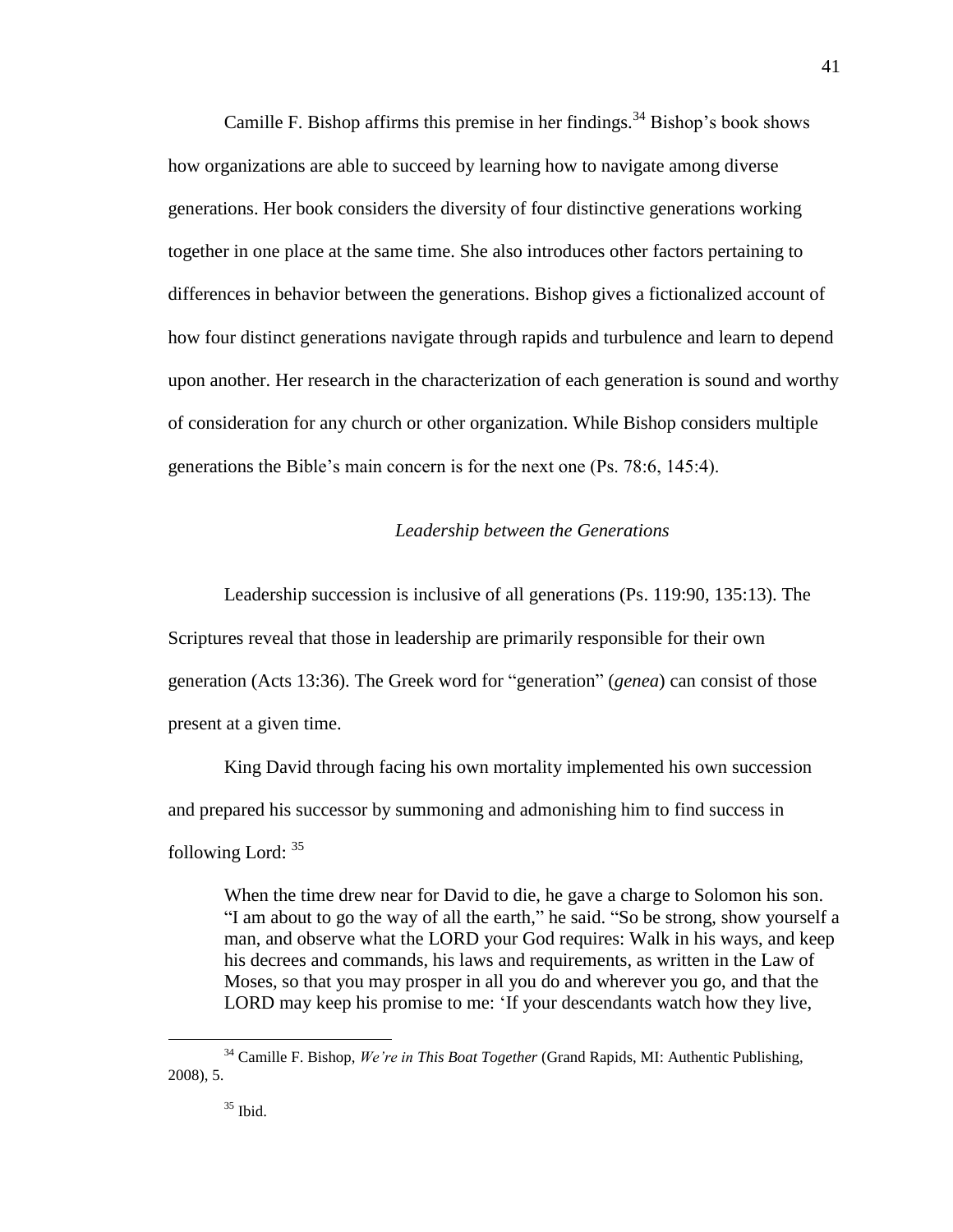and if they walk faithfully before me with all their heart and soul, you will never fail to have a man on the throne of Israel'" $(1$  Kings 2:1-4).

King David transferred the kingship to his successor and provided his son Solomon with instructions that would sustain the monarchy. The Scriptures later reveal that a successful succession depends upon how well the successor responds to his predecessor's guidance (1 Kings 11:11-13).

## *Corporate America and Leadership Succession*

Research into family and small businesses reveals that most do not survive into the second generation without a plan of succession and transition. One reason for this may relate to a leader's lack of readiness or willingness to address his or her mortality issues.<sup>36</sup> Organizational life and its durability depend upon planning for a smooth transition of leadership. Yet many churches today have not considered the duration of life and transition. The Scriptures address leadership succession and encourage a positive response yet for various reasons it seems to be a subject not often considered by churches.

#### *Leadership Succession, the Unspoken Subject*

In the *Elephant and the Boardroom*, the authors state their findings: "One aspect has been consistent across all these churches: they do not plan for the inevitable moment when their current pastor leaves. . . . Most churches do not have a plan in place to sustain

<sup>36</sup> Ibid., 161.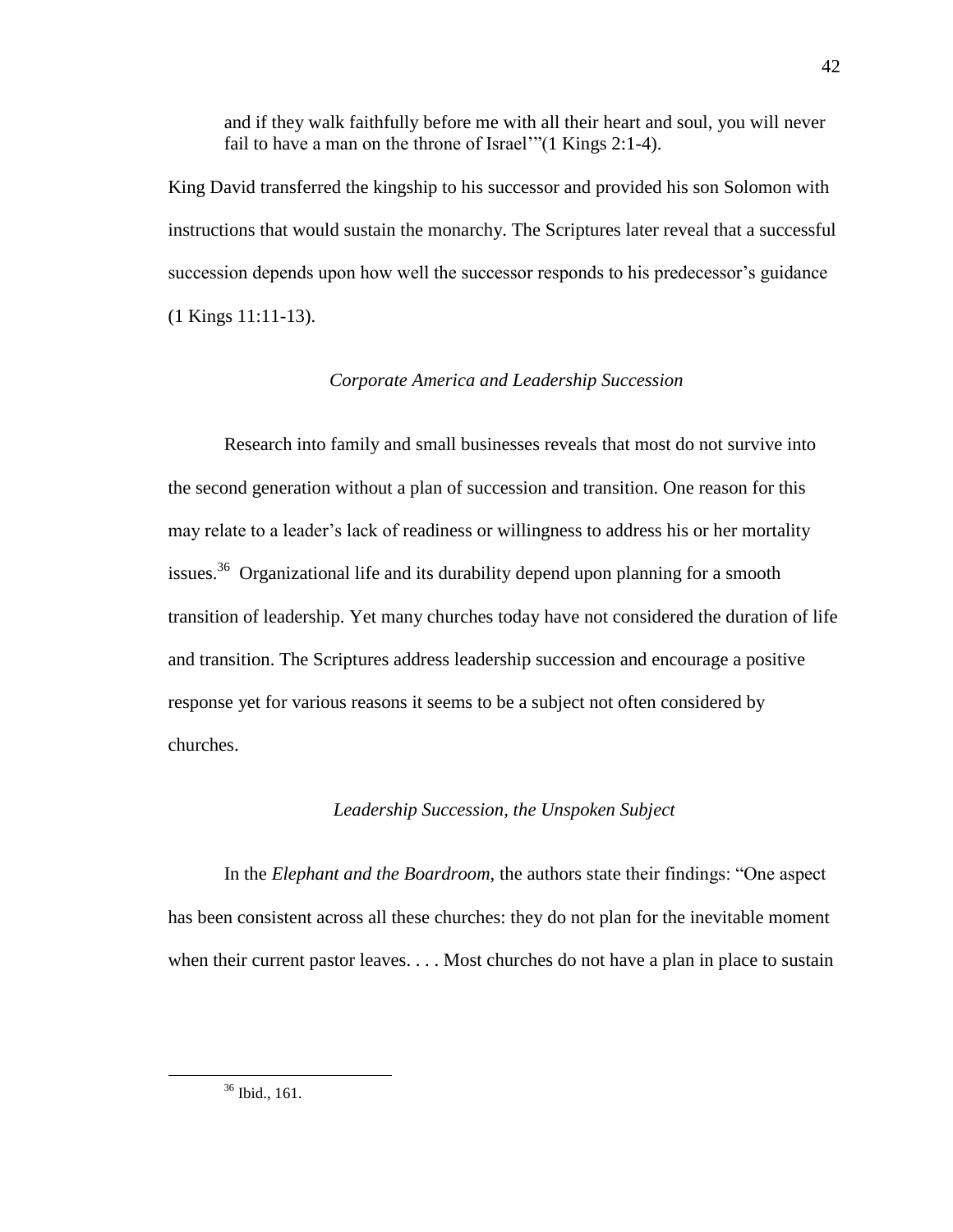excellence and continuity in succession planning.<sup>37</sup> In order for the church to continue, a strategic plan is necessary that enables those so entrusted to leave a legacy.<sup>38</sup>

The authors point out that the Lord Jesus Christ managed the major leadership transitions in His life. He managed the succession of His predecessor John the Baptist by affirming and succeeding in his ministry (Matt. 11:7-14). He appointed the apostles His successors (John 20:21). He even managed His own departure. The Lord appointed those He chose to succeed Him in His work, "You did not choose me, but I chose you and appointed you to go and bear fruit—fruit that will last. Then the Father will give you whatever you ask in my name" (John  $15:16$ ). In order for spiritual fruit to last it must be reproductive.

The corporate world has succeeded in ways for longevity of the organization. Donna Schaper writes: "In the nonprofit world, retiring executives often stay on as consultants with the new director. . . . Thus the protocols in this world are teamwork across generations, on the job training of new leaders, and promoting from within.<sup>39</sup> Schaper's essay shows that the corporate world chooses its own successors. This is not unique as the Lord chose His own successors and the church is commissioned to do the same (John 20:21).

 $37$  Weese, 2.

<sup>38</sup> Ibid.

 $39$  Donna Schaper, "Leadership Transitions: What the Nonprofit World Can Teach Us," *Congregations* 35, no. 1(Winter 2009): 33-37.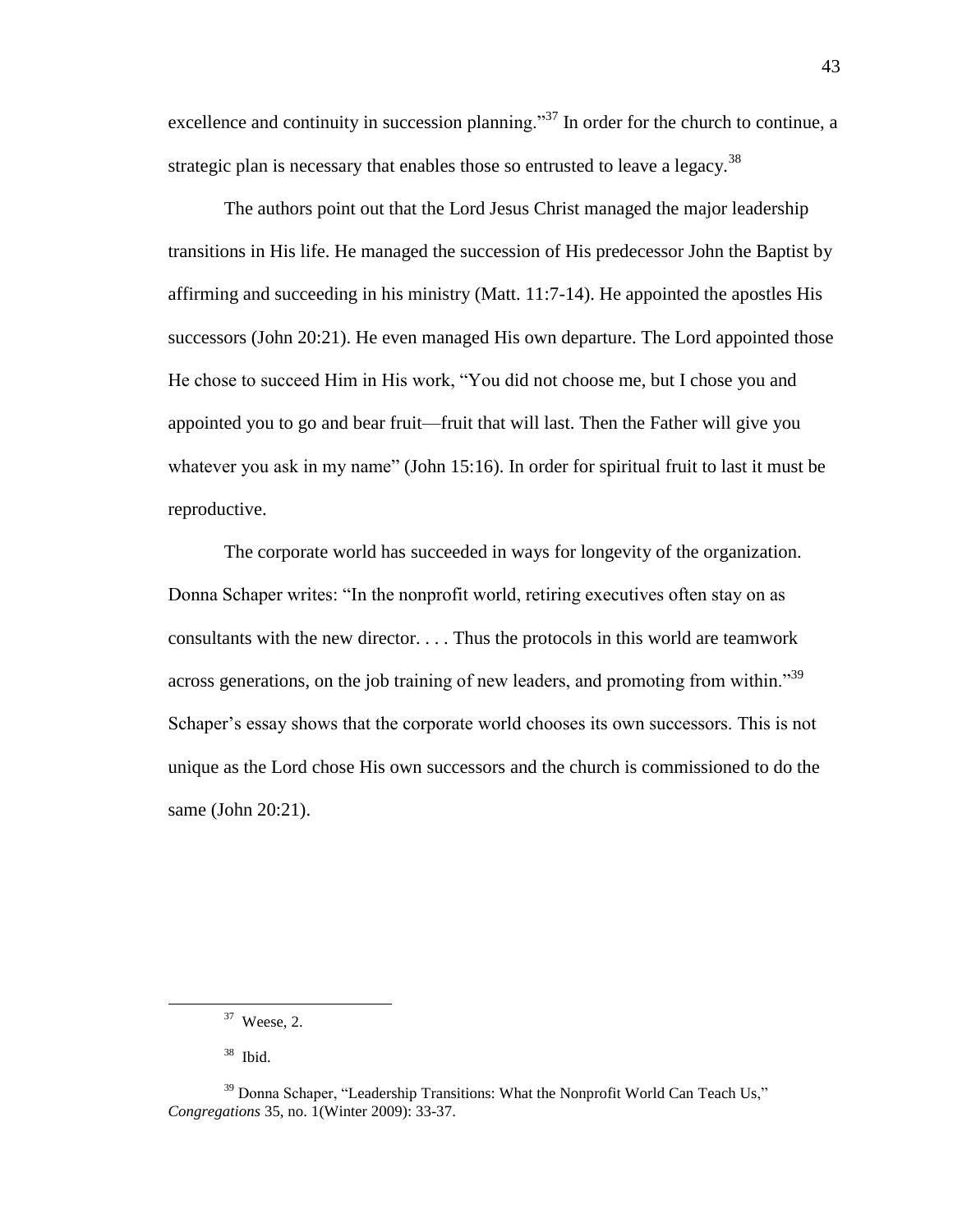### **Leadership Principles**

The researcher found a number of leadership principles that interrelate within leadership succession. These principles can contribute to effective and efficient leadership. It takes effective and efficient leadership to develop an intentional plan for the longevity and succession of the church. The Scriptures support this proposition and imply that it takes God's operative working power to bring about this caliber of leadership ( $\epsilon \nu \epsilon \rho \gamma \epsilon \nu \alpha \nu$  της δυνάμεως αύτοῦ) (Eph.3:7). Effective leaders are those who utilize God's power in leadership.

Leadership begins with a divine calling. The Lord's calling is a higher calling (Phil. 3:14), a holy calling (2 Tim.1:9), a heavenly calling (Heb.3:1), and an effective calling (1 Cor.15:10). The effective calling of God is divine and as such extraordinary. Leaders need to connect with their calling in order to fulfill it. Leaders who are called by God are able to follow His vision in meeting the leadership needs and then a plan of action in achieving the desired results.<sup>40</sup>

#### *Effective Leadership and Calling*

The Scriptures show that God calls and contributes to the spiritual formation of effective leaders. These leaders recognize and appropriately respond to His authority as the prophets and apostles have throughout the Bible. These leaders did not develop in a vacuum but rather in their own ministry contexts. In each case, there was a positive response to God's calling. It is important for those so called to respond. Also, leaders need to utilize and develop their spiritual gifts by relying on God's grace in fulfilling

 $40$  Anderson, 51.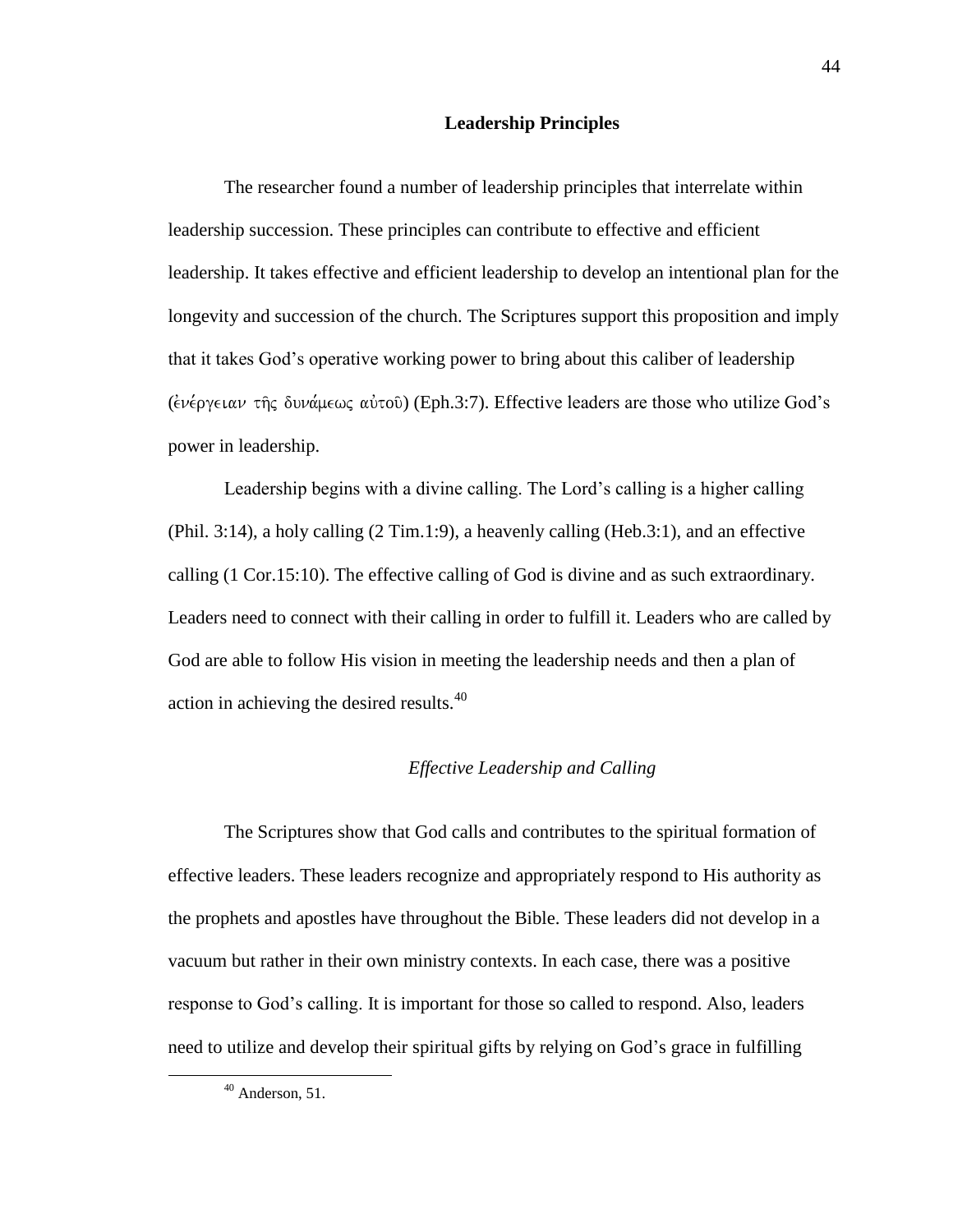their calling as the Apostle Paul declares: "Whereof I was made a minister, according to the gift of the grace of God given unto me by the effectual working of his power" (Eph. 3:7).

In order to be an effective leader one has to connect with his or her calling. As Sam Rima points out, "An effective leader must consistently engage in activity that is not only informed by insight but is also generated by a strong inner sense of purpose or calling."<sup>41</sup> This sense of ultimate purpose for the believer is empowerment and divine guidance by the Holy Spirit  $(1 \text{ Cor.12:7}, 11)$ . The "Spirit was present at the birth of the church as well as at Bethlehem, and the church is dependent on the power of the Spirit just as Jesus was."<sup>42</sup> It takes Holy Spirit filled leadership to impart a vision for longevity in a church. For the church to be effective in its mission, it must be dependent upon the Holy Spirit.

# *Respect for God's Sovereignty*

Effective leaders recognize God is sovereign over all creation (Rev. 4:11). In order to succeed, these leaders must humbly accept God's sovereignty and do as He commands. The Lord Jesus emphasized this to His disciples. "He said to them: 'It is not for you to know the times or dates the Father has set by his own authority. But you will receive power when the Holy Spirit comes on you; and you will be my witnesses in Jerusalem, and in all Judea and Samaria, and to the ends of the earth'" (Acts 1:7-8).

<sup>&</sup>lt;sup>41</sup> Samuel D. Rima, *Leading From The Inside Out: The Art of Self Leadership* (Grand Rapids, MI: Baker Books 2000), 55.

<sup>42</sup> Clark H. Pinnock, *Flame of Love* (Downers Grove, IL: Intervarsity Press, 1996), 113.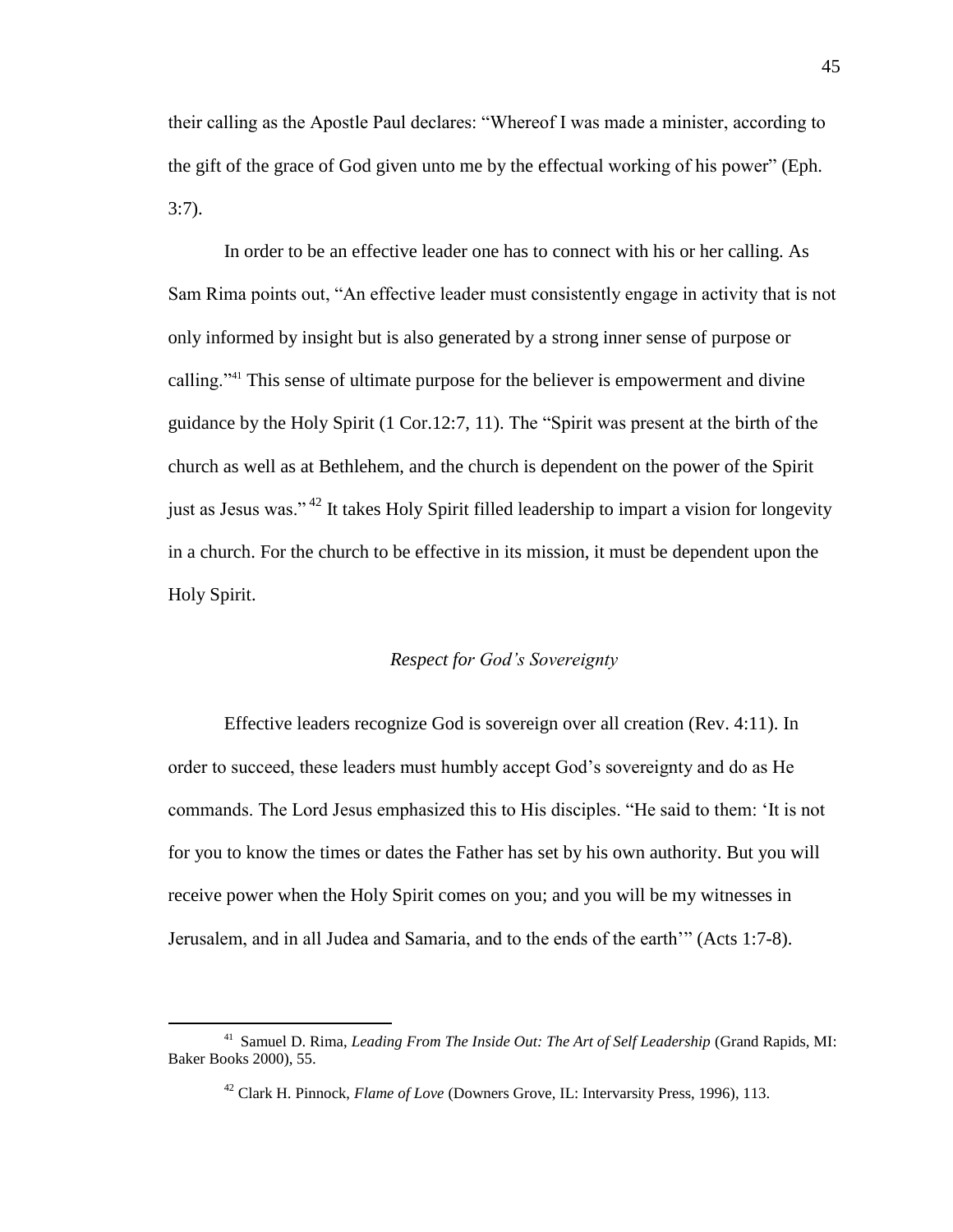Because God is sovereign, God is able to share His sovereignty and authority with His Son. "As the God-man, the incarnate Son of God, Jesus Christ manifests his authority in a dual capacity." $43$ 

On one hand his authority is that of one who is the Son of God and is intrinsic to him and not derived. On the other hand as the incarnate Son, who is the Son of man, he acts in submission and obedience to the Father. So he can say in one and the same breath concerning his plans to lay down his life, "No one has taken it away from me, but I lay it down on my own initiative. I have authority to lay it down and I have authority to take it up again, and this commandment I received from my Father" (John  $10:18$ ).<sup>44</sup>

The Scriptures reveal that a leader's effectiveness is dependent upon remaining connected to the source of effectiveness. Jesus said, "I am the vine; you are the branches. If a man remains in me and I in him, he will bear much fruit; apart from me you can do nothing" (John 15:5). It is vital that leaders accept that God is sovereign, submit to God's authority, and appropriately respond with fruit from its source. Leaders must accept that the Lord has delegated the mission and the ministry to His disciples and will hold them accountable.

# *Leaders and Discipline*

Leaders exercise control over their lifestyles through discipline. They regulate and order their daily activities through spiritual formation. The Apostle Paul offers spiritual insight relating to Christian discipline:

Therefore, I urge you, brothers in view of God's mercy, to offer your bodies as living sacrifices, holy and pleasing to God—this is your spiritual act of worship. Do not conform any longer to the pattern of this world, but be transformed by the renewing of your mind. Then you will be able to test and approve what God's will is—his good, pleasing and perfect will (Rom. 12:1-2).

46

<sup>43</sup> Elwell,137.

 $44$  Ibid.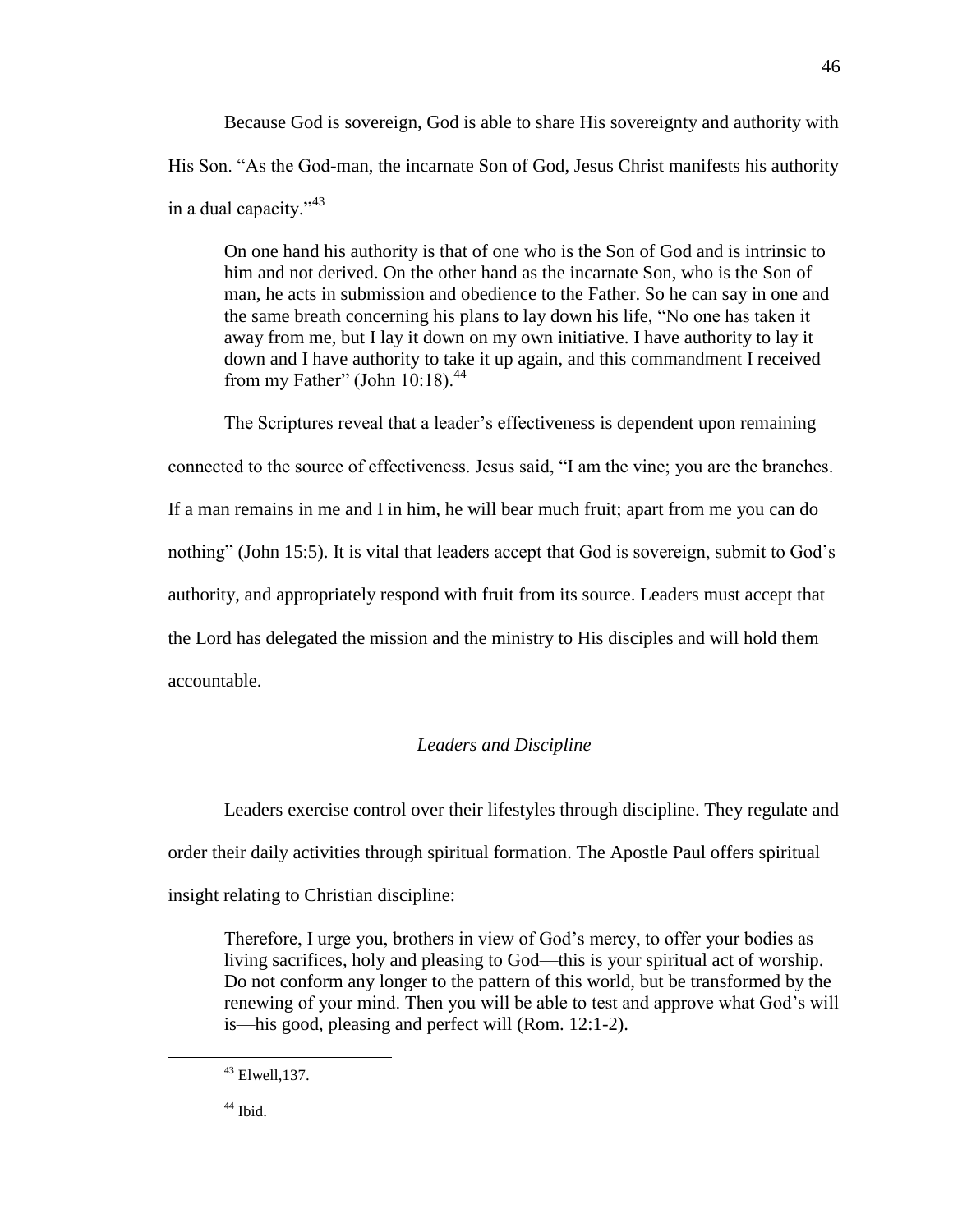Leaders who are transformed are able to lead others in the direction they need to go. They do not lose sight of their purpose but continue steadfastly, guided by the Scriptures and the Holy Spirit. It is through daily discipline of mind-renewal that leaders mature and become capable of formulating a plan of leadership and succession.

A primary supposition of leadership emergence theory is that leaders emerge over time. <sup>45</sup> Daily discipline is needed for leaders to mature. How a leader develops over time is exemplified through the Apostle Paul's approach, "Be joyful in hope, patient in affliction, faithful in prayer" (Rom.  $12:12$ ). To be joyful and patient in affliction requires a disciple to utilize discipline in prayer. Sometimes every thought needs to measure up with Scripture. "We demolish arguments and every pretension that sets itself up against the knowledge of God, and we take captive every thought to make it obedient to Christ" (2 Cor.10:5). This seems to be a radical approach and perhaps according to a contemporary view it may be; however, it worked very well for the apostle Paul as evidenced by his legacy.

Leadership emergence theory defines a leader as "a person with a God-given capacity and a God-given responsibility to influence a specific group of God's people toward His purposes for the group.<sup> $46$ </sup> This dynamic process takes time and extraordinary discipline. In the course of this study, the researcher seeks to find how this process may be useful in developing a contingency plan for leadership succession.

<sup>45</sup> J. Robert Clinton, *Leadership Emergence Theory* (Madison, WI: Printing Plus, 1989), 69.

<sup>46</sup> J. Robert Clinton, *The Making of A Leader* (Colorado Springs, CO: Navpress, 1988), 245.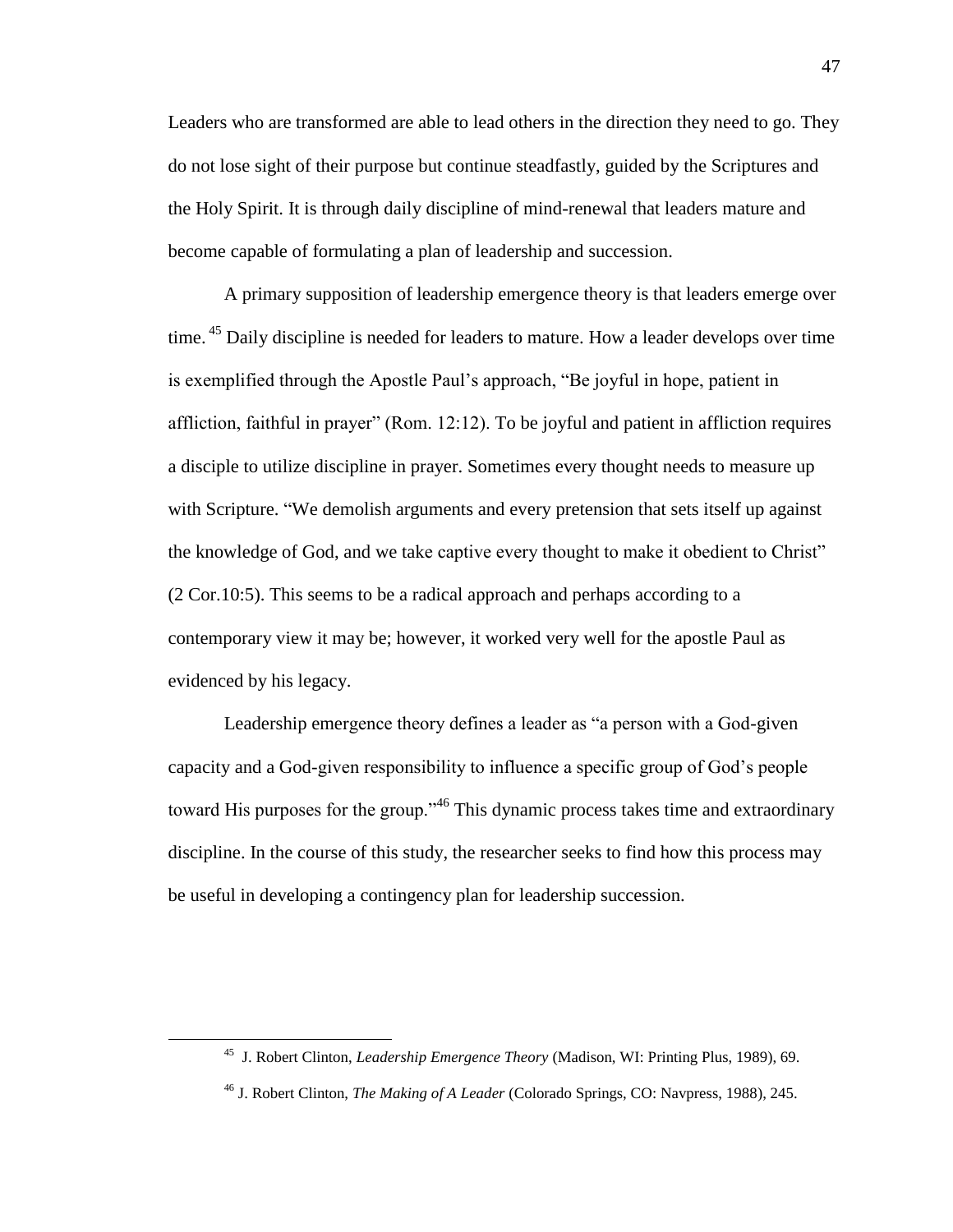#### *Leadership Development*

In Rick Warren's *The Purpose Driven Church*, the acronym SHAPE (spiritual gifts, heart, abilities, personality and experiences) assumes leaders are developed in the church context. For example, the Scriptures explain that discipleship precedes leadership (1Tim.3:6-7). The acronym further relates to how God shapes one for ministry. Warren states:

God is consistent in his plan for our lives. He would not give each of us inborn abilities, temperaments, talents, spiritual gifts and life experiences and then not use them! By identifying and understanding the five shape factors, we can discover God's will for our lives. . . .When it comes to ministry, your function flows out of the way God formed you.<sup>47</sup>

The ministry context and actual life experiences develop the leader. In the everyday environment disciples grow, mature, and thus develop into leaders, tried and tested. The church is a laboratory for disciples to learn through life experiences.

Leadership emergence theory describes this phenomenon through symbolic

notation:  $L = f(p, t, r)$ . L means "development of a leader," f means "a function of," or

"can be explained by," p means "processing," t means "time," r means "response patterns"

of a leader."<sup>48</sup>

 $\overline{a}$ 

Process items are the very things God uses for the spiritual development of a leader. According to Clinton, process items can consist of "providential events, people, circumstances, special interventions, inner life lessons, God uses in the leadership

<sup>47</sup> Rick Warren, *The Purpose Driven Church* (Grand Rapids, MI: Zondervan, 1995), 370

<sup>48</sup> Clinton, *Leadership Emergence*, 29.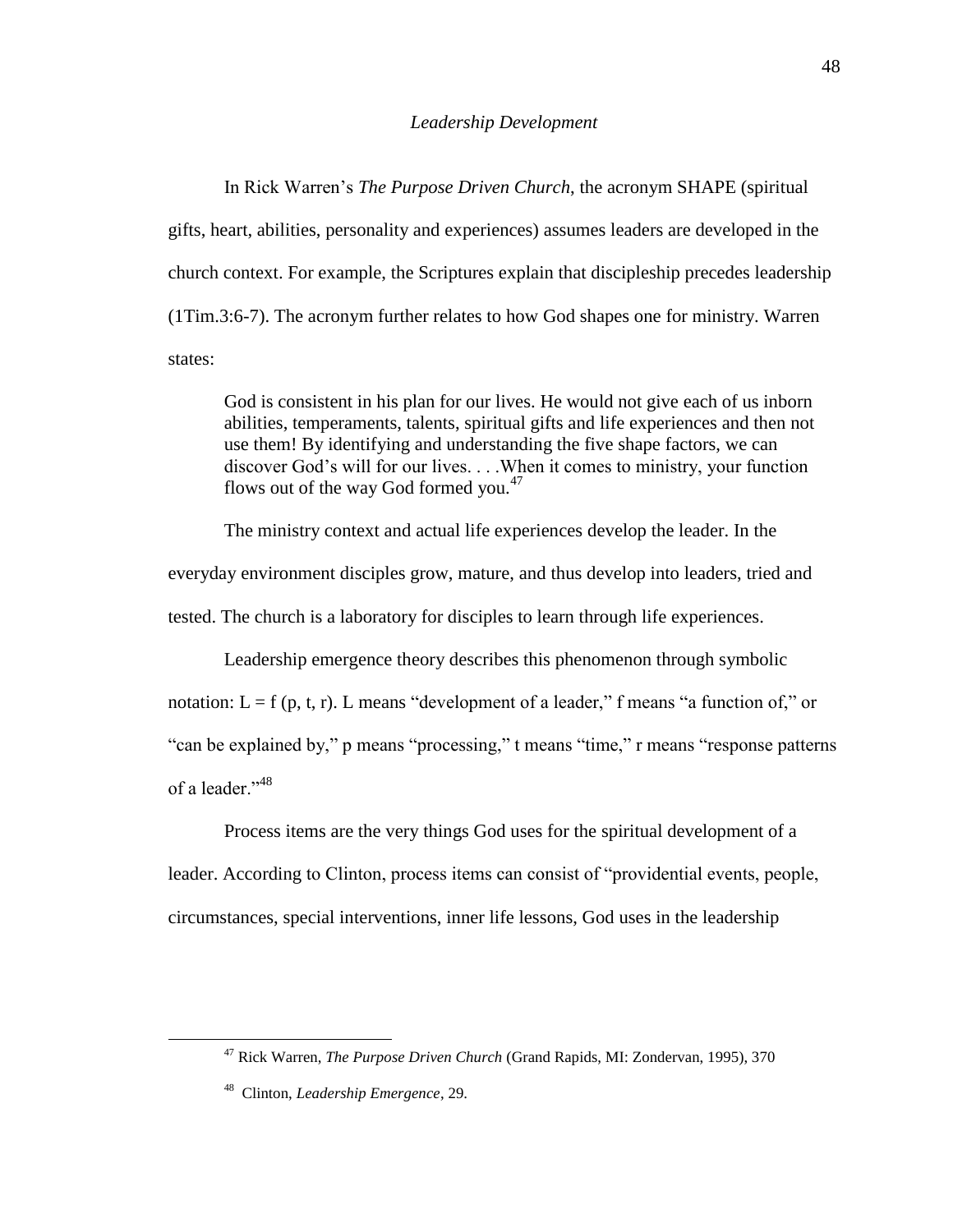selection process."<sup>49</sup> In leadership emergence theory, a developing leader will respond either positively or negatively to the process items.

### *Leaders and Vision*

Visionary leadership remains steadfast in the activities of the present and prepares for the events of the future. The vision of the church was imparted to the Lord's disciples before He ordained it (Matt.16:18). Robert Coleman in his classic *Master Plan of Evangelism* observes that the Lord "kept the vision before them by His activity and in His call again to the four fisherman, He reminded them that following Him they were to be fishers of men" (Matt. 4:19).<sup>50</sup>

In Acts, the Apostle Paul and Barnabas edified the church by confirming elders necessary for leadership in each church (Acts 14:22-23). The Scriptures show this as a lengthy process. The disciples that measured up were ordained as elders. This was a deliberate approach for installing the leadership necessary for the longevity of those churches.

The case for leadership succession in Paul's letter to Timothy is clearly made: ―And the things you have heard me say in the presence of many witnesses entrust to reliable men who will also be qualified to teach others" (2 Tim. 2:2).

Visionary leaders emulate the apostles. The same Scriptures and Holy Spirit that directed the apostles guide contemporary visionaries. Visionary leaders must adjust and adapt to the changes of technology and a globalized culture. Visionary leaders guide the

<sup>49</sup> Ibid., 253.

<sup>50</sup> Robert E. Coleman, *The Master Plan of Evangelism* (Tarrytown, NY: Fleming H. Revell Company, 1972), 83.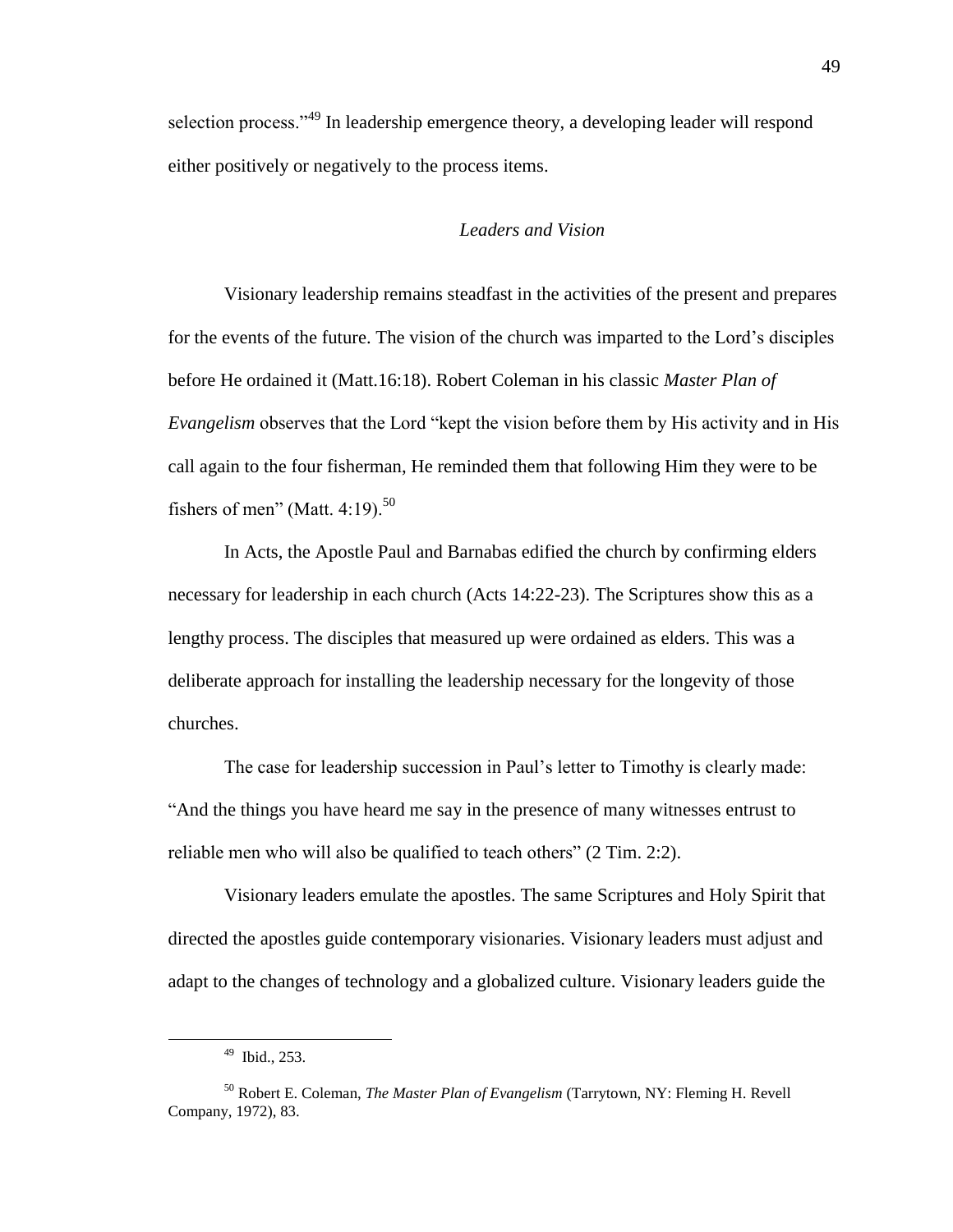church and engage the culture by knowing how to utilize technology and contend with changes.

### **Creating a Capacity for Leadership**

Leadership creates the capacity for the development of other leaders. There is an urgency and sense of necessity for those in leadership to create the capacity for future leaders. Nothing stays the same and the challenges of tomorrow threaten to be greater and more complex. Creating the capacity includes providing the opportunities for those in the congregation to take part in the functions of the church. Leadership must take a proactive approach in creating the capacity for leadership development.

The challenges of the future point to the eventual necessity of new leadership through either attrition or crisis. This condition exists when a pastor, elder, or Sunday school superintendent moves, leaving a void. The losses consist of those irreplaceable qualities that are unique to the leader and difficult to replicate. Another negative is the lack of skills that were not transferred.<sup>51</sup> Leaders must recognize the potential for gaps and create an environment for the duplication of leadership skills.

Leadership capacity includes the discovery and development of talents and competence. Leaders must follow a biblical approach to leadership development. The Apostle Paul's letter to the Ephesians shows how the church can create the capacity for future leaders. "From him the whole body, joined and held together by every supporting ligament, grows and builds itself up in love, as each part does its work" (Eph.4:16). The capacity for leadership increases as each member gets involved and takes his or her part in ministry.

 $51$  Weese, 23.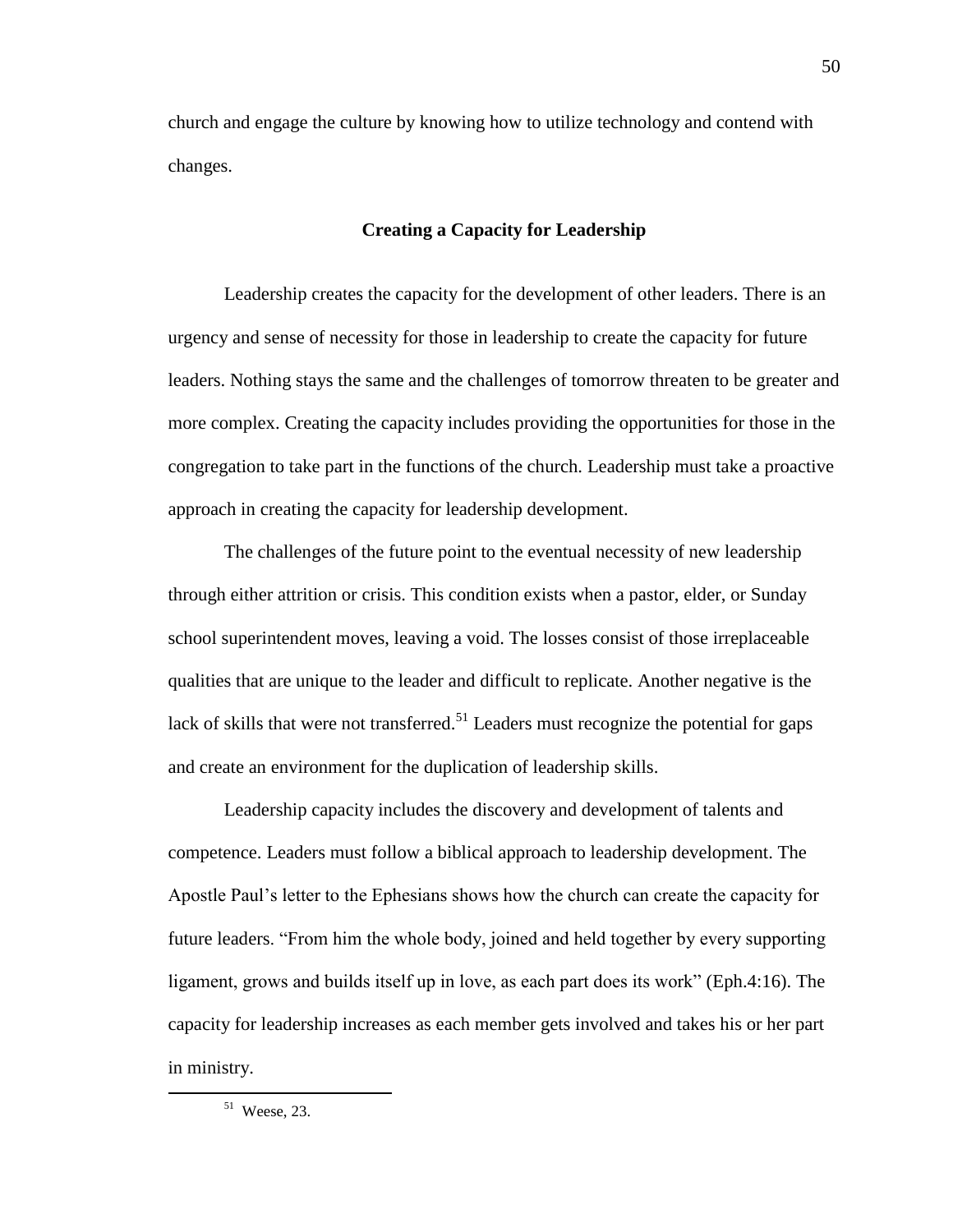### *Leadership and Mentoring*

In John the Lord chose and appointed His disciples to go and bear fruit, "You did" not choose me, but I chose you and appointed you to go and bear fruit—fruit that will last. Then the Father will give you whatever you ask in my name" (John 15:16). The Lord intended for the fruit to remain and reproduce.

The Apostle Paul's pastoral letters to Timothy show the close relationship between the apostle and his younger protégé. The apostle provides encouragement and sound theological instruction that a young pastor needs (1Tim. 4:6-16). In Paul's last letter to Timothy, he exhorts him to continue in the faith and acknowledges his own departure (2 Tim. 4:1-7). This close affiliation is in contemporary terms a mentoring relationship. In this relationship, the mentor transfers his or her skills to a mentee. A mentee is often a potential successor of a mentor.

Another example comes from early church history. The church historian Eusebius writes concerning Polycarp Bishop of Smyrna, "An intimate disciple of the apostles who received the episcopate of the church at Smyrna, at the hands of the eyewitnesses and servants of the Lord.<sup>52</sup> The case is made for leadership succession and the transition of leadership from the original apostles.

The early church fathers were not too distant from the original apostles. As the apostles successors they provide a close link. Through successive intimate relationships with the original apostles, these later apologists defended the faith and defined its

<sup>52</sup> Eusebius, *Ecclesiastical History* (Peabody, MA: Hendrickson Publishers, 1998), 100.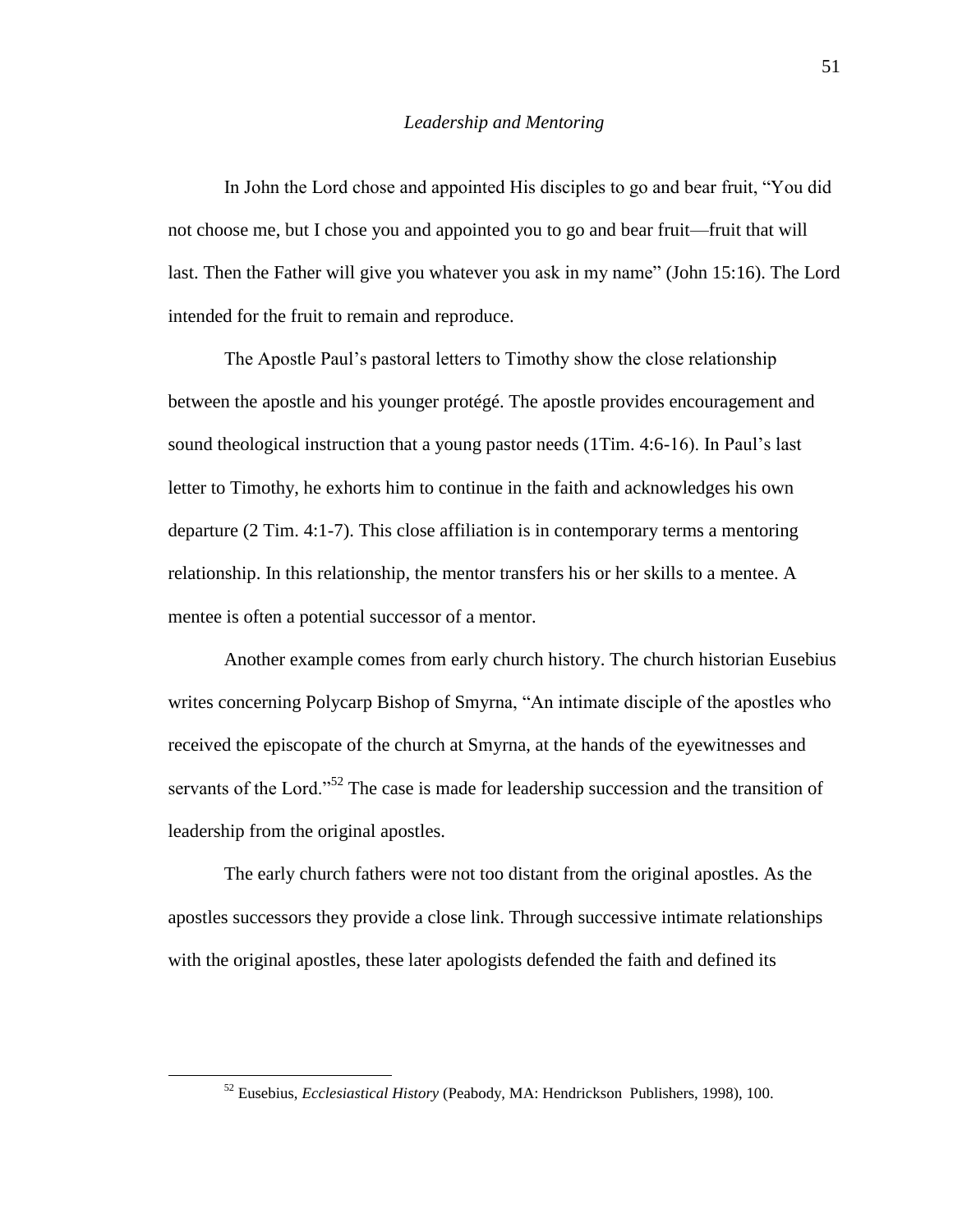creeds.<sup>53</sup> Through mentoring, the apostles created a leadership succession plan for the next generation of the church. The apostles were effective teachers and mentors and imparted their knowledge and spiritual insight to those they mentored.

In *Connecting* the authors describe mentoring as a relational experience in which " one person empowers another by sharing God-given resources."<sup>54</sup> This phenomenon is biblical—it worked with the original apostles and is relevant for the church today. An expanded definition fully describes the process:

Mentoring is a relational process in which a mentor, who knows or has experienced something, transfers that something (resources of wisdom, information, experience, confidence, insight, relationships, status, etc.) to a mentoree, at an appropriate time and manner, so that it facilitates development or empowerment.<sup>55</sup>

The mentoring experience is a practical means for an independent church to create the capacity for longevity. The Apostle Paul exemplifies mentoring through intimate relationships that mentors and mentees experience. "For you know that we dealt with each of you as a father deals with his own children, encouraging, comforting and urging you to live lives worthy of God, who calls you into his kingdom and glory"(1 Thess.2:11-12). Mentors need to emulate the apostle by encouraging, comforting and urging mentees to mature and grow in the faith.

55 Ibid., 40.

<sup>53</sup> Robert C. Walton, *Chronological Background Charts of Church History* (Grand Rapids, MI: Zondervan Publishing House, 1986).

<sup>54</sup> Paul D. Stanley and J. Robert Clinton, *Connecting: The Mentoring Relationships You Need to Succeed in Life* (Colorado Springs, CO: Navpress, 1992), 33.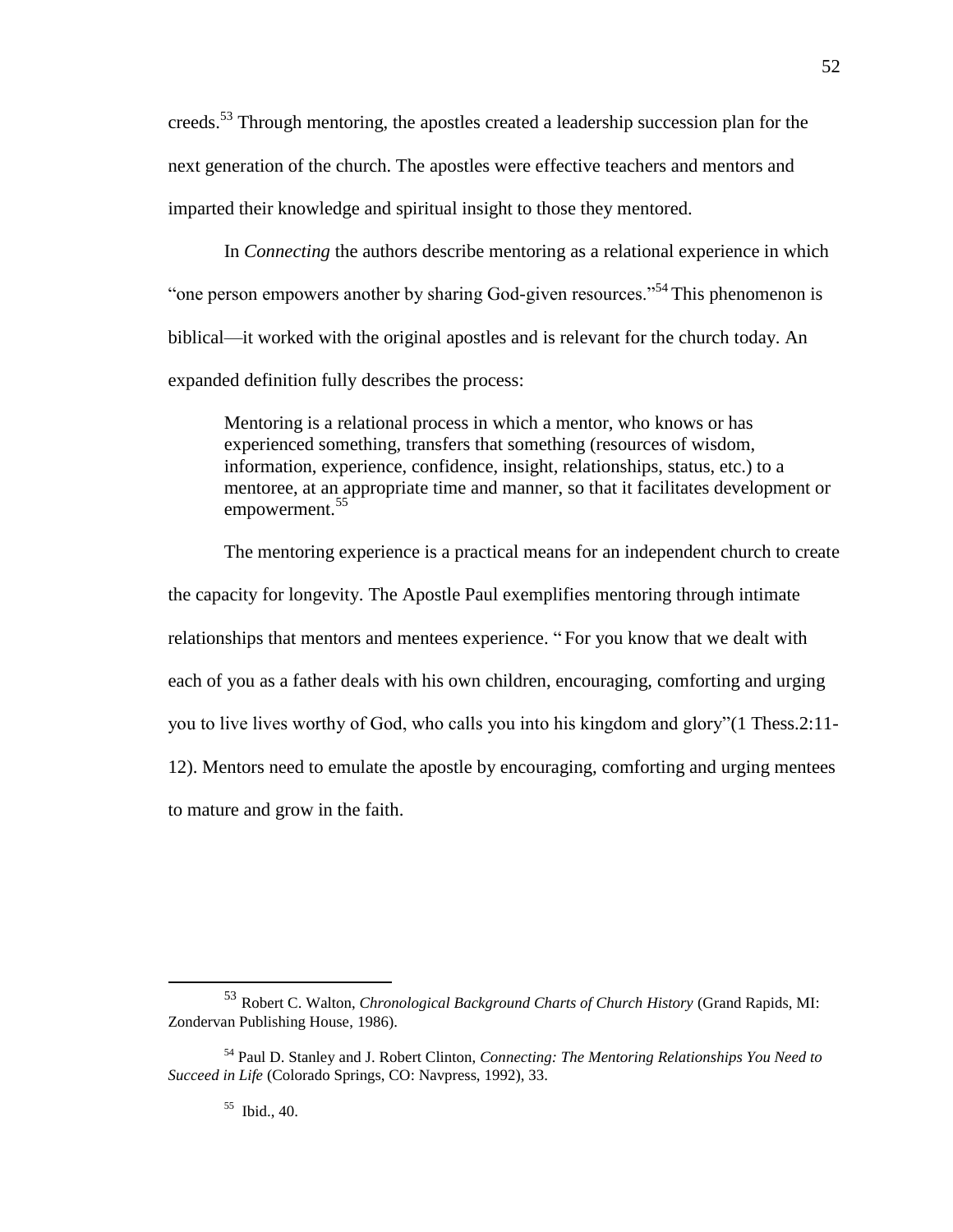#### *Leaving a Legacy*

The mentoring relationship shows that good leadership leaves a legacy for the next generation to carry on in its ministry. This legacy includes such things as material and spiritual resources consisting of capital goods and personal experience. Leaving a legacy is an intentional act of visionary leaders who have realistically considered their own mortality and planned for the eventual succession and transition of leadership.

The corporate world has prepared for leadership succession and appropriately responded. The Gilburg Leadership Institute (GLI) specializes in leadership and legacy. The institute is the culmination of 15 years of research experience with leadership and legacy.

The Leadership Legacy Project is the culmination of 15 years of research, observation and experience. We apply our expertise in generational diversity and tested leadership development methodology to help organizations with both the mentoring and the development of future Gen X leaders. The Leadership Legacy Project is a program designed to help leaders in the Baby Boom generation articulate the legacy they want to leave behind them, and answer the questions: What will happen when I leave? Who will be there to take the reins? What does the next generation need to be successful?<sup>56</sup>

The above questions designed by GLI are useful for all organizations. These questions contain foresight that is relevant to reaching the next generation which every institution needs to do if it desires longevity. Yet some of the research done by GLI shows that, despite the necessity of planning for eventual leadership transitions, few organizations have planned for them:

As the largest generation in US history is approaching retirement, it is time for Baby Boomers to contemplate and promote the leadership legacy they wish to leave behind. Despite the growing awareness of serious concerns about workforce

<sup>56</sup> Gilburg Leadership Institute, Leadership Legacy Project, http://www.gilburgleadership.com/leadlegacy.htm (accessed September 17, 2009).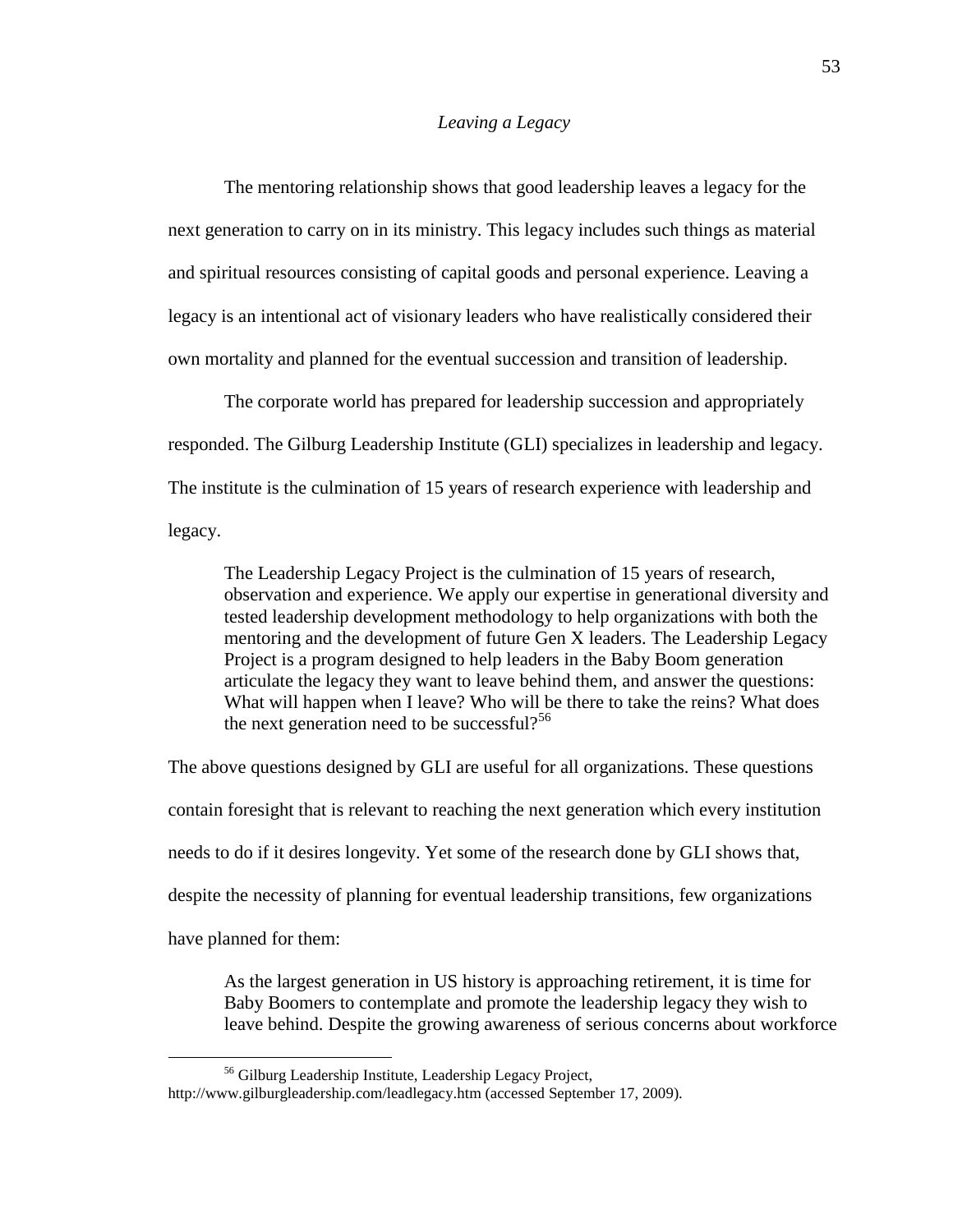demographics, employee retention, knowledge retention, global market competition and the health of our corporate culture, most organizations have done little or no planning or programming for leadership succession.<sup>57</sup>

The basic questions the Gilburg Institute asks about leaving a legacy are as relevant to churches as they are to private corporations and public institutions.

# **Summary of Leadership Succession**

In regard to the first sub-problem, the Book of Acts did not initially provide an understanding of the independent church phenomenon or an explicit prescriptive means for a strategic plan for leadership and succession. Instead, early on, the focus is on church unity (Acts 2:42-47). Unity is still a vital component in constructing a plan for the longevity of the church. The church congregation needs to have a singleness of mind regarding leadership succession. It will take the willingness of those in leadership to communicate the necessity for those in the congregation to respond to the call for leadership. Leaders must have a vision for reaching the next generation. They must convey the vision and inspire the congregation to become part of the process.

Leadership and leadership succession are ongoing throughout the Bible and portrayed throughout the Scriptures. God uses those He redeems to accomplish His redemptive purposes through all generations and has established and fulfilled covenants through them (Gen.17:7).

In regard to the second sub-problem, the Scriptures provided biblical examples of leadership in the apostolic church. The theological review provided leadership application principles which are necessary for leadership succession. At some point, every church and everyone in ministry must consider his or her organization in light of its

 $57$  Ibid.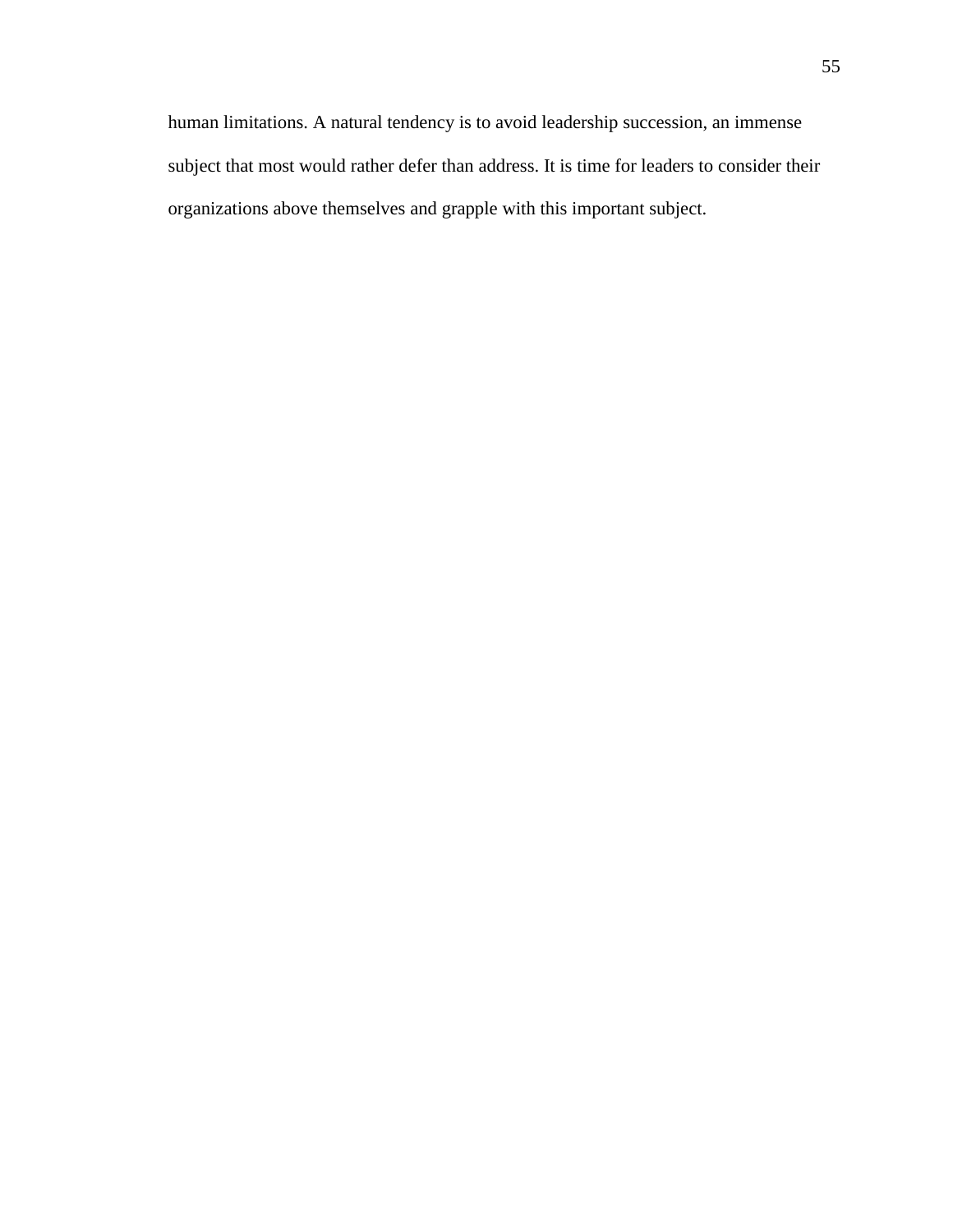## CHAPTER THREE

### LITERATURE REVIEW

# **Introduction**

The researcher explored written works that were useful for understanding the emergence of independent churches. The research involved looking at literature written about how churches are able to succeed in reaching the next generation with the gospel. All churches must have a strategy and a plan in order to succeed in reaching the next generation.

A recent study shows that a proportion of Protestantism has declined in recent decades while the portion of the population not affiliated with any religion has increased.<sup>1</sup> Thus, the study indicates that American Protestantism, which identifies with large mainline Protestant denominations, has declined while the Protestants identifying with evangelical denominations has increased. $2$  This trend has resulted in a condition that churches need to understand and consider if they want to continue in the twenty-first century. Historically, the church has had to adapt and respond to the cultural setting in

<sup>&</sup>lt;sup>1</sup> Pew Forum on Religion and Public Life, "The Religious Composition of the United States," http://religions.pewforum.org/pdf/report-religious-landscape-study-chapter-1.pdf (Accessed May 12, 2010).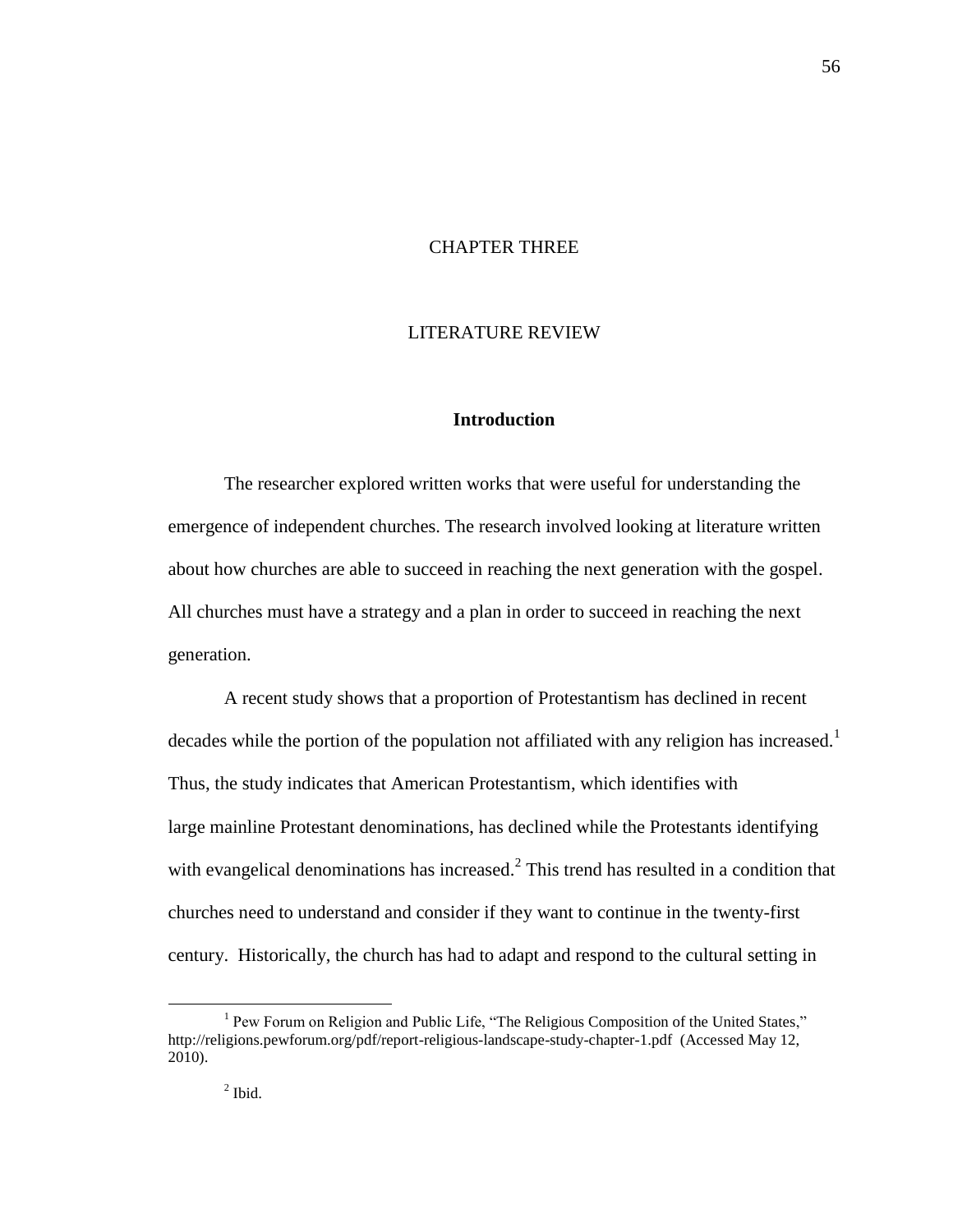which it was immersed. The researcher reviewed literature that addressed some of the historical perspectives of the apostolic church as it compared with the emerging church of today.

Leadership succession is important to the church, which must adapt to the challenges of its culture and context. How a church addresses leadership succession is proportional to the longevity of its ministry. Currently, independent churches represent an emerging movement that has not yet reached its peak. Of interest to the researcher is how these churches are to succeed without the support or affiliation of a major denomination.

#### **The Apostolic Church**

In the last chapter, the researcher addressed leadership succession from the Scriptures. The research relied primarily on the Bible, theological works and biblical commentaries. The Book of Acts provided the basis and the Epistles supplied an in-depth visual of leadership succession. In order to apply biblical truth, it is necessary to distinguish leadership succession from apostolic succession (2 Tim. 2:15). In coming to a general understanding of what constitutes apostolic succession, the Scriptures provide the basis for understanding (Acts 2:42-47). The local church needs to know it can succeed in the spirit and likeness of the apostles. In his commentary *Spreading the Fire: The Acts of the Holy Spirit,* C. Peter Wagner offers his perspectives for understanding the apostolic ministry and movement.<sup>3</sup> Wagner believes the apostolic ministry was not just confined to the original apostles.

 $3$  Wagner, 160.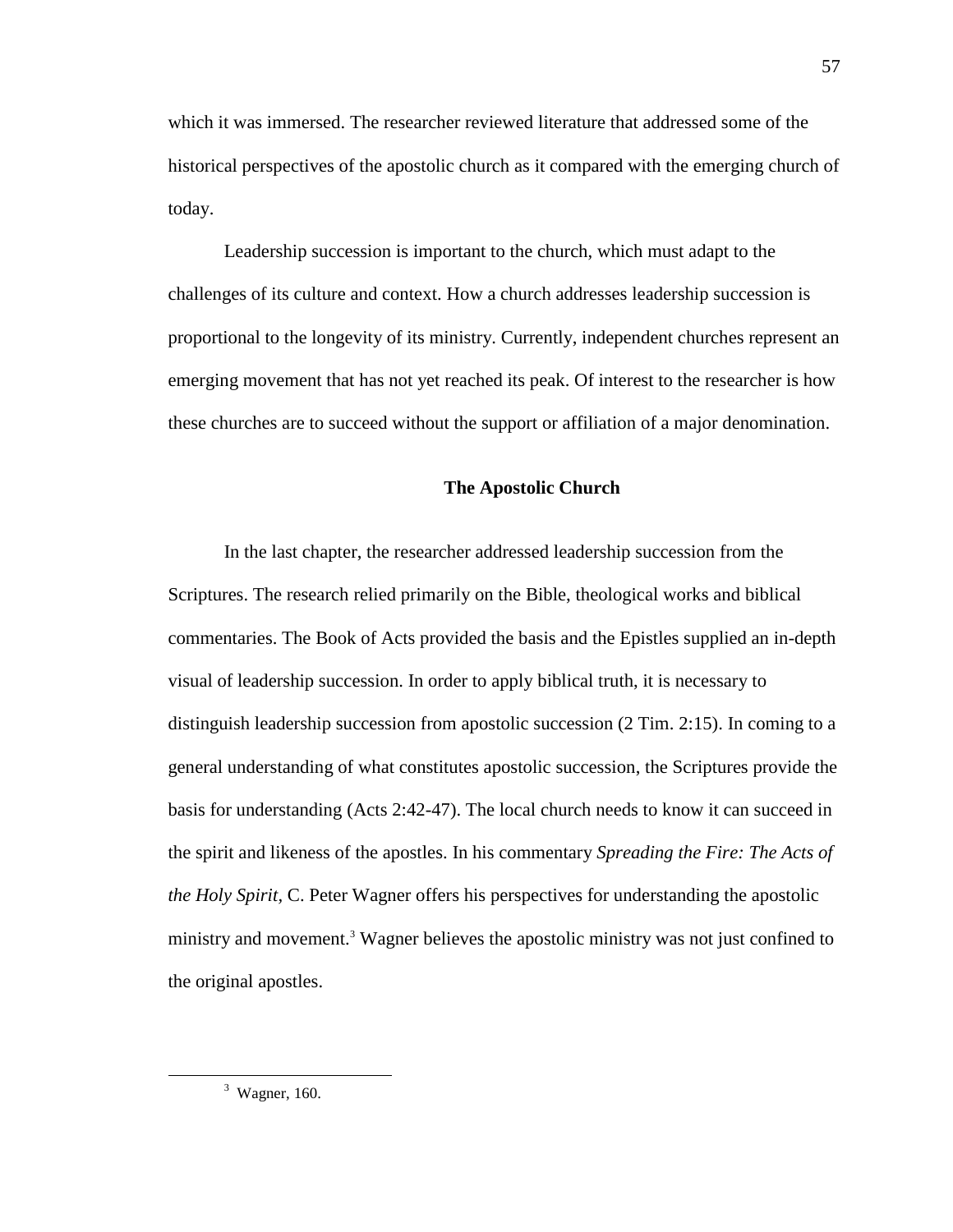Hans Küng in *The Church* offers a somewhat different perspective on the apostle's ministry by directly addressing the subject of apostolic succession:

What then can "apostolic succession" mean? As direct witnesses and messengers of the risen Lord, the apostles can have no successors. No further apostles were called. Apostleship in the sense of the original and fundamental ministry of the first witnesses and messengers died out with the death of the last apostle. Apostleship in this sense of witness and mission cannot be repeated or continued. What remains is a task and a commission. The apostolic commission is not finished, but will remain to the end of time. The apostolic task is not completed; it embraces all peoples to the end of the earth.<sup>4</sup>

Küng later writes: "the Church is the successor of the apostles and it is their ministry that is entrusted to the Church.<sup> $,5}$ </sup> In this sense, the researcher agrees with Küng that the original apostles were unique and it is not necessary for the contemporary church to duplicate in the purest sense the original apostle's ministry or foundation but to continue in their mission (Eph. 2:20).

The researcher agrees that the church has been included and is entrusted with the apostle's mission. The Holy Spirit has been actively involved in the formation and functions of churches from the Day of Pentecost. In adhering to the apostle's doctrine, contemporary churches operate according to the same Spirit. Churches also come under the spiritual authority of the Scriptures and thus connect to the Holy Spirit who directs the churches with His influence. The Holy Spirit has been a continual force in churches since Pentecost and is the source that guides them in the apostolic mission.

In *Spreading the Fire*, Wagner vividly describes the beginning of inclusive leadership in the early church. Wagner explains the reason for the inclusiveness was an expansion from a mono-cultural Jewish fellowship to a bi-cultural Jewish and Hellenistic

<sup>4</sup> Hans Küng, *The Church* (New York: Sheed and Ward, 1967), 354-359.

<sup>5</sup> Ibid.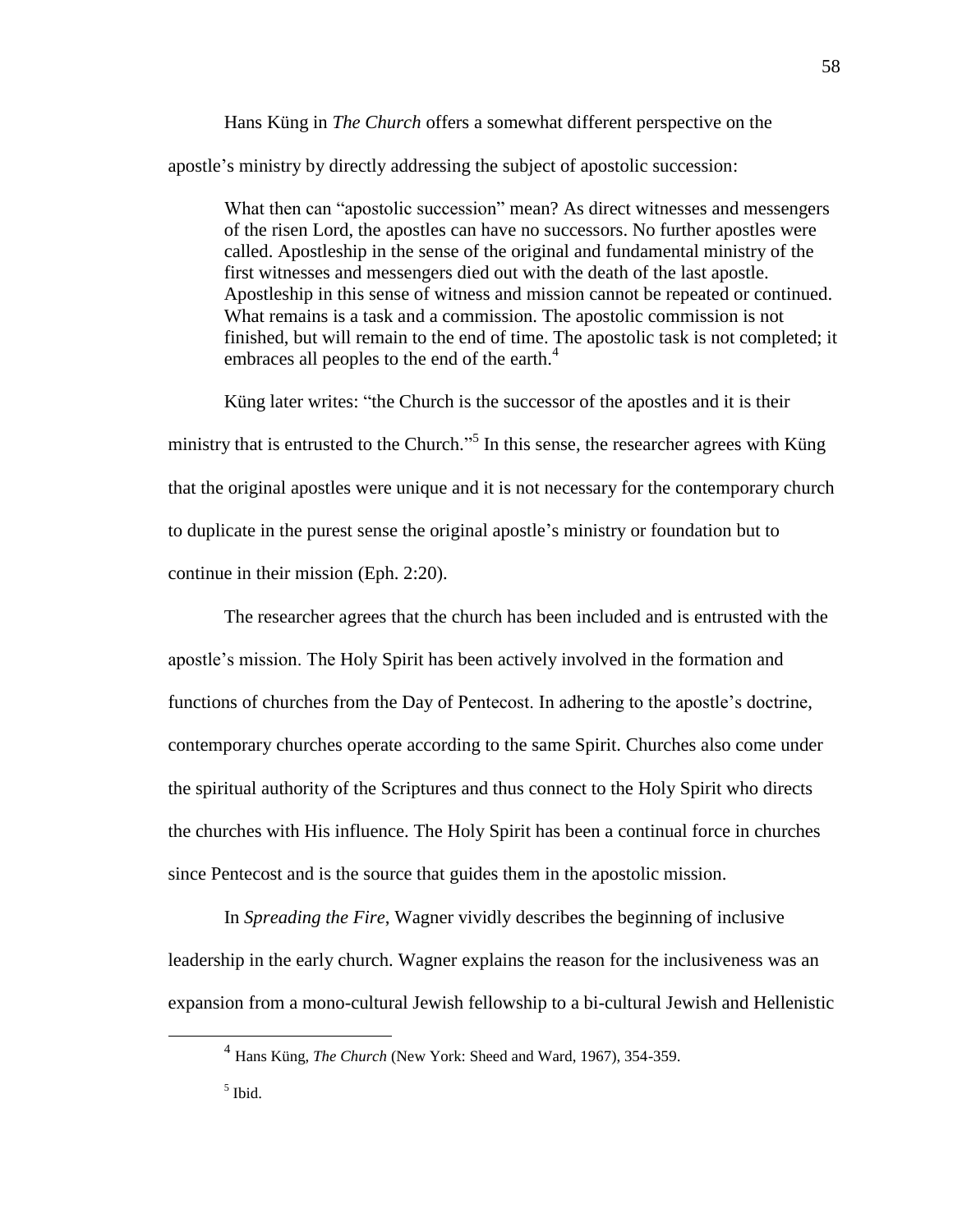one.<sup>6</sup> Missiologists describe this action as "indigenization of the culture."<sup>7</sup> For example, the first interchurch conflict, which might have led to a sharp division, was averted through the Holy Spirit's directed leadership. This inclusive act of leadership fully equipped and enabled the recipients to meet the crisis and avert a split (Acts 6:1-4).

David Cannistraci in his book *Apostles and the Emerging Apostolic Movement* addresses the subject of apostolic succession and the apostolic ministry*.* <sup>8</sup> His book offers insight into the authority and transfer of apostolic authority. Cannistraci describes the apostolic ministry as an emerging movement. The author describes this movement as "God restoring the church to its New Testament pattern."<sup>9</sup> This restoration is a continual work in progress, the church ever striving with the counter philosophy of a secular culture. The church needs to follow the apostolic approach in reaching out to the culture.

Cannistraci summarizes: "Wherever authority is in place people must submit to each other in a spirit of love and unity (Eph. 5:21)."

As the church approaches the apostolic dimension, we must investigate the principles that guided the apostles of the first century replicated in our century. We must be willing as a movement to practice the principles of interdependent cooperation, voluntary submission, local autonomy, and mutual accountability.

The author described the patterns of apostles' authority not so much as hierarchical, but rather horizontal, according to how God used them in situations and time through regional and relational aspects.<sup>10</sup> The Apostle Paul, in advancing the gospel to

<sup>6</sup> Ibid.

<sup>7</sup> Ibid.

<sup>8</sup> David Cannistraci, *Apostles and the Emerging Apostolic Movement* (Ventura, CA: Renew Books, 1996), 29.

<sup>&</sup>lt;sup>9</sup> Ibid., 174.

 $10$  Ibid., 153.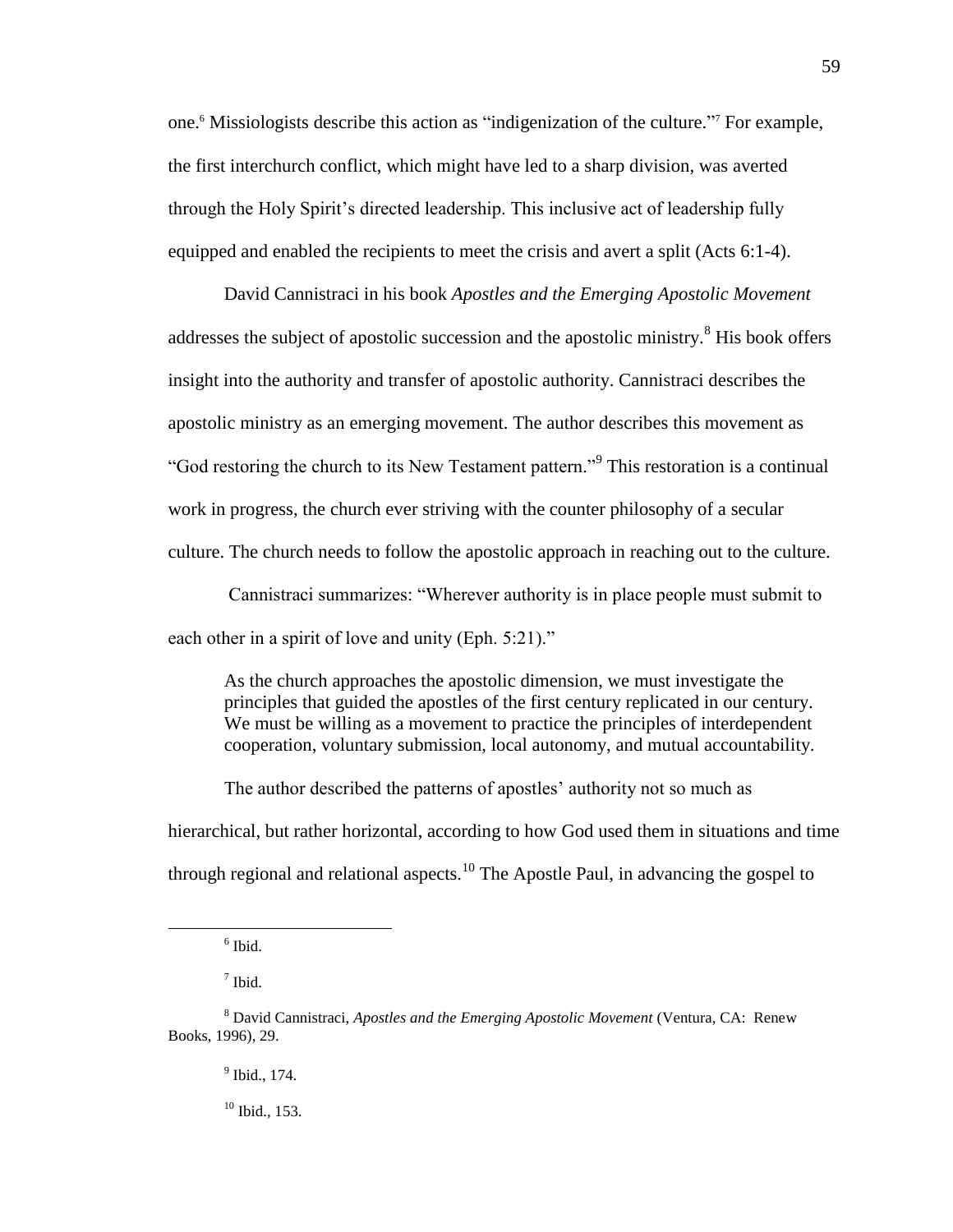the Gentiles when appealing to the Jerusalem Council, suggests that apostolic authority was within the leadership of the apostles.

Cannistraci's view of apostolic succession shows bestowal of divine authority rather than institutional conferral. This authority is not successional or imperial according to the will of a man or institution. Cannistraci also infers that succession is not hierarchical and leadership is subject to change as the situation and God may dictate.<sup>11</sup> However, some do view succession as hierarchical. This view is refuted in an article in the *Journal of Ecumenical Studies* which describes such understanding of apostolic succession as unbiblical:

First of all, the Catholic case for its papal and episcopal *doctrines* is lacking any direct and clear biblical foundations. Even if it can be shown from the later epistles of the New Testament that the apostolic office is passed on to successors through the laying on of hands, and the nuclear form of the episcopal office is then already visible, there is still a great distance between this picture of the bishop's office in the New Testament and the later dogmas which have been built up around the office. In other words, the claim of the succession theory to be the exclusive guarantor of valid ministries and sacraments is not to be found in the New Testament, but is a result of the later struggles between orthodoxy and heresy, in particular the Gnostic heresy.<sup>12</sup>

Nevertheless, the church continues to emerge despite the doctrinal differences that have been so divisive throughout the centuries. The church throughout the centuries has emerged changing its structure over time. On the first Pentecost after the ascension, the church was apostolic, pervading the culture. With Constantine's conversion and conferral, the culture pervaded the church. Today the church is between its apostolic roots and an immense pluralism of a global culture.

 $11$  Ibid., 145.

<sup>&</sup>lt;sup>12</sup> Carl E. Braaten, "The Reunited Church in the Future," *Journal of Ecumenical Studies* 4, no. 4 (Fall 1967): 621.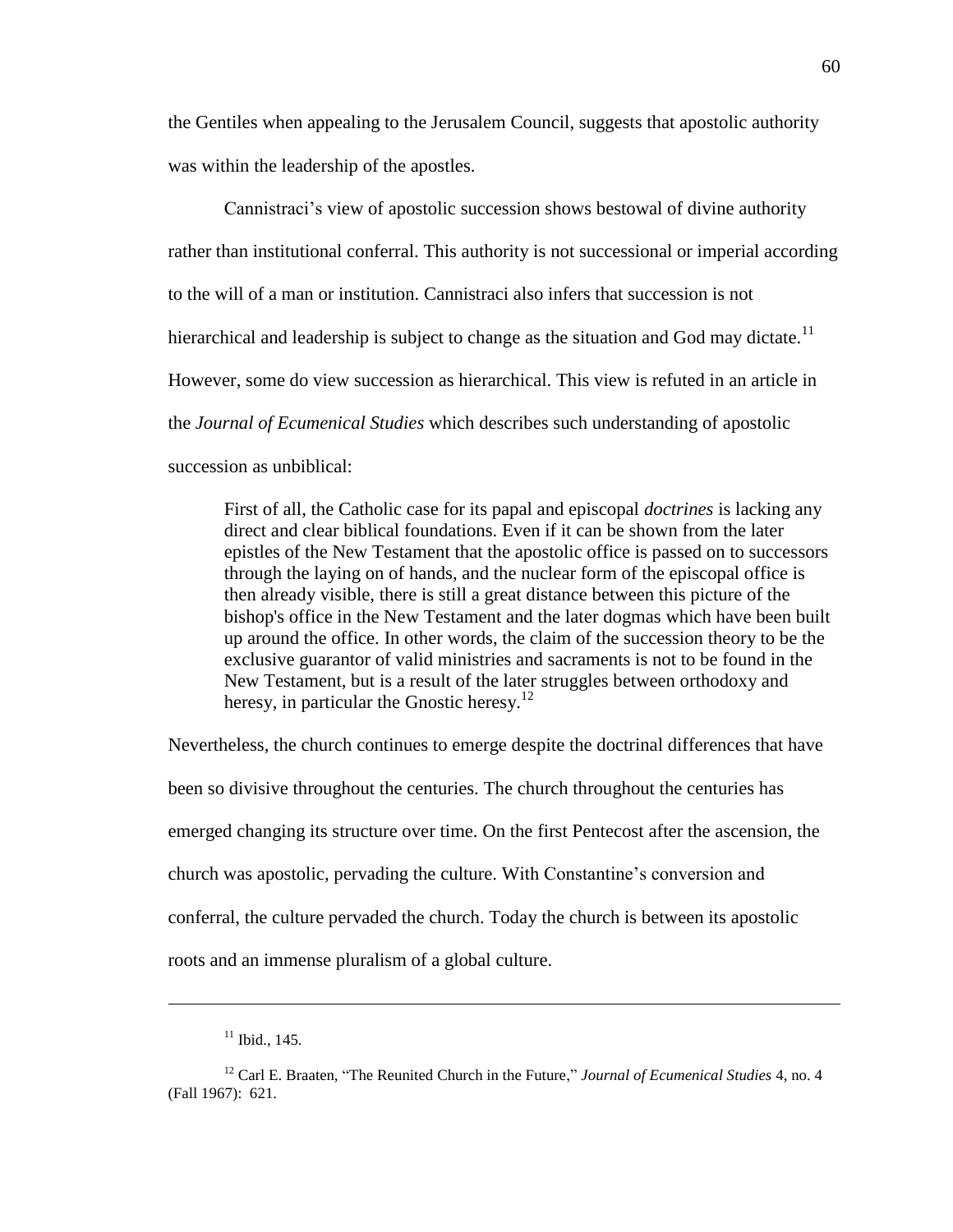### **The Emerging Church**

The emerging church is a changing and evolving church in response to the political, economic and social climates. The emergence of the church throughout history is in the presence of the Holy Spirit (Acts 2:38-39). In considering the emergence of the church in America, Sydney Ahlstrom in *A Religious History of the American People*  writes about many of the events that prompted and ultimately paved the way for the expansion and decline of church denominations. In his book, Ahlstrom provides a comprehensive history of the cultural and political landscape. He also informs the reader of the denominations and the sects of twentieth century America.<sup>13</sup>

Many of the denominations emerged because they could under the first amendment of the United States Constitution: "Congress shall make no law respecting an establishment of religion, or prohibiting the free exercise thereof." This disestablishment clause opened the door for the emergence and establishment of free religion and practice. Ahlstrom writes: "Statesman and denominational leaders solved the problems of American pluralism in the only way that was consonant with the ideals and necessities of the American Revolution.<sup> $14$ </sup> This set the stage for the emergence of many of the church denominations of America.

Ahlstrom chronologically described nostalgic incidents of twentieth century America that contributed to the decline of denominations. His references to the turbulent

<sup>&</sup>lt;sup>13</sup> Sydney E Ahlstrom, *A Religious History of the People* (New Haven, CT: Yale University Press, 1972),1021.

<sup>14</sup> Ibid., 382.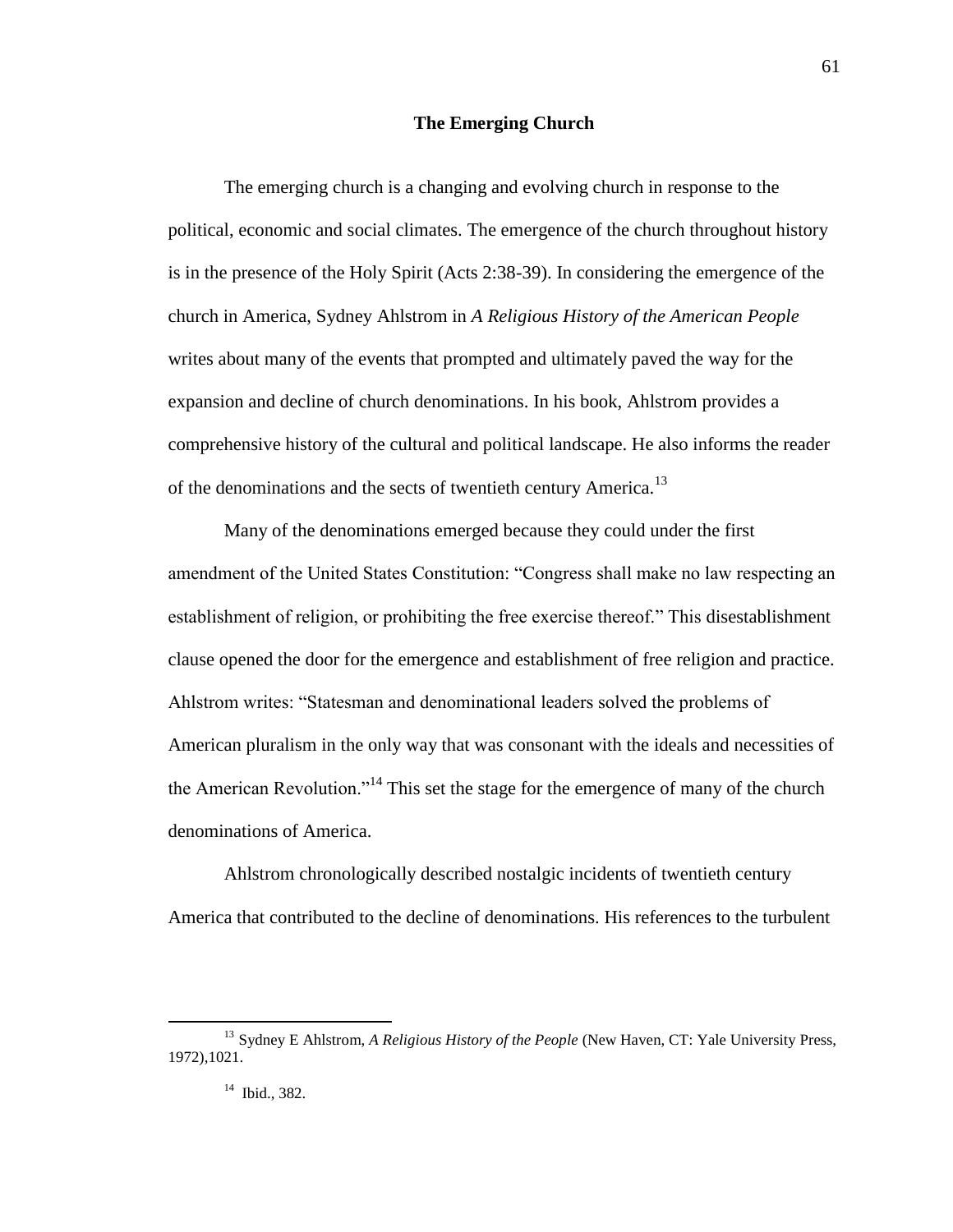sixties and the radical turn in religion and morals in the latter half of the century provide the reader with perspectives:

The decade of the sixties seems in many ways to have marked a new stage in the long development of American religious history. Not only did this intense and fiercely lived span of years have a character of its own, but it may have ended a distinct quadricentennium—a unified four-hundred year period—in the Anglo-American experience.<sup>15</sup>

Ahlstrom depicts an intense radicalism that turned America upside down and leaves one

wondering if it will ever get over the culture shock. The radical sixties, as the author

points out, was a time of government expansion in social programming and the "moral"

revolution." The author declares that Judeo-Christian principles and moral traditionalisms

were called into question by the progressivism prevalent at that time:

Like many of its elegant, gay, or roaring predecessors, the decade of the 1960s will probably gain a name or two. Men will, of course, identify it with President Kennedy's New Frontier and President Johnson's Great Society (though not without irony), and with the war in Southeast Asia. Adjectives like "secular" or "permissive" will probably commemorate other aspects of those ten eventful years. The decade may also be remembered for the "death of God" or the "Great Moral Revolution"; and these terms will rest on actualities far more persuasive than, say, the gaiety of the troubled nineties or the elegance of the eighties. New cosmic signs were being read in the sixties. The decade did experience a fundamental shift in American moral and religious attitudes. The decade of the sixties was a time, in short, when the old foundations of national confidence, patriotic idealism, moral traditionalism, and even Judeo-Christian theism, were awash. Presuppositions that had held firm for centuries—even millennia were being widely questioned. Some manifestations came and went (as fads and fashions will), but the existence of a basic shift of mood rooted in deep social and institutional dislocations was anything but ephemeral.<sup>16</sup>

Twenty-first century churches are certainly a product of this turbulent past. In the United

States, churches have become a catalog variety with the many challenges of a global

culture that stands in opposition to the traditional denominations of the past.

 $\overline{a}$ 

62

<sup>&</sup>lt;sup>15</sup> Ibid., 1079.

<sup>16</sup> Ibid., 1080.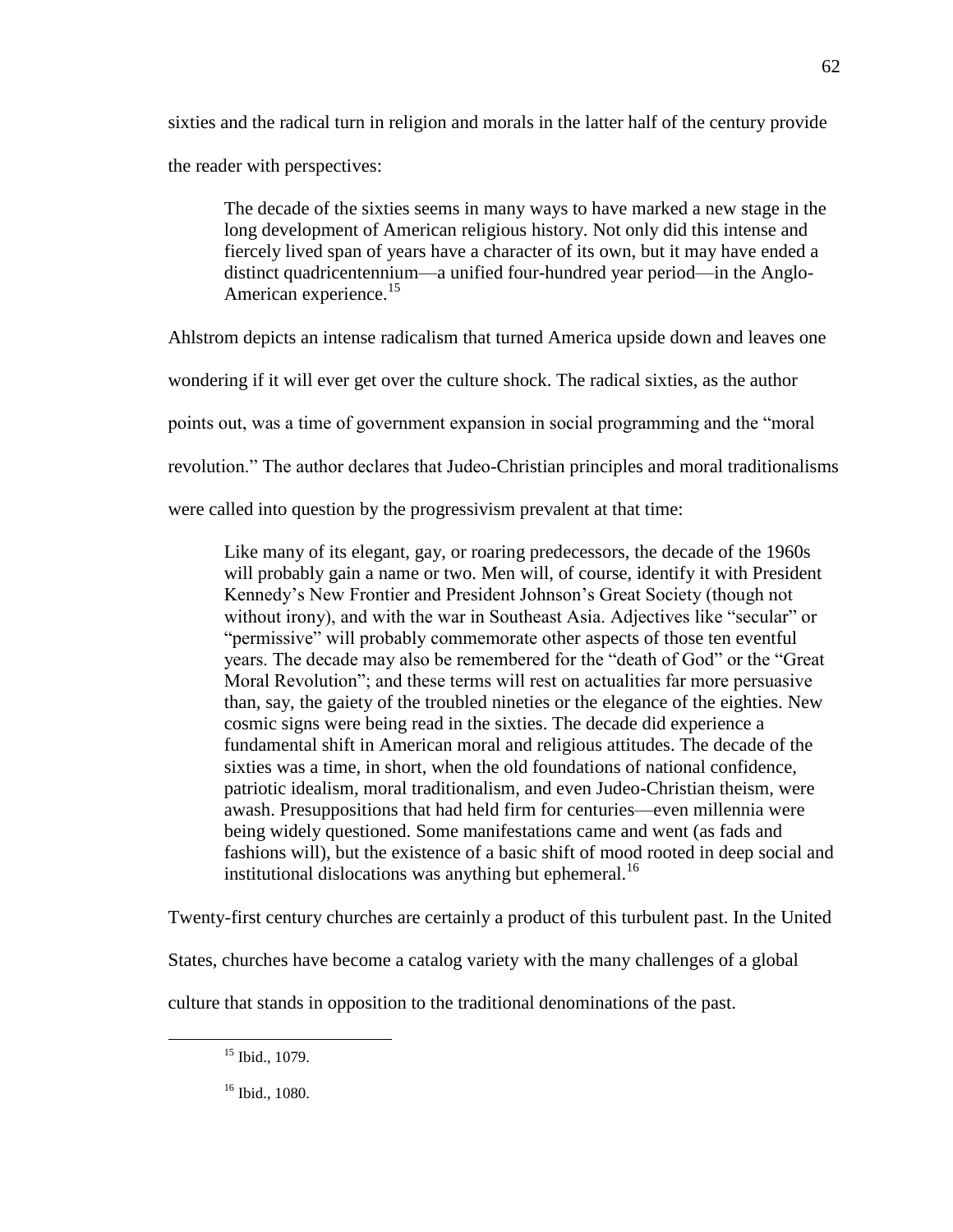The challenges of past traditions go even deeper when churches must contend with the progressiveness of the courts and the culture. Many of the churches are still struggling with the abolishment of Sunday blue laws. The purpose of blue laws was for keeping religious traditions such as observance of Sunday as a day of rest. Many statutes restricting commerce on Sundays have been repealed and declared unconstitutional. These statutes made it easier for families to attend church. The decline in church attendance affects all churches. It means a decline of human resources for leadership succession.

## *Independent Churches*

The independent church in many ways is mysterious and considered an alternative to traditional denominations. At first glance, an independent church appears to be at a distinct disadvantage; therefore, it would be in its best interests to affiliate with a denomination. However, this is not the case, as many of the denominational churches view themselves as autonomous and in most cases an affiliation with a parent institution is merely nominal. In his essay, "What God Makes Free is Free Indeed," Scott Thumma writes:

The nondenominational identity is in many ways an elusive category.... Likewise, with a large number of denominational congregations de-emphasizing their ties to their parent body and adopting a functional nondenominationalism, the distinction between "official" independent status and de facto nondenominationalism is increasingly blurred. What is clear is that this nondenominational congregational reality requires further research.<sup>17</sup>

<sup>&</sup>lt;sup>17</sup> Scott Thumma, "What God Makes Free is Free Indeed," http://hirr.hartsem.edu[/bookshelf/thumma\\_article5.html](http://hirr.hartsem.edu/bookshelf/thumma_article5.html) (accessed October 14, 2009).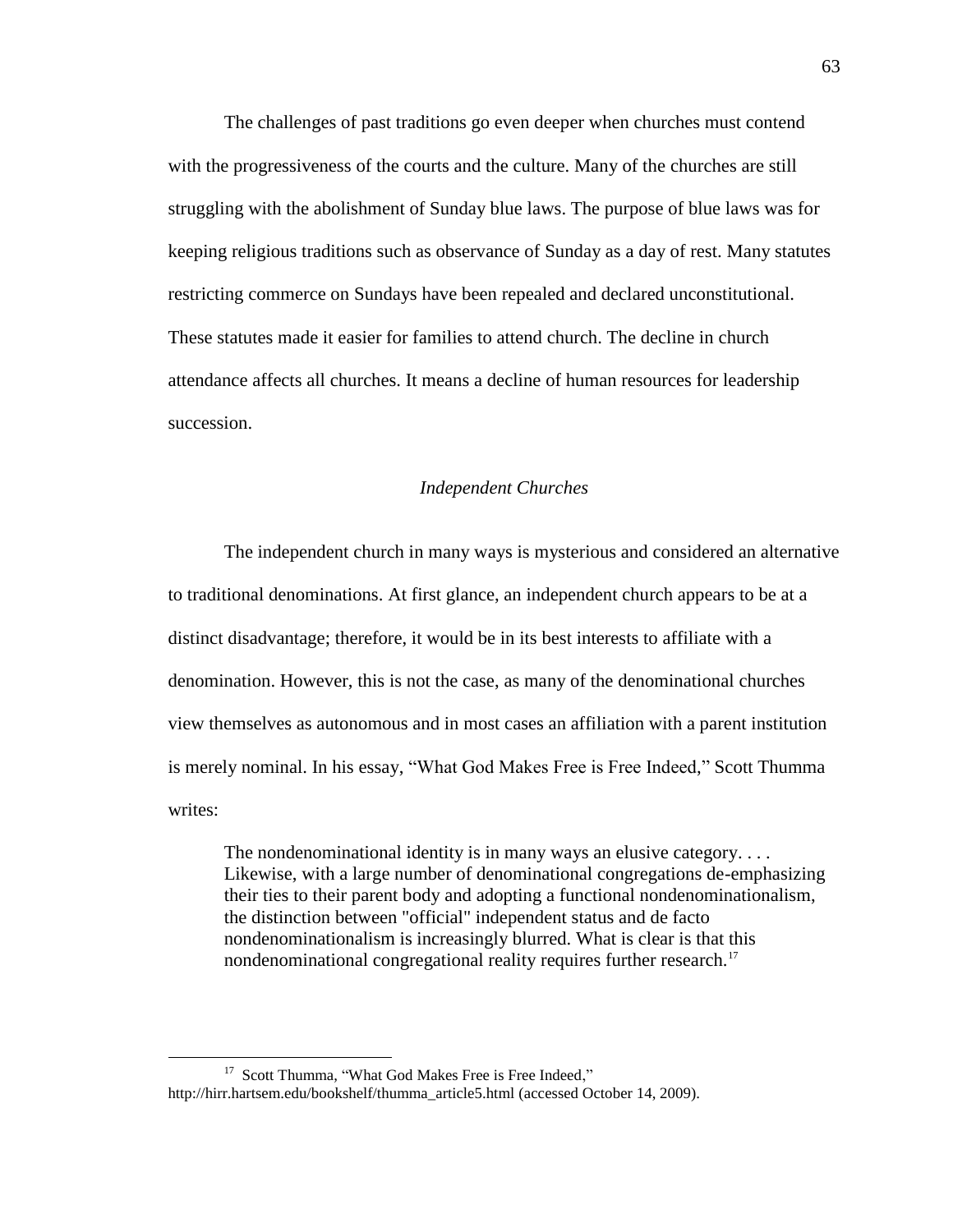Thumma's description of the independent movement as "increasingly blurred and a work in progress" emphasizes the movement as a trend in need of consideration.<sup>18</sup>

Again, Thumma supports the researcher's supposition that the independent movement is very complex with many unexplained variables which need more consideration:

It is commonly assumed by sociologists of religion that the numbers of nondenominational congregations in the United States are swelling at a rapid rate. . . . In addition, if current research which examines the factors contributing to congregational identity in traditional denominations is correct (where 75% of denominational church members do not think of themselves in terms of a denominational identity, combined with their congregations' often partial appropriation of denominational resources and labels), the nondenominational reality is closer to and more descriptive of the way many denominational congregations are currently functioning. Therefore, for these and other reasons, this phenomenon deserves to be examined more closely.<sup>19</sup>

Thumma's supposition ("75% of denominational church members do not think of themselves in their denominational identity") shows that many denominational members are independent in spirit. The literary review shows that some consider this a trend, and wait for a prompting of the Holy Spirit to return to the apostolic church. As Thumma stated, this is certainly a phenomenon in need of more scrutiny. The outcomes of the independent church as a phenomenon remain unpredictable.

While the outcomes of the twenty-first century church are unpredictable, its quest for longevity is dependent on its leadership. The apostles depended on leadership succession and were able to reach, preach, teach and change their culture through successive leadership. While certain gifts for ministry may have been exclusive to the original apostles, their mission and ministry is not, and the church has been entrusted

 $\overline{a}$ 

 $19$  Ibid.

<sup>18</sup> Ibid.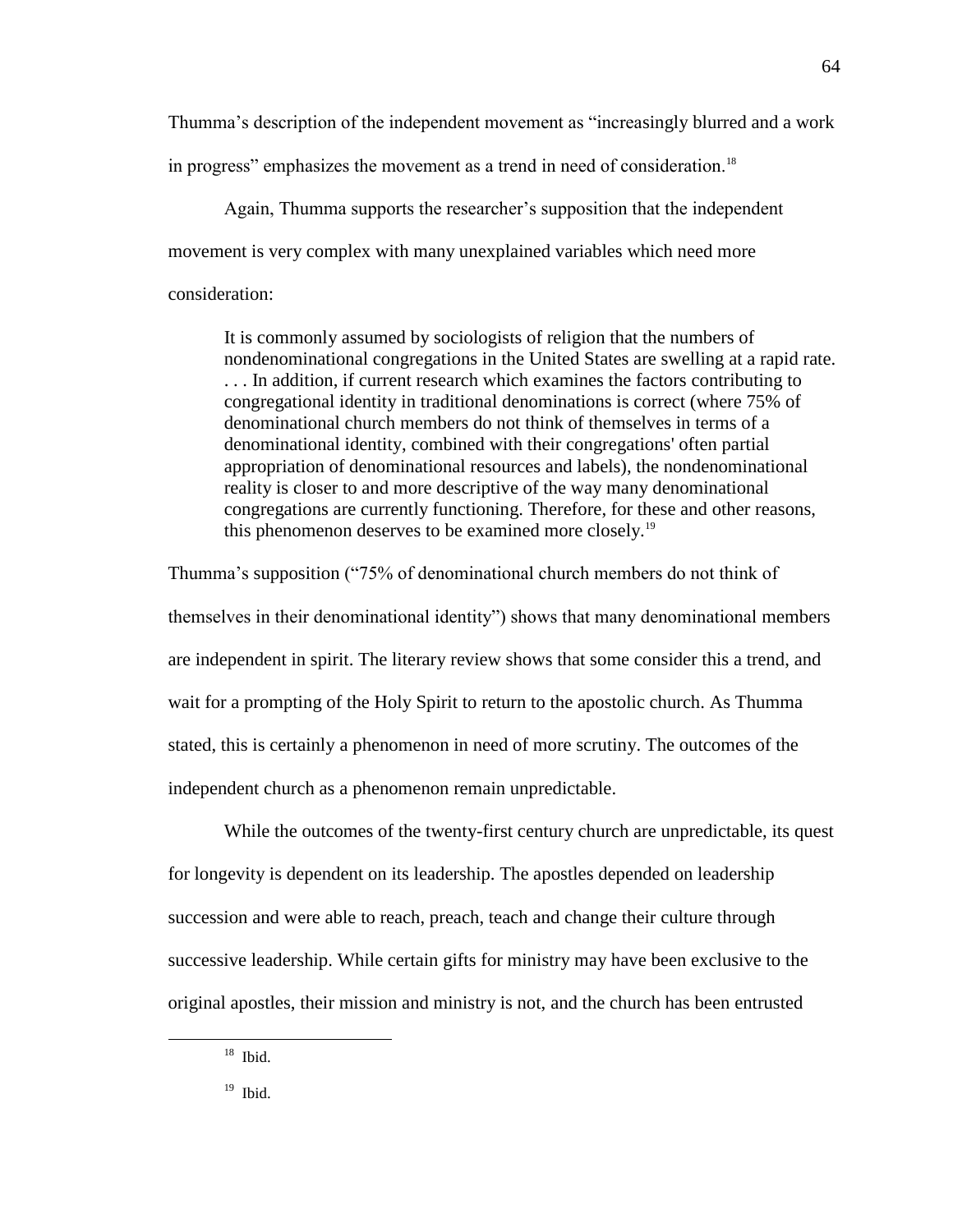with its succession. They provided leadership, which reached their next generation. This continuum must continue on to the Second Coming.

## *Apostolic Leadership*

According to Reggie McNeal, there is a clarion call for the church to return to its apostolic roots which he implies is missing in the institutionalized church.<sup>20</sup> In *Revolution in Leadership* McNeal points out the parallels of the first and twenty-first century church in reaching their respective cultures with the gospel. McNeal cites three dynamics of the first-century apostolic church which would make an impact on the twenty-first century apostolic church:

First, the dynamic of the early church during the apostolic era remains a benchmark for missional effectiveness. Second the cultural arena at the beginning of the twenty-first century resembles at key points the cultural setting that firstcentury Christians faced. Third, and most significantly, the type of leadership the apostles practiced possesses certain qualities that not only made the early church effective but would raise the level of church leadership today as we face similar challenges and opportunities.

McNeal identifies the parallels as the global considerations of both the apostolic church of the first and twenty-first centuries. He sees religious pluralism and the heightened spiritual awareness as common to both eras. McNeal identifies the final parallel as a mission versus maintenance tension.<sup>21</sup> This is the basis of the author's discussion which must be addressed if the church is to be effective in dealing with the other parallels. The apostles were mission minded and guided by the Holy Spirit in following the vision given to them in the Scriptures:

<sup>20</sup> Reggie McNeal, *Revolution in Leadership* (Nashville, TN: Abington Press, 1998), 19.

 $21$  Ibid., 24.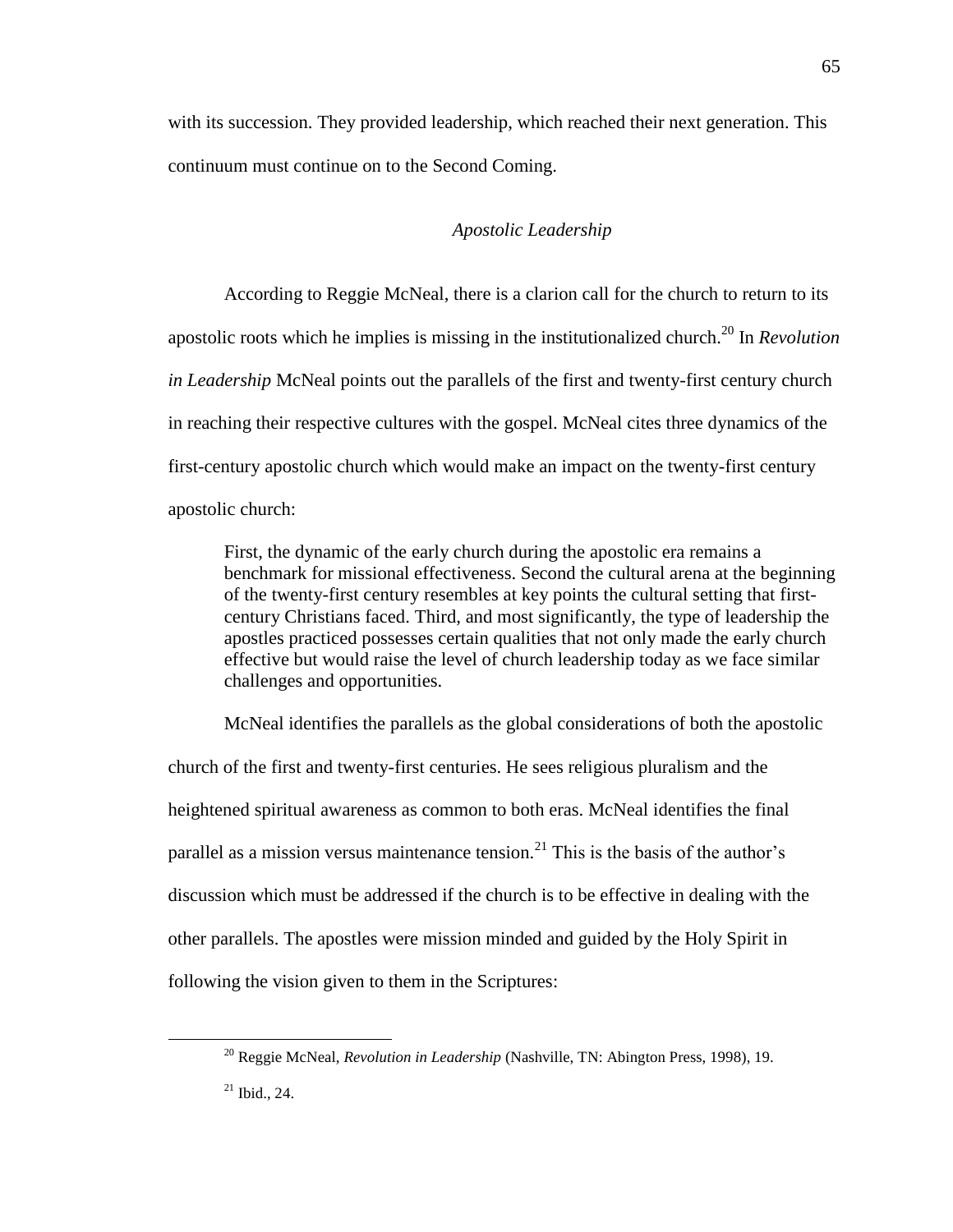He said to them, "This is what I told you while I was still with you: Everything must be fulfilled that is written about me in the Law of Moses, the Prophets and the Psalms.‖ Then he opened their minds so they could understand the Scriptures. He told them," This is what is written: The Christ will suffer and rise from the dead on the third day, and repentance and forgiveness of sins will be preached in his name to all nations, beginning at Jerusalem. You are witnesses of these things. I am going to send you what my Father has promised; but stay in the city until you have been clothed with power from on high" (Luke 24:44-49).

They knew the message they were to preach and to wait until they were imbued with power from on high. "But you will receive power when the Holy Spirit comes on you; and you will be my witnesses in Jerusalem, and in all Judea and Samaria, and to the ends of the earth" (Acts 1:8).

McNeal sees the need for churches to return to preaching and teaching according to the apostolic tradition. While it is certainly an ecumenical mission, it is the evangelical message in Acts 1:8 which propels the mission. Many of the contemporary denominational churches have become secularized and abandoned the evangelical message in favor of a socialized gospel whose main concerns are for social justice instead of evangelism. This condition has been prevalent throughout the history of the church and will probably continue until the Second Coming.

The researcher sees many of the denominational churches in New England as somewhere between the apostolic church and the contemporary church which is inundated with the philosophy of the culture (Matt. 25:1-13). Rather than contend with a highly secular culture and proclaim its relevance, the church often takes the path of least resistance and seeks safety and refuge in its buildings—circles the wagons instead of engaging the culture. McNeal sees the church becoming the dynamic force it was intended to be when it will take a proactive approach to evangelism. In taking the path of least resistance, the church does not follow the biblical vision of the apostolic gospel that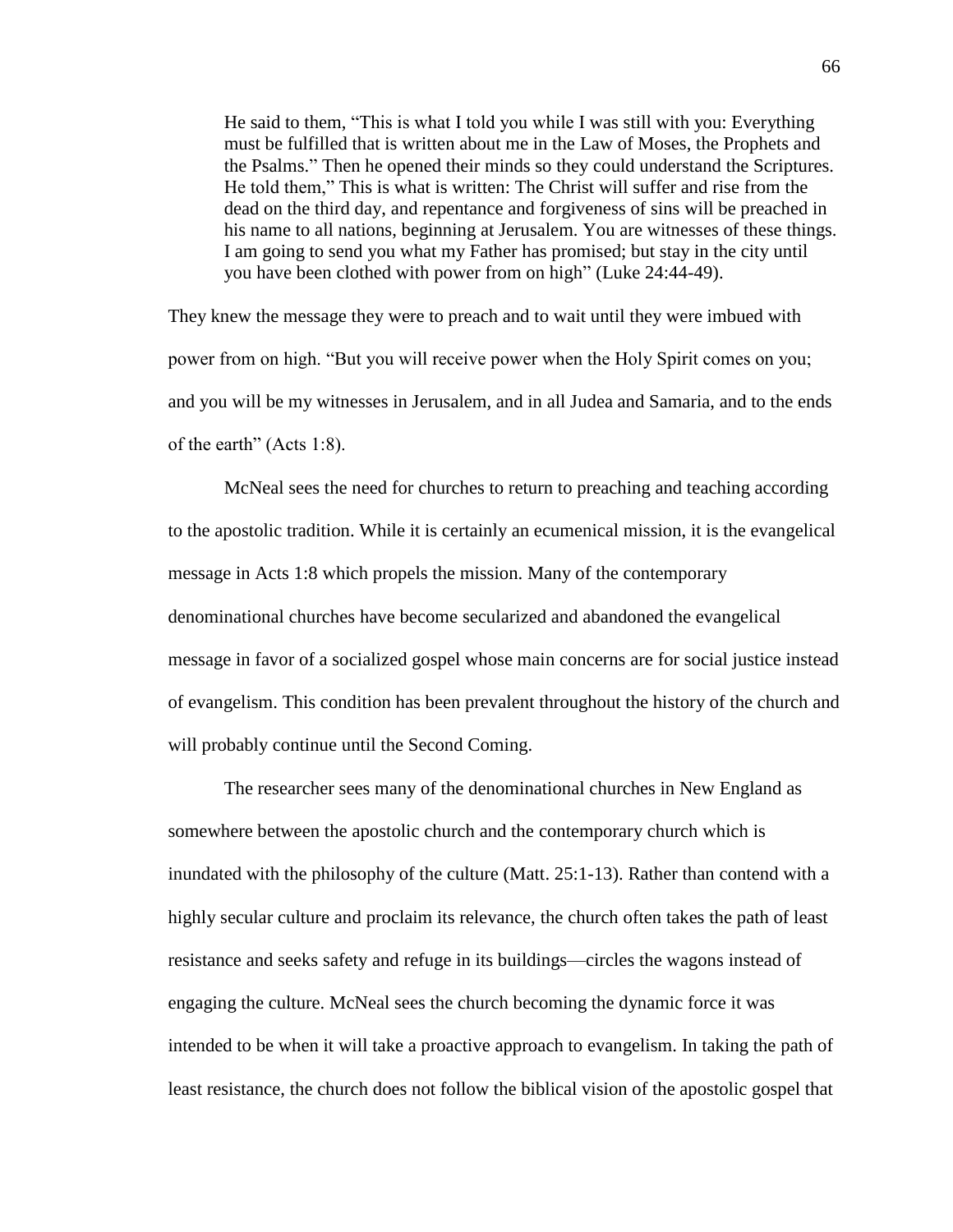it was given. Instead, it will probably resemble a club and follow its mentality in pursuing its mission.

## *Paradigm Shifts*

McNeal contends that churches have to be aware of shifting paradigms. Leaders must continually evaluate their current paradigms against present realities. McNeal states: Paradigms can and do shift. The changes that precipitate these shifts can be either gradual or abrupt. The pressure to shift paradigms can come from outside or inside the person or organization. The shift may be perceived by people or organizations as positive or threatening. Whatever the impetus or circumstances,

paradigm shifts always reflect the bottom line: the rules of the game have changed. Previous actions or values, once unquestioned, now may be suspect, counter-productive, or no longer tolerated because they violate new rules.<sup>22</sup>

One issue churches must consider is the use of technology and its integration in the

functions of the church. Another paradigm issue which is the focus of this project

concerns leadership succession. McNeal illustrates how the rules of evangelism change

through the priesthood of all believers. $^{23}$ 

McNeal further contends: "Paradigm paralysis occurs when an individual or organization holds on too tightly to one paradigm.<sup>24</sup>The researcher concurs that paradigm shifts are threatening to some, but necessary and need to be continually evaluated for efficiency and effectiveness in ministry. Trying to make things that worked in the past succeed in the present may not work.

 $\overline{a}$ 

 $24$  Ibid., 75.

<sup>22</sup> Ibid., 74.

 $^{23}$  Ibid., 77.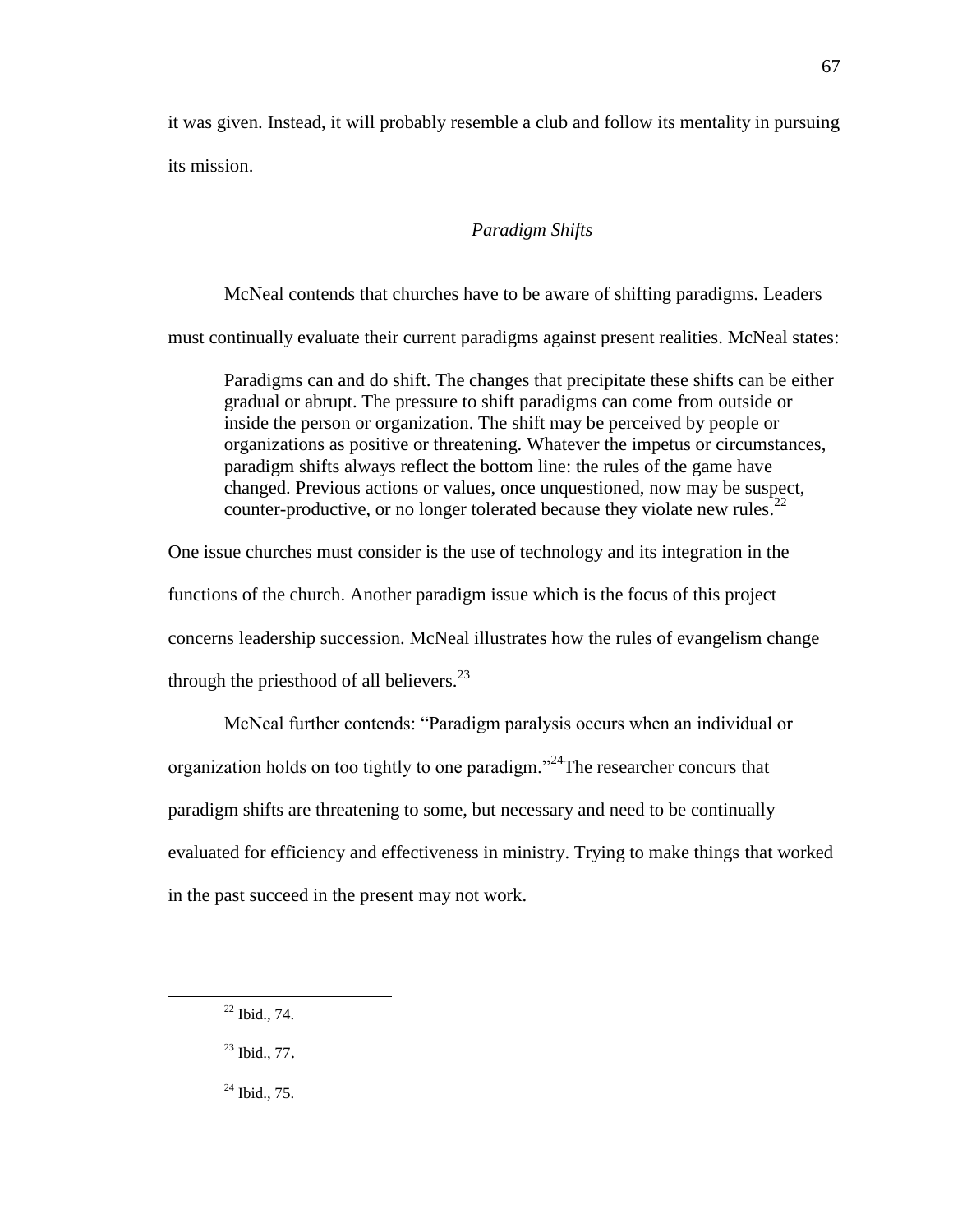The traditional approaches and typical responses are not in the apostolic tradition. The apostles embraced the missional approach of the priesthood of all believers (1 Pet. 2:5, 9). Yet traditional approaches have worked in the past and there is a natural tendency to hold on to them as long as possible. Despite this fact, it is still necessary and expedient for the church to return to the apostolic missional approach to expanding the Kingdom through the priesthood of all believers and not just the professional clergy.

## *The Church in Crisis*

Before any plan of action for leadership succession can be put in place, current leaders will have to understand the "signs of the times"  $(2 \text{ Tim. } 4:1-4)$ . One sign relevant to the church today is the need for "sound doctrine." The Apostle Paul's warning reminds the church that whenever it becomes inundated with the philosophy of the secular culture, it loses its apostolic vision and mission. By way of contrast, it will take godly leadership in the church to make the case for relevance to the culture and community in which it is immersed. George Barna's *The Frog in the Kettle* provided a vivid depiction of what the church would look like in the year  $2000$ <sup>25</sup> Barna, a decade ago asked: "Will the Christian" community be like the frog," cooked because it was unresponsive to the changing world around it?

Although Barna's use of the "frog in the kettle" was analogous to where the church was headed almost two decades ago, another reptile (the turtle) describes its current likeness. A turtle will venture out of its shell and slowly proceed forward. It will go on its way until a potential predator engages it and then take refuge in its shell. Before

<sup>25</sup> George Barna, *The Frog in the Kettle* (Ventura, CA: Regal Books, 1990), 21-22.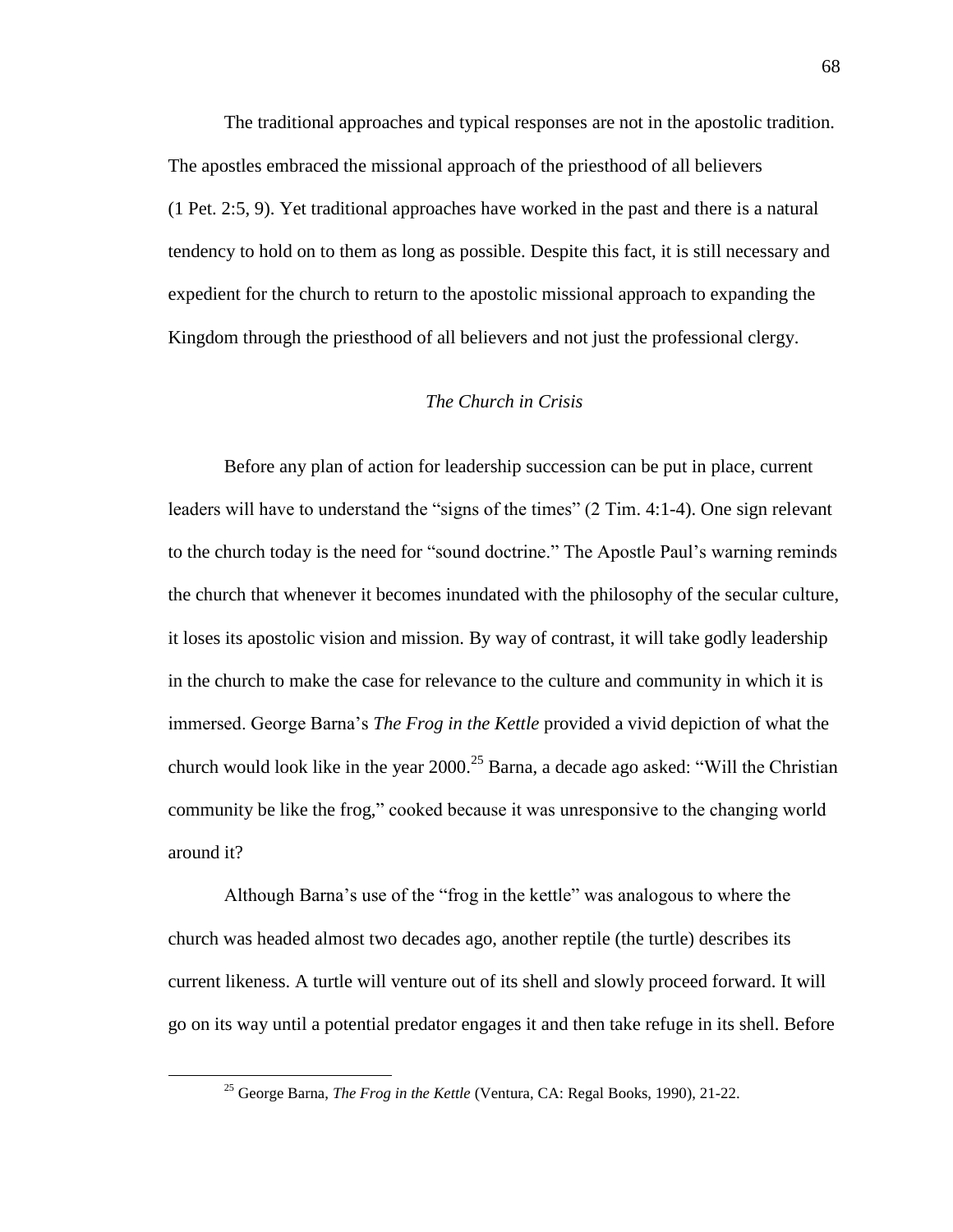leaders can address leadership succession they must acknowledge the hostile climate they are in. A highly secularized mainstream media has, during the current decade, utilized the power of its influence to misrepresent and vilify evangelical churches which are most represented by conservative independent churches. To some degree they have been successful and through their influence have been able to marginalize many Catholic and evangelical churches. This response by the mainstream media may be because of these churches' theological beliefs on moral issues.

In considering Barna's pessimism, much of what he has described concerning the future has played out. He has described the technological and spiritual climate in which the church is currently immersed:

During this decade, the Church will be pressured from all sides to give up the battle. The intensity of the spiritual warfare unraveling in our midst will accelerate. . . . An evaluation of the behavior of the American Church over the past two decades surely indicates that one reason why we have had such limited impact is that we have acted as a splintered Body, striving without vision and without a set of priorities for outreach.<sup>26</sup>

The church must take an optimistic approach in turning this trend around. It must also make the case to a highly skeptical media and culture about its relevance and concern for the benefits of moral virtues (Prov. 29:18). Until this is the case, there is little chance that anything will change soon.

Barna's research includes a biblical approach to turning this degenerate condition

around. He lists ten priorities necessary for the church to become relevant again:

1. Win people to Christ by taking a proactive approach.

2. Raise Bible knowledge by encouraging people to read the Bible regularly.

3. Equip the Christian body.

<sup>69</sup>

<sup>26</sup> Ibid.*,* 224.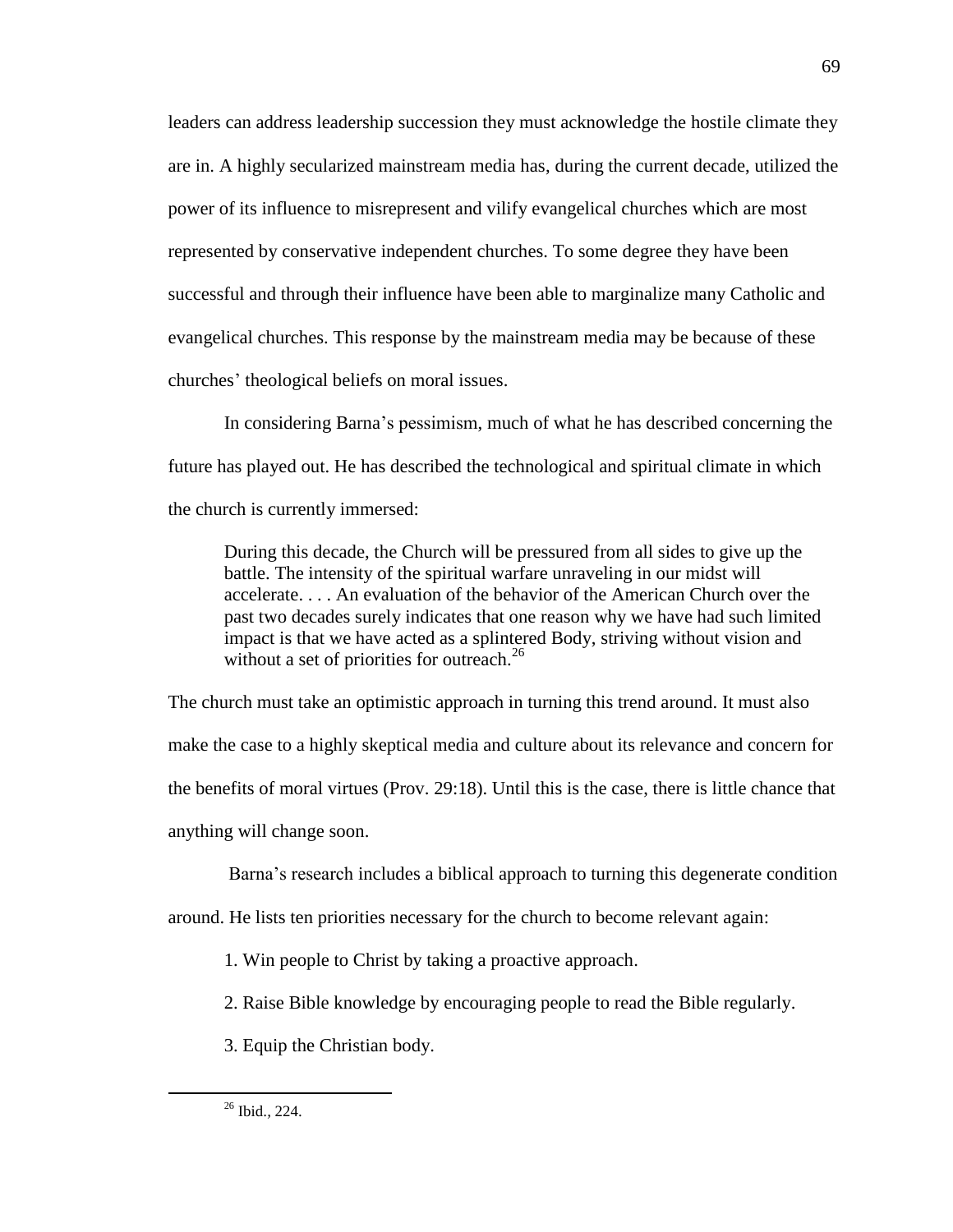- 4. Establish Christian community.
- 5. Renew Christian behavior.
- 6. Enhance the image of the Christian church.
- 7. Champion Christian morals.
- 8. Live by a Christian philosophy of life.
- 9. Restore peoples' self-esteem.
- 10. Focus on reaching the world for Christ.

Although Barna's book is now considered a classic, the church is still struggling with the reptilian syndrome. The church must make one of two choices: acquiesce to philosophy and popular norms of the culture or pursue the biblical principles above. Barna's ten priorities are timeless principles, which describe how local churches can either remain or become effective and relevant in fulfilling their part in the Great Commission.

#### **Leadership Factors**

The many challenges to leadership and succession require those in leadership to respond and meet them. A major challenge occurs when there is a lack of spiritual and numerical growth through attrition or other circumstances. In the discourse of the literature review, certain factors emerged which pertain to leadership succession. These factors consist of leadership turnover and transience, leadership development and transitioning.

Turnover and transience are factors which cause demand for new leadership. It is the latter, leadership development and transitioning, which sustain and enhance it. Additionally, it takes transformational leadership to respond appropriately to a spiritual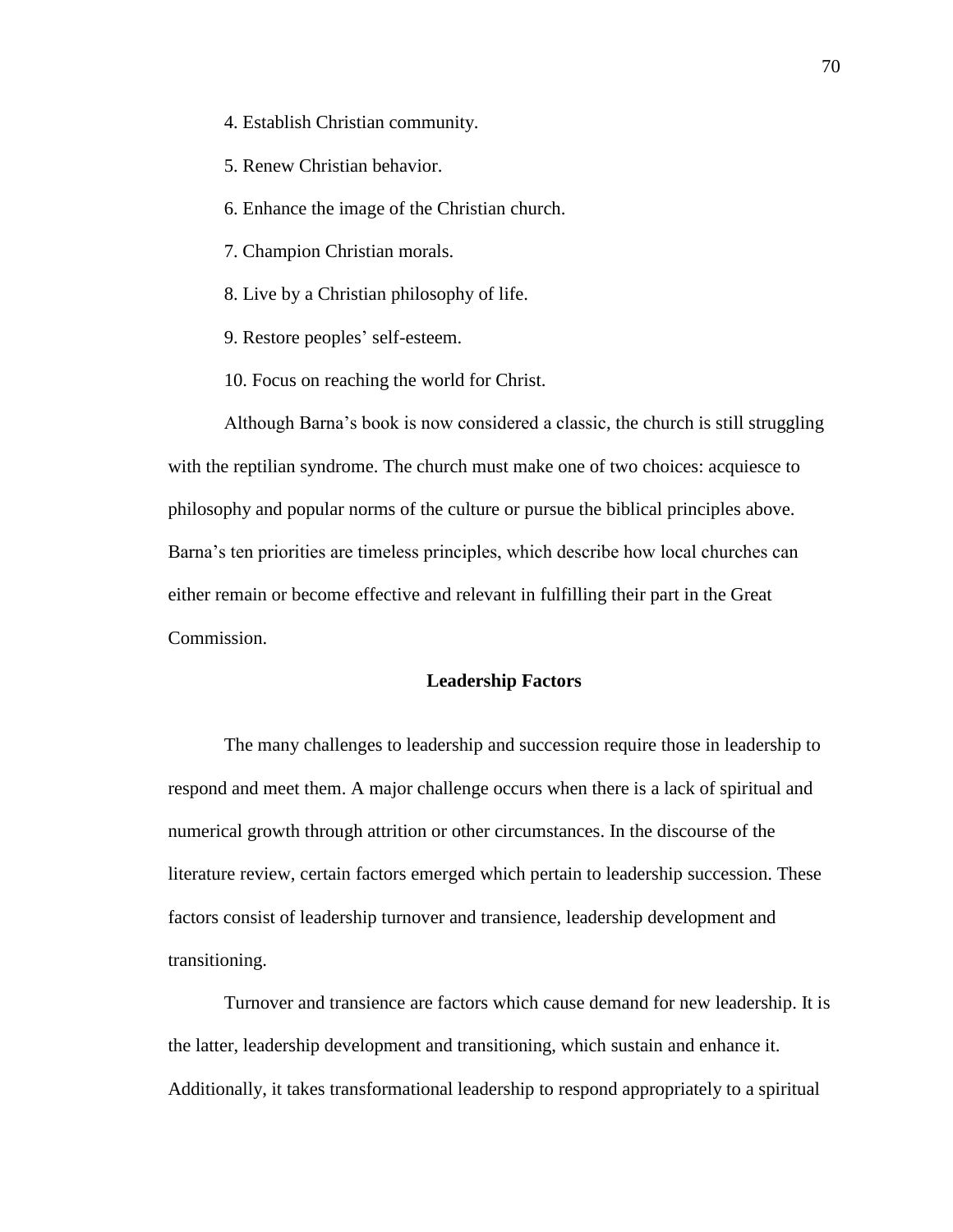crisis. Transformational leadership is able to do this because it is informed by God and knows what His will is for a given situation. "Do not conform any longer to the pattern of this world, but be transformed by the renewing of your mind. Then you will be able to test and approve what God's will is—his good, pleasing and perfect will" (Rom. 12:2).

Heidi Unruh introduces seven components that lead to transformational ministry and leadership:

What does it take for a church to make it through the process of change, despite the obstacles? Research suggests seven critical components for church mobilization: a healthy foundation; a compelling vision; a plan for action; missional resources; a motivational catalyst; change-sustaining relationships; and transformational leadership skills. . . . Note that these components are not how-to steps to developing community ministry. They are, rather, characteristics of a church that is ready to take effective steps toward developing community ministry.<sup>27</sup>

Unruh's proposal further implies that it takes transformational leaders who know God's will and take a proactive and practical approach to ministry. These leaders are not afraid to take the initiative in their approach to ministry and are willing to take a risk despite the old cliché "We never did it that way." Instead, the local church would benefit from visionary leaders—risk takers who are entrepreneurial in spirit. They consider the cost of not taking a proactive approach to leadership succession. In order for a local church to continue and remain orthodox, it must make disciples and reach the next generation (Ps.78:4-7).

Reaching the next generation requires transformed visionary leaders who will provide environments in which future leaders discover and develop their spiritual gifts. This practical approach for leadership succession is rooted in the Scriptures

<sup>&</sup>lt;sup>27</sup> Heidi Unruh, "Building the Church's Readiness for a Transformational Ministry Journey," *Family and Community Ministries* 22, no 4 (Winter 2009): 22-26.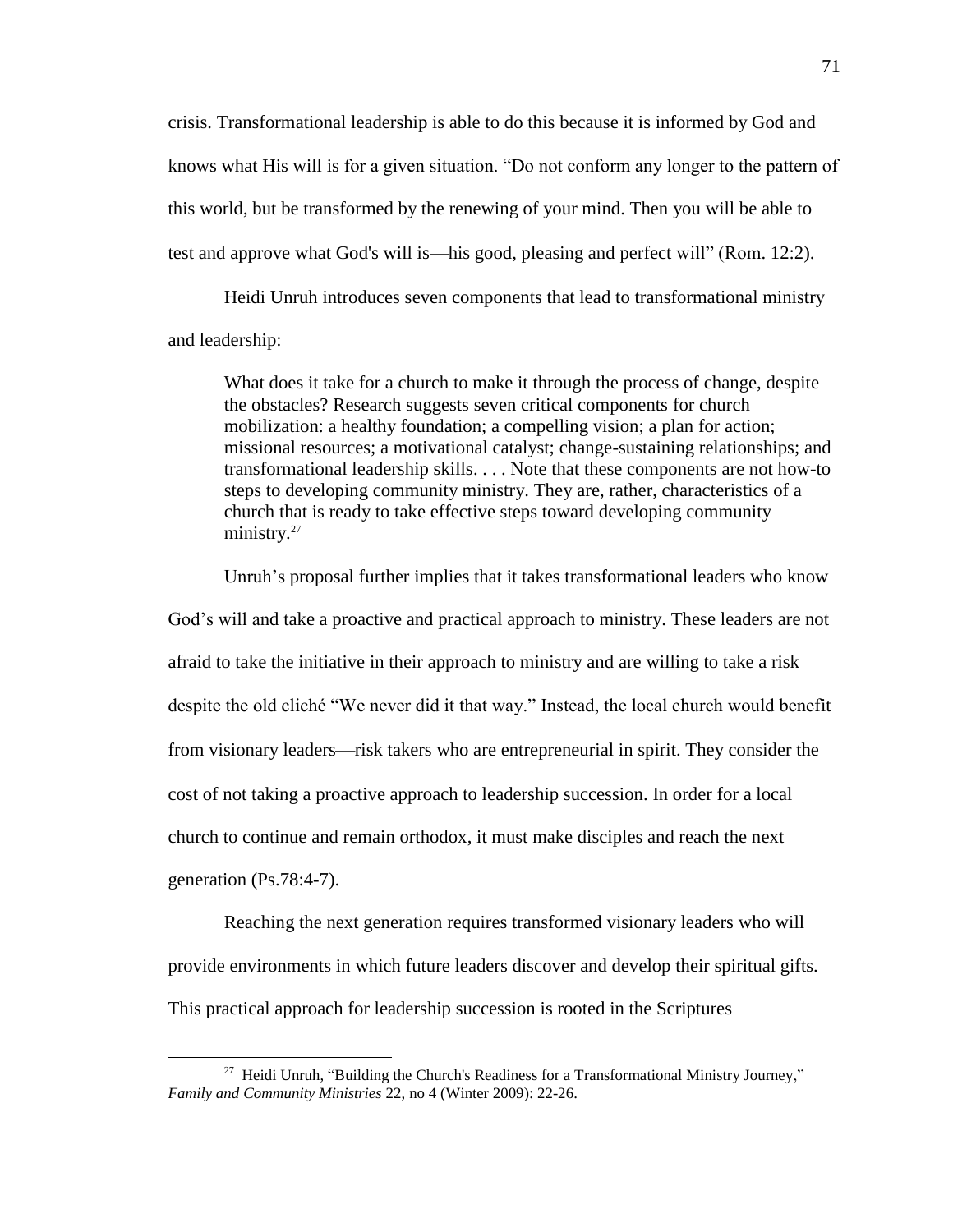$(Eph. 4:11-16)$ . In contemporary terms this is organizational systems theory—a called out body of believers working together to fulfill its purpose.

Alvin J. Lindgren and Norman Shawchuck in *Management for Your Church* make the case for organizational systems theory. The authors show how a systems approach is preferred over previous organizational approaches. They emphasize a systems theory approach as the most effective in dealing with the complexities of a technological and sophisticated culture.<sup>28</sup>

The systems theory approach explains how a local church functions within its environment. The input system consists of new people, money, hired personnel, and technology that are needed for transformation. In organizational systems human resources become productive and processed for ministry. The transforming process of a church comprises three factors that are always in dynamic relationship to one another: theological-missional purposes, organizational structures and intra-personal relationships.<sup>29</sup>

Theology and mission purposes consist of theological biblical beliefs, the values of the church and reasons for existence. Organizational structures are composed of the combinations of human, physical and spiritual resources the church affects and policies implemented in conducting its affairs. Intra and interpersonal relationships are a product of the organizational structure that the church creates to accomplish its theologicalmissional purposes. The ultimate purpose and function of the transformational system is to receive input material and resources from the environment and process them for

<sup>&</sup>lt;sup>28</sup> Alvin J. Lindgren and Norman Shawchuck, *Management for Your Church* (Nashville, TN: Organizational Resources Press, 1984), 23.

 $29$  Ibid.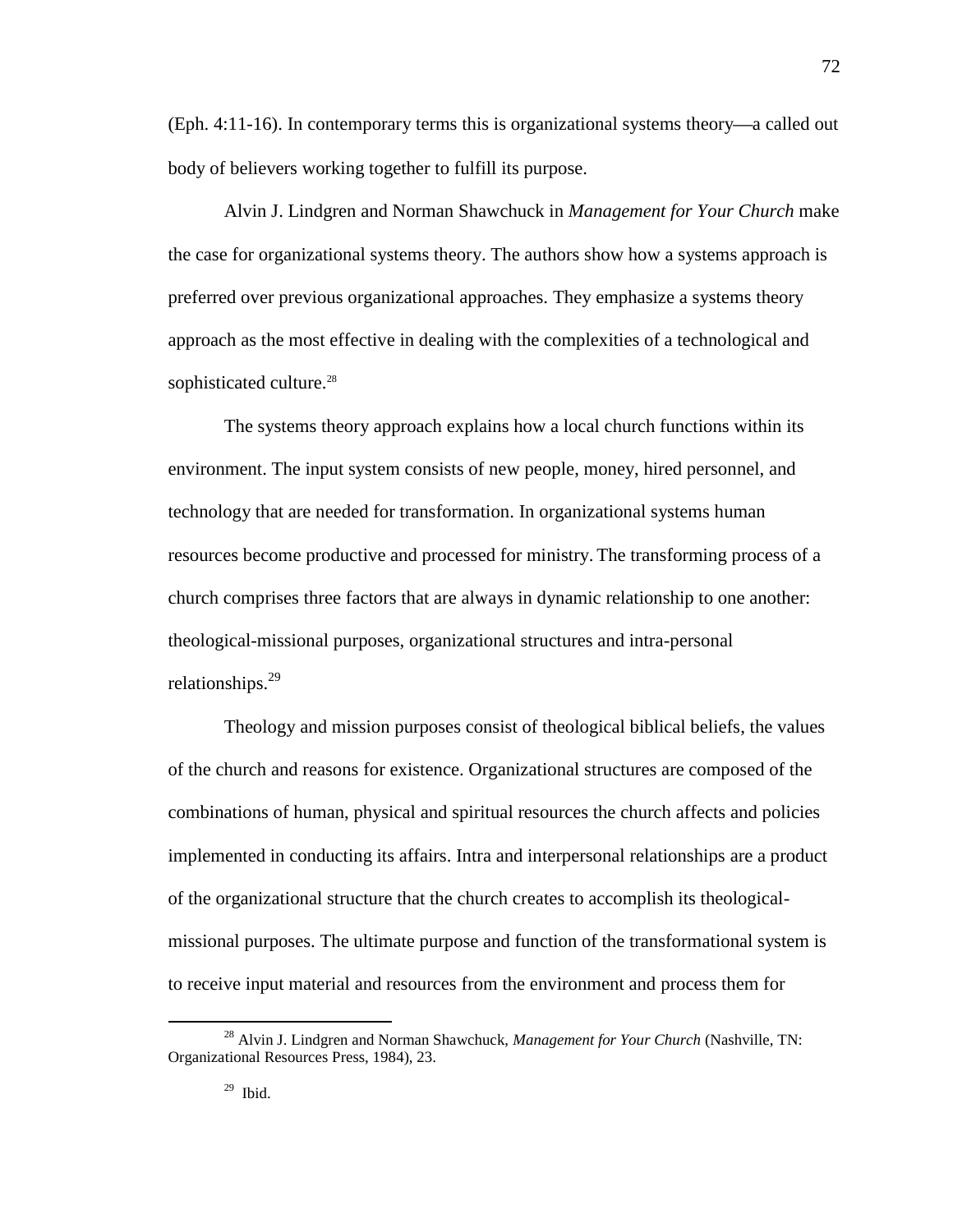ministry. This is a socially innovative approach for the good of the church and societal transformation.

The biblical basis for implementing such a system and process relates to evangelism and outreach (Matt. 28:19-20, Eph. 4:11-16). According to this model, transformation takes place through resources that come in from the environment and process in the church and later filter back into the environment to influence change. Transformed leaders recognize these dynamics and are enabled to encapsulate resources for use. However, nothing is static for any church or organization and external and internal changes are constant. Organizational succession is a constant. Leaders must consider such factors as technological obsolesce and personal turnover.

## *Leadership Turnover and Transience*

Local churches must respond to a rapidly changing globalized and technological culture. There is a need for leaders to recognize and adapt to these conditions because they are always changing and in many instances beyond control. In this world, little is static and leaders have to respond to transience and turnover, factors which make an impact and affect every organization.

Earl Creps, in "Leading the High-Turnover Small Church," described the ill effects of turnover. Creps, through his own experience, explained how social forces have a detrimental effect on small churches by identifying logistics and economics as two factors that have contributed to turnover.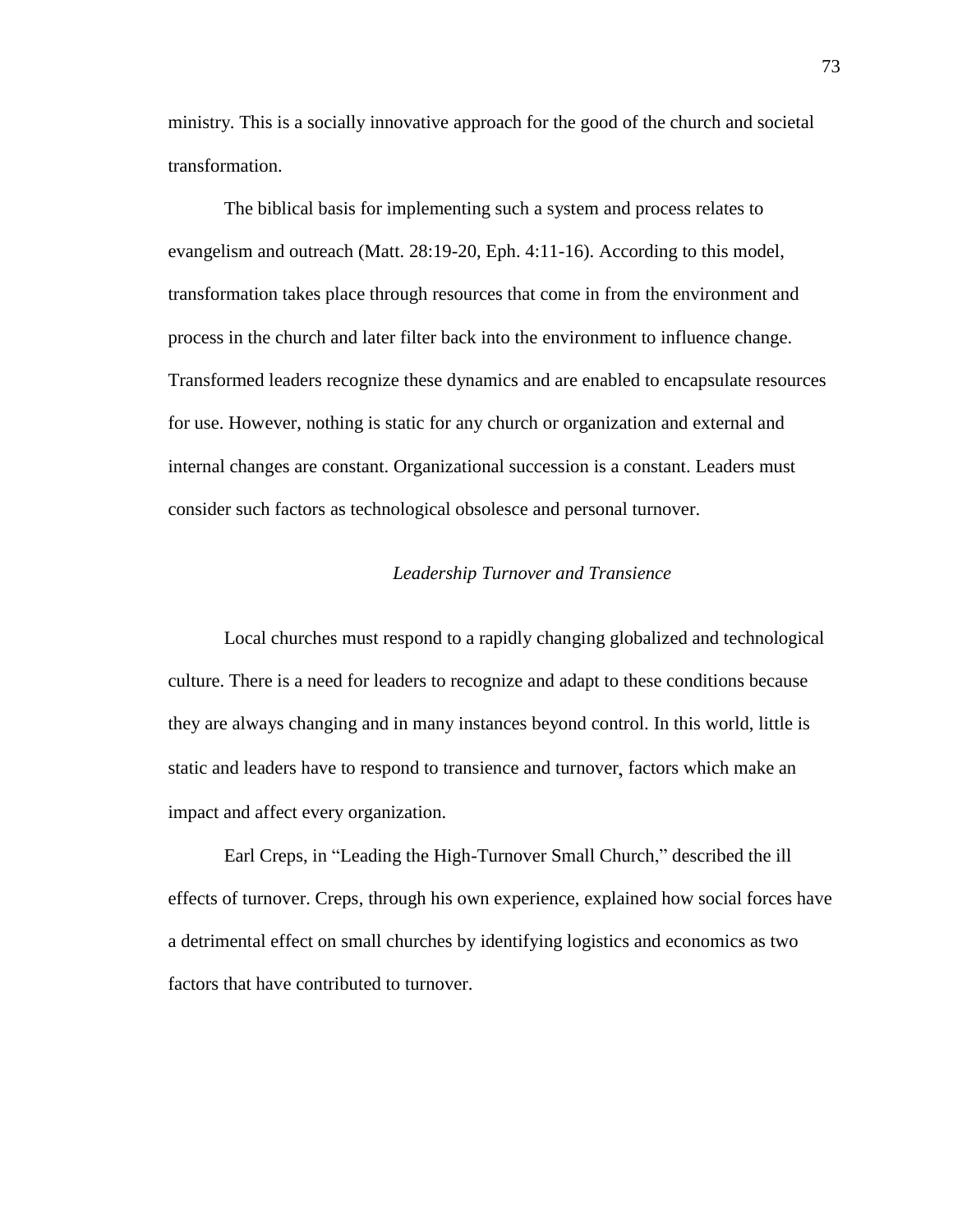Frequently, "In a military environment, the relocation of service members were commonplace; every three years military personal were transferred and thus the church was continually recycled."30

Creps discusses the downside of turnover and how the migration of members impacted the congregation. Creps identified four factors which were detrimental to his ministry. Organizationally, "The problem was not so much a lack of warm bodies to fill positions as a lack of qualified leaders to motivate, train, and direct those willing to serve." This constant turnover made it difficult to develop future leaders and teachers.

Another negative of frequent turnover was relationships within the church body. Creps commenting on the downside: "No one felt like they knew, or could ever hope to know, more than a small percentage of the whole body. I was constantly asked, 'Who is that new person?' or 'Whatever happened to so-and-so?'" Creps later added "When many of our permanent members lost close friends in the waves of out-migration, their incentive to get to know new people diminished—why expend the energy to get to know someone when, in a short time, they would leave?"

High turnover contributed to two other negative factors; the grief the congregation suffered in departing members and the desire for long-term friendship and the low selfesteem the congregation felt. As Creps summarized, "It was as if each departing family took a piece of our strength with them." Creps, however, indicates there is hope amidst a leadership crisis:

Is there any hope? Yes! Pastors can lead a high-turnover church, but it calls for the following assumptions.  $\dots$  I am continually reminded that I do not own my people, I only lease them. Each person that the Lord brings to a church belongs to

 $30$  Earl Creps, "Leading the High-Turnover Small Church,"

[https://www.agts.edu/faculty/faculty\\_publications/articles/high\\_turnover.pdf](https://www.agts.edu/faculty/faculty_publications/articles/high_turnover.pdf) (accessed December 7, 2009).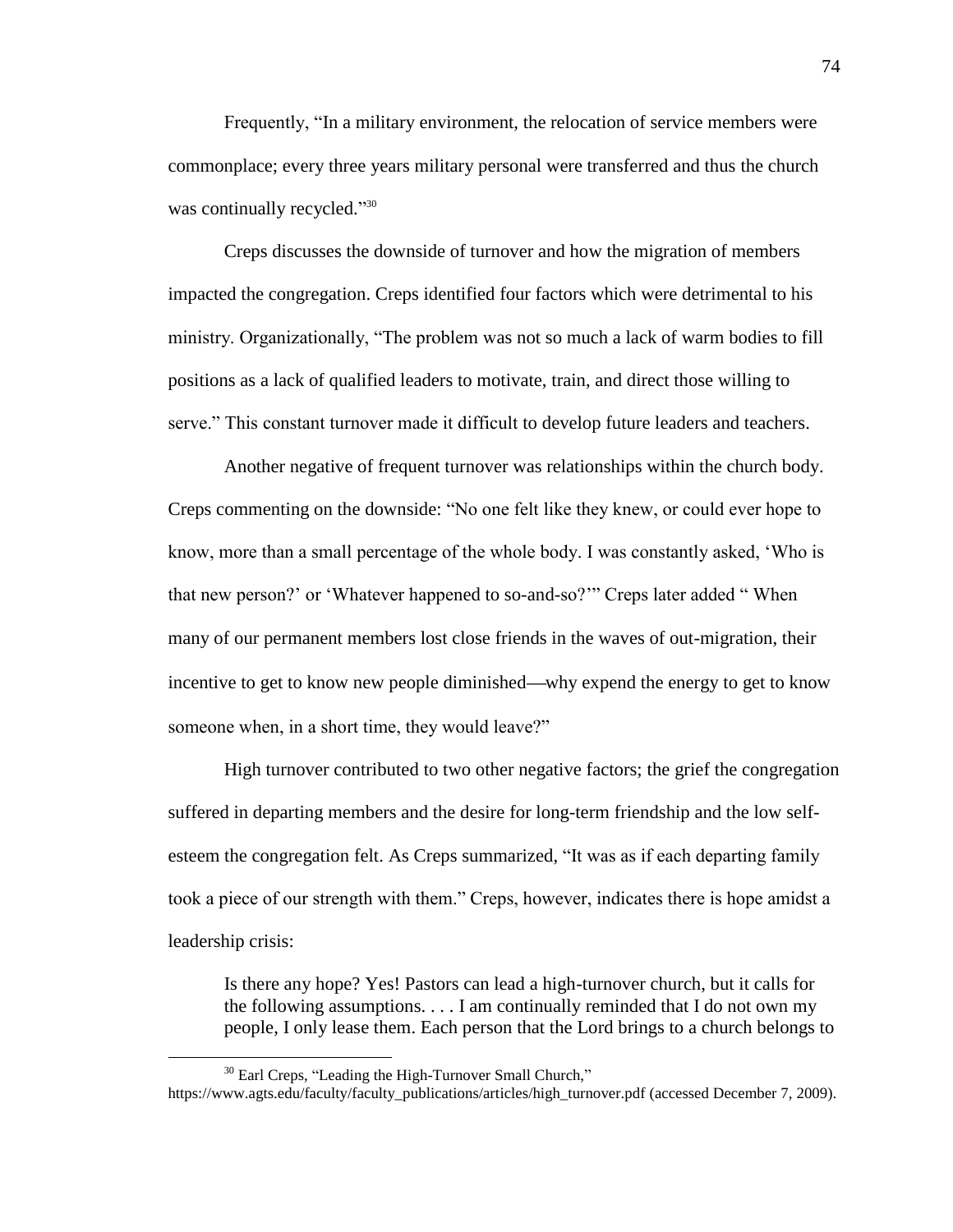him exclusively. My job is to be a good steward of the people until the Lord moves them on. I had to teach the congregation that we were a *bakery* and not a *warehouse.* God had called us, in part, to process people for shipment, not to store them for inventory . . . The good news about high-turnover settings is that new people move in. We wove each new person into the fabric of the church's life rapidly. We did this primarily by offering small group fellowships. Since worship services can be the loneliest place on earth for a new attendee, our fellowship groups provided a climate for getting to know one another and for personal ministry. These groups also gave our permanent people an island of security in a sea of change.<sup>31</sup>

Although Creps has been able to accentuate the positives, frequent turnover is still not good and underscores the necessity of taking a proactive approach to leadership. Even though Creps' situation was unique, high turnover in most cases is not just relocating families. It is just as likely that high turnover may be the result of the local church not meeting the needs or interests of the congregation.

The effects of high turnover are still detrimental to a local church regardless of the causes. It negatively affects the whole church organizationally and spiritually. While some turnover is a part of life through transience, attrition or in positive ways for ministry reassignment, it still must be a consideration of the local church leadership. If turnover is not for normal reasons, it will have a negative impact on the congregation. However, turnover does happen and effective leadership must make provisions for it. All organizations are subject to transience. For an organization to succeed it must have a succession plan in place that addresses these considerations.

## *Leadership and Reproduction*

One source that provides a vision for reproducing successive leadership is Robert Coleman's classic *The Master Plan of Evangelism.* Although this book is primarily

 $31$  Ibid.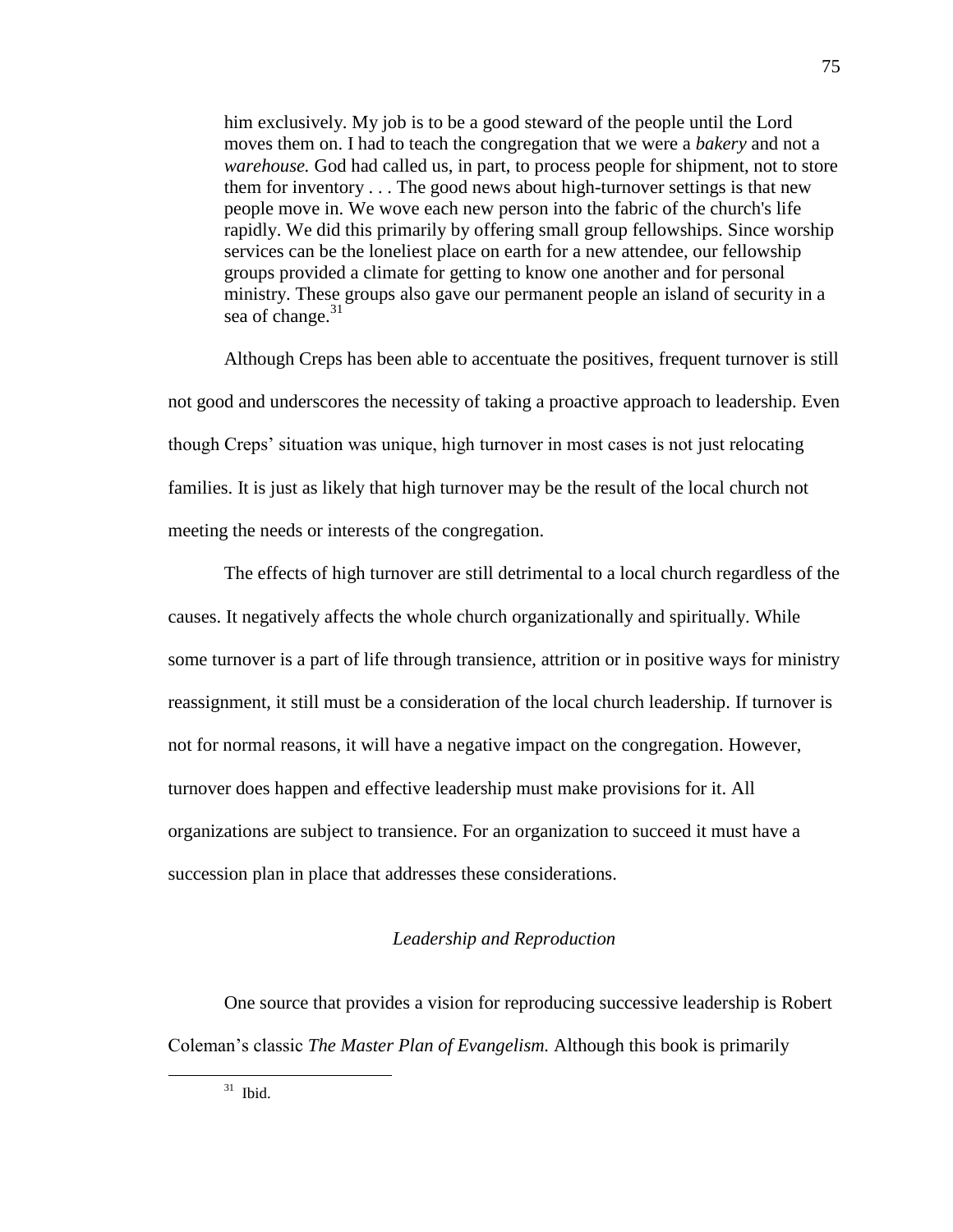concerned with universal evangelism, it provides a model for developing leadership. Coleman introduces eight principles the Lord used in preparing His followers for ministry. Reproduction of others is an important principle and churches must be concerned with it or face the inevitable diminution for not taking a proactive approach with leadership development.

In reviewing Coleman's classic the reader is reminded of the Lord's purpose in reproduction (John 15:16):

The ultimate goal of Jesus for His disciples was that His life would be reproduced through them in the lives of others. The fact that the group of men he led was small made little difference. . . . The ultimate victory would come through their faithful witness of him. His gospel would conquer as they reproduced and taught their disciples to reproduce.<sup>32</sup>

Churches which take a proactive approach actually reproduce through a multiplier effect.<sup>33</sup> Coleman makes the case for the local church to be proactive and intentional in evangelism which includes edifying others for reaching the next generation. Coleman states: "The test of any work of evangelism thus is not what is seen at the moment, or in the Conference Report, but in the effectiveness with which the work continues in the next generation."<sup>34</sup>

In summary, local churches need to be proactive and take an intentional approach to evangelism. It is the responsibility of the local church to create the environment for its disciples to discover and develop their spiritual gifts for ministry—"Shortcuts Have

<sup>32</sup> Robert E. Coleman, *The Master Plan of Evangelism* (Tarrytown, NY: Fleming H. Revell Company, 1972), 173.

 $33$  Ibid.

 $34$  Ibid., 110.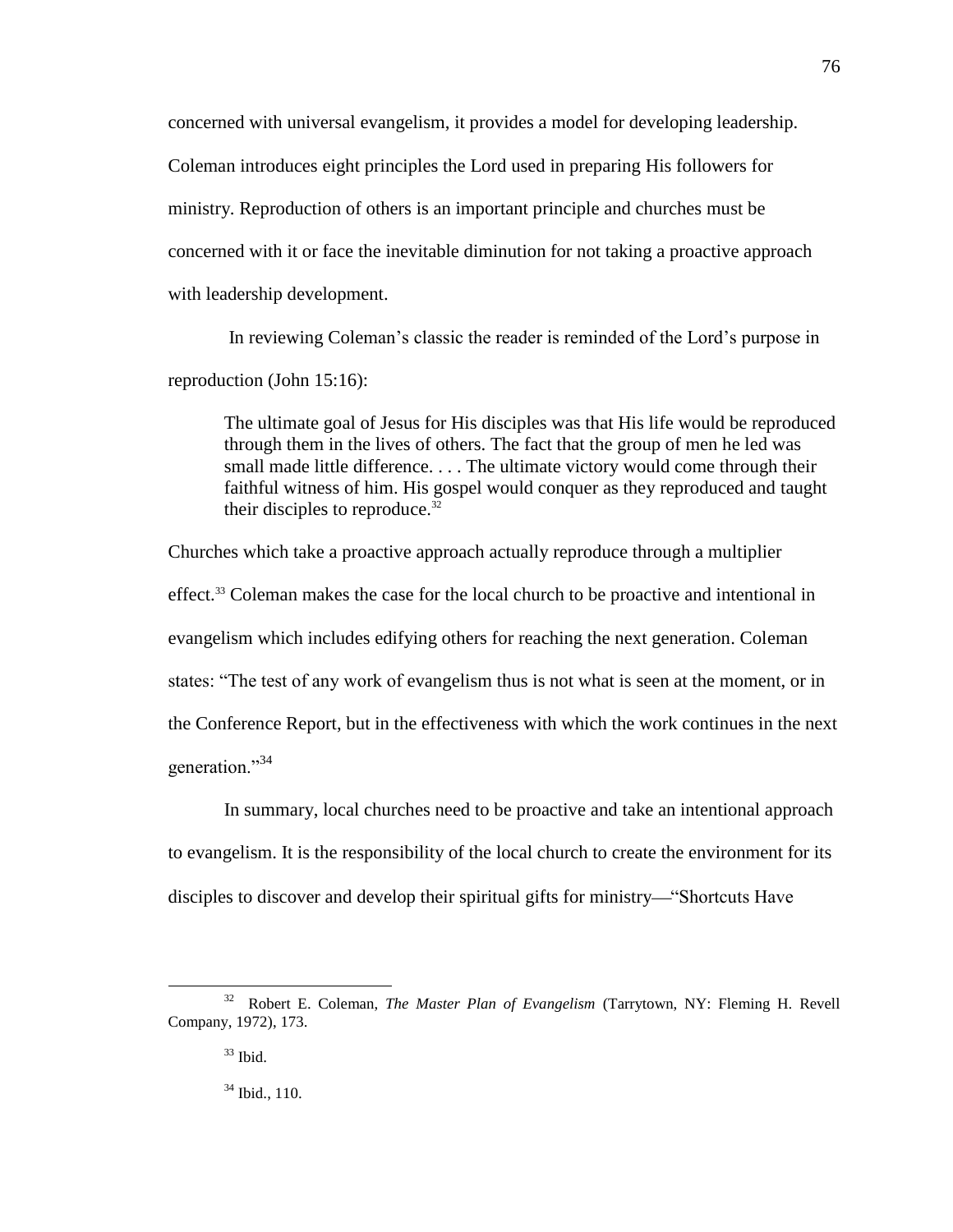Failed.<sup>35</sup> There is no easy way for assuring that a local church will reach the next generation or make a positive leadership succession. However, it is more apt to do so if it takes the initiative. Similarly, Oswald Sanders makes a compelling case for succession through leadership reproduction. He writes "that the leader's attitude in reproducing other leaders to the extent they train others will not just succeed their mentors, but also rather supersede them."<sup>36</sup> Leadership and succession issues are a constant because of the incessant demands for them.

One aspect of Sanders's focus is on the leadership ability and qualities of those aspiring for leadership, which is a much-needed component (1 Tim. 3:1). Another facet integrates the leader's natural abilities with the spiritual qualities supplied by God for those who rely on Him through prayer.<sup>37</sup> Of significant importance is the wisdom of the leader to recognize the need to combine one's own natural God-given abilities with the spiritual giftedness from the empowerment of the Holy Spirit (1 Cor. 12:7, 11).

Sanders's insight reminds leaders of the need to acknowledge God's active involvement with His church and those He called for ministry.

Sanders position:

Only one leader holds office forever; no successor is needed for Him. The disciples made no move to appoint a replacement for Jesus, tacit evidence that they were conscious of His abiding presence, their living leader and Lord. At times the church has lost a vivid sense of Jesus' presence. . . . The perils and distress of the church weigh deeply on Jesus' heart.<sup>38</sup>

 $\overline{a}$ 

<sup>38</sup> Ibid.,146.

 $35$  Ibid., 111.

<sup>36</sup> J. Oswald Sanders, *Spiritual Leadership* (Chicago: The Moody Bible Institute, 1994), 147.

<sup>37</sup> Ibid.,92.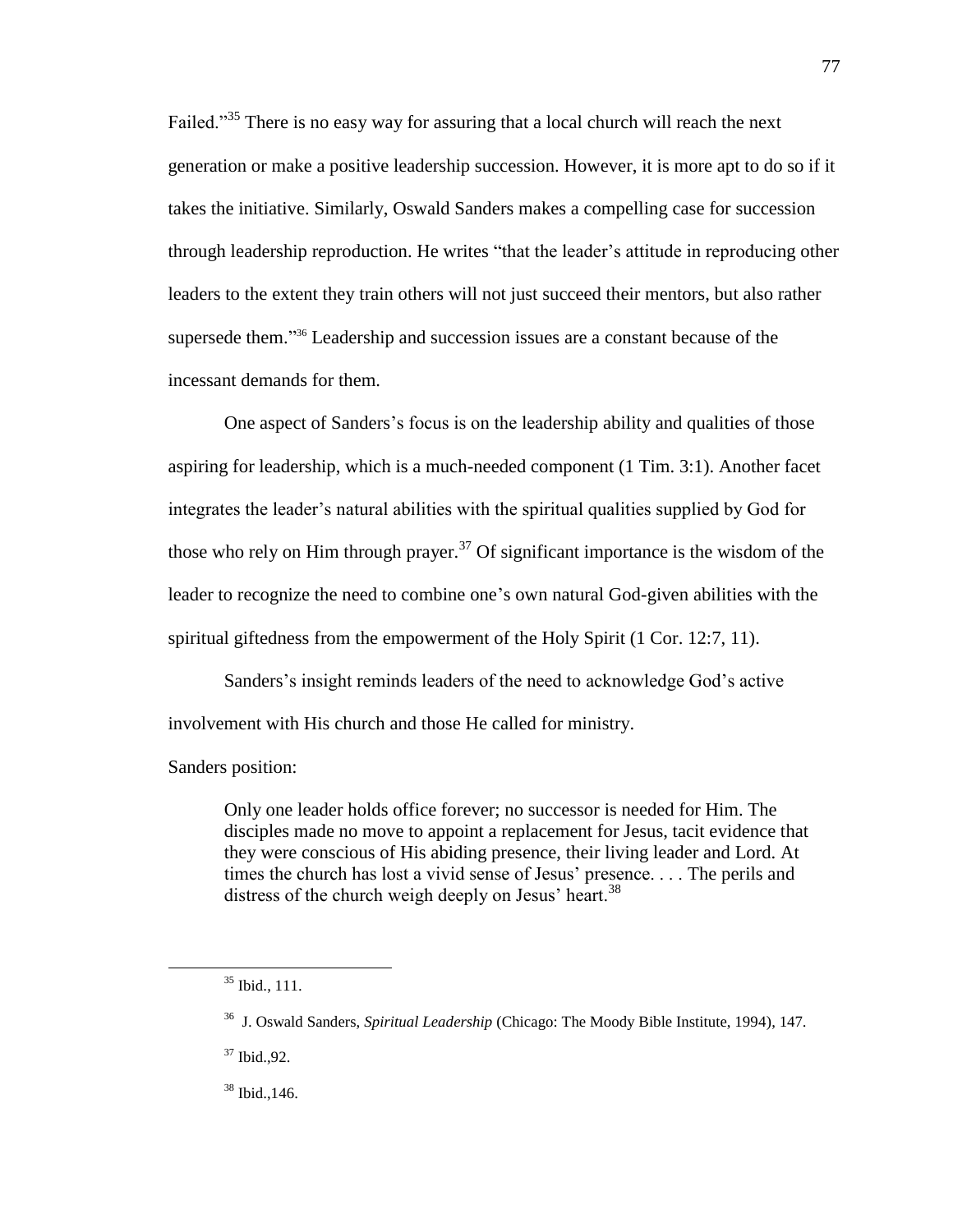In congruence with the Lord's perpetual involvement with the church, Sanders cautions leaders of the perils associated with leadership (1 Cor. 9:27). Spiritual leadership is a higher calling and requires vigilance of those so endowed (Phil. 3:14).

George Barna in *Leaders on Leadership* describes how far a great leader and ministry team will go in the reproduction of others. He writes about the Graham ministry team:

Behind this tremendous leader is a team of men and women who follow, regardless of the sacrifice, to see the ministry work in partnership with the local church. The goal is to produce men and women who have a personal relationship with Jesus Christ as Lord and Savior, to see them grow in that relationship so that they develop the ability to reproduce the life of Christ in others.

## *Leadership Succession and Transitions*

Every organization must deal with the eventuality of time related changes. Nothing is static. Time does not stand still. All organizations must plan for the inevitable and the eventuality of leadership transience and those in leadership positions must likewise face the facts of their own mortality. In extending longevity of the organization, it is in the best interests of those in leadership to take a proactive approach with planning for leadership changes. The researcher has reviewed several sources which have comprehensively considered the subject.

One source *The Elephant in the Boardroom* broadens the perspectives and convincingly emboldens a pastor or elder to introduce the "big subject" to those that are challenged with leadership succession. Some of the obstacles the researcher has faced in dealing with a "sea of change" are holding fast to traditions and resistance to change. Sometimes there is an unwillingness to come out of one's comfort zone and take the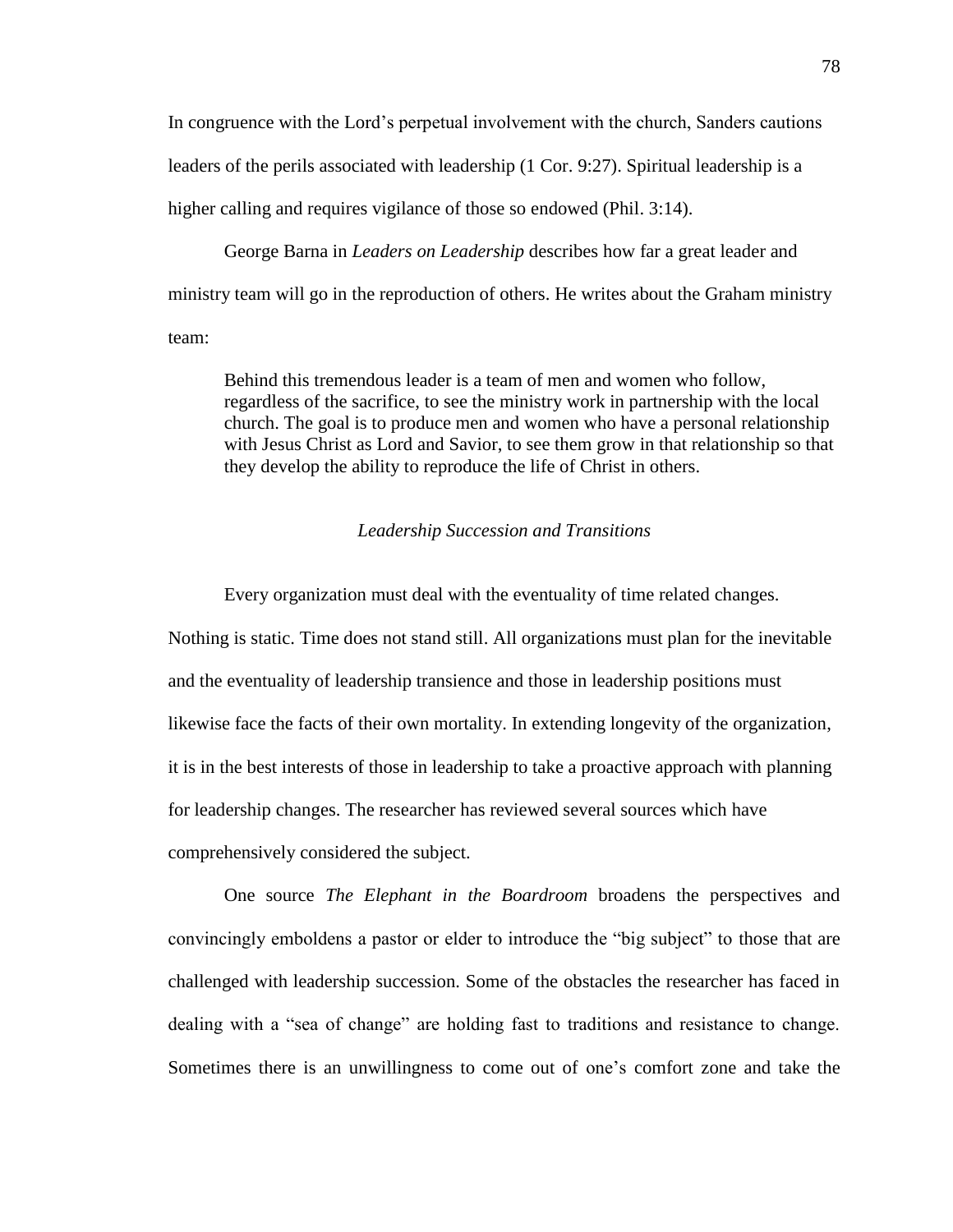initiative in facing the incessant demands of a vastly changing culture. The authors' main purpose in the book is to convict pastors, elder boards and churches about the necessity to prepare for the eventuality of leadership succession. Leadership succession is dependent on variable factors such as a well-planned transition. The authors' emphasis on the subject conveys that successful transitions in leadership do not happen by chance or overnight, and should not be left to chance, but rather through an intentional preplanned procedure by the organization.

In making the case for the importance of transitions, the authors include eight questions for church leadership:

- 1. Do you have a strategic plan that defines where your church is going and how is it going to get there?
- 2. Do you have a clear understanding of your particular church culture and the specific advantages and risks posed to that culture by a pastoral transition?
- 3. Have you had an honest, structured discussion with your governing board about what is going to happen to the church when the pastor leaves?
- 4. Does your governing board have a clear, biblically based, shared understanding of the spiritual principles that should inform a pastoral transition process?
- 5. Do you have a pastoral transition plan in place that describes in detail how your church will maintain excellence at the point when the current pastor leaves and a new pastor is called?
- 6. Do you have a crisis plan in place, should something happen that requires the pastor to leave suddenly?
- 7. Have you identified in advance the consultant resources you will need in order to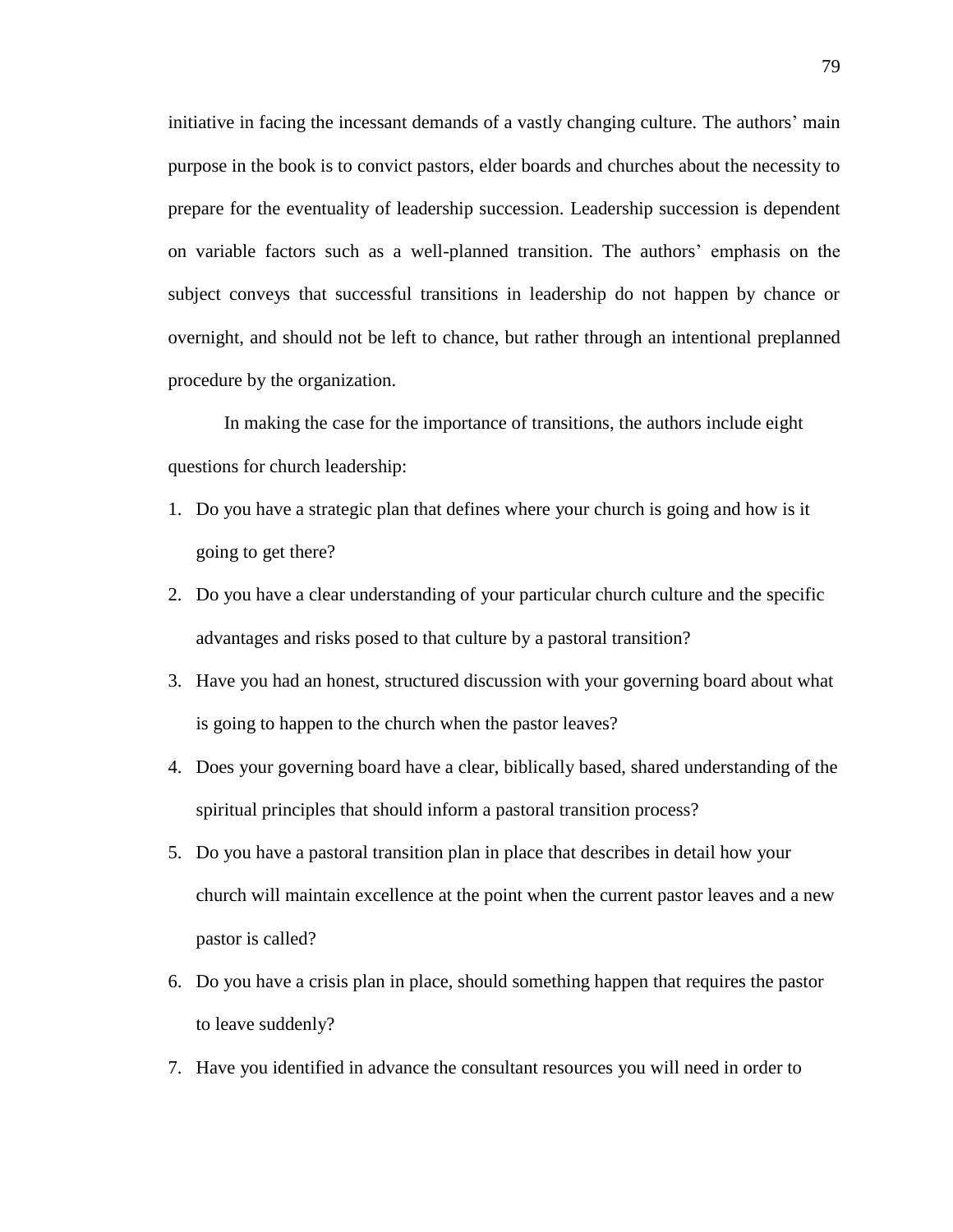make a successful pastoral transition, and have you made sure they have a proven track record of effectiveness? This includes denominational agencies serving as consultants.

8. Has your governing board calculated all the various costs that would be associated with a poorly managed pastoral transition?

Weese and Crabtree's answer to the above questions is an emphatic no: "When it comes to dealing with a pastoral transition, many strong leaders stop leading.<sup>39</sup>These questions need further query. Why the passivity for such a primal subject? Perhaps it is just taking the path of least resistance toward anticipated push-back. Whatever the reason, taking the path of least resistance is ignoring leadership succession. Passivity with such an important subject as leadership succession is detrimental to both the church and Kingdom.

Barna in *Leaders on Leadership* establishes a good leadership succession with a carefully planned transition:

In every succession, the organization's credibility, momentum, vision and values are at risk. A poor transition can drain corporate energy and resources for years to come. Every ministry, regardless of its size or purpose, must carefully plan and execute the transition of leadership. Without a smooth succession, lasting success cannot be achieved. Some of the world's leaders experienced great success, but because they failed miserably at succession, their life accomplishments collapsed shortly after their departure. It is true that "succession" follows "success" in the dictionary; however, it rarely follows in real life. Hundreds of books have been written about the subject of success; almost none about succession.

Barna's assessment of the key players in a successful succession agrees with the writers

of the *Elephant in the Board Room*:

In any kind of leadership transition, the three key players are: the incumbent, the board and the successor. For the transition to be smooth, efficient and successful,

 $39$  Ibid.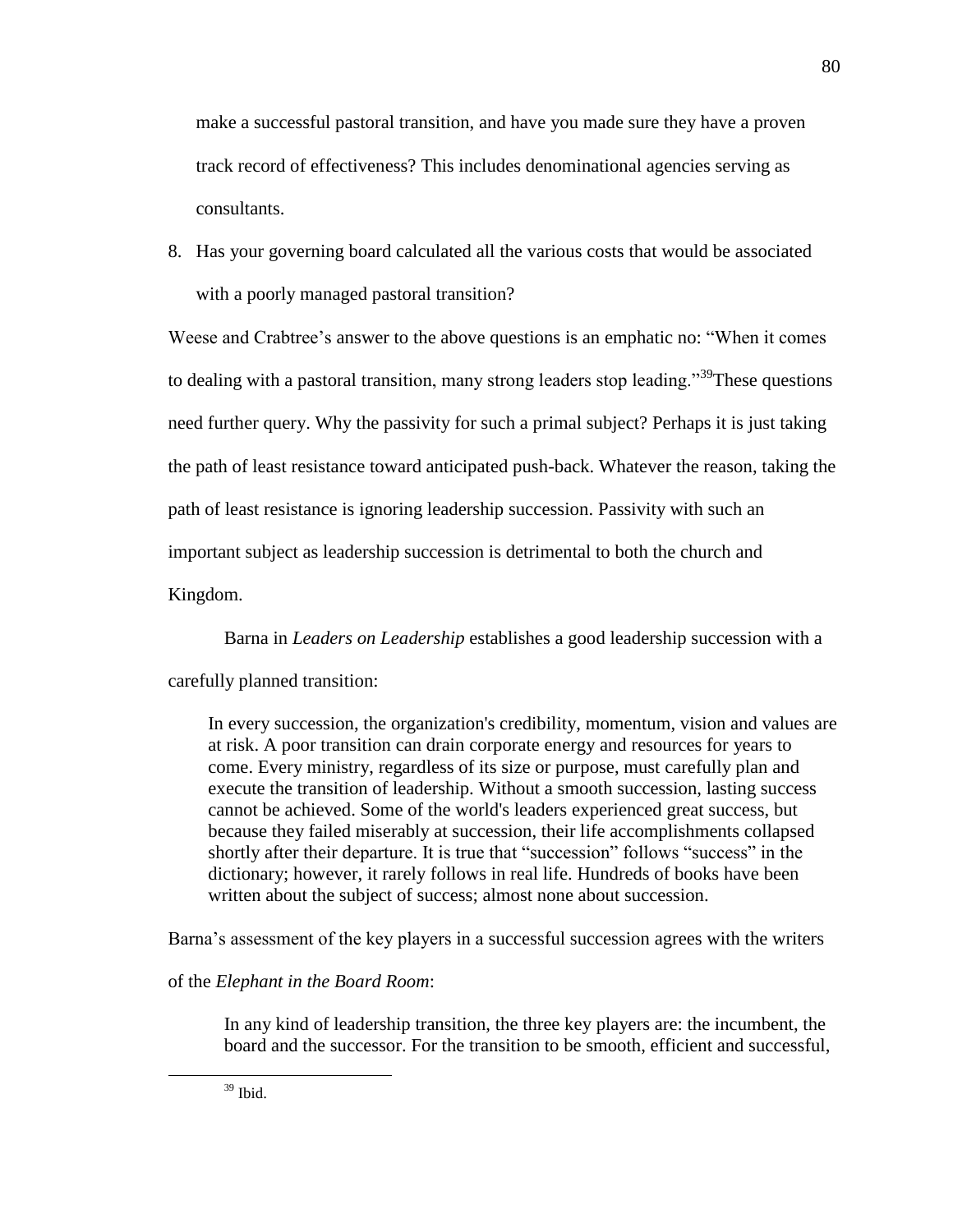each player has a major role to play. In each of these areas there is a mind-set to develop, decisions to make, tasks to perform and hindrances to overcome. If each of the three players is successful, they can celebrate.<sup>40</sup>

Donna Schaper in "Leadership Transitions What the Nonprofit World Can Teach

Us" explains:

The not-for-profit world is different than the world of church when it comes to leadership transitions. In the nonprofit world, "retiring" executives often stay on as codirectors with the new director. They also often choose their own successors. They rarely leave in full and sometimes remain on the board of directors. Thus the protocols in this world are teamwork across generations, on-the-job training of new leaders, and promoting from within. The advantages nonprofits see in these practices include retention of organizational memory, the use of trial periods to test out new leaders, and the opportunity to have former leaders share their knowledge with new ones. . . . In other words moving people from within can be a very good thing for a healthy congregation but a less good thing for a not-sohealthy one.<sup>41</sup>

Leadership transitions are more likely to take place in healthy churches. In her

article, Schaper references the nonprofit world, which may consist of charitable, and

government agencies.

The advantages she sees include the retention of organizational memory, trial

periods of new leadership and the extended opportunity for out-going leadership to share

their experiences, expertise, concerns and vision for the future. Schaper points out that in

the ecclesiastical world a tendency is to dismiss this practice:

In the church, we often prohibit associate or assistant pastors from moving up. Hiring from within may have advantages in not-for-profits, but it does not necessarily have them in congregations. Pastors need social capital. On the first day of any ministry, we may have the most social capital we are ever going to have. It often decreases over time as projected hopes are not realized: the church may not grow; the problem in the family may not be solved. An assistant who

<sup>40</sup> Ibid.

<sup>&</sup>lt;sup>41</sup> Donna Schaper, "What the Nonproft World Can Teach Us," *Congregations*, (Winter 2009) <http://search.atlaonline.com/pls/eli/ec.pdfapp.showpdf?myaid=ATLA0001698683> (accessed December 18, 2009)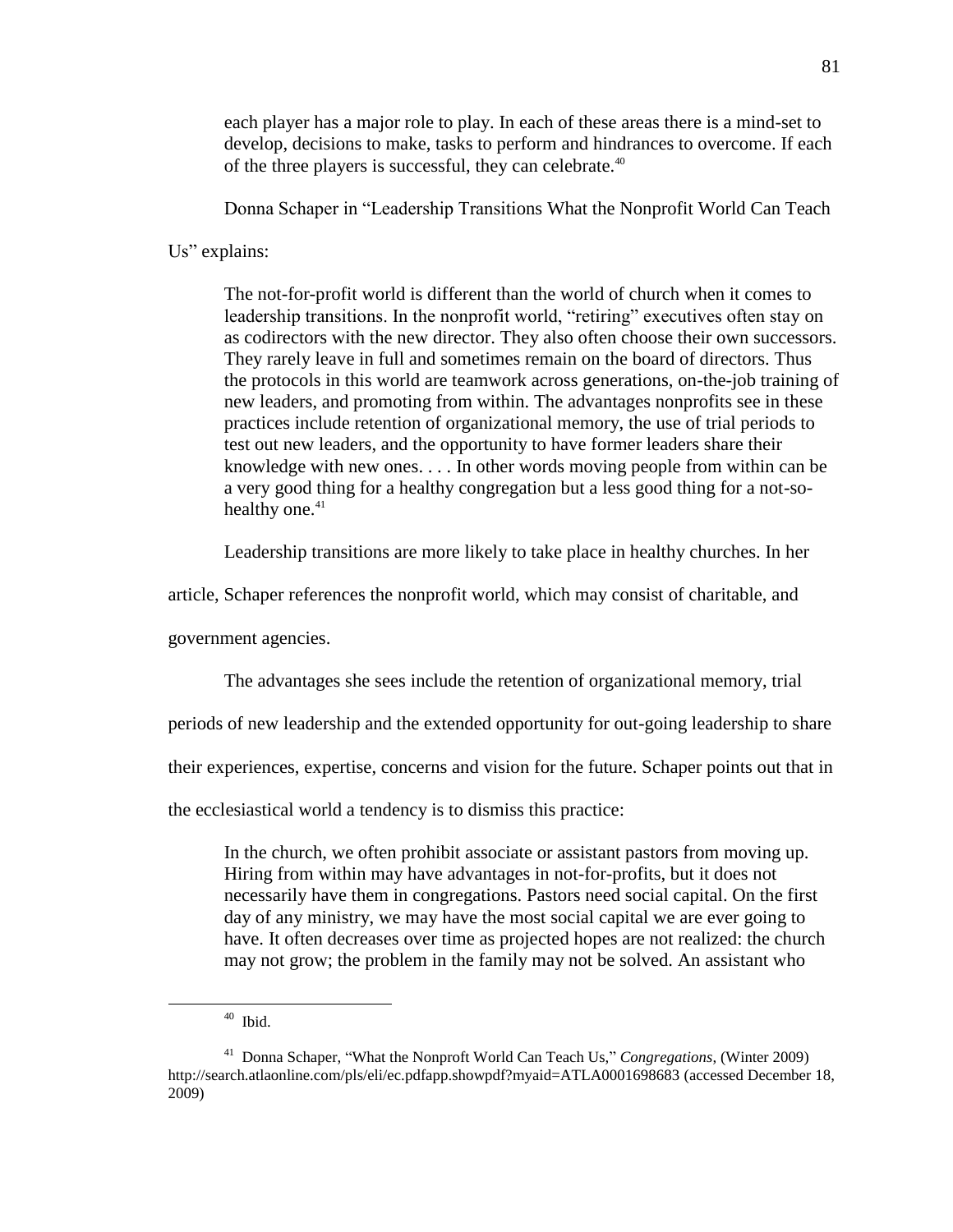moves up will have no honeymoon. These realities underscore the need for pastors to name their own criteria for success and to resist projections. We are not magicians; we are pastors. Some of us have the good fortune and the skills to increase our social capital over time. Sometimes this increase comes from institutional memory and on-the-job training. $42$ 

Schaper is clear that churches often prohibit promoting from within. This seems the common practice of smaller churches. In the event of a need for a pastor, through a crisis or other means the common approach is either for the elders, trustees or deacon board to form a pulpit or search committee.

It is evident that poorly managed leadership transitions may contribute to dysfunction within the church and forfeit many of the blessings such as retention of institutional memory coming from the experiences and expertise of the outgoing pastors and other leaders within the church or organization.

# *Leadership and Legacy*

Schaper describes how leaving a legacy can enhance and be beneficial for the organization. A legacy consists of that which a predecessor leaves for his or her successors. A well-planned transition contributes to the retention of institutional memory. A good transition allows for the exchange of ideas along with the experience and expertise of the predecessor upon his or her successors. This exchange takes place through discipleship or in a mentoring relationship. The researcher has considered this relationship and has found several suitable resources and references that relate well with the subject of leaving a legacy.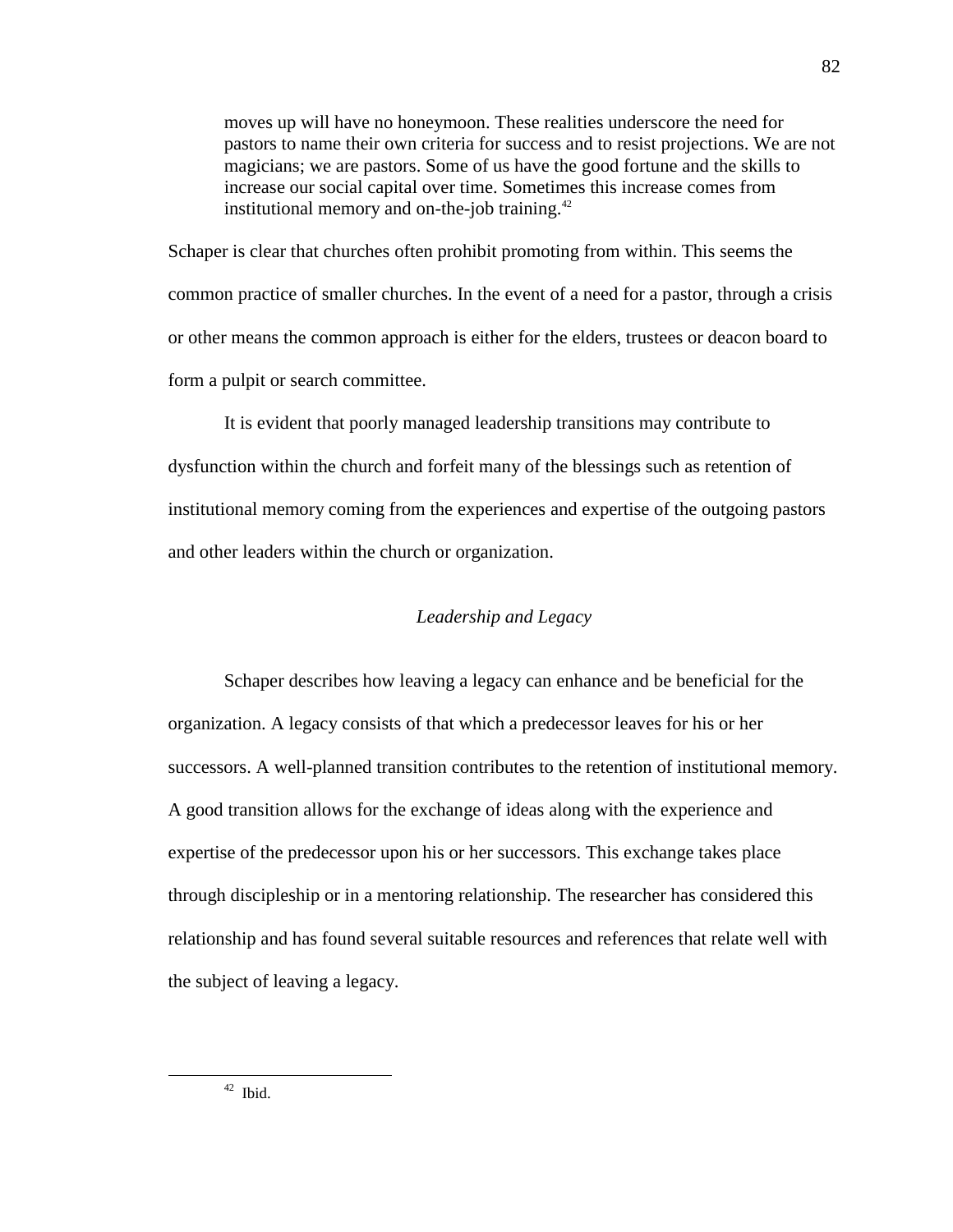One such source *The Accent of a Leader* illustrates how mentoring contributes to longevity in ministry through character development.<sup>43</sup> This concept is illustrated by what the authors describe as a capacity ladder. The capacity ladder works when leadership creates the environment, thus creating the capacity, for disciples or mentees to advance upward on the rungs. On the bottom rung is an environment for the disciple to discover what he or she can do. The second rung provides the occasion for spiritual giftedness development. On the third rung the disciple encounters the opportunity to advance and acquire a title and position while at the last rung he or she attains individual potential.

Another apposite source describes how leaders leave a legacy. In *Connecting: The Mentoring Relationships You Need to Succeed in Life*, the authors introduce the concept of the mentor ministry as an intimate relationship between the mentor and mentee.<sup>44</sup> A mentor is an experienced advisor and supporter of his or her mentee who provides the spiritual and material resources to a mentee thus empowering a mentee for ministry.

Stanley and Clinton expand the mentoring concept with a life-long networking model called the *Constellation Model*, which graphically depicts and illustrates horizontal and vertical relationships. <sup>45</sup> The horizontal relationships include co-peer mentors internal and external to the mentee. The vertical relationships consist of both upward and downward mentoring relationships that describe upward as those who have gone before, and downward as those the believer is mentoring. The Constellation Model of mentoring relationships is attractive because of its usefulness in longevity and continuity. It

45 Ibid.

<sup>43</sup> Bill Thrall, Bruce McNicol, and Ken McElrath, *The Accent of a Leader* (San Francisco,CA: Josey-Bass, 1999), 18.

 $44$  Stanley, 32.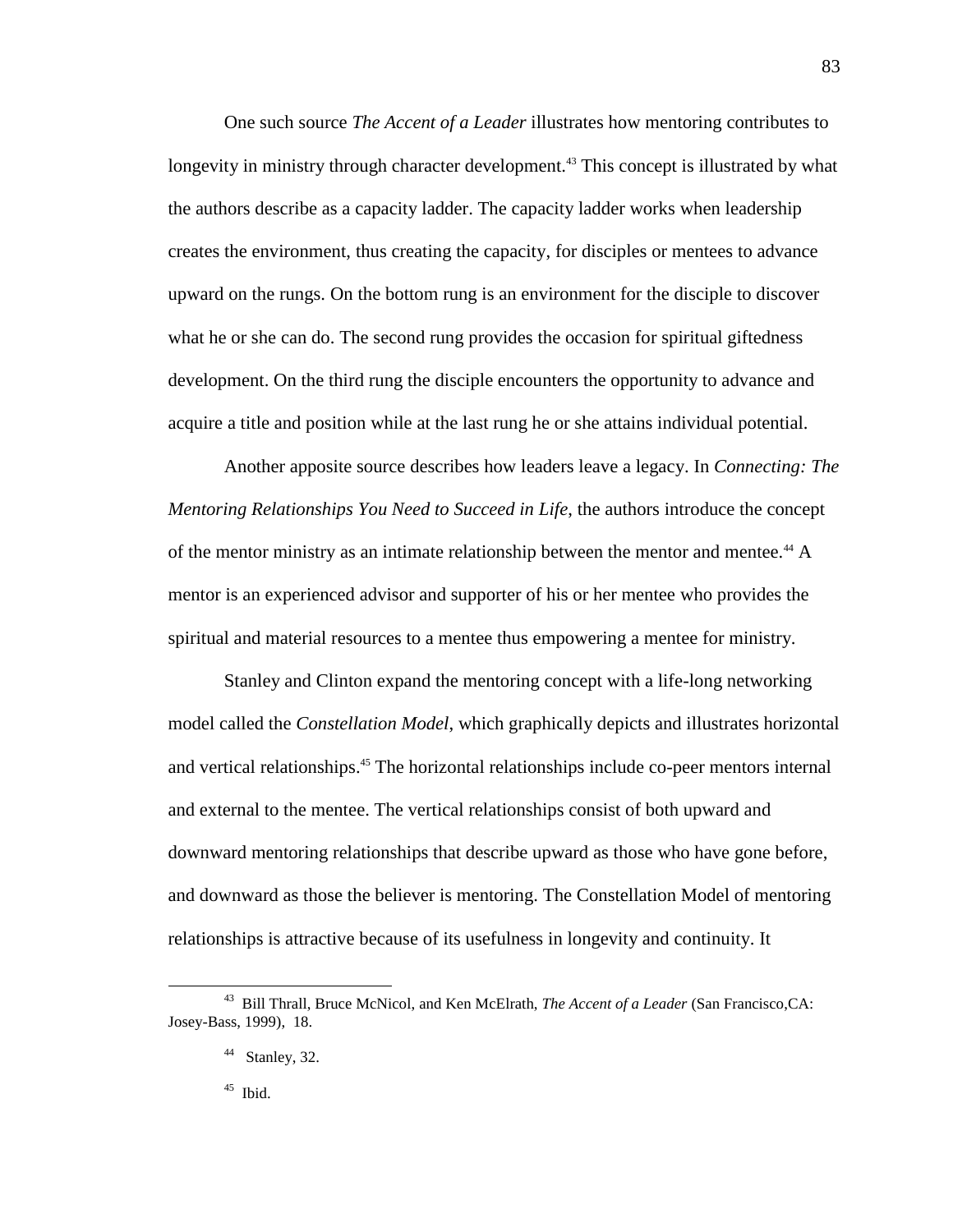connects believers upwardly with both historical and contemporary figures (Heb. 13:7-8).

Historical figures may include Christian leaders such as D.L. Moody or Hudson Taylor

and biblical figures such as the apostles. In the downward direction, the believer mentors

an understudy and contributes to the next generation of leaders of the church.

In order to leave a legacy, leaders must finish their ministry well. Leaders that

finish well do so because of the disciplined life they lead. They are able to leave a legacy

because they have developed one over the course of their lifetime. Don Payne, Associate

Dean at Denver Seminary writes in a segment of his article on mentoring:

Mentoring is just as essential for the second half of our lives as for any other phase, even though it may be more challenging to find these mentors or to admit our need for them. Is it worth the effort? As I look into the midst of my own remaining time, anticipating opportunities and quivering at how I will yet be tested, I realize that I need mentoring as much now as ever. Whether we are already so far spent that we don't know if we can put in one more day or just wondering about the next stage, now is the time to ask God for a "finishing well" mentor and to make that phone call! It may prove to be the difference between finishing and not finishing. For most of us, though, I suppose it could mean the difference between sputtering across the finish line exhausted and jaded, and finishing (as was said in Chariots of Fire) with "hope in our hearts and wings on our heels."

J. Robert Clinton further expounds on this and describes a legacy as the "Ultimate"

Contribution<sup>"</sup>

 $\overline{a}$ 

An *ultimate contribution* is a lasting legacy of a Christian worker for which he or she is remembered and which furthers the cause of Christianity by one or more of the following: setting standards for life and ministry, impacting lives by enfolding them in God's kingdom or developing them once in the kingdom, serving as a stimulus for change which betters the world, leaving behind an organization, institution, or movement that will further channel God's work, the discovery of ideas, communication of them, or promotion of them so that they further God's work. <sup>46</sup>

<sup>&</sup>lt;sup>46</sup> J. Robert Clinton, Definition–Ultimate Contribution, [http://bobbyclinton.com/?p=6,](http://bobbyclinton.com/?p=6) (accessed December 18, 2009).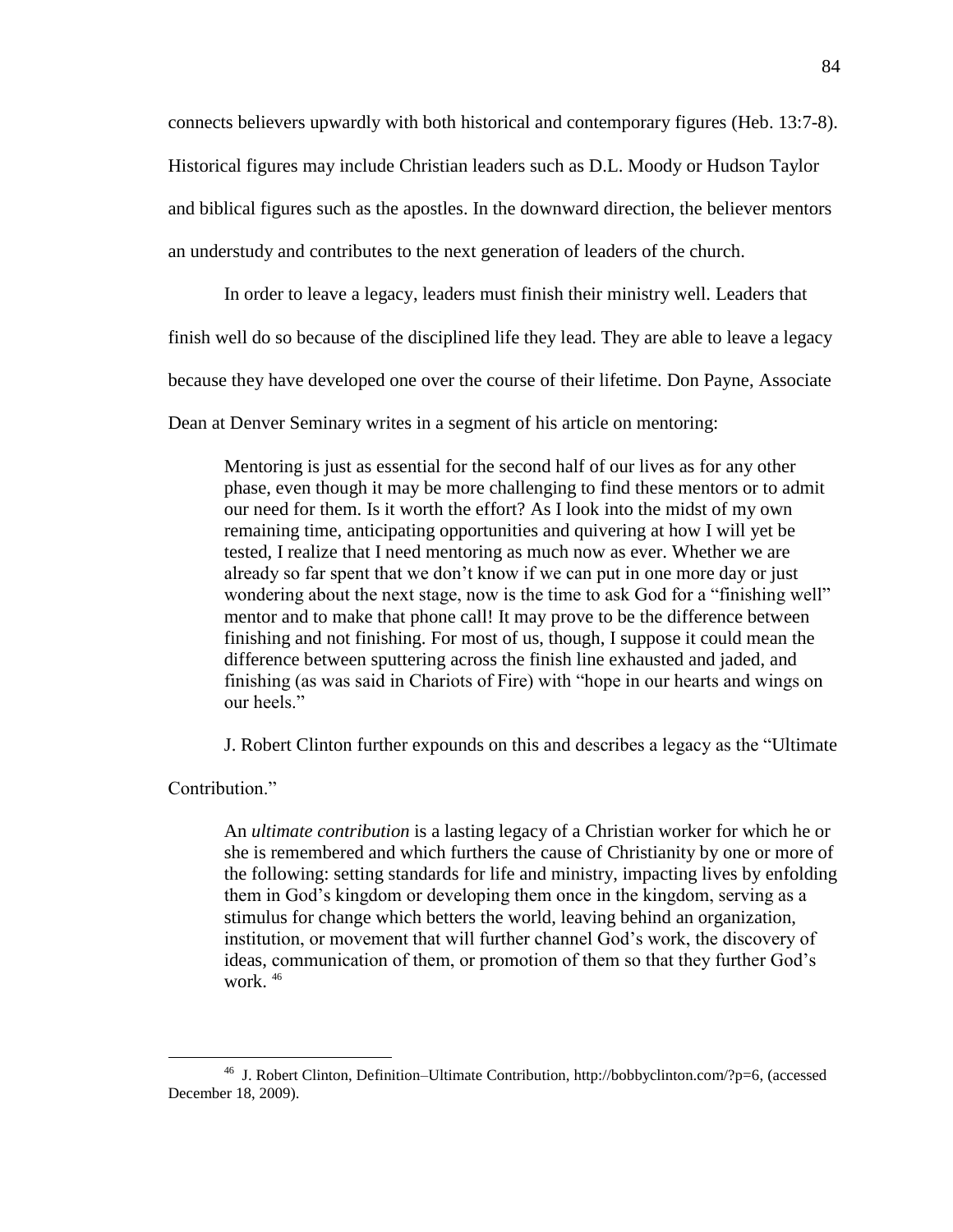The literature review broadened the researcher's perspective about the importance of a legacy over the course of a leader's lifetime. Leaving a legacy is another component of leadership succession. The experiences and expertise of preceding generations are available and passed on as institutional memory to succeeding generations.

## **Summary of Literature Review**

In summary, the literature review considered the nature and nomenclature of the independent church movement. The literary review revealed multiple reasons for the emergence of independent churches including, but not limited to, the conflict of modernism and the inundation of a secular culture. Although the research did not establish a definite link between the earlier movements and the emerging ones of today, those in leadership still have to consider their emergence as a backlash of not meeting the spiritual needs of its community and culture.

The focus of this project is leadership succession and how to reach the next generation with the gospel. In order to do this churches need to remain mission and message minded. Churches need to take part in the ecumenical mission and proclaim an evangelical message (Matt. 28:19-20, 1 Cor. 15:1-5).

Kingdom expansion and evangelism go hand-in-hand; the mission and the message are intertwined. Reaching the next generation and thus achieving a positive succession is through evangelism. Churches are likely to succeed when they are in a right relationship with God. This means doing what He expects His churches to do.

Churches must also be concerned about and take a proactive approach toward preparing their constituency for leadership succession. The literary review confirmed the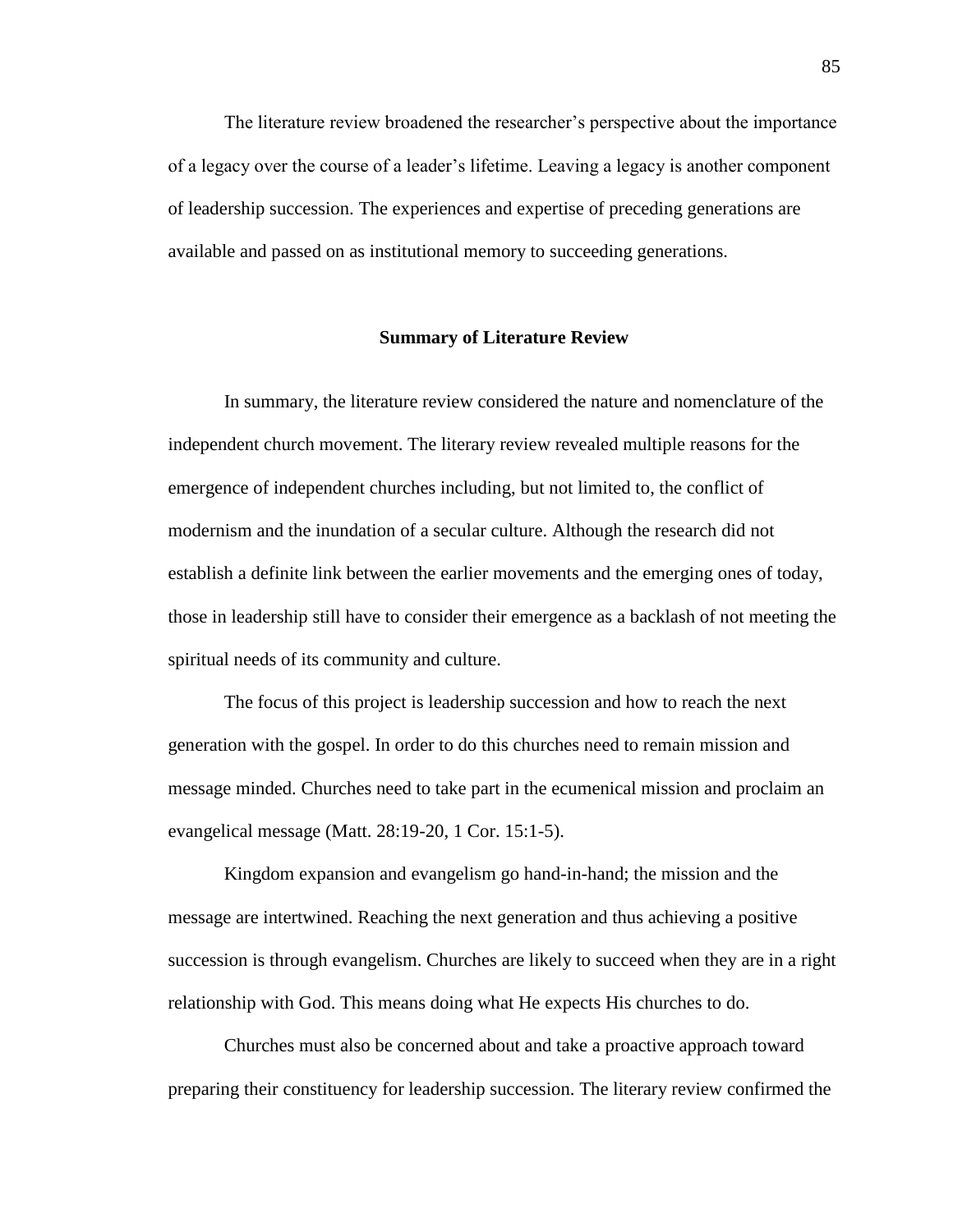need for those currently in leadership to create the opportunity and have a willingness to commission others in the task. In so doing, those in leadership delegate some of their responsibilities and tasks to others.

Providing a practical environment and the capacity for others to emerge into leadership positions contributes to the longevity of the church. Nothing is static, transformed leaders are those that have the best interests of their churches and organizations in mind and plan for eventual leadership changes.

In conclusion, the researcher found that a good leadership succession is enhanced through preparation and planning for transitions. Good transitions do not happen by chance. A good transition allows for the exchange of ideas along with the experience and expertise of the predecessor passed on to his or her successors. Churches are more likely to experience good leadership transitions when they have prepared and planned for them. Good leadership transitions can contribute to good leadership successions. Healthy churches are those that prepare for changes and leave nothing for chance. They do not fear failure and because they are empowered by an entrepreneurial spirit will take risks and come out of their traditions and comfort zones.

The theology and literature reviews have prepared the researcher for practical aspects of the project. The research has produced other categories, themes, ideas, phrases and keywords that relate to leadership succession. These categories will be beginning starter codes incorporated in the research instruments.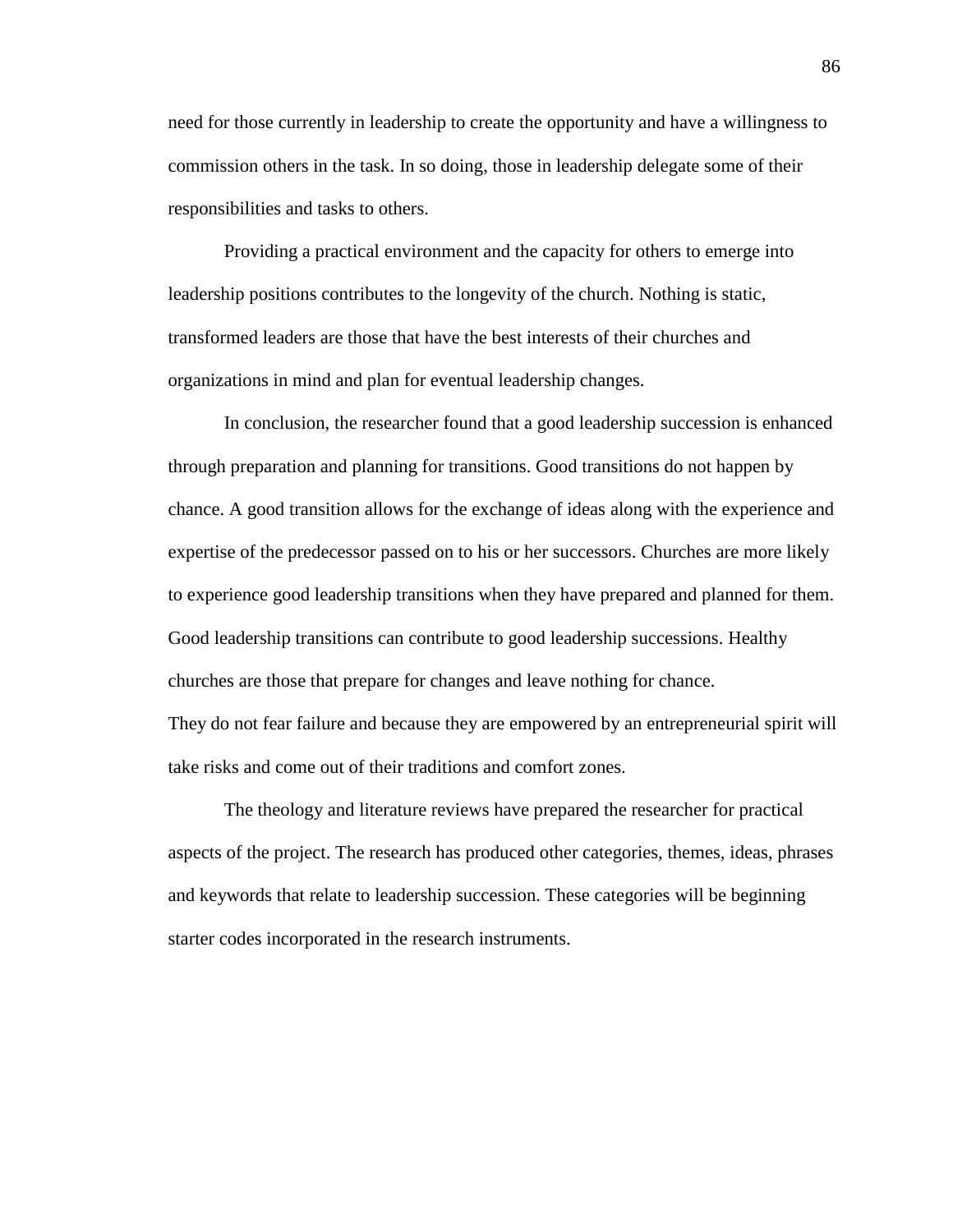## CHAPTER FOUR: PROJECT DESCRIPTION

### **Project Implementation**

The project began with an astute awareness of the need for a strategic plan for leadership succession. In particular, how are small independent churches able to succeed in reaching the next generation? While the subject of leadership is well-informed, there is a lack of information about leadership succession. In order for churches to succeed in reaching the next generation for Christ, they must give more than a passing glance to training future leaders. How well they do in reaching the next generation depends on how well they have prepared for it.

In the theology section, the researcher looked at commentaries, journal articles and the Bible's perspective of leadership succession. The Scriptures contained numerous examples from both Testaments. Additionally, the literature research addressed other related subjects such as leadership transience, turnover, character, development and transitions.

In order to begin the research, it was necessary to construct research instruments for interviews and to select churches. The construction of questionnaires required careful thought and needed preliminary tryouts. This process allowed the researcher to consider better questions and omit ambiguous ones. The researcher also requested doctrinal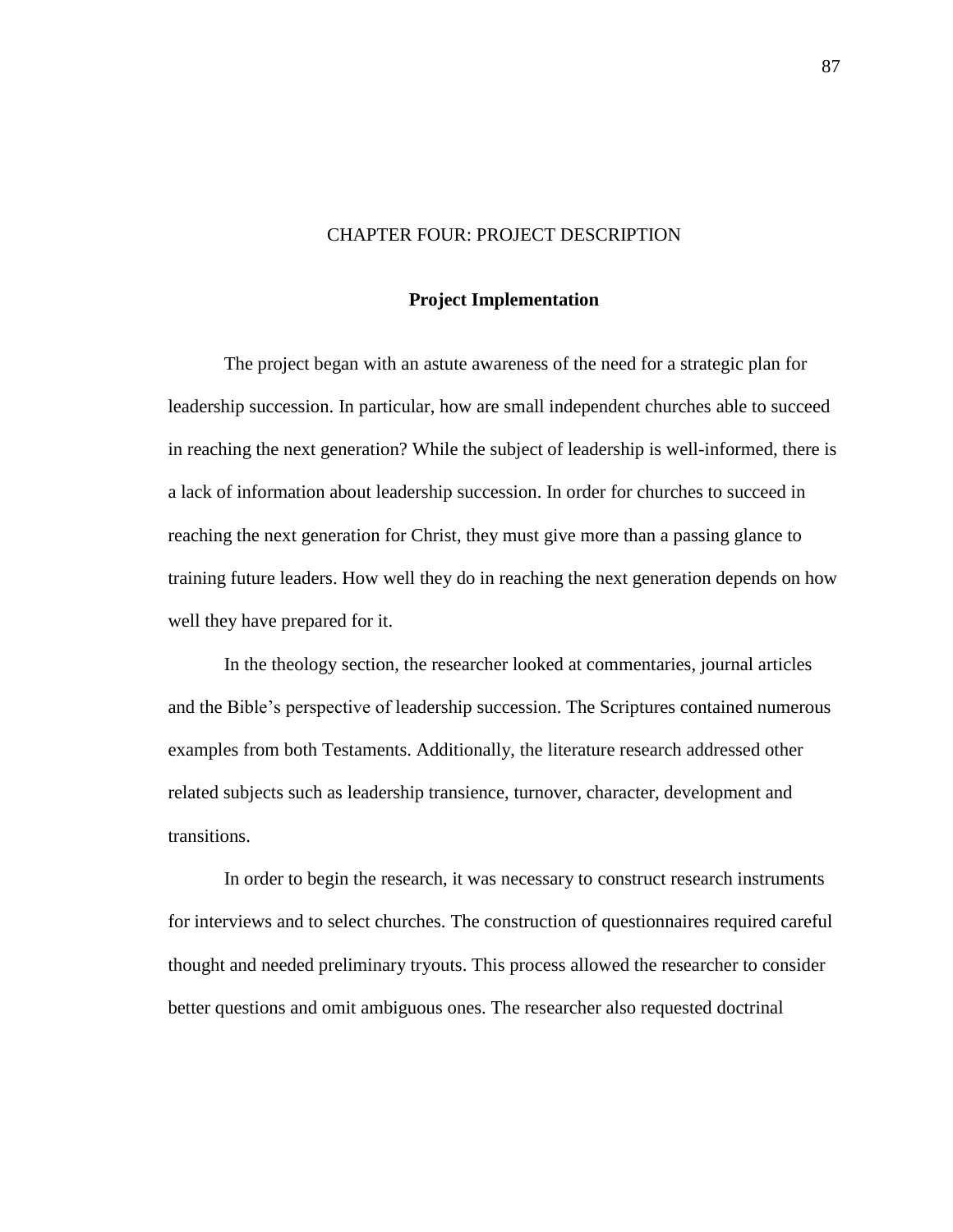statements, mission statements, constitutions and other documents which helped inform and facilitate the research. The researcher pursued the project with a passion to stimulate others to take a proactive approach to leadership succession. It was necessary to make a compelling case to fellow pastors who in turn would advance the research. The researcher sees this as a work in progress and plans to construct a presentation that will persuade churches to take a proactive approach toward leadership succession.

The research consisted of a multiple case study of four independent churches with grounded theory as the methodology. Grounded theory was best suited for this project and allowed the researcher to be grounded in the data gathered at the respective sites.<sup>1</sup> In looking for prospective churches, the researcher noted that he did not find any within his vicinity that had a strategic plan in place or even had considered leadership succession. A reason for this may lie with the negative perception of such a topic—no one really wants to address transience.

However, the subject is not unique; the researcher did locate several churches on the internet that were in the process of developing a plan for leadership succession. The researcher notes that this is the exception and not the norm. Moreover, none of these churches wanted to participate in the project as they were still in the process of formulating a plan and respectfully declined to discuss their progress and process at that point.

<sup>&</sup>lt;sup>1</sup> Paul D. Leedy and Jeanne Ellis Ormrod, *Practical Research*, 8<sup>th</sup> ed. (Upper Saddle River, NJ: Pearson Merrill Prentice Hall, 2005), 140.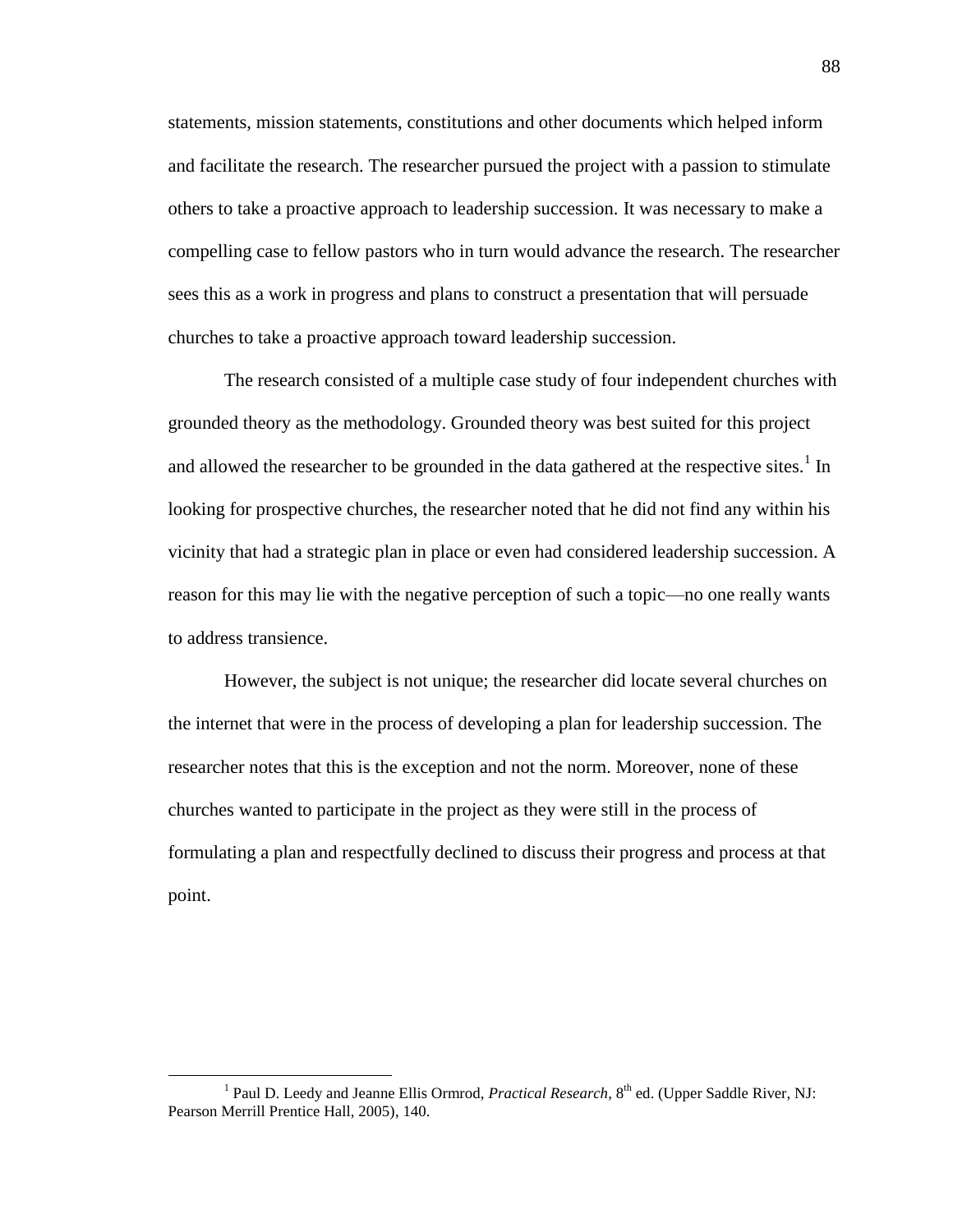### *Qualitative Research*

The researcher considered the advantages and disadvantages of the qualitative and quantitative research designs and decided that the qualitative approach would better suit the project. The decision to choose a qualitative methodology and grounded theory was the nature of the research and subject matter. $^2$  The research was not a hypothesis to be tested, but rather a series of complex questions in need of findings.<sup>3</sup>

The importance of empirical data was a consideration; however, the subject matter was more in-line with qualitative methods. A multiple case study required information and data from key informants at their locations. Any empirical data from a quantitative perspective was available from a previous study done by the Hartford Institute for Religion Research.<sup>4</sup> The Hartford Institute for Religious Research has posted results of their research which has provided the project with a general profile of nondenominational churches.

A major challenge in gathering data was separating useful information from biased conjecture. This task was difficult and required the researcher to examine his own presuppositions and assumptions prior to interpreting the data.

The methodology provided suitable environments for field based activities. Creswell defines a case study as an exploration of a "bounded system" or a case (or

 $3$  Ibid.

 $2$  Leedy, 94.

<sup>&</sup>lt;sup>4</sup> Scott Thumma, "What God Makes Free is Free Indeed: Nondenominational Church Identity and its Networks of Support", http://hirr.hartsem.edu/bookshelf/thumma\_article5.html, (accessed October 14, 2009).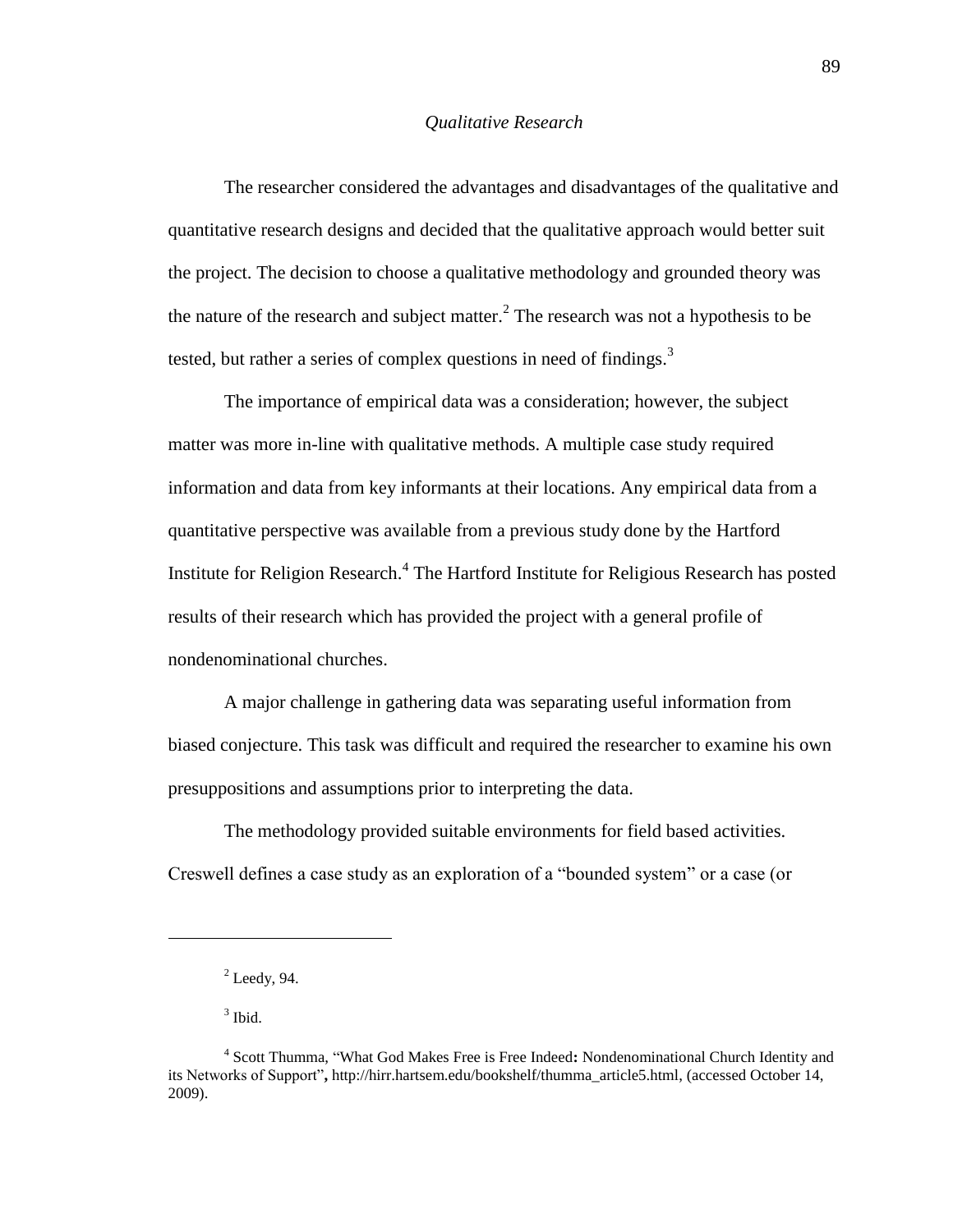multiple cases) over time through detailed, in-depth data collection involving multiple sources of information rich in context.

In choosing a case study, several items needed consideration. The primary considerations were how many churches to include in the study and the boundaries of the project. In considering the boundaries, the researcher had to consider the time for the interviews and certain anonymity concerns of the informants. In finalizing the boundaries, a case study consisting of four churches was within the original time constraints outlined in the project proposal.

## *Design of Questionnaires*

The researcher arranged for several preliminary interviews with pastors within the researcher's area. After these interviews, the researcher rephrased and modified some of the questions until he felt confident that he had constructed the right questions for the research.

The researcher constructed two types of research instruments. The first type was for onsite interviews with the key informants at their respective locations (Appendix A). The questionnaire contained a brief introductory paragraph that gave a general overview of the interview. The questions were in three segments. The first segment pertained to the informant's calling and educational background. The second group of questions considered the key informant's philosophy and theology of ministry. These questions also revealed the interviewee's philosophy and theology about the advantages and disadvantages of an independent church. Included within the interviewee's philosophy and theology were how he or she felt about leadership succession and authority. In the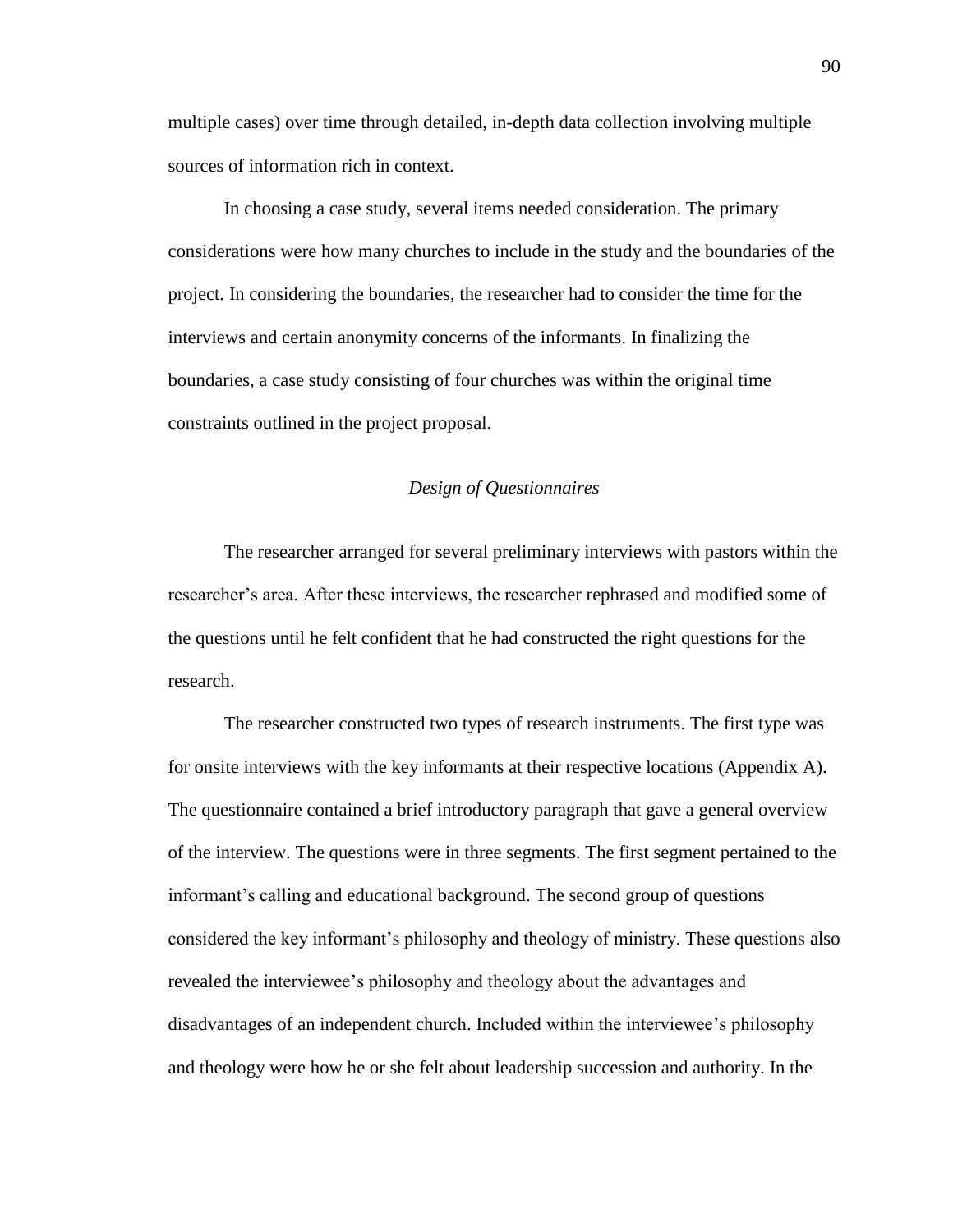second group, the questions were essay type and were voice recorded for transcription. In the last part, the questions pertained to the informants' church. These questions explored the church's policy on leadership succession. The questions were both open-ended and closed. Some of the open-ended type allowed for short essays. The idea was to create a constructive setting which would provide the stimulus for other questions not previously addressed. This strategy positively affected the interview and provided additional information.

The second research instrument was an on-line survey (Appendix B). The purpose of the on-line survey was to expand the research beyond the formal interviews to obtain additional data. The researcher sought to utilize the church website and requested the web master to post the survey on line. The survey included a general introductory paragraph. The survey contained three sections. The first two sections were concerned with leadership succession and leadership development respectively. These questions were short essay and contained some closed numerical rankings. The last section investigated leadership structure, worship services and music. These questions were simple preference type and closed. The primary focus of this survey was leadership succession, and secondarily for discerning the church's preferences for organizational structure and worship services.

#### **The Selection of Churches**

The criterion for the selection of churches was a weekly attendance between twenty-five and one-hundred people. Smaller congregations were chosen because those of this size would have a smaller governing body and more likely only one pastor. Thus,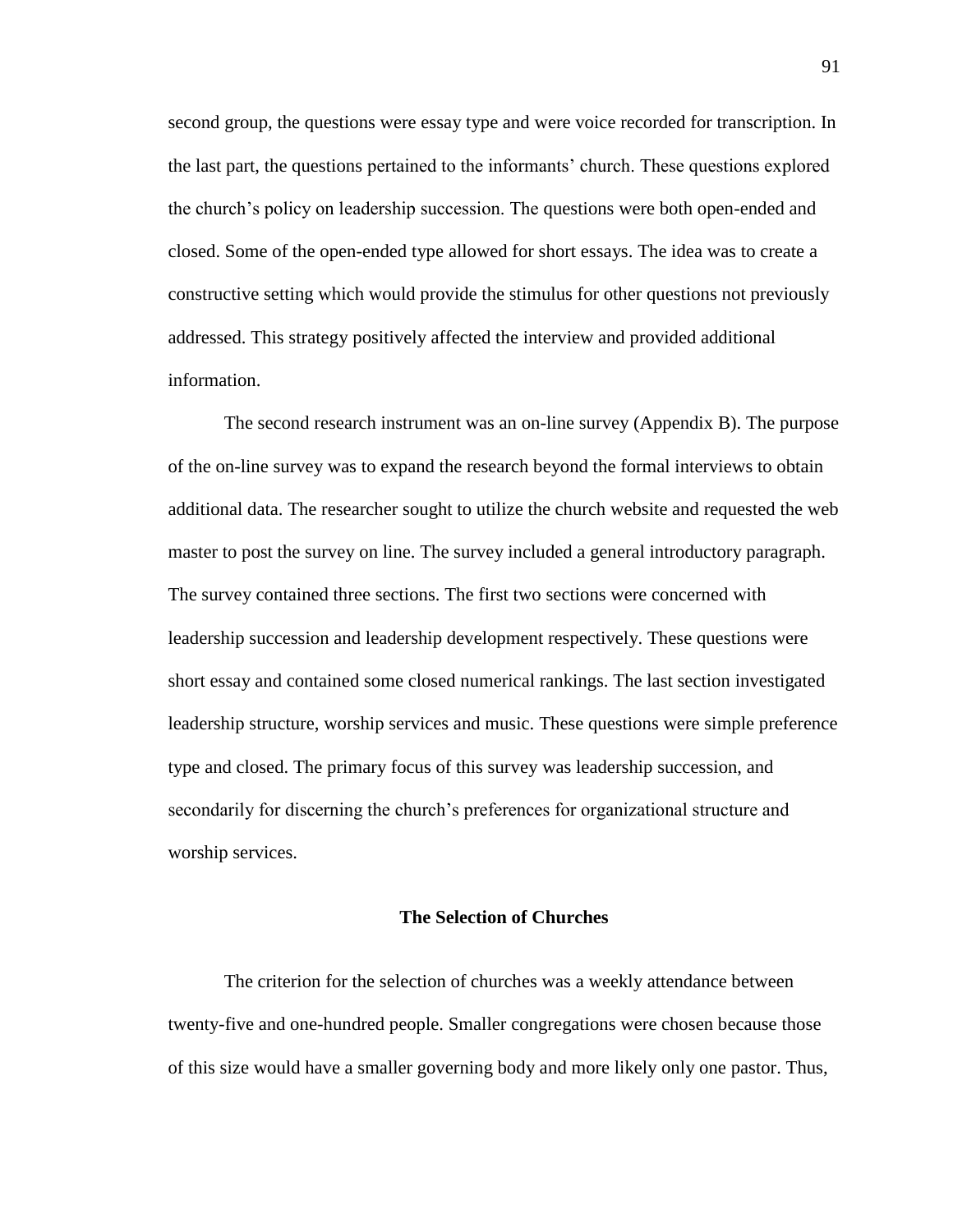the selection was based on the need. While every church needs reserve leadership, larger churches can respond easier to an unexpected crisis. In the event of a sudden leadership crisis, a church with one pastor faces an immediate need. Although all churches should have a contingency plan in place it is vital that smaller churches do.

The researcher contacted the prospective informants a week prior to the interview. Additionally, he reviewed the church's websites to prepare for the interview. This was helpful and provided information about the church's doctrinal beliefs and theologies.

# **Case Studies**

#### **Open Bible Baptist Church: Brooklyn, Connecticut**

Open Bible Baptist Church (OBBC) was founded in 1998 and held its first service

in April of that year at a local firehouse. Pastor Ricky Davis was called after a short

pastorate in Georgia which he described as his Macedonian experience similar to that in

Acts 16. He described this phenomenon as a "pioneering spirit."

Having learned of a couple who wanted a good Bible preaching church in their area, Ricky and Cindy Davis and family traveled up from Georgia in September of 1997 to survey the Plainfield area. The purpose was to see if there was indeed a need for such a church. Throughout the time spent in Plainfield, both Rick and Cindy knew that God was indeed calling them to Connecticut to start Open Bible Baptist Church. March 21, 1998 found them headed north with all their belongings in order to see this accomplished. The first services were held on April 11, 1998 at the Atwood Fire Hose Station in Wauregan, CT. However, the facilities were costly, so the Lord led us to rent two rooms at Quinebaug Valley Family and Children`s Services building in the fall of that year.**<sup>5</sup>**

The church later entered into a lease agreement with the Brooklyn Grange with an option

to buy. That same year the church purchased the building and continues to succeed by

 $<sup>5</sup>$  Open Bible Baptist Church, "History of Our Church"</sup>

http://openbiblebaptistbrooklynct.com/gpage7.html (accessed November 17, 2010).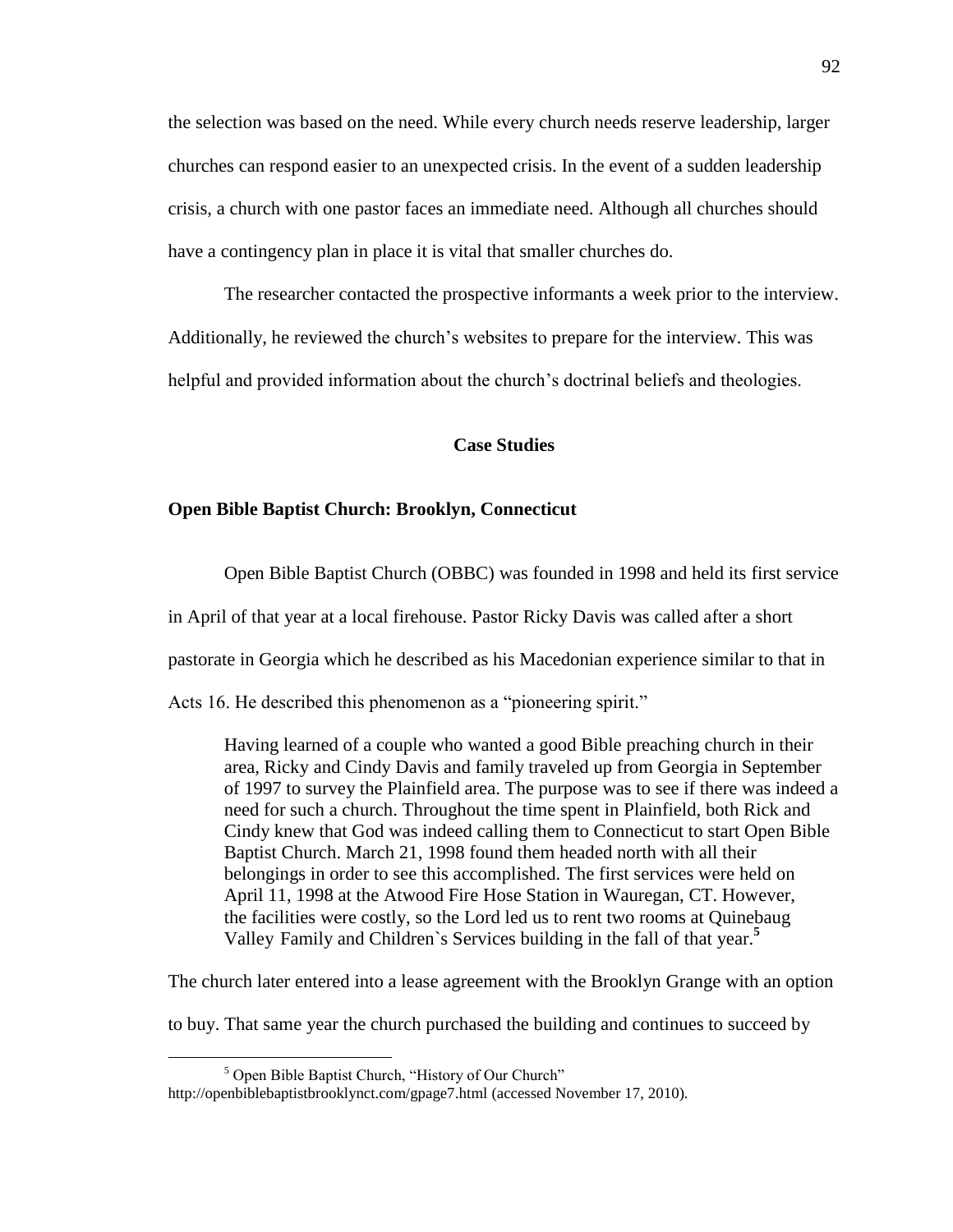reaching out to the community with the gospel and supporting missions near and far. When asked about the advantages of an independent church, Pastor Rick replied:

It is not governed by a religious hierarchy or home office. That in itself makes it autonomous: which is the type of churches that were established in the New Testament. Such a church has a voice in how its business is conducted; what missionaries and mission boards or agencies it chooses to support; how its officers and teachers are selected and called to office along with the length of service if applicable (i.e. how long a man may serve as a deacon or officer before he rotates out); establishing its own Constitution and Statement of Faith based on the authority of Scripture and not a religious organization; and the ability to freely preach and teach the Word of God as led by the Holy Spirit, not directed by a religious book written by the hierarchy of the Church.<sup> $6$ </sup>

Pastor Davis emphasized that the primary advantages of independent churches are having the ability to worship freely and to teach the Scriptures. He also looks forward to remaining viable for the next generation. "In 1998, God established Open Bible Baptist Church as a lighthouse to this area. By God's grace we pray that it will remain so for many decades to come."<sup>7</sup> This quote from the church's website shows that Pastor Davis is planning to reach the next generation for Christ. Thus, the need for a strategic plan to do so is in order.

When asked about his philosophy of leadership succession, Pastor Davis felt that new leadership could come from both outside and internal sources. Davis described some of the obstacles to leadership succession: "Differences in goals or expectations . . . new leaders wanting to make too many changes too quickly.<sup>8</sup> He described some factors that

 $6$  Rick Davis, interview by author, Moosup, CT, September 21, 2010.

 $7$  Open Bible Baptist Church, "History of Our Church" http://openbiblebaptistbrooklynct.com/gpage7.html (accessed November 17, 2010).

<sup>8</sup> Rick Davis. interview by author, Moosup, CT, September 21, 2010.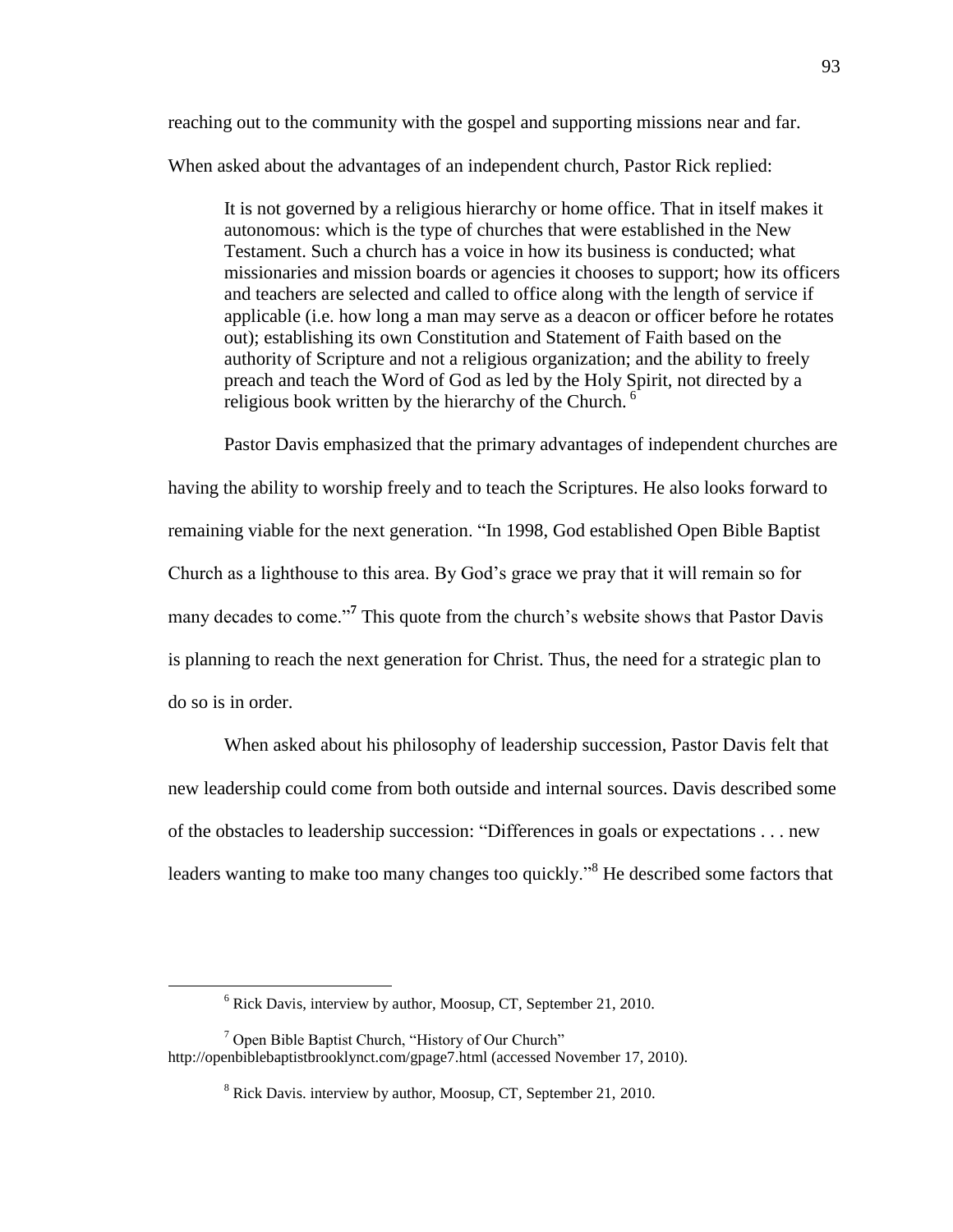contribute to a positive leadership succession, "The successor should be like-mined in his doctrine, his desire, and his direction as the person he is succeeding."<sup>9</sup>

Pastor Davis's outlook for leadership succession suggests multiple time related factors and considerations. It takes much time to find, evaluate, mentor and disciple a like-minded successor. To be like-minded in doctrine, desire and direction requires an intimate relationship that develops over time. When this relationship comes to fruition, a like-minded successor has been shaped. In order to reach the next generation, mentoring relationships between a senior and an associate, such as Paul and Timothy, are crucial.

OBBC is still in its formative state and young in comparison with many of the churches in New England. The church is currently doing well, guided by a pastor with a love of the Scriptures and a heart for God. Leadership succession is certainly relevant in this church. Even though it is doing well, circumstances and time change things. Every church needs to plan for the eventual turnover of leadership. Although this is a consideration for all churches, it is the smaller churches that must consider leadership succession in some situations for their very survival.

## **Norwich Worship Center: Norwich, Connecticut**

Church records show that the Norwich Worship Center (NWC) formally incorporated as a church in 1978. After building up churches in Kansas and Nebraska, Pastor Michael Maixner was led by the Lord to relocate to Norwich, Connecticut in 1979. Pastor Maixner was the first full-time pastor of the NWC and faithfully led the fellowship

 $<sup>9</sup>$  Ibid.</sup>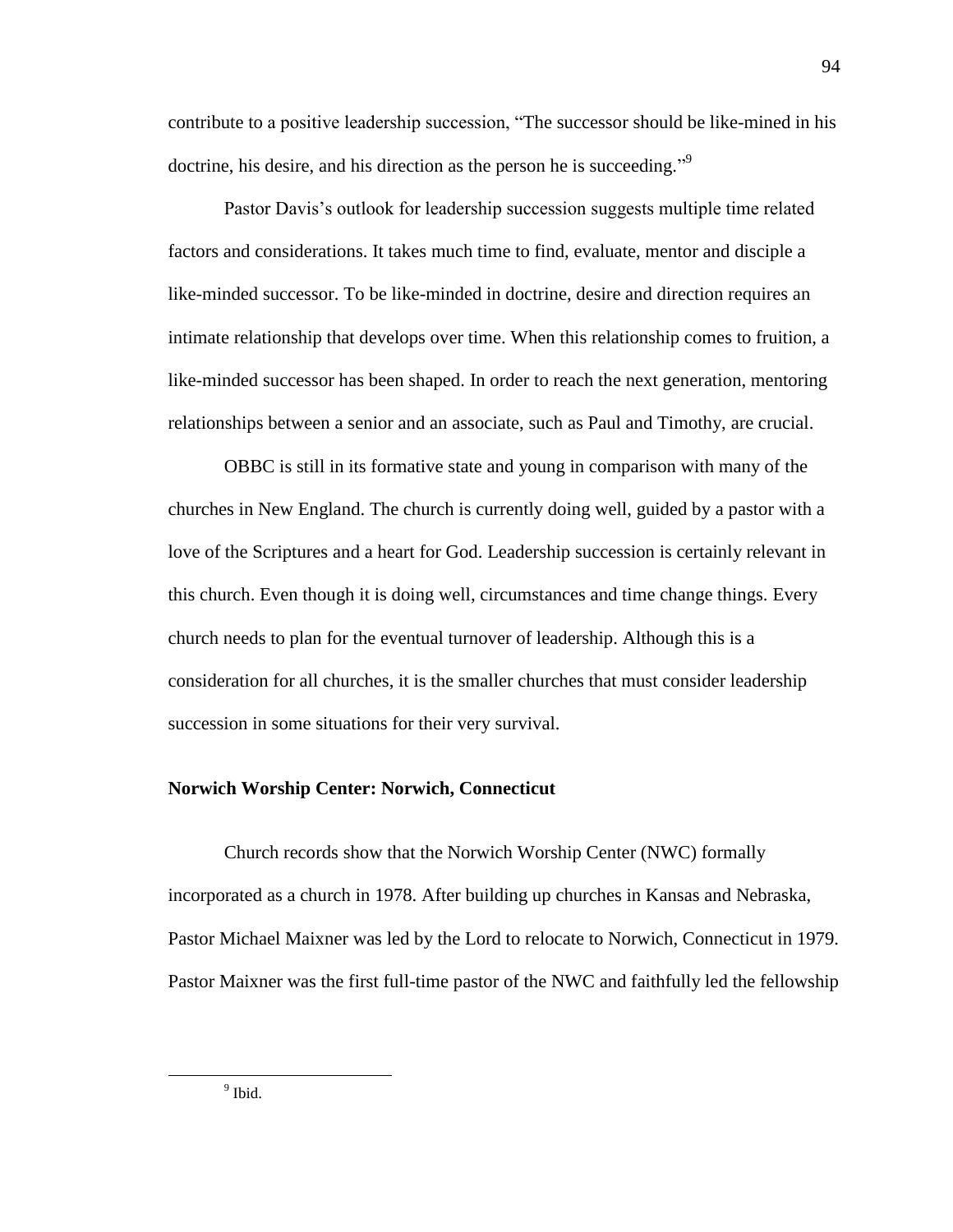for 20 years.<sup>10</sup> In May of 1999, Pastor Maixner passed on the role of senior pastor to Jeff Sharp.

Pastor Jeff Sharp has been pastor at Norwich Worship Center (NWC) since May 16, 1999. Pastor Jeff came to NWC in August of 1987 in the position of youth minister and never left. He has also served the church as a missionary, mission's director and associate pastor. Pastor Jeff had the privilege of working alongside his predecessor and mentor for twelve of those years.

The church believes that its leadership needs are met within the church.<sup>11</sup> The focus on the uniqueness of the individual is a distinctive characteristic of NWC. The church has provided an environment for believers to discover and develop their spiritual gifts for ministry. During the course of this study, the researcher has noticed that Christian churches have certain aspects that make them alike and some that make them uniquely different.

We believe that the Bible points out the uniqueness of each individual, and that each individual has a unique gift to bring to and offer to the church fellowship. We look forward to your joining with us and bringing your gift of ministry to the body here at Norwich Worship Center.<sup>12</sup>

When asked about leadership succession Pastor Sharp replied, "Leadership succession is from within; in-ministry training. Although not completely addressed in the New

<sup>10</sup> Norwich Worship Center, http://norwichworshipcenter.com/cgibin/gx.cgi/AppLogic+FTContentServer?pagename=FaithHighway/10000/6000/454NO/faq (accessed October 13, 2010).

 $11$  Ibid.

<sup>12</sup> Norwich Worship Center, http://norwichworshipcenter.com/cgibin/gx.cgi/AppLogic+FTContentServer?pagename=FaithHighway/10000/6000/454NO/faq (accessed October 13, 2010).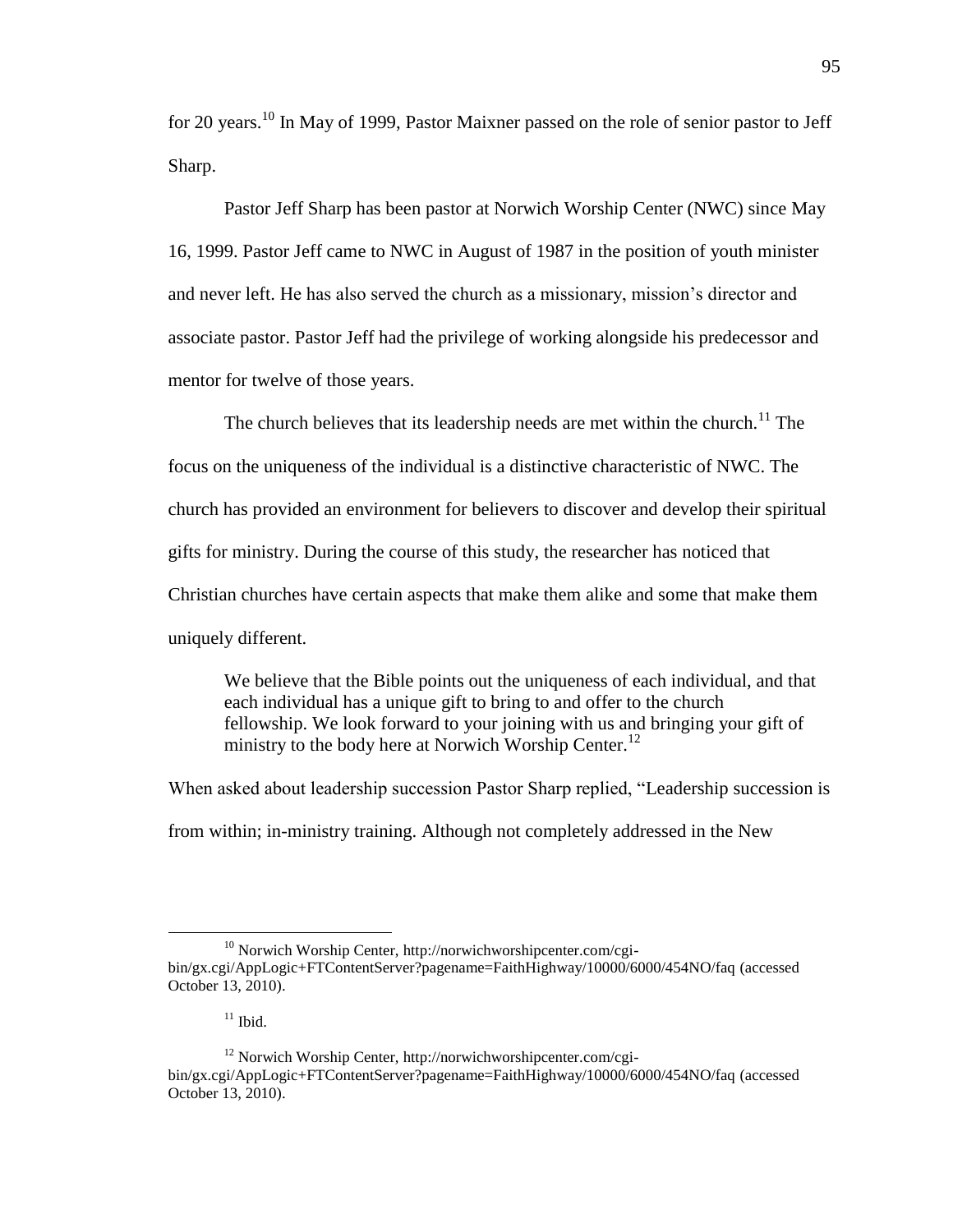Testament, establishment and succession came from within. Train up others from within the church  $(2 \text{ Tim. } 2.2)$ . Leadership is brought up within the local church.<sup>13</sup>

In answering the question about what factors can contribute to a positive leadership succession, Pastor Sharp responded by sharing his own experience: "The positive was the public transference in front of the congregation where the mantle was passed in a formal ceremony. Symbolic was the elements of the prayer shawl and staff."<sup>14</sup> The researcher notes that this event made an indelible impact on the succeeding pastor by reminding him of the shoes he was going to fill and, more importantly, who he represents.

Pastor Sharp is actively involved in several community outreaches. He is also the co-coordinating Police Chaplain for the Norwich Police Department. NPD Chaplains serve and support police personnel as well as provide services to the community. "One of life's greatest pleasures is the opportunity to meet new people and cultivate lasting friendships. That's especially true in a growing church like ours, so we never take lightly the people that God brings across our path. $^{15}$ 

Home Group Ministries (HGM) is a ministry that the church uses to promote fellowship. HGM is also a strategy that the church uses to meet new people and cultivate lasting friendships. Through this ministry, the church is able to reach out to the community with the gospel and make church fellowship attractive. The researcher adds that the burden for making church fellowship attractive falls on the church. The church must create an environment that is attractive to the culture and church community.

 $\overline{a}$ 

96

<sup>&</sup>lt;sup>13</sup> Jeff Sharp, interview by author, Norwich, CT, October 13, 2010.

 $14$  Ibid.

<sup>15</sup> Ibid.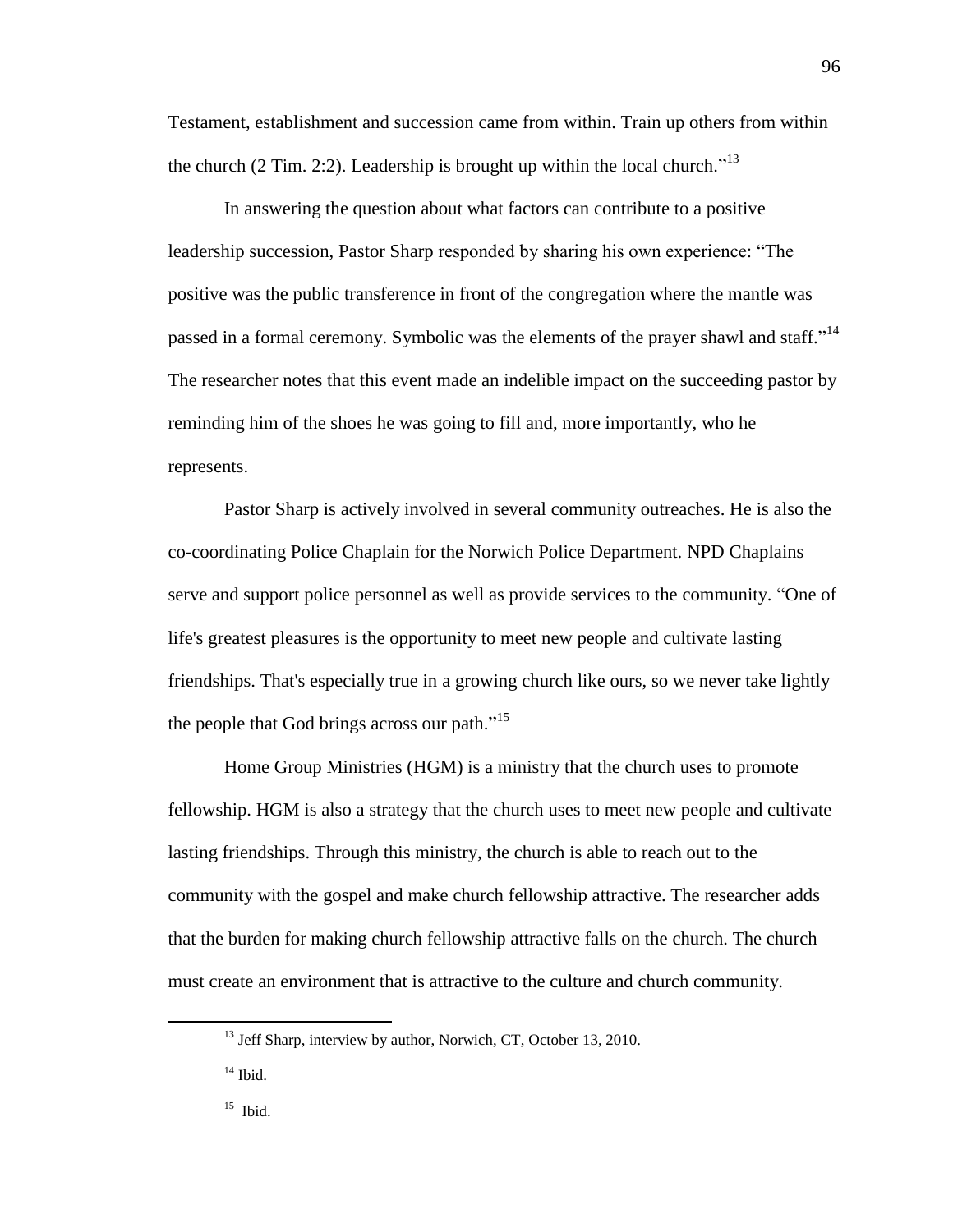The research shows that church seekers are looking for genuine relationships with

God and meaningful fellowship within the church. HGM is a means of creating the

opportunity for fellowship:

Norwich Worship Center Home Group Ministries is in transition. We are looking for homes for Bible studies to meet on a weekly basis that can discuss the Sunday sermon, and other topics of interest. The goal is fellowship and growing into a Christian family relationship with one another. The intent of the groups is that everyone at Norwich Worship Center will be involved in a home group and as folks join the fellowship at Norwich Worship Center that the home groups would allow for a smooth transition into the fellowship. $16$ 

# **The Shackles Dance Team is another way the church reaches out to its**

# **community with the gospel.**

Shackles is a dance team that goes out to different events and churches to spread the good news about Jesus. We have 2 Songs we dance to right now. We are currently working on a third. The first one is "Shackles" by Mary which is more of a hip hop song. Second is "Glorious" by Martha Munizzi a Latin, more of a worship dance. Shackles our name comes from the first song by Mary Mary. We need to continually break those shackles/chains that keep us bound, understanding that God has set us free from all that. Also, people who don't know our Savior, we fight for them and let them know the truth. As a dance team, we go out to take back what the devil has stolen from the people of God. And we have fun doing it! $17$ 

Through dance, NWC is able to communicate the gospel by using visuals and dramas that

have an effect and make an impact on its community. A distinctive characteristic of

NWC is worship.

The researcher notes that even though this church does not have a formal plan for

leadership succession it has followed biblical examples and principles. It has succeeded

in its first transfer of leadership and implemented a well-processed transition. Pastor

<sup>16</sup> Norwich Worship Center, http://norwichworshipcenter.com/cgibin/gx.cgi/AppLogic+FTContentServer?pagename=FaithHighway/10000/6000/454NO/ministry6 (accessed October 13, 2010).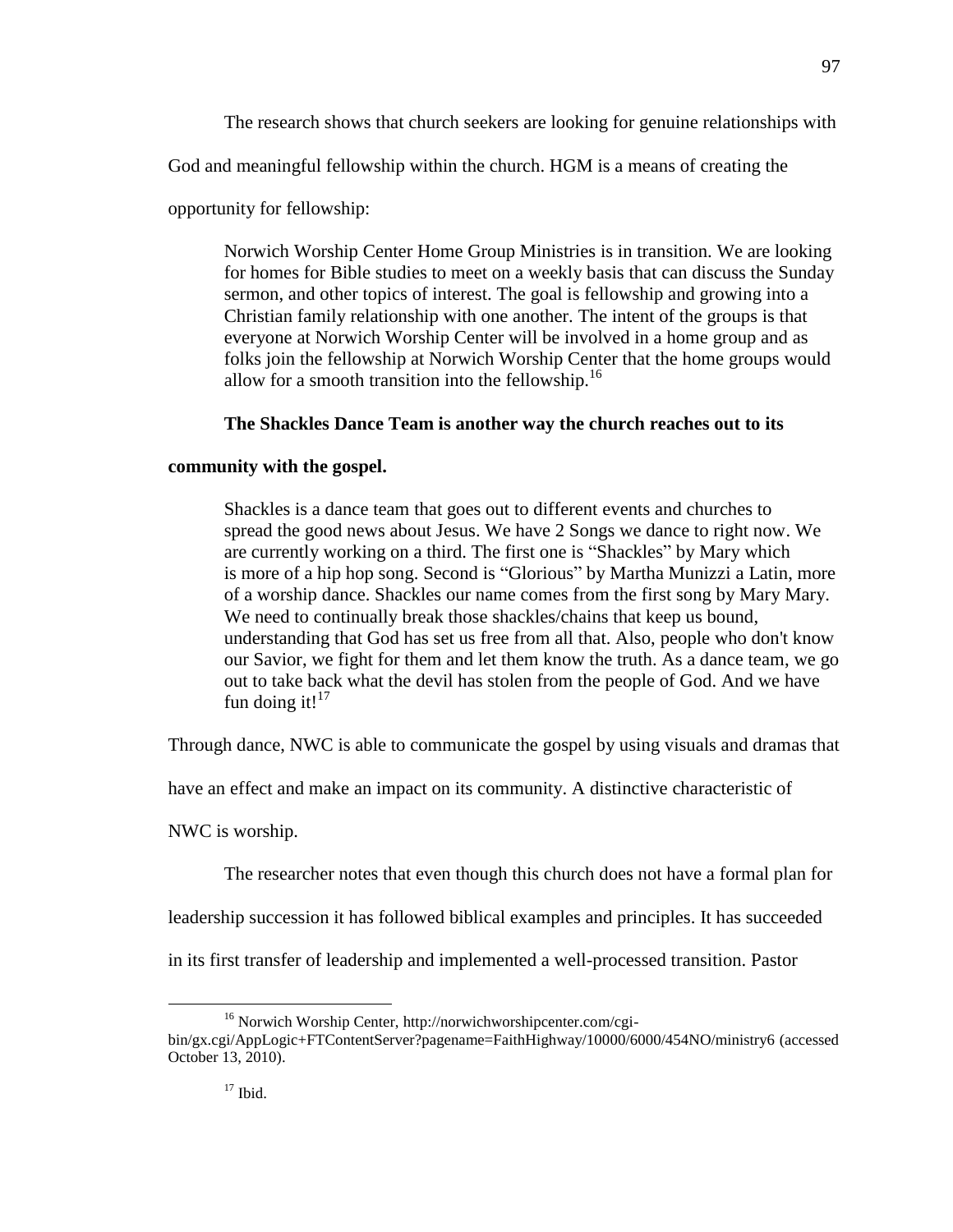Sharp's predecessor is available and assists him when needed. The church in following

biblical principles has prepared for its leadership changes and transitions.

## **Preston City Bible Church: Preston Connecticut**

The Preston City Bible Church (PCBC) was established in 1812 as the Preston City Baptist Church. This church has a long history in the Town of Preston and its building is designated an historical site. The church's web site contains a well-defined doctrinal statement that states its leadership perspectives:

We believe that the local church is the pillar and ground for all church age doctrines (I Timothy 3:15).The local church is a body of called out believers in Christ who assemble for teaching and fellowship with God which consists in prayer and the Lord's Table (Acts 2:42). The local church is to protect the Word of God through sound Bible based teaching. The local church is also the base from which missionaries are sent forth to teach the gospel. . . . We believe the Bible teaches that the offices of Pastor-Teacher and Deacons are to be filled by males only. We do not believe in females holding the position of pastor or deacon. Any other office in the church may be held by an appointed man or woman.<sup>18</sup>

The above text from the church's website defines its distinctive focus on communion and fellowship with "sound Bible based teaching." This statement explicitly spells out the church's leadership beliefs. Although the positions of pastor-teacher and deacons are restrictive, the church is inclusive with other positions by appointments. This indicates the church primarily relies on its own homegrown leadership.

The above reference to "sending missionaries to teach the gospel," shows that the church is evangelical which is typical in Bible-believing churches. The researcher notes that churches, like people, have similar characteristics and distinctive qualities. New leadership must fit the doctrinal criteria and distinctive qualities.

<sup>&</sup>lt;sup>18</sup> Preston City Bible Church, Doctrinal Statement, http://prestoncitybible.org/docstatement.php (accessed November 30, 2010).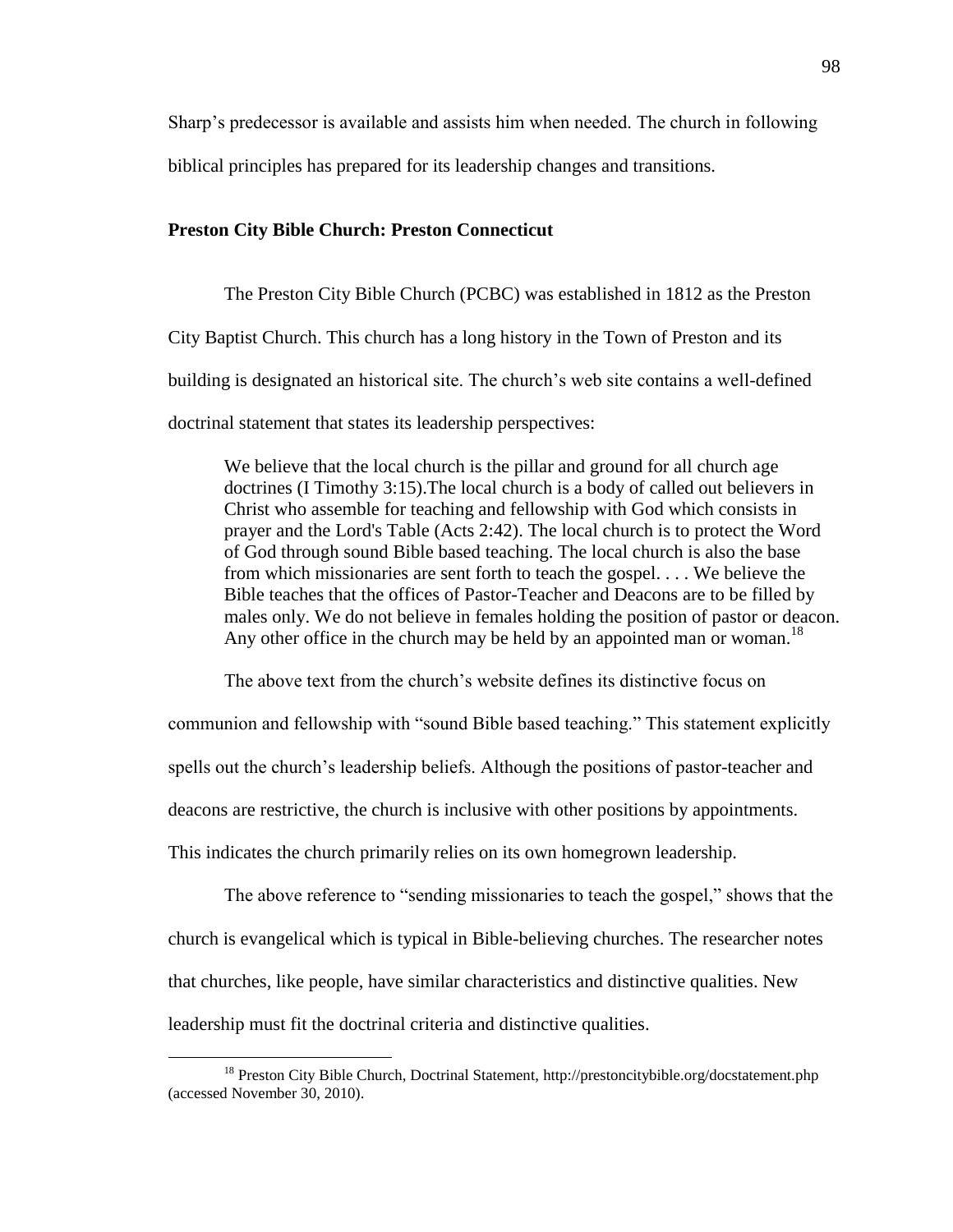Here the common aspect is the teaching and preaching of the gospel (Matt.4:23,

Mark 9:35, Acts 15:35). What Bible-believing churches primarily have in common is the mandate to go and teach and preach the gospel to all creation. Their distinctiveness is how they go about fulfilling their part in the Great Commission (Matt. 28:19-20).

The distinctive elements include how the church conducts its worship services and goes about its business. The following quotation from the PCBC website shows that leadership is through pastoral appointments.

The moderator of all business meetings will be the chairman of the Board of Deacons. The head of the Board is the Pastor-Teacher and he appoints deacons as the congregation makes known their candidates. He seeks to appoint men of integrity and who are trustworthy based upon their past performance, attendance in prayer and Bible classes, enthusiasm about the ministry and reputation among the congregation members. The Pastor-Teacher shall work with the Deacons in the decision-making processes required to keep the ministry operating.<sup>19</sup>

The criteria for leadership in the diaconate are men who display good character and conduct in the church and meet the requirements for leadership. This is consistent with the apostle's teachings in the Scriptures (1 Tim. 3:10-16). The above quotation shows that concern for teaching doctrine is a distinctive feature of this church. Bible study is a trademark of this church, which is exemplified by a sign on the front lawn displaying Hebrews 4:12.

Pastor David Roseland reflected on his calling and call to PCBC as "the Lord" putting His people where He wants them." Pastor Roseland graduated from the Military Academy at West Point and was commissioned as an Army officer. In the beginning of the interview, Pastor Roseland provided the researcher with a brief description of his calling to ministry and to PCBC: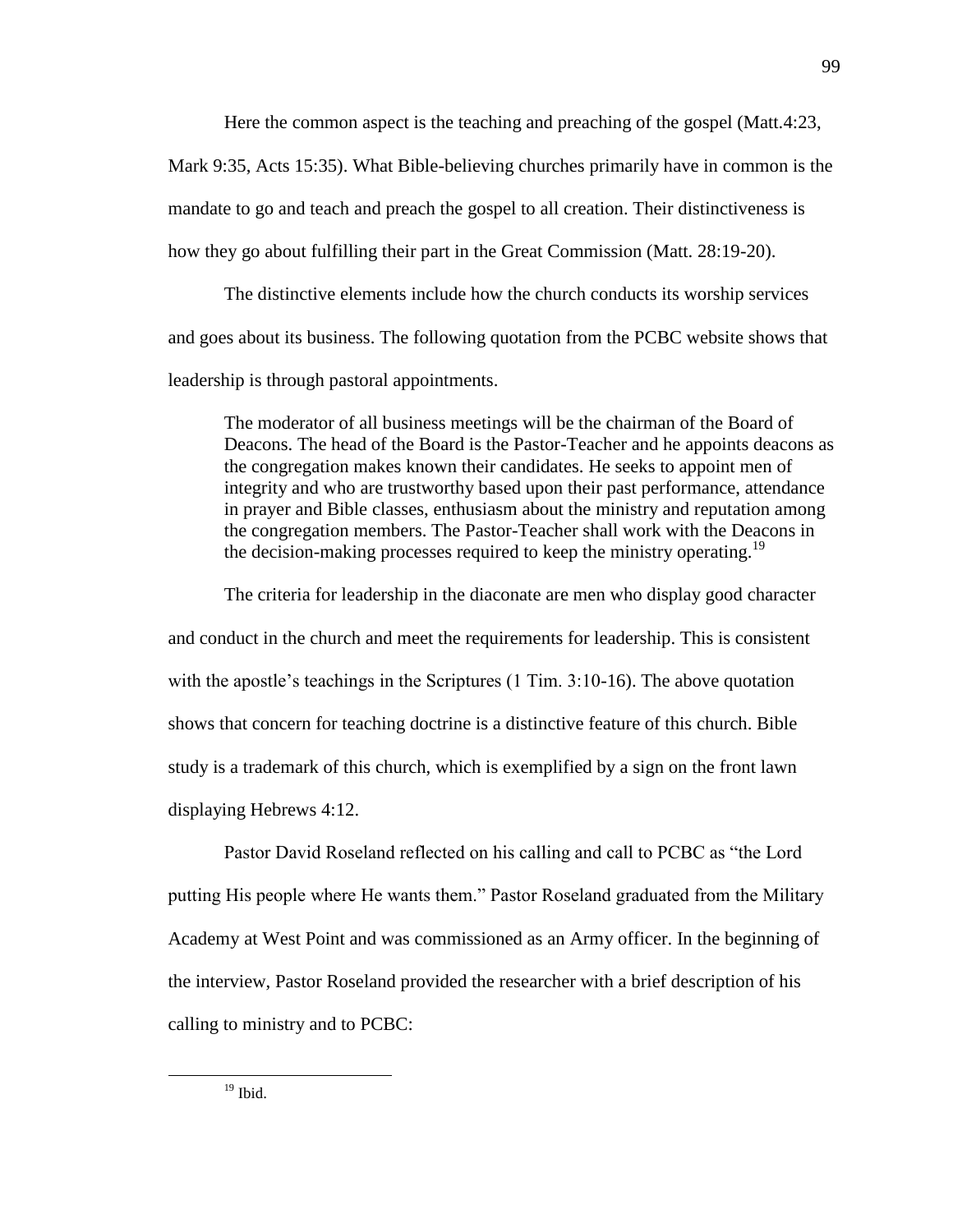I identified that I was gifted as a pastor in that formative time when I was deciding what I was going to do with my life. Ministry is kind of where my interests were. This began a process where I was saying okay is that what God wants me to be, is this what God wants me to do? I identified my calling in part by desire. It was what I wanted first. I sought council from pastors and mentors and it became more and more obvious this is where I was supposed to be. And so I considered everything else as training in this direction.<sup>20</sup>

After completing his military obligations, Captain Roseland left the Army and pursued a Master of Theology degree at Dallas Theological Seminary. Pastor Roseland described his calling to PCBC as the result of his friendship with his predecessor, "The call to this church, that was networking."<sup>21</sup> Pastor Roseland's connection to PCBC began through his home church in Texas. Both he and his predecessor had family in the same church. Pastor Roseland briefly described the situation: "West Point was three hours away and so I would come to see him . . . When he had to go back home and he was looking for his replacement I was just starting seminary." Pastor Roseland summarized his calling to PCBC: "You have seen our doctrinal statement, the church was looking for someone who doctrinally aligns and was trained by leaders who were of similar mindset to its pastor."<sup>22</sup> Pastor Roseland's theology of leadership succession:

I would say the most important factor is making disciples by teaching them as Jesus taught His disciples, who then lead others to follow Christ. Our church's ecclesiology puts the person with the gift we have observed in the position where he can use it. We put someone with a gift of leadership in a leadership position of responsibility. The spiritual growth principle is: you grow into what you are. That growth through teaching is the most important factor in developing leaders. And if you do that, you do not have to scheme and maneuver to make leaders; there is your next pastor. I am also intent on developing a strong enough core for the next round of leading.<sup>23</sup>

 $20$  David Roseland, interview by author, Lisbon, CT., October 25, 2010.

 $21$  Ibid.

 $22$  Ibid.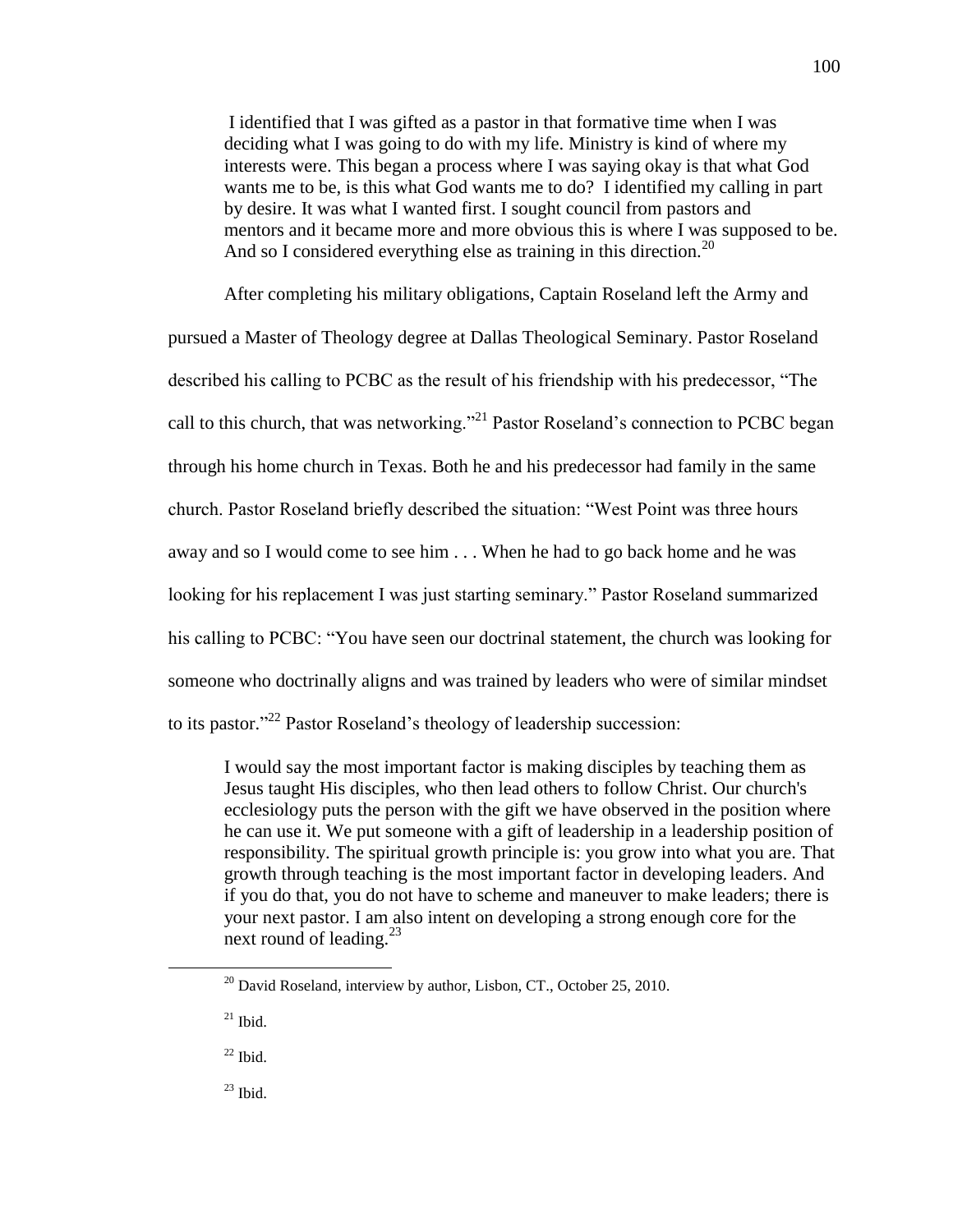Pastor Roseland's supposition reflects that of the researcher's biblical and literature review. Leadership succession comes through spiritual development. Churches need to create the capacity for disciples to discover and develop their spiritual gifts for ministry.

Pastor Roseland briefly described his personal views about leadership training:

The man charts his course and God directs the steps so we do plan but our plans are contingent on the Lord's will. So we are always training our replacement, I believe, two generations deep or more if possible. The people I am training now, for instance, I give them everything I got at Dallas Theological Seminary. Seminary is not about us being smart; it is about equipping other people. My bullpen (Pool of pulpit suppliers in the church) that I am working with . . . my associate pastor for example, he is a seminary student and my number one intern; there is always a contingency. My associate could take over and do a fine job. He is always there if needed. $^{24}$ 

Pastor David's response to leadership shows that he believes he should take a proactive approach in leadership training, but he also believes that God is the final authority in church leadership matters. Stating that he believes training should go two generations deep shows his consideration for leadership succession. However, he is also fully confident that his associate could lead if required to.

# **North Stonington Bible Church: North Stonington, Connecticut**

The North Stonington Bible Church (NSBC) is an independent Bible-believing church that began in 1978. The church is located in North Stonington, a town in eastern Connecticut. NSBC is expanding and recently the church celebrated a groundbreaking ceremony on its current location. This building project will accommodate more people and expand the church's ministry.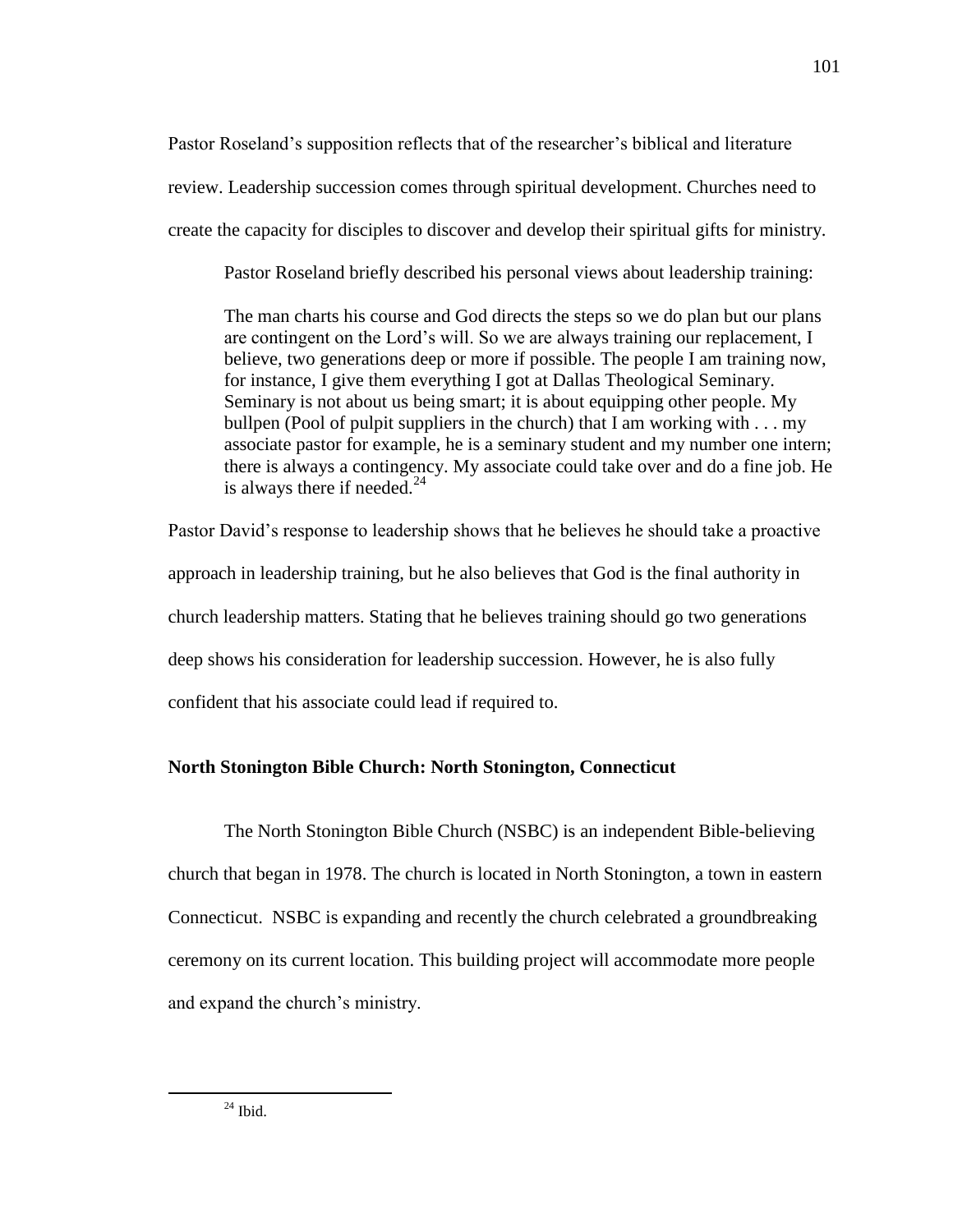Pastor Larry Chappell described most of the church's history with his own calling. ―Was I called to be the pastor? Well, in a sense. I would rather say from the moment of salvation I was gifted to be a teacher.<sup> $25$ </sup> From this quote, Pastor Chappell chronicled his spiritual journey and his life at NSBC.

Pastor Larry's calling was part of his secular vocation. He taught school for thirty-

two years in the North Stonington School system. In his vocation, he developed his

teaching gift and became proficient using it to teach at his church. Pastor Chappell in

describing his calling began with his own testimony:

―Was I called to be the pastor? Well, in a sense . . . When we became a Church here in 1978, I was very involved. My dad was a pastor; I was very involved in all the internal workings of the church helping him even though at that point I wasn't even a deacon. I was doing a deacon's job. I was doing everything I could possibly do to relieve him of having to do everything but pray and study the Word. And so, somewhere along the line from 1978, I was helping out in all areas of the ministry. Then I became a deacon and then eventually I became an elder, we are elder ruled here, a plurality of elders. I became an elder and got very involved in the internal works of the church on an elder's level. And then, quite a ways back . . . almost right from the very beginning about thirty years ago, over thirty years ago, I was teaching when my dad would go on vacation.<sup>726</sup>

Pastor Chappell's testimony shows that he was best able to identify his spiritual gifts for

ministry in his secular vocation and then fully develop them in a church context.

Although the church is a place of worship and fellowship, it can be a laboratory and a

place where believers can become proficient in discovering and developing their spiritual

giftedness.

 $\overline{a}$ 

 $26$  Ibid.

 $^{25}$  Larry Chappell, interview by author, North Stonington, CT, November 18, 2010.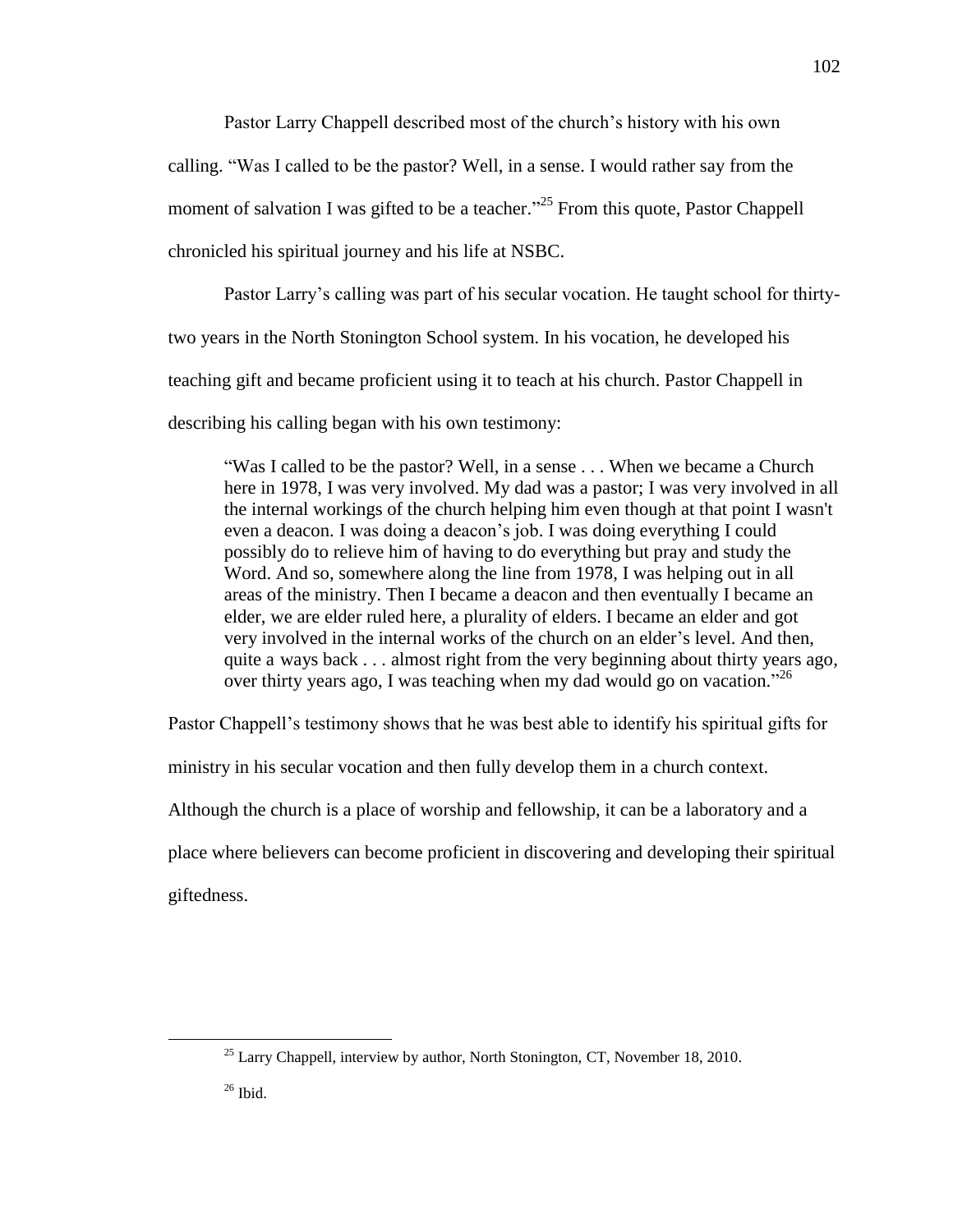During the interview, Pastor Chappell shared how he filled in for his father pastor,

James Chappell, the church's first pastor. He described a turn of events, brought on by

the terminal illness of his father:

"In 2005, my dad was diagnosed with Non-Hodgkin's lymphoma.... It was evident that my dad was very sick . . . and so I, and my wife, had been praying two to three to four years before this, that whenever we should stop teaching in the public school system and support my dad more fully (even before he got sick he was very heavily burdened). He needed help here so we had been praying that God would give us clear direction [and if necessary] stop teaching in the public school system, and help here. . . . In January 2006, my wife and I made the decision. I would stop teaching in the public school system at the end of the year in 2006. . . So in January in 2006 at an elders meeting, I told the elders that I was willing to stop teaching at school and be here to help full-time. Well immediately, the elder board said that is what we have been praying for about two months and we have been waiting for you to tell  $\overrightarrow{us}$ .  $\overrightarrow{27}$ 

During the interview, Pastor Chappell described another important subject, the

transition of leadership:

The elder board had voted me as pastor in January 2008. . . . It was such a smooth transition that nothing really changed; we had already been functioning like this for many, many years. . . . I was already part of the leadership team being an elder, and when it finally happened, it was as if the heartbeat of the church never changed. It just went ba-bump, ba-bump, ba-bump, ba-bump from one day to the next day, from one month to the next month, and we transitioned from my father to me and the announcement was made that the elders had voted that I would be pastor. 28

Pastor Chappell later remarked that the transition was "seamless." In reflecting on such a

flawless transition, it does not just happen by chance, but rather through long tenure and

process.

 $27$  Ibid.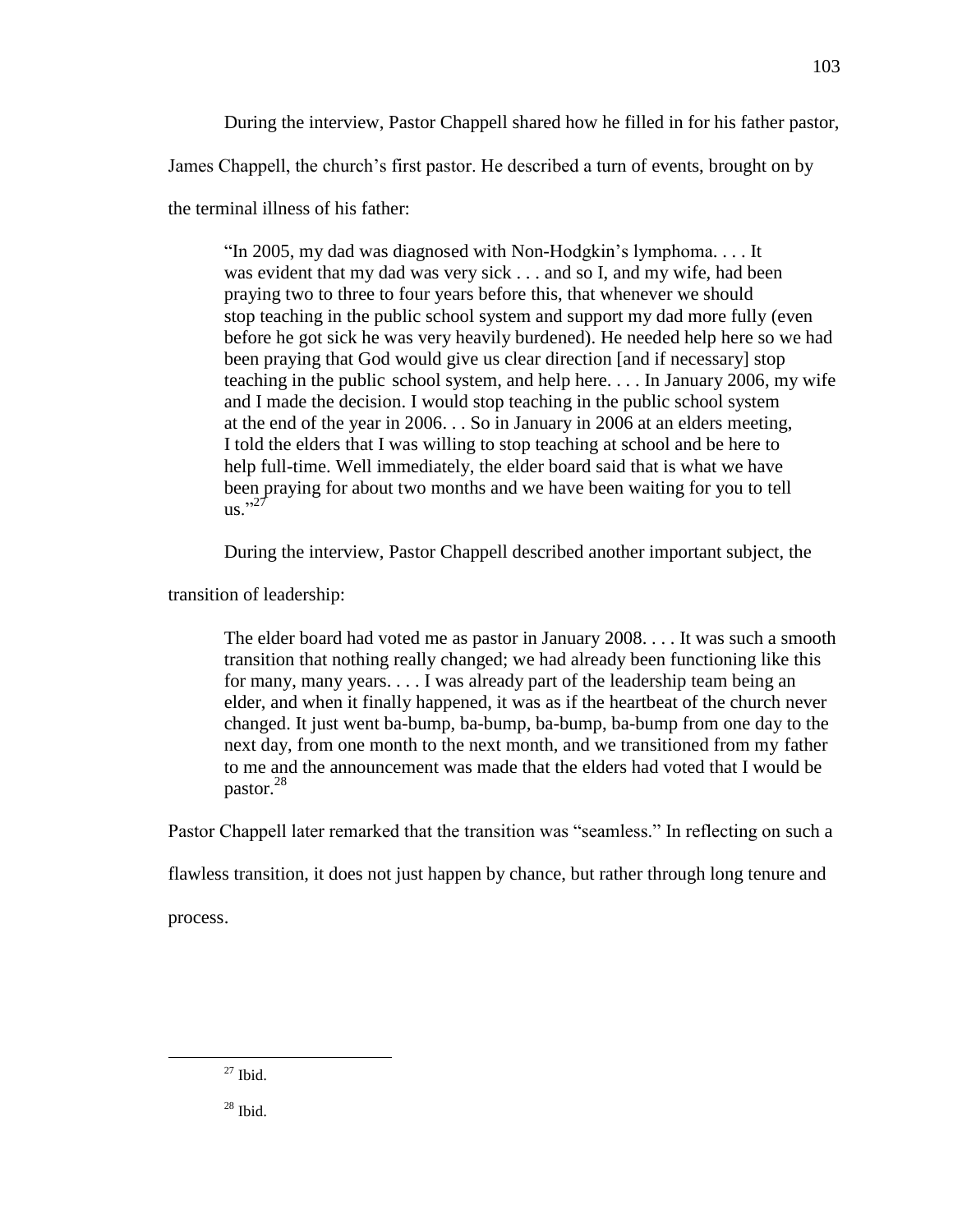#### *Discipleship Process*

Pastor Chappell shared some of his thoughts about how parachurch organizations such as seminaries can contribute to the discipleship process:

"In our situation here, the way para-churches or seminaries can contribute is with the languages; if a man is going to get into the Greek and Hebrew and be trained, we need seminary involvement in that. . . . I will say that as far as biblically equipping the man accurately in the Word of God, we are taking care of that internally in two ways, [the preaching] through the ministry of the pulpit that goes out to the entire congregation and then we offer a curriculum that is called BTCP it's Bible Training Center for Pastors."

Pastor Chappell accentuated the fact that he preaches the Word from the pulpit and challenges those in the congregation with "ears to hear" to respond to the Word (2 Tim. 2:2). He believes that this Scripture is paramount to the succession of the church. Those who respond and demonstrate evidence of their calling in ministry have the opportunity to enter Bible training through a ten-course curriculum designed at BTCP. The pastor and the elders provide opportunities for those in the congregation to get into the ministry. The researcher agrees that this proactive approach is necessary for leadership succession. This practice creates the capacity for future leadership. For this to happen there needs to be a mutual willingness between members of the congregation to step up and elders willing to let them. This is the case at NSBC.

#### **Coding the Data**

The coding of data involves looking over the raw data gathered from the interviews and surveys and marking up obvious categories. The constant review and comparison of data in reference to categories allows the researcher to find other codes and nodes that link and show a relationship to the data.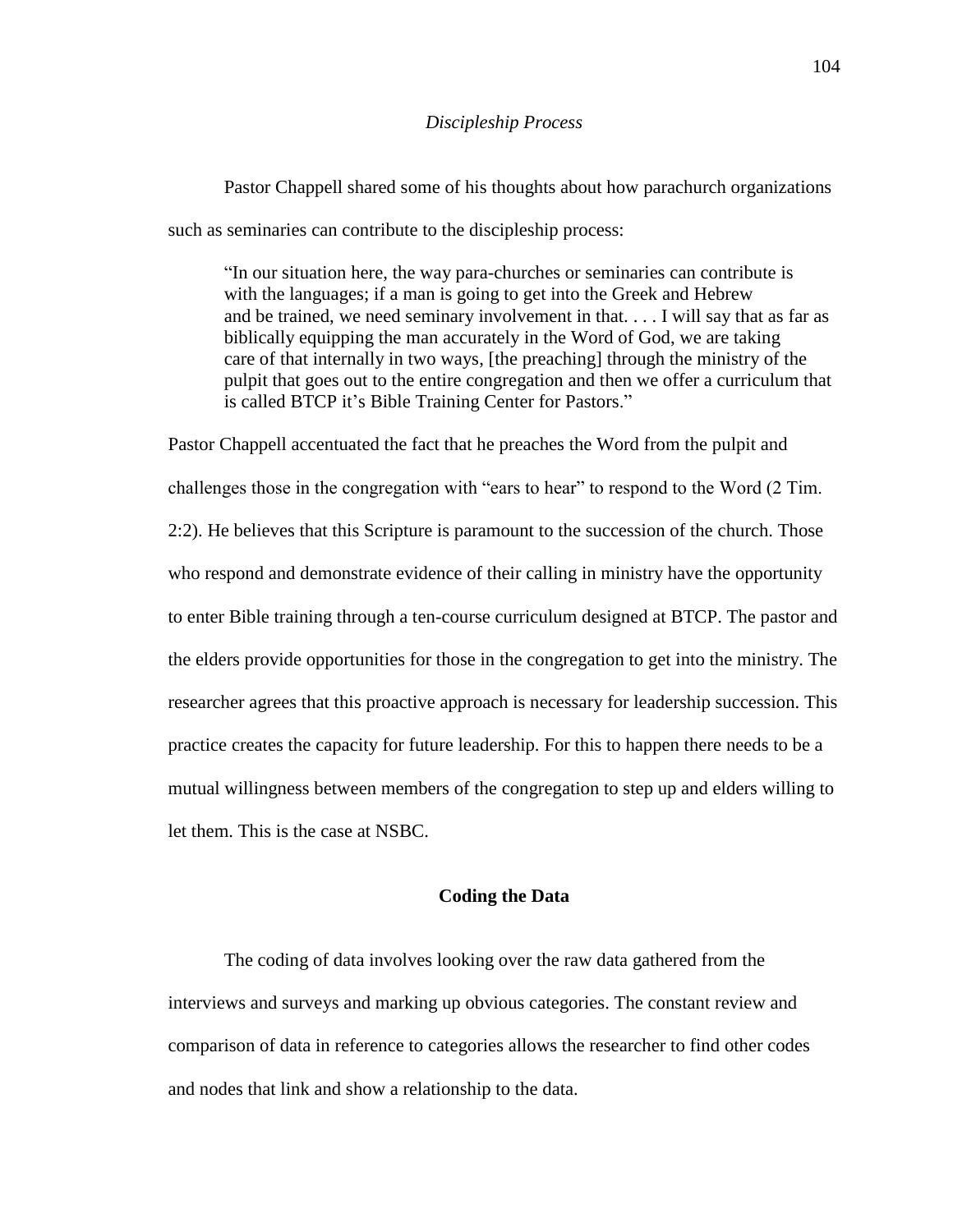The researcher followed the suggested principles for grounded theory used in qualitative data research. The purpose was to derive a theory from the data collected in a natural setting. <sup>29</sup> A systematic approach of reading the raw data and then organizing it for classification of categories and derived meanings was followed.<sup>30</sup> This procedure was necessary to scrutinize the data and offer a consensus from it.

The coding of the data is a part of the process. Coding the data involves constant reviewing of the data searching for new categories, the emergence of patterns and ideas, emerging themes, new topics, phrases, terms, and keywords, which are marked for later analysis and comparisons. The researcher began the process of open coding by reading and reflecting on the entire text. In axial coding, the second stage, the researcher looked for connections and relationships between the categories. Here the researcher looked to select codes that best fit the categories. To become familiar with the interactive coding process the researcher observed a few You Tube presentations.

The researcher utilized WEFTQDA, an open-source software tool in order to organize and process the data gathered from the on-site interviews and on-line surveys. This program enabled the researcher to codify and interpret the raw data to describe the findings in the project report.

The analysis of the data began with the first of the data gathered from the interviews.<sup>31</sup> The researcher perused the raw data looking for emerging themes and codes.<sup>32</sup> As a novice, the researcher had to seek online instruction in qualitative data

 $29$  Leedy, 144.

<sup>30</sup> Ibid., 151.

<sup>31</sup> William Myers, *Research in Ministry* (Chicago: Exploration Plus, 2002),70.

 $32$  Leedy, 151.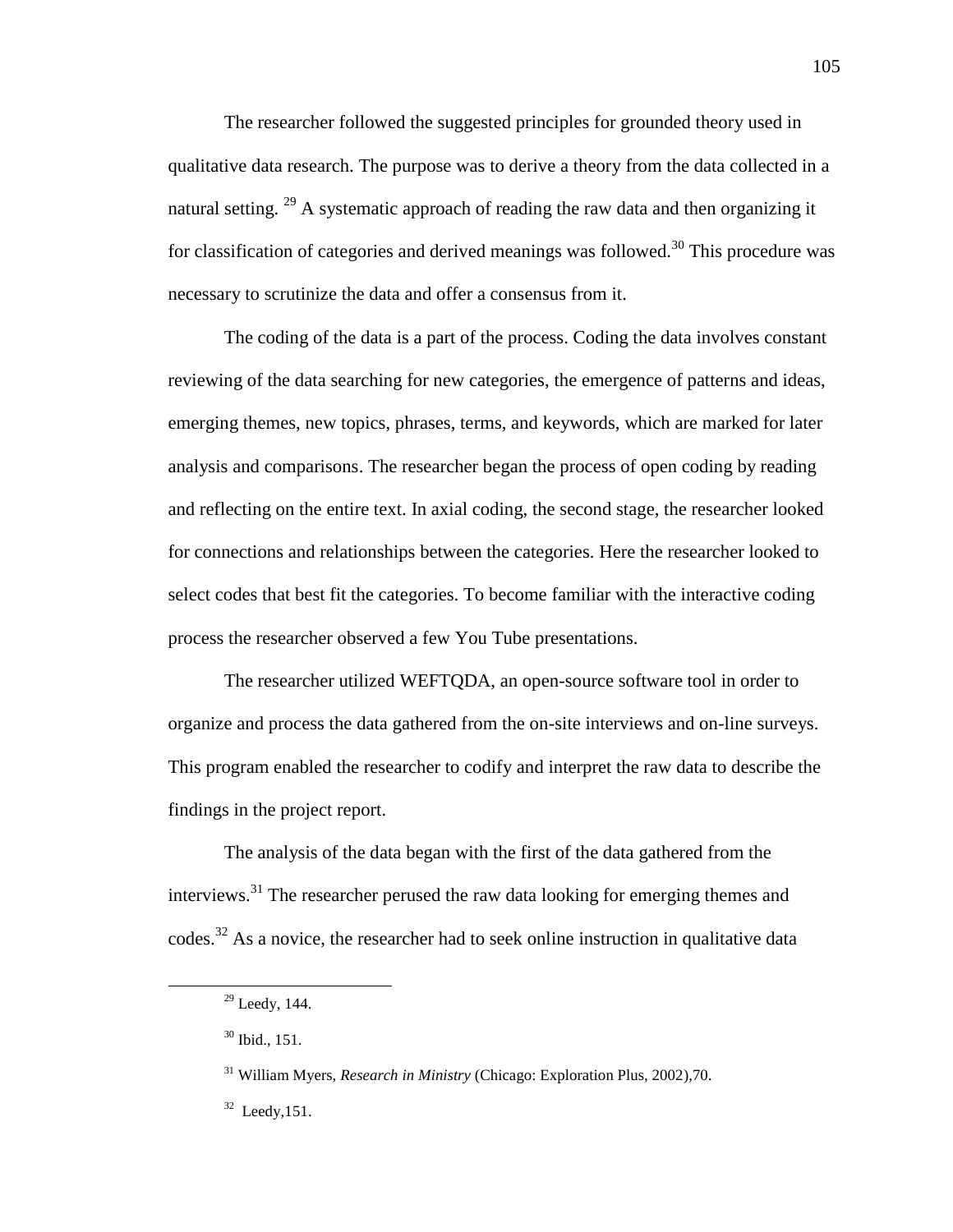grounded theory applications.<sup>33</sup> This process allowed the researcher to become absorbed quickly in the data. Other data gathered during the research came from church constitutions, doctrinal statements, websites and interviews with informants.

The researcher began the process by first identifying the category codes. These category codes began to emerge during the theological and literature reviews. The category or starter codes are key terms contained within the questionnaires and research instruments. In analyzing the data, the researcher observed the responses and linked the category codes with their derivatives or nodal codes. These nodal codes formed the basis for finding patterns and emerging themes. The software has the capacity to allow for instant retrievals and comparative analysis of the data.

The purpose behind such an approach was to ascertain what the researcher would discover in the data, aside from any of his previous presuppositions and biases. Instead, this approach allowed the researcher to look objectively, for new ideas and emerging themes. Thus, the researcher was able to focus better on the in-coming data and identify what it was saying instead of what the researcher may have wanted it to.

The coding process for the interviews was as follows: the researcher voice recorded the interviews and inserted the transcriptions into the WEFTQDA program and began the coding. The researcher assigned a combined 122 codes and nodes to the research interviews and 66 to the online surveys.

<sup>33</sup> Graham R. Gibbs, Celia Taylor, Online QDA.

http://onlineqda.hud.ac.uk/Intro\_QDA/how\_what\_to\_code.php, (accessed October 7, 2010).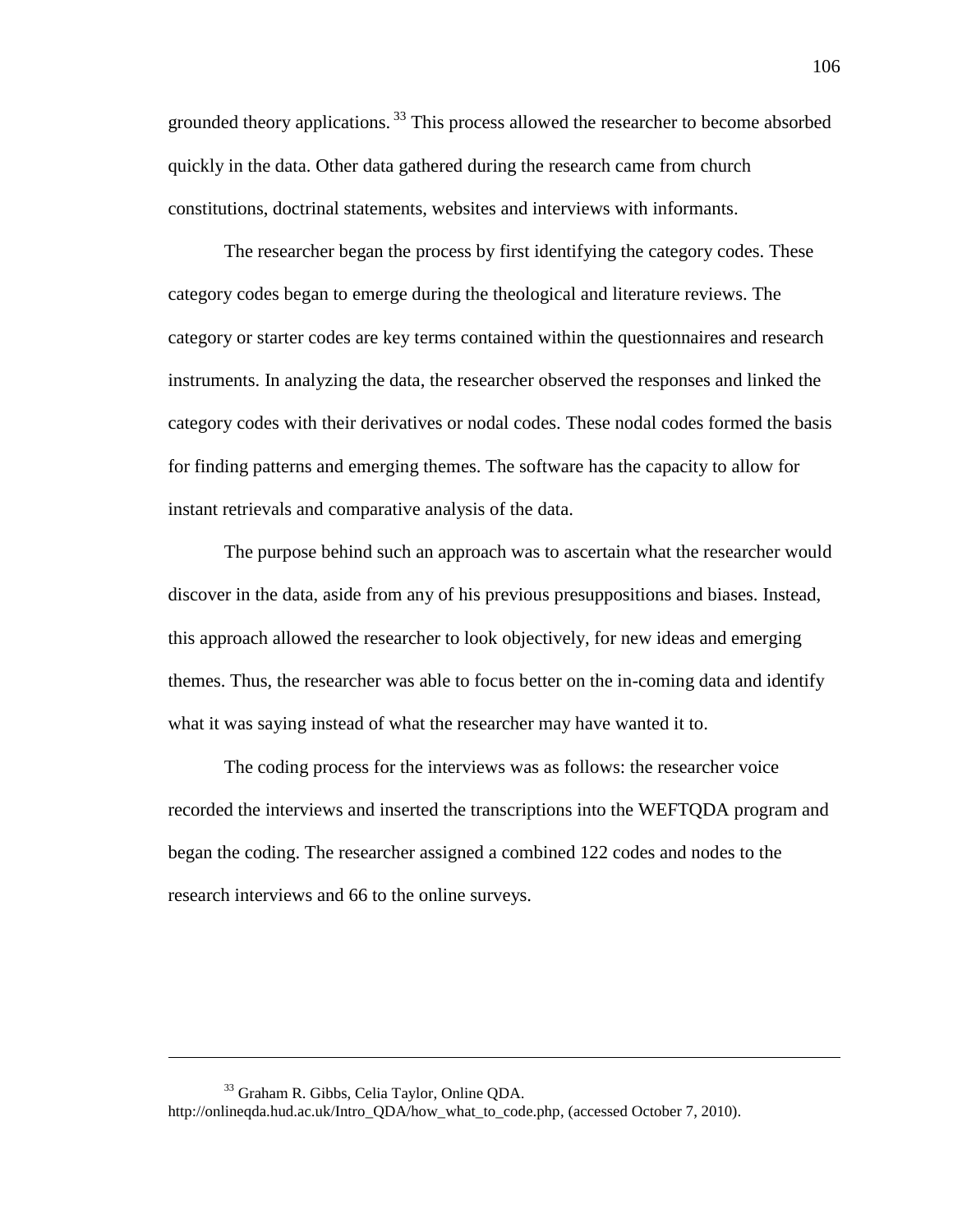# *Coding Applications*

The researcher applied the coding in two ways. He first combined all the interviews, coded them, and then did this again by church. The researcher intermittently coded the online surveys and reviewed them through the time of the project.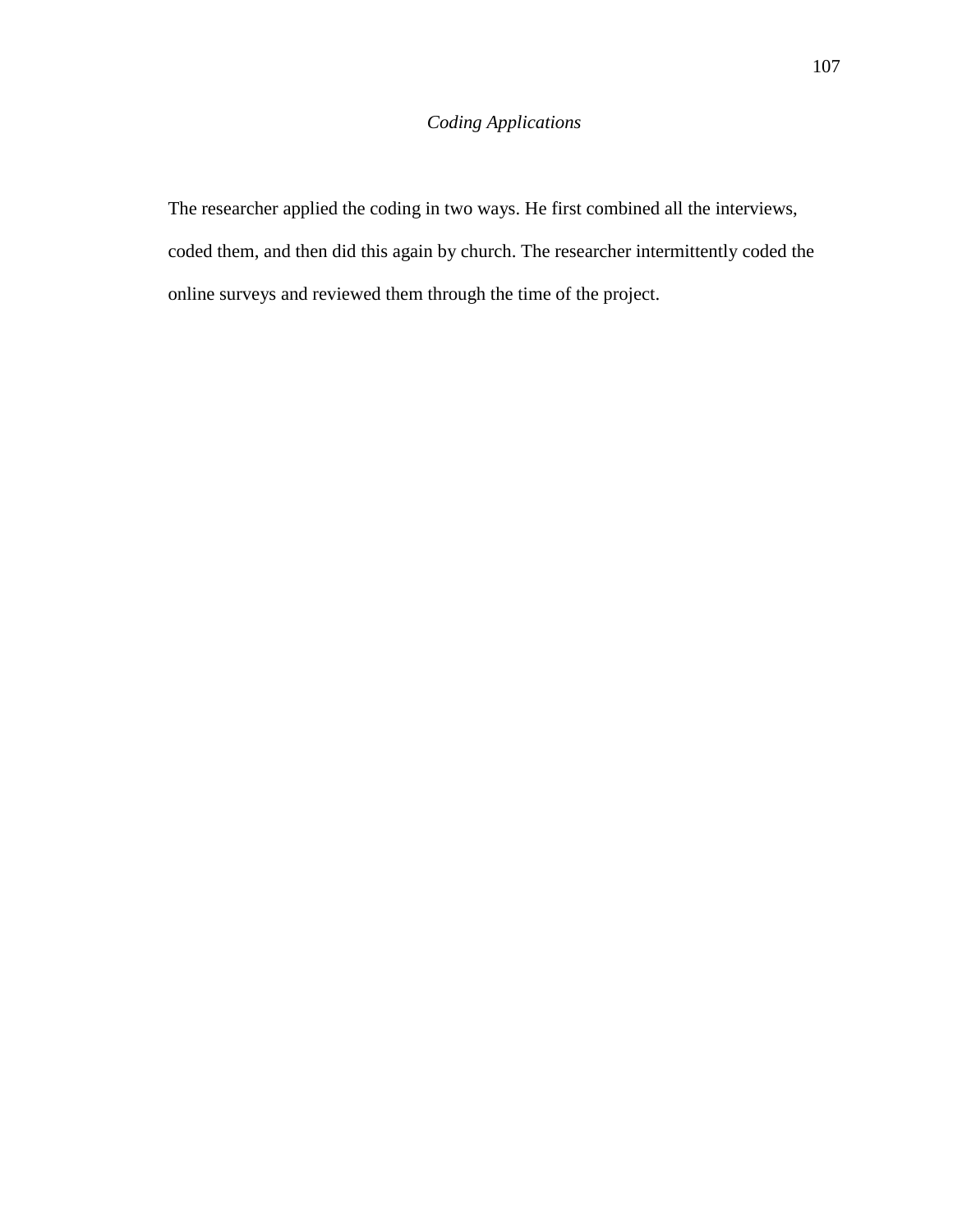## CHAPTER FIVE: PROJECT ANALYSIS

### **Research Findings**

Although leadership succession is a major concern for all churches, the independent and non-denominational churches face a greater challenge. Independent churches lack the support of a parent denomination. All of those interviewed in the case study readily acknowledged this disadvantage. On the opposite side, the advantages far outweighed the disadvantages. The researcher asked the interviewees about their preferences for independent churches. The number one response was "there is freedom from denomination hierarchy."<sup>1</sup> It is uncertain exactly what this means. It may be a perception, or a repudiation of traditional denominational polity and policy.

Nevertheless, the independent church movement is still a phenomenon, which has not reached its peak. The researcher attended various independent churches and confirmed his initial hypothesis; people attend independent churches for a sense of freedom from traditional churches. They also are drawn toward the freedom to express themselves and relational experience in worship.

The researcher's interest in reviewing independent churches was for familiarization in understanding these churches in relation to leadership succession. While the number of independent churches appears to be rising, they still must develop new leadership and take a proactive approach to leadership succession. Good leadership

<sup>&</sup>lt;sup>1</sup> David Roseland, interview by author, Lisbon, CT, October 25, 2010.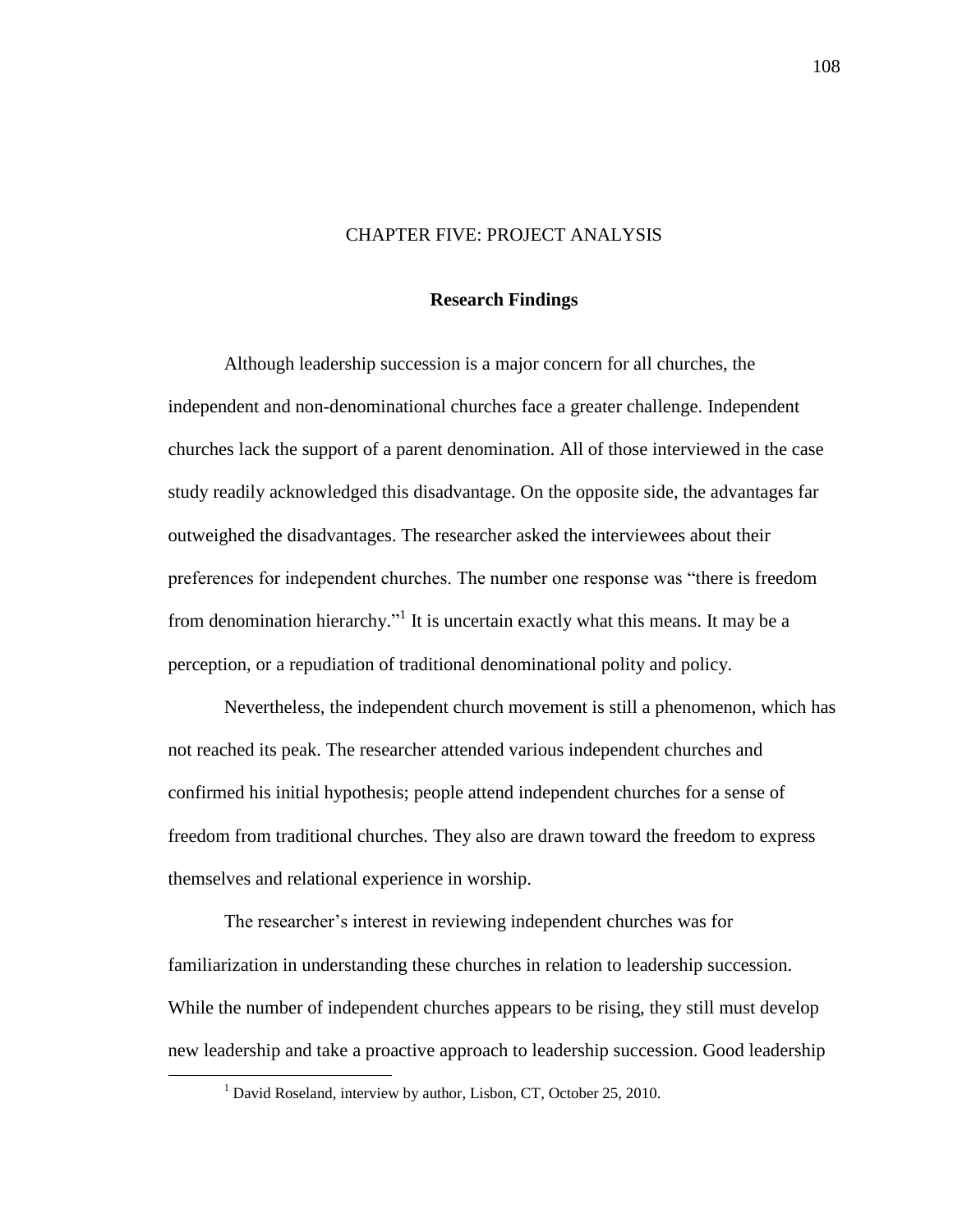succession does not stand alone, nor does it happen by chance; it is dependent on a wellplanned transition.

The data gathered during the research shows that none of the churches in this study is in immediate danger or lacking leadership. However, the research shows that there is little regard for pre-planning for leadership succession. Although three of the churches in this study have made a succession, the research shows a tendency to defer. A reason for this aloofness may be a lack of consideration given to it in seminaries and Bible colleges.

The researcher asked the interviewees about their past seminary courses and experiences with leadership succession. None could remember if leadership succession was included in their course curriculums. Additionally, none of the interviewees recalled attending a seminar or conference on the subject. It is presumptuous for the researcher to assume that Christian centers of learning have a complete disregard for the subject. However, the subject appears to lack status in Christian education.

Another finding is that none of the interviewees has brought up leadership succession with his church. During the literature review, the researcher discovered that in many churches leadership succession is the "elephant in the boardroom," a big subject that no one really wants to talk about. Yet the Bible shows how the Lord Jesus chose and prepared His apostles to succeed in the mission. The Lord took a proactive approach to leadership succession. The Apostle Peter's initial response was to resist and to defer their readiness to assume leadership (Matt.16:13-21). If the Lord did not leave such a subject to chance, then neither should any of His churches.

109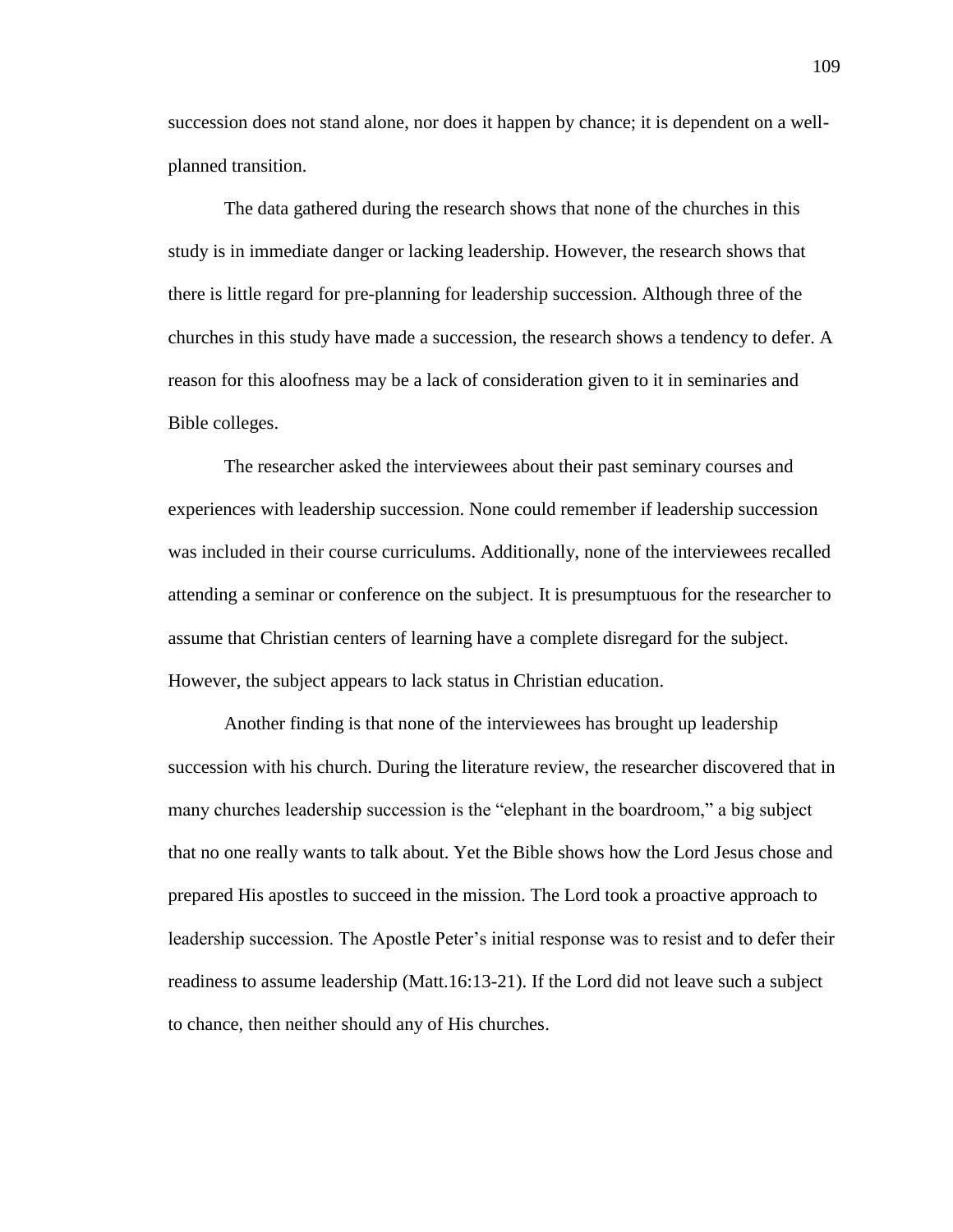Because three of the interviewees are from churches that have gone through leadership successions, the case for taking a proactive approach may seem a moot point. Thus, a passive approach, defer until necessary, may have some standing. However, the questions still stand, how well have they succeeded? How can independent community churches succeed and reach the next generation?

The theology and literature reviews along with the research all underscore the need to follow the apostolic principles for leadership succession. The Apostle Paul in his letter to Timothy directly focuses on leadership succession. The epistle suggests that pastors take a proactive approach by reproducing new leadership (2 Tim. 2:2). The focus is on apostolic instruction, personal character and teaching others to replicate the cycle.

## **Project Interviews**

The literary review provided a basis for reproducing new leadership. Leadership must be reproductive and produce new leaders who are capable of performing leadership tasks. One way this is possible is to create the capacity for future leaders to discover and develop their spiritual gifts for ministry. This involves providing the opportunities for those in the congregation to take part in the functions of the church. It is by participating in the functions of the church that disciples demonstrate their calling and identify their spiritual gifts.

The research questions primarily pertain to leadership succession in an independent church (Appendix A). Other questions include the interviewee's theology of leadership and how to create the capacity in the church for leadership? How can parachurch organizations such as seminaries and Bible colleges contribute to leadership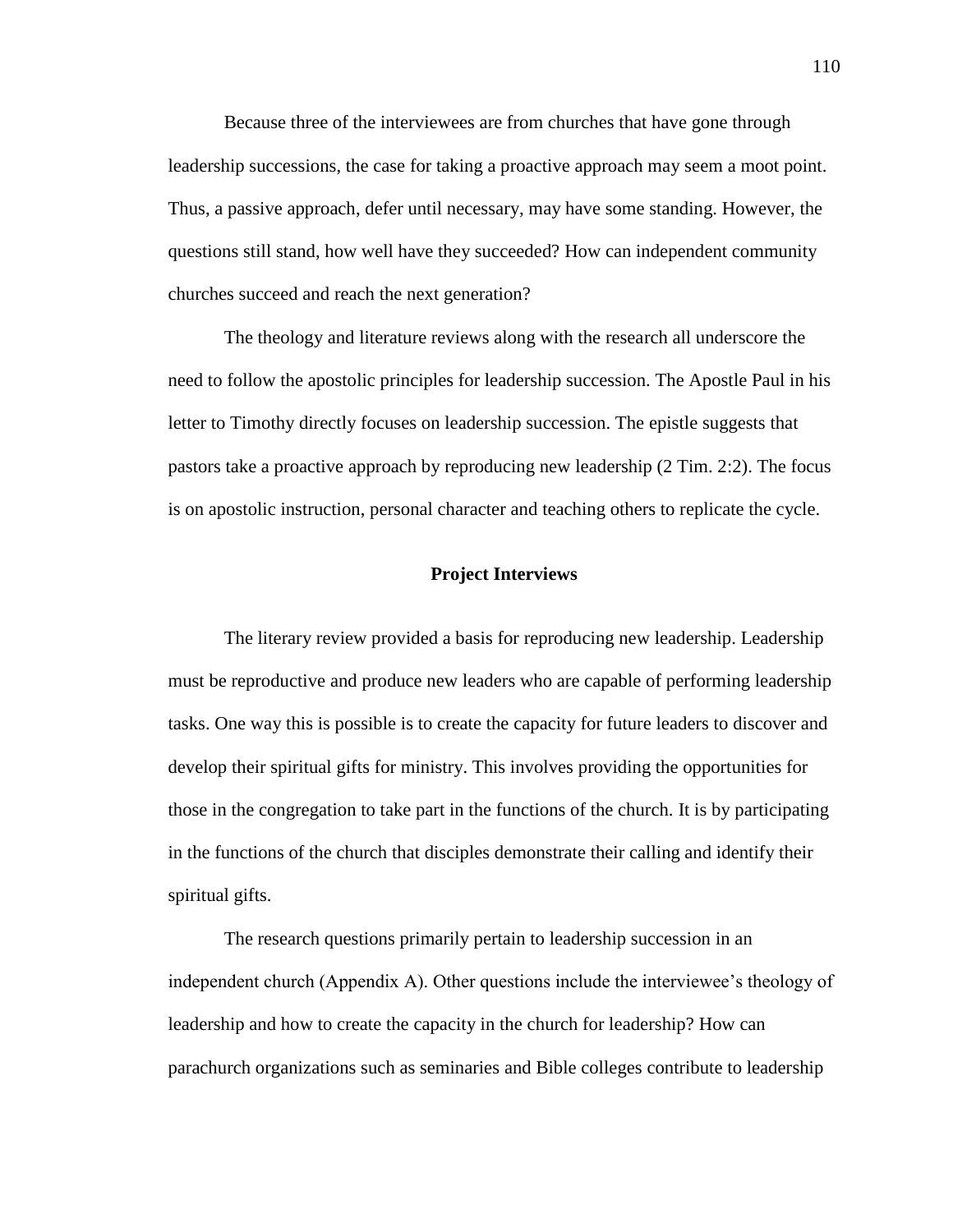development in the church? What are some of the factors that may contribute to leadership succession? What are some factors that may aid in leadership transitions?

## *Theology of Leadership Succession*

A church's theology includes at least two statements; a statement on its moral views and a mission statement on how it fulfills its purpose in ministry. In addition, the Scriptures must be the source for both of these statements. The researcher asked the interviewees their perspectives on leadership succession as informed by the Scriptures.

The interviewee's scriptural basis for a theology of leadership succession was the Great Commission (Matt. 28:19-20). All the interviewees indicated their motivation for missions came from this text. While the Scripture is clear about what disciples are to do in fulfilling the mission, little is said about how. This is left for the disciples, who must discern how to fulfill their part.

One response to a theology of leadership succession was that the Great Commission "did not pertain exclusively to those in leadership." The responder stated "every believer must take his part."<sup>1</sup> All of the codes, nodes, phrases and words for a theology of leadership succession refer to some form of training, and one in particular "establishment is from within."<sup>2</sup> Another response is "Scripture to recognize within." Another node "brought up within" suggests frequent evaluation of the progress of those in the congregation. These codes also make the case for pastors and churches to initiate a proactive approach to leadership development.

<sup>&</sup>lt;sup>1</sup> Rick Davis, interview by author, Moosup, CT, September 22, 2010.

<sup>&</sup>lt;sup>2</sup> Jeffrey Sharp, interview by author, Norwich, CT, October 13, 2010.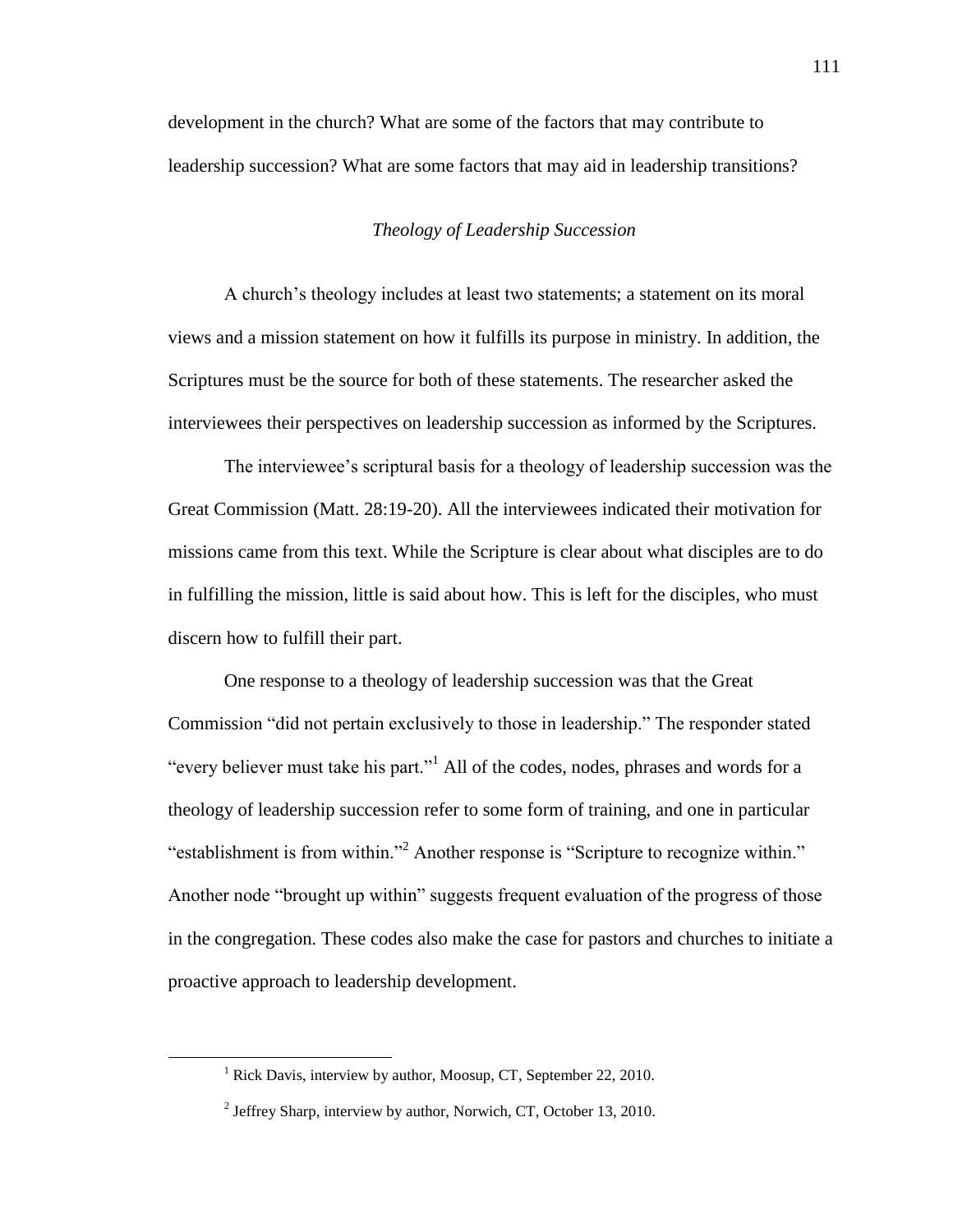Pastor Larry Chappell of North Stonington Bible Church stated that his theology for leadership comes from Paul's letter to Timothy:

―This is something that we have been well taught here through the years and the people in the church know this is important . . . , The men in the church know that they are potentially being trained from the pulpit so that church is not just church. You're coming to church for the equipping of the ministry and so we seriously teach the Word of God here, it's not three poems and a song and you're out the door; it's lets open our Bibles tonight to . . . and dig into the Word and here is the mindset behind this, Paul in 2 Timothy  $2:15^{3}$ 

Pastor Chappell emphasized the necessity to prepare congregation members for ministry

through personal training. He believes that it is in the local church that disciples become

equipped for ministry. He also stressed the importance for disciples to be well grounded

in the truth of Scripture:

"Paul placed a heavy emphasis on preparing men who could teach and rightly divide the Word of God. And therein lies the, probably well-hidden, secret of why churches do not have good succession of leadership because this training is not going on internally, and going on in the church today. A lot of times you go to a church today and a lot of times it's a good feel good social club message. And it's not a serious, it's not a serious study of the Word of God. Because as it says in Ephesians 4, which I already alluded to in talking about the gifts. And He gave some to be apostles, prophets, evangelists, and some pastor teacher for the purpose of why these gifts were given for the gift of ministry, equipping the saints for the work of ministry, the edifying of the body of Christ until we come to the unity of the faith."<sup>4</sup>

Pastor Chappell talked a lot about spiritual gifts and equipping the believers for ministry.

The levels of leadership are another code/node, which the researcher assigned to a

theology of leadership. Here Pastor Chappell was referring to the processing and

emerging of future leadership. He often referred to the governing body consisting of

4 Ibid.

<sup>&</sup>lt;sup>3</sup> Larry Chappell, interview by author, North Stonington, CT, November 18, 2010.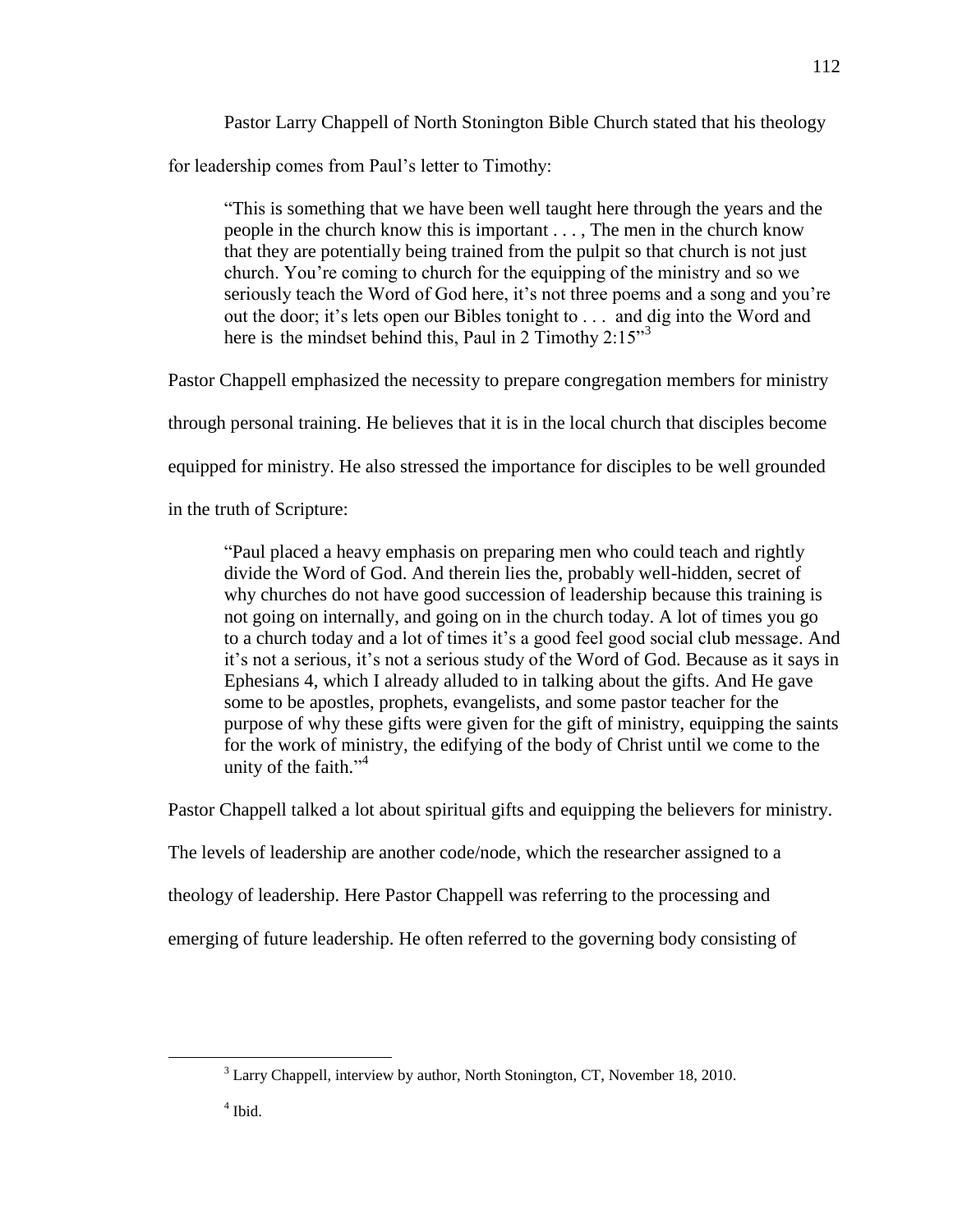elders and deacons. "I feel, that the Bible teaches elders should rule, a plurality of elders<sup>"5</sup>

## *Obstacles to Leadership Succession*

The research included some of the perceived obstacles to leadership. Two obstacles to leadership included impulsiveness—just make it happen to make it happen. A second similar act of interfering with the progress and the process—getting in the Holy Spirit's way is detrimental to leadership.<sup>6</sup> Pastor Ricky Davis of Open Bible Baptist Church offered his perspectives both pro and con. On the positive side: "The successor should be like-minded in his doctrine, his desire, and his direction as the person he is succeeding.<sup>7</sup> "The negative is not having the willingness or following the qualifications in Timothy and Titus."<sup>8</sup> Pastor David Roseland defined several obstacles:

―I would say human maneuvering and intrigue. I have seen it and that makes sense to me, when we get a Peter mentality and start thinking for yourself, instead of according to the Scriptures. We are our own worse enemy, and we need to be yielded."<sup>9</sup>

The researcher assigned two other codes/nodes from his field notes; a lack of vision and a passive approach to succession. God has enabled His servants to look and think ahead. The parable of the talents shows that God expects His servants to reproduce and loudly speaks against passivity. In the parable, God rewards the servants who reproduce and those who take risks. In today's context, the servants must be

 $\overline{a}$ 

6 Ibid.

8 Ibid.

<sup>5</sup> Ibid.

<sup>7</sup> Davis, interview.

 $9$  David Roseland. interview by author, Lisbon, CT, October 25, 2010.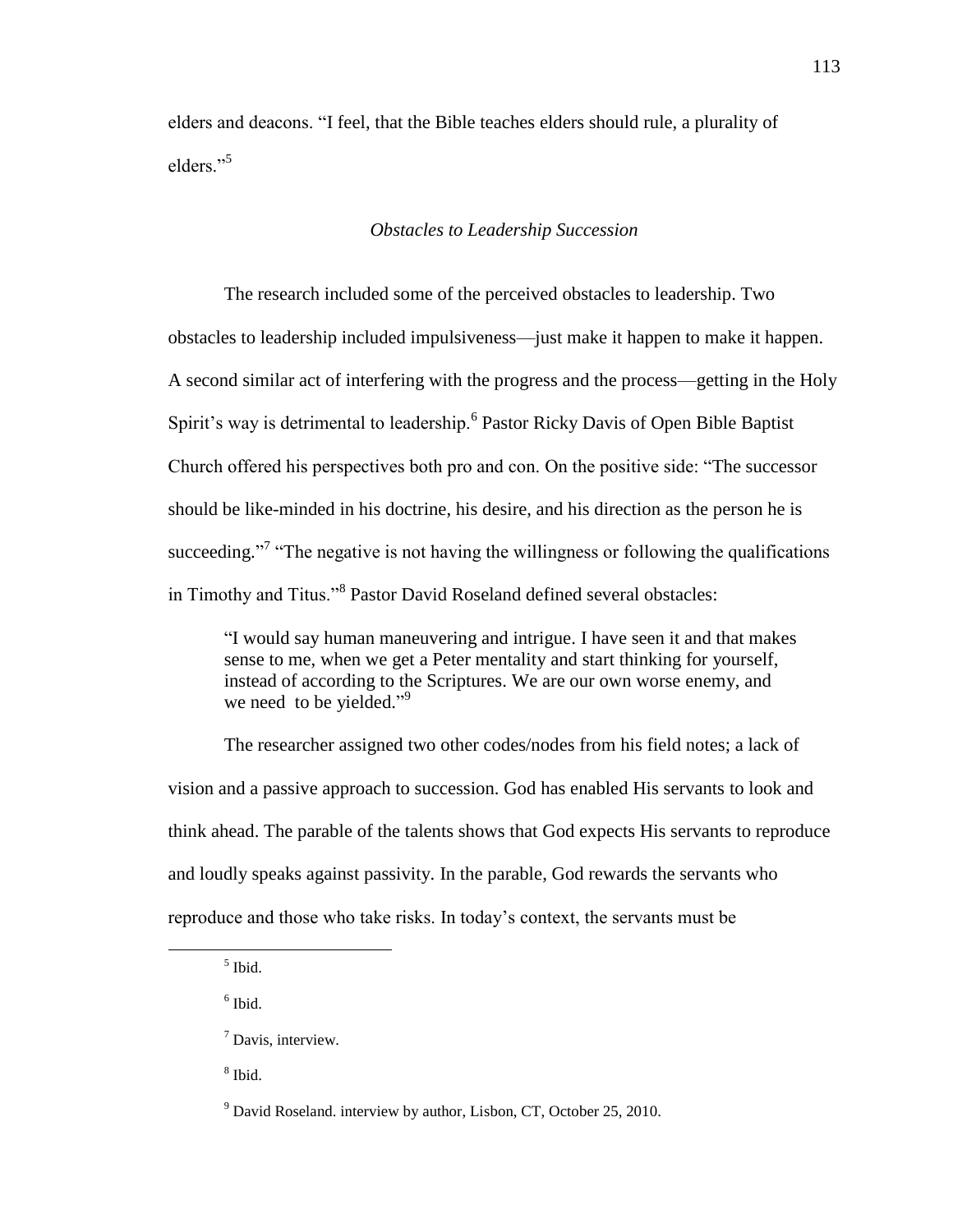entrepreneurial in spirit and have the courage to expand the mission. The Parable of the Talents teaches that it is only the passive servant unwilling to take a risk who is condemned, "So *I was afraid and went out and hid your talent* in the ground. See, here is what belongs to you" (Matt.  $25:25$ ). [emphasis mine].

## *Creating the Capacity for Leadership*

The literature review and data gathered in the research show the need for local churches to create the capacity for new leadership. The capacity for leadership includes such things as maximum ability, capability and facilities. To maximize in the church means to make the most and best effort. Churches that create the capacity for leadership provide the opportunity for them to emerge.

The research data provided specific details for creating the capacity for leadership. The code/nodes for capacity that was most significant was training and discipling was the second most significant code. Phrases with this code define it as providing training so disciples can develop. This suggests an environment for disciples to develop. Another phrasal node includes "Power in the Holy Spirit." The codes and derivative nodes for capacity expanded the details further by adding, "Internalized in the hearts through the teaching of Scripture.<sup>10</sup> Another significant node was emphasis of spiritual development. All of the codes and derivative nodes point to the significance of taking a proactive approach to leadership succession by creating the capacity for it to happen.

<sup>&</sup>lt;sup>10</sup> Chappell, interview.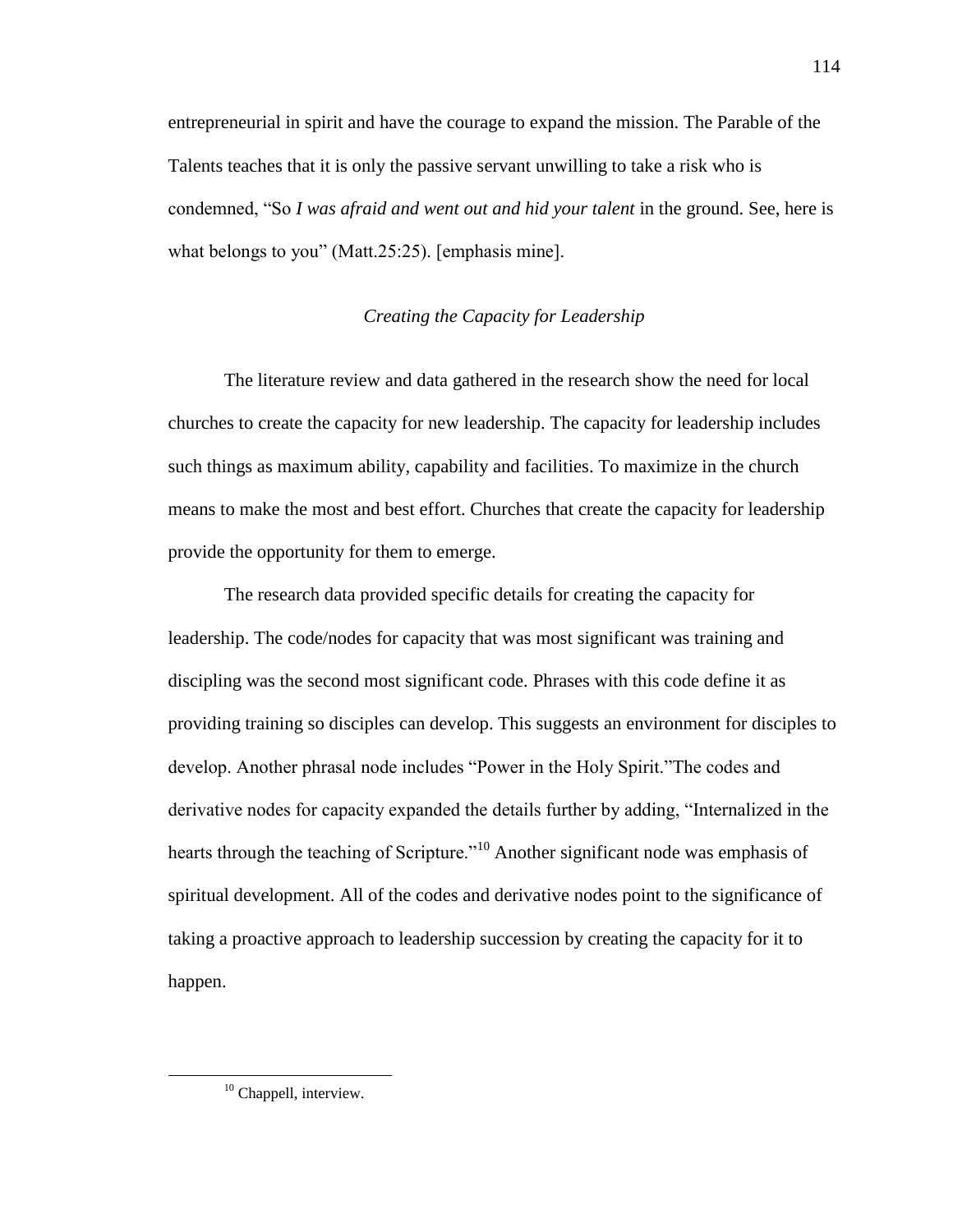As previously stated, churches need leaders who are entrepreneurial in spirit and who are risk-takers in expanding their facilities and in providing opportunities to get people in the congregation out of their seats and into the ministry. Pastor Larry Chappell at NSBC is in the process of expanding the facilities of the church. The new church is bigger and the current building will be useful for ministry. Pastor Larry shared his thoughts in creating the capacity for leadership:

I think the capacity is created in the hearts of the congregation, and the men of the congregation through the teaching of the Word and emphasizing passages such as 2 Timothy 2:2 and to show them that this is why you are coming to church and this is what this is about. This is not a game; we are not just playing church here. This is development for future leadership that is what we are looking at, and so when they start to look at church as I'm here being developed to be used of the Lord in whatever way He has planned for me, church becomes a whole lot different. The environment, it becomes different, and people become more serious about the Word of God and what we are doing here.<sup>11</sup>

Pastor Chappell believes that people respond to preaching, the conviction of the Holy Spirit and the Scriptures (John 14:26, 16:8-11). He believes that once the Word takes root in the hearts and minds of people, it will generate a response. The transcribed interview shows that the pastor must emphasize passages that pertain to leadership development and ultimately leadership succession.

The researcher agrees with Pastor Chappell's beliefs that the pastor must preach the message and, from time to time, emphasize certain texts that challenge those in the congregation to get involved in the ministries of the church. However, it is the responsibility of the pastor and elders to exercise the patience and the willingness to provide latitude for disciples to become competent and proficient in the discovery and development of their spiritual gifts.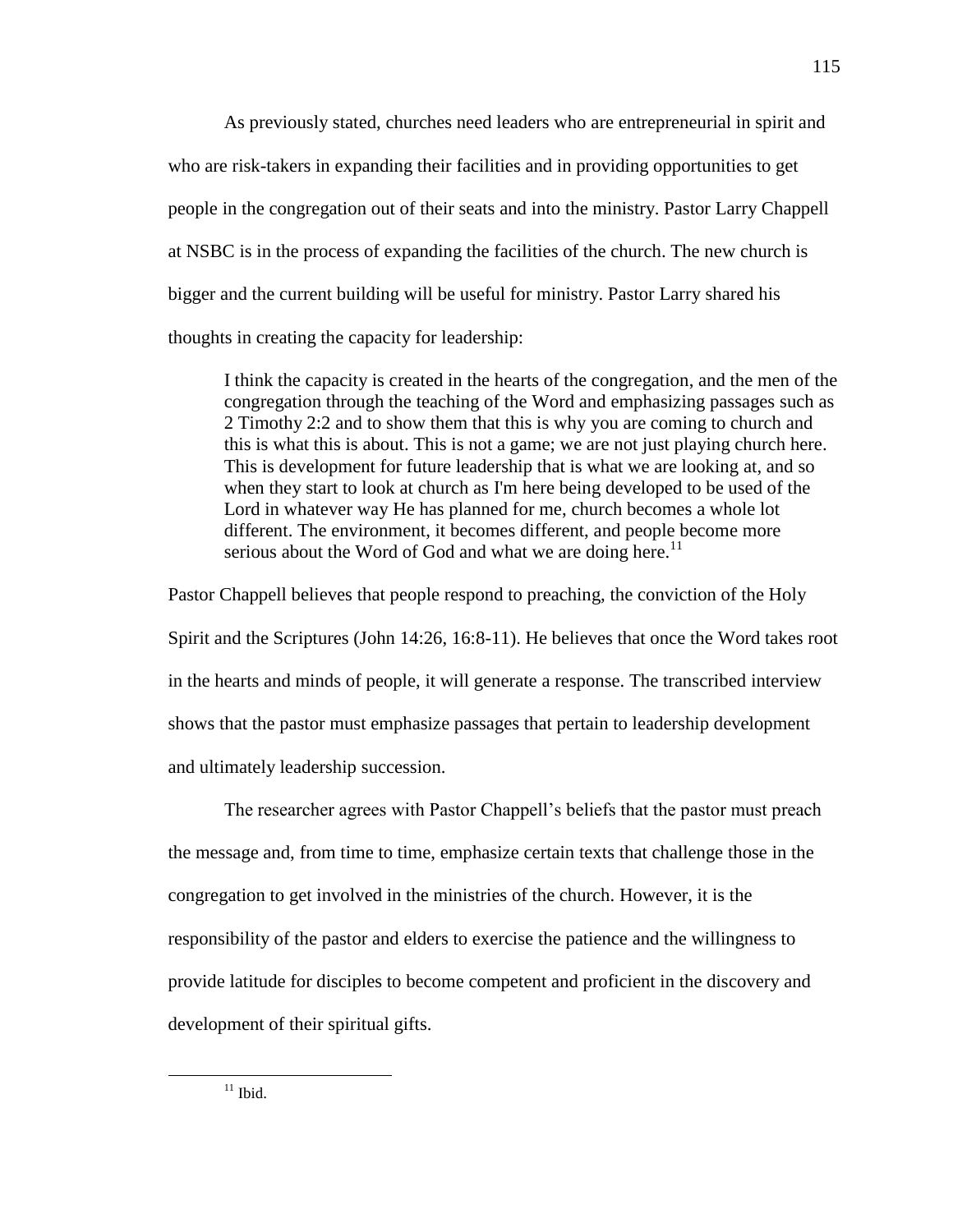Leadership should allow the disciples the freedom to identify their giftedness and discern what is not. It is important that the pastor and elders help disciples identify their giftedness and encourage them to utilize and develop their gifts more (2 Tim. 1:6). Identifying and discerning one's giftedness set is a two-fold process that anticipates success and failure. Clinton in *The Making of a Leader* simply refers to this as processing with a process item.<sup>12</sup> Failure is not a negative in this sense, but rather the means of becoming more mature and proficient in a particular skill or simply discerning what is not one's skill set.

Clinton views the emerging leader as unique and equipped with his or her own giftedness set:

Giftedness is a set, including natural abilities, acquired skills and spiritual gifts. Over the years, God refines an individual in the giftedness development pattern. This involves seeing the strengths of natural abilities and how they relate to ministry effectiveness. It involves identification and development of spiritual gifts, eventually recognizing a gift cluster and roles that will best enhance that gift-cluster. It also involves the acquisition of skills that enhance both natural abilities and spiritual gifts and that are needed in available ministries.<sup>13</sup>

The researcher sees this combination of giftedness as a dynamic equipping by God that needs processing over time. Pastors and elders are able to create the capacity for leadership by having the willingness and the patience in the process. One assumption of the researcher is that God has provided the resources for leadership succession.

<sup>12</sup> J. Robert Clinton, *The Making of a Leader* (Colorado Springs, CO: Navpress, 1989), 33.

<sup>13</sup> Ibid., 183.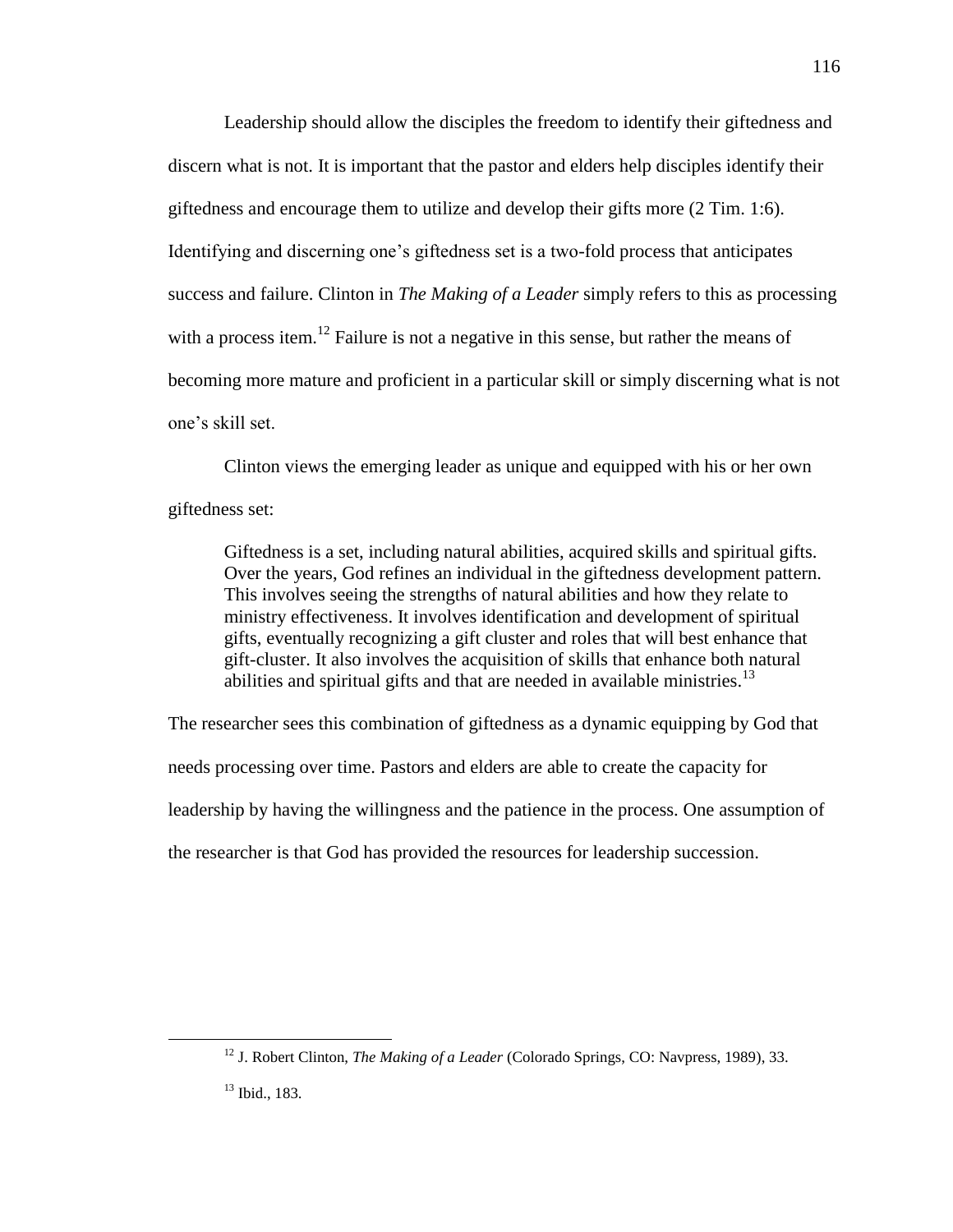#### *Parachurch and Leadership Development*

 Parachurch organizations primarily are Christian-based institutions that provide support and resources to the Christian community. The Greek prefix "para" with "
church" means "alongside the church." Parachurch can also be national organizations like the Promise Keepers, Christianity Today a producer of periodicals, or international organizations such as Wycliffe Bible Translators. One well-known company is Christian Book Distributors located in Peabody Massachusetts a supplier of Christian resources. The company's website provides a brief history and the products they distribute:

―Christianbook.com is the online home of Christian Book Distributors, a company formed long before the Internet even began to take shape. The company was started in 1978 . . . By 1996 CBD had completely outgrown the site and built a new facility across the street, where it remains today. The facility is now 300,000 square feet, and we employ a staff of just over 500 . . . We are the largest catalog/Internet company serving the Christian marketplace, frequently cited as "the source" for Christian products."<sup>14</sup>

CBD is the largest catalog/Internet company serving the Christian marketplace. The potential is wide-open for CBD and other like institutions to partner and network with churches or academic institutions. A networking link is possible between CBD, seminaries and churches.

The seminary is a parachurch organization whose primary purpose is to provide theological education and prepare Christians for ministry. The researcher's interest in parachurch organizations pertains to how they may be useful in contributing to leadership in small local churches. The researcher believes that independent or small community churches can benefit in innumerable ways through parachurch organizations. During the

<sup>&</sup>lt;sup>14</sup> Christian Book Distributors, http://www.christianbook.com/about us (accessed December 4, 2010).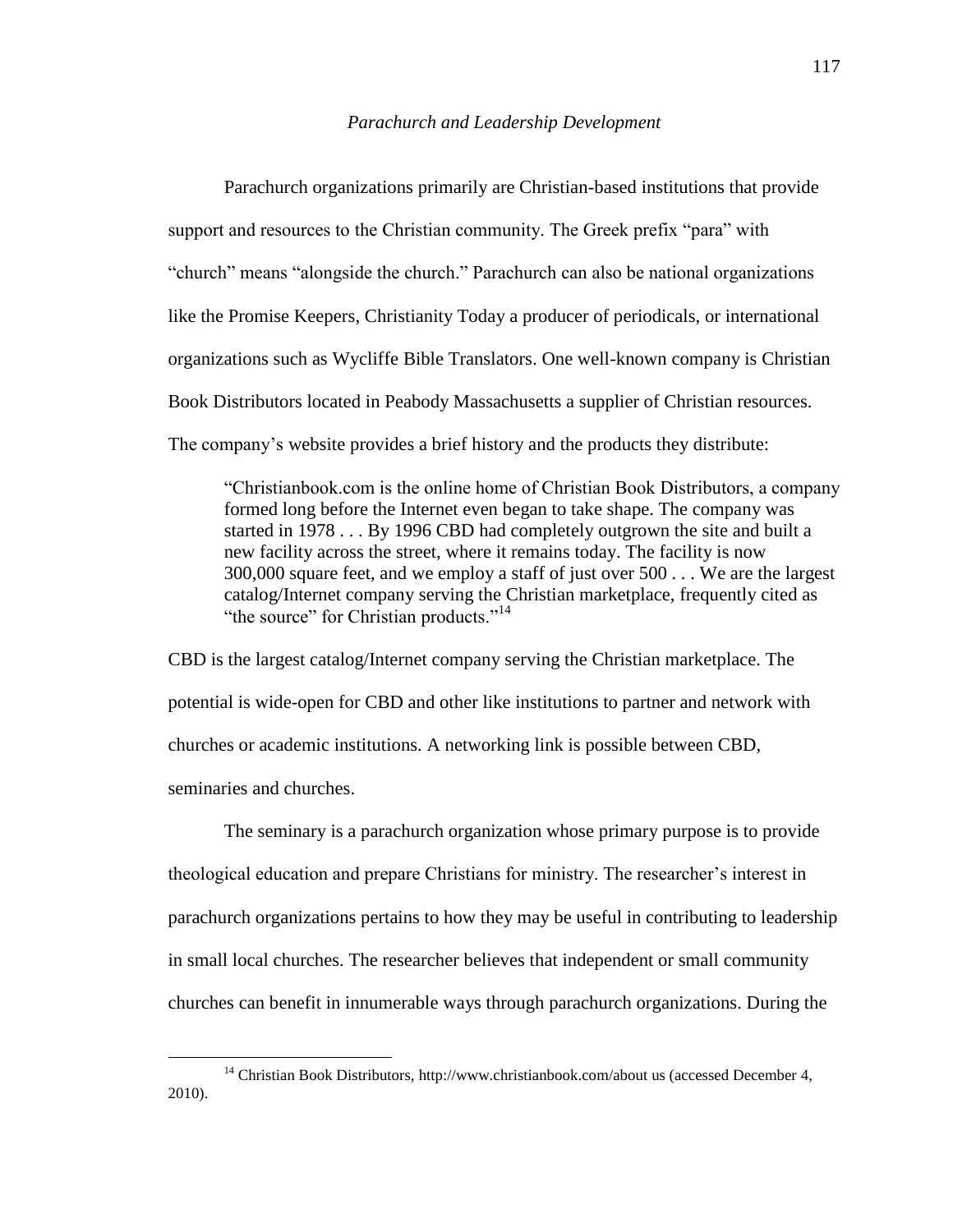interviews, the researcher asked, "How can parachurch organizations such as seminaries and Bible colleges contribute to leadership development?" Pastor Larry Chappell believes seminaries are helpful with academics, research skills and tools. He also sees parachurch organizations as useful for training in the local churches:

I would say primarily tools acquisition for the next round of leaders or the current round of leaders, they are there to get tools. Research skills, all the things you did as a seminary student, skills acquisition, seminary provides training in the church for evangelism. Another example is Child Evangelism Fellowship which provides training in child evangelism. Another is mission objectives for what we want and there are organizations that can accomplish those things. Cooperation with parachurch organizations can provide the knowledge and skills.<sup>15</sup>

The researcher sees cooperative networks established where one institution is supportive of another. Pastor David Roseland stated that seminaries are useful for training in languages and hermeneutics: "In our situation here, the way parachurches or seminaries can contribute is: we need help with the languages. If a man is going to be trained, he needs Greek and Hebrew. We need seminary involvement in that."<sup>16</sup> This supports the need for parachurch involvement in local churches. The use of networking is beneficial for leadership succession. During the interview, Pastor Roseland stated that his calling to PCBC was the result of networking. The codes for calling and leadership succession both have an axial link to networking. Another axial link code is partnering with parachurch organizations. The codes for leadership development also connect with networking and partnering. Training and other forms of it are some of the nodes that connect leadership development with parachurch involvement. Similarly, the training nodes are linked to networking and partnering.

<sup>&</sup>lt;sup>15</sup> Chappell, interview.

<sup>&</sup>lt;sup>16</sup> Roseland, interview.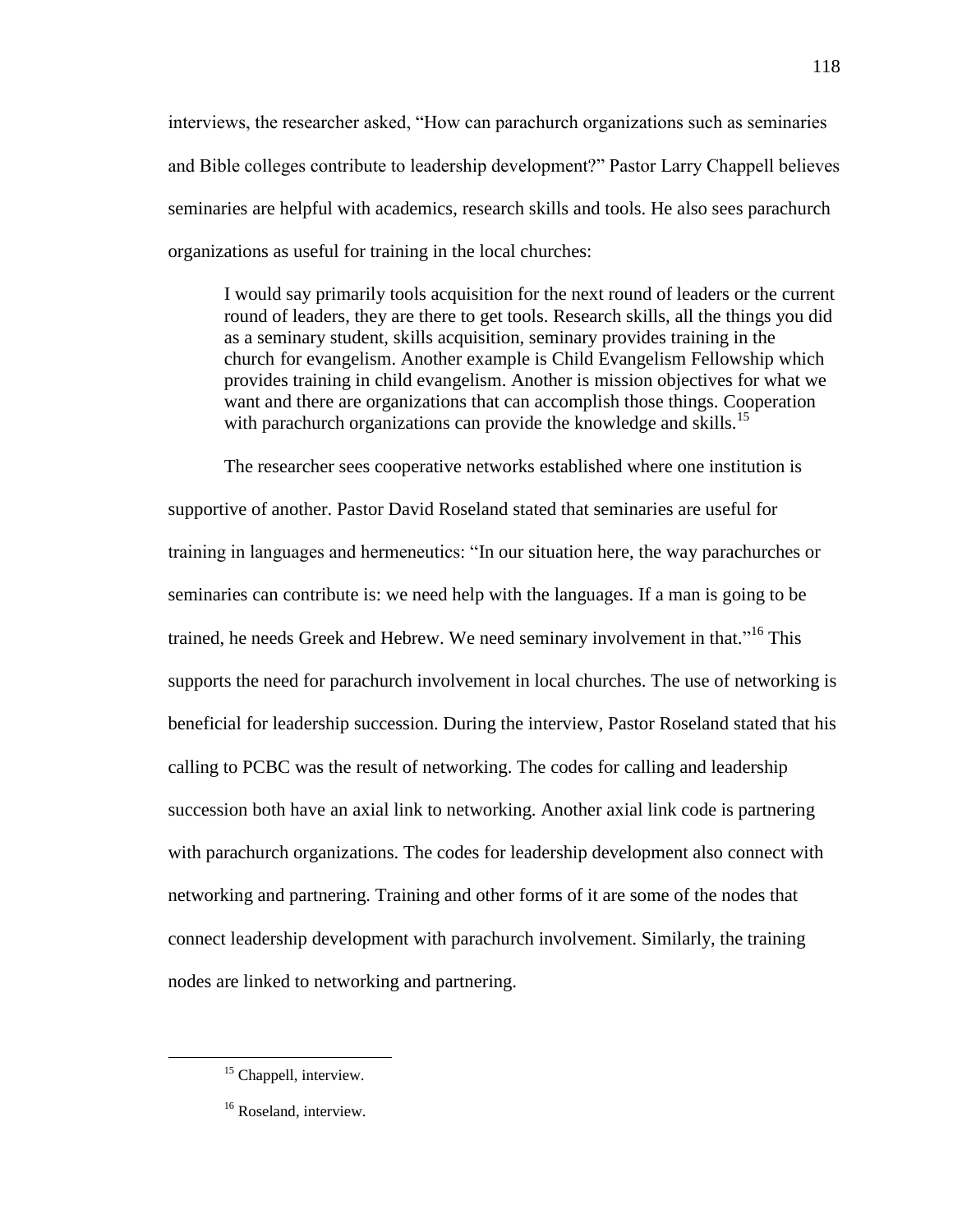#### *Factors that Contribute to Leadership Succession*

Much has been written about leadership which suggests that there are certain factors that can contribute to leadership. Although this is the case for leadership, little has been written about succession. The researcher looked for certain factors, both pro and con that can affect leadership succession. The researcher framed this question into two queries: What are some factors that can contribute positively to leadership succession? What are some of the obstacles to leadership succession?

The apostolic principles of evangelism in Ephesians 4:11-16 show how the replication process works in the church. Evangelism is making disciples and equipping them through education, edification, encouragement and empowerment. In the local church, disciples discover and develop their spiritual gifts. The church is where new disciples receive education and edification. It is in the church that these disciples should obtain encouragement and empowerment. The dynamic of leadership succession is in evangelism.

Good leadership succession depends upon certain components and variables. The determinants are the factors that cause or influence desired results. Besides the evangelism components above, what are some of the factors that can have a positive effect on leadership succession?

Pastor Ricky Davis believes that "the successor should be like-mined in his doctrine, his desire, and his direction as the person he is succeeding."<sup>17</sup> This suggests that a successor's motivation should be similar to the predecessor's. Leaders should be properly motivated and doctrine should be a factor that stimulates a vision and direction.

<sup>&</sup>lt;sup>17</sup> Davis, interview.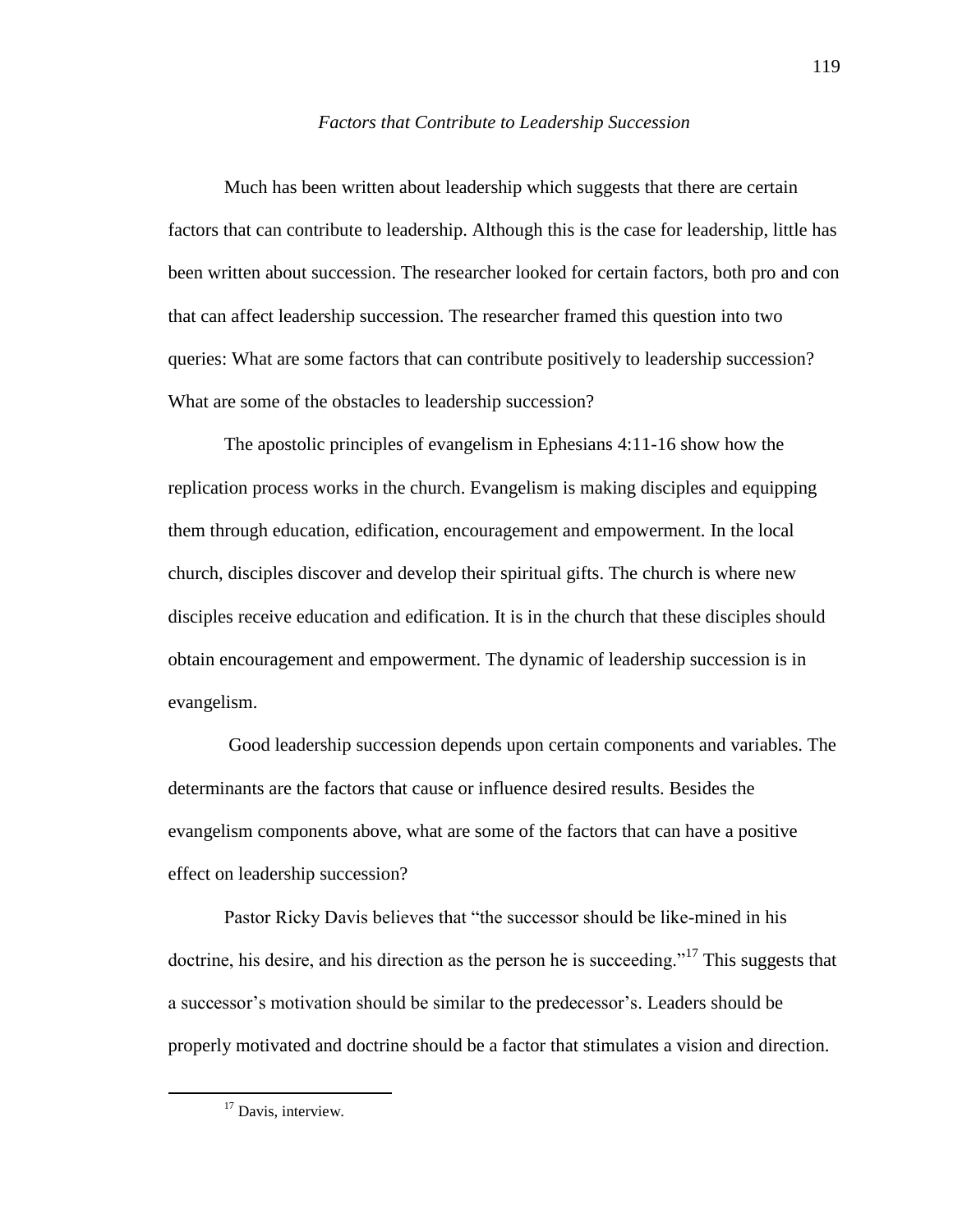Pastor David Roseland's response was "It is a spiritual growth thing, you grow into what you are; that is the most important factor in developing leaders. I am also about developing a strong enough core for the next round of leading."<sup>18</sup> Codes for these factors were "training disciples and leadership emerges." Providing an environment for inministry training and evaluation of disciples are phrasal codes associated with factors. Leaders evaluating the spiritual growth of their disciples are an important factor for leadership succession.

One negative factor that interferes with the discipleship process was impulsive leadership. Human maneuvering and operating according to the flesh are other responses coded with obstacles to leadership succession.

## *Leadership and Transitions*

The primary purpose of the project was to understand leadership succession in small independent churches. A significant consideration was "What factors contribute to leadership successions and how can they happen?" The theological and the literary reviews have provided many examples of how congregations and churches succeed in reaching the next generation.

The research shows that leadership successions need pre-planning. The literature review and the research show that few churches take a proactive approach toward leadership transitions. Yet, transitions are a vital part of succession in churches. Several churches in this project have recently gone through leadership successions and shared their experiences regrading the transitions.

<sup>&</sup>lt;sup>18</sup> Roseland, interview.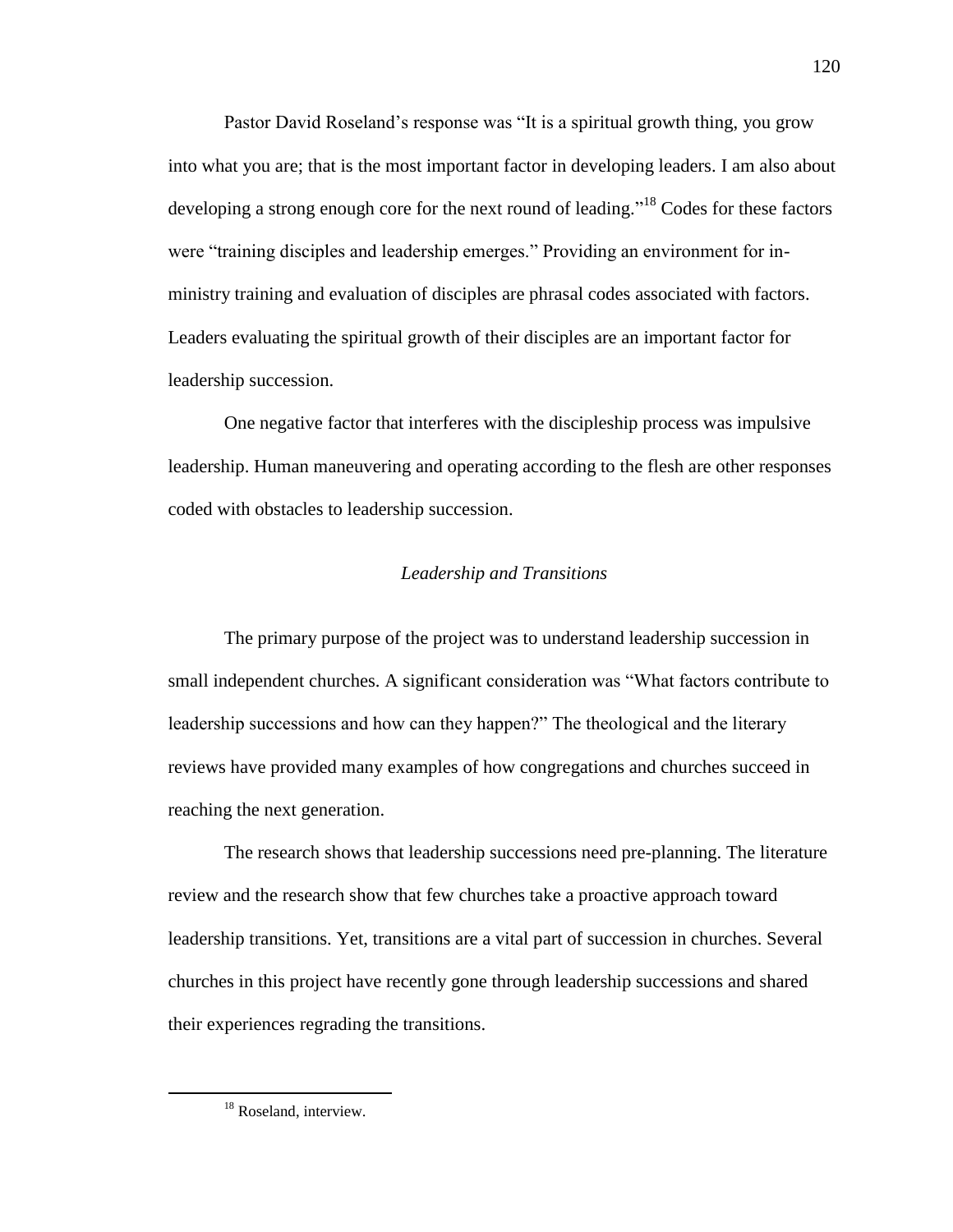## *Leadership Transitions the Key to Successions*

Pastor Jeff Sharp of Norwich Worship Center described his transition to senior pastor as a positive one. He believes it was the result of the relationship he enjoyed with his predecessor. Pastor Jeff started out as the youth pastor and had twelve years of a mentoring relationship with his predecessor. This is in synchronization with the Bible record and the literary research, where the Lord Jesus "affirmed his predecessor, John the Baptist and chose His successors, the apostles." Pastor Jeff was well prepared and ready to assume the pastorate. He reflected on the culmination of the process with the passing of the mantle and the prayer shawl and staff in ceremony in front of the entire congregation as something more than symbolic. The researcher sees this as an indelible act that reminds the successor and the congregation of the shoes he is to fill and who he represents.

At North Stonington Bible Church, the researcher found a second church that recently made a positive transition in leadership. Pastor Larry Chappell described his transition as nothing short of smooth: "It was such a smooth transition that nothing really changed. ... We had already been functioning like this for many, many vears."<sup>19</sup> Pastor Chappell summarized the transition as "seamless."<sup>20</sup>

The coded data reflect those of the case studies. In both churches, the transitions were works already in progress. The nodes that refer to transitions support this. At the Norwich Worship Center, the following codes came through: well-planned, preparation, very careful. These codes definitely fit with the transition that happened. The researcher

<sup>&</sup>lt;sup>19</sup> Chappell, interview.

 $20$  Ibid.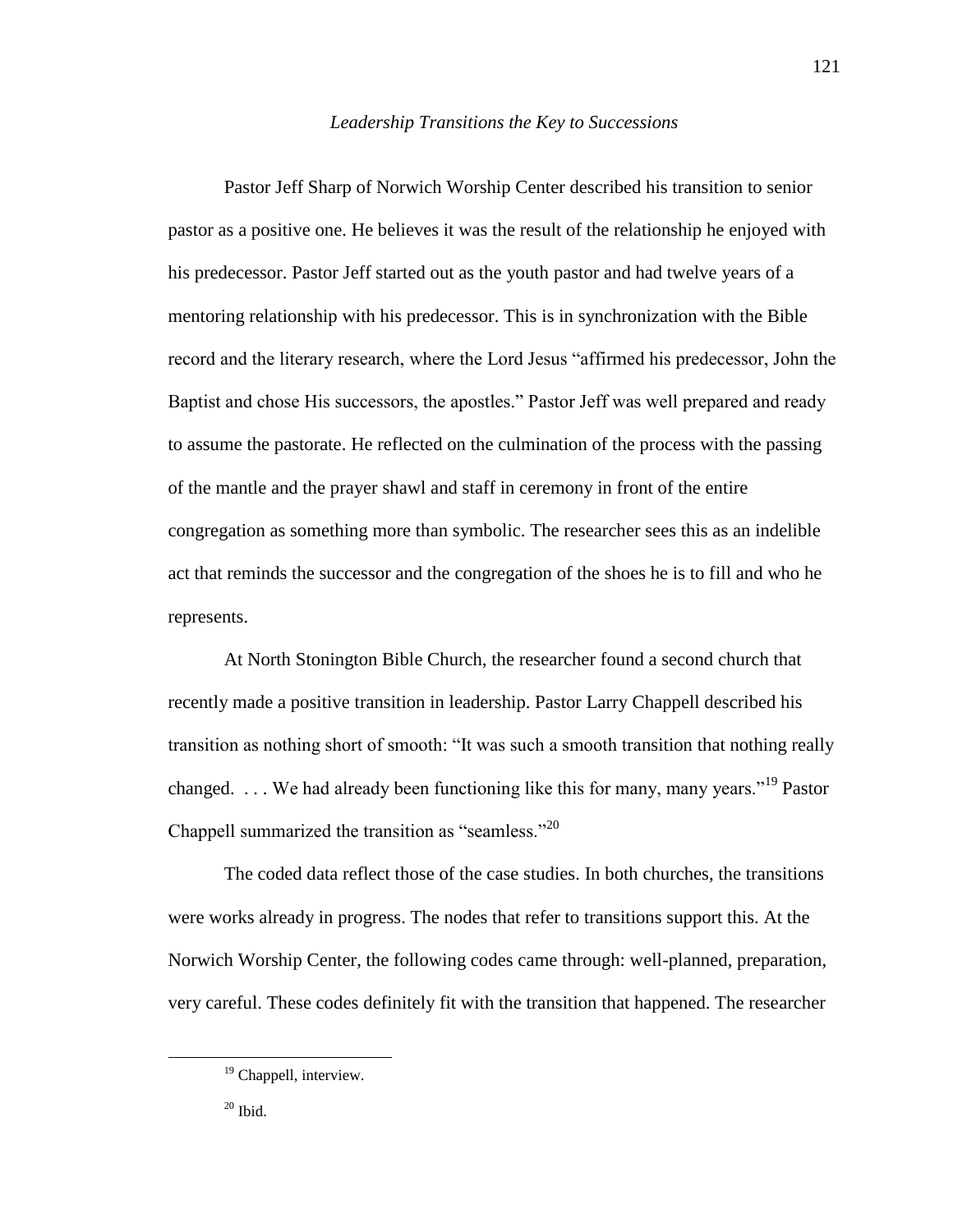notes that transition was a lengthy process. In a sense, the whole church was a part of the process.

The North Stonington Bible Church produced similar nodes: take time, planning, preparation, preparing, verify biblical qualifications. These nodes also fit the narrative at Norwich Worship Center. The researcher notes that the transition was always a work in progress here and the congregation was a witness and part of the process.

The Preston City Bible Church triangulated the codes for transitions with nodes planning for them, mentoring successor, and internship. The researcher notes that in each case there was not a strategic plan or a policy to follow for implementing the transitions. Nevertheless, they happened. There are similarities and differences with the three leadership successions. At the NWC and NSBC the successions of pastoral leadership were the result of a lengthy leadership development, while the succession of pastoral leadership at PCBC was through networking.

The researcher was concerned about how to reach a saturation point with a particular code or theme and so he included online surveys in addition to the interviews with the informants. The survey data show transitions contain some form of planning reaching 50% with respect to other nodes. Other like nodes that were found in the church narratives were seek the council of leaders, mentoring the prospective leader and involve the congregation in some aspects.

In one survey, the responder reflected on the sensitive nature of transitions: "Start now looking to the future. Turnover is inevitable. Having a plan for that turnover will ensure that the church will continue. Ignoring the inevitable is "deadly." Another responder considered the necessity of prayer: "Pray and allow the Holy Spirit to lead the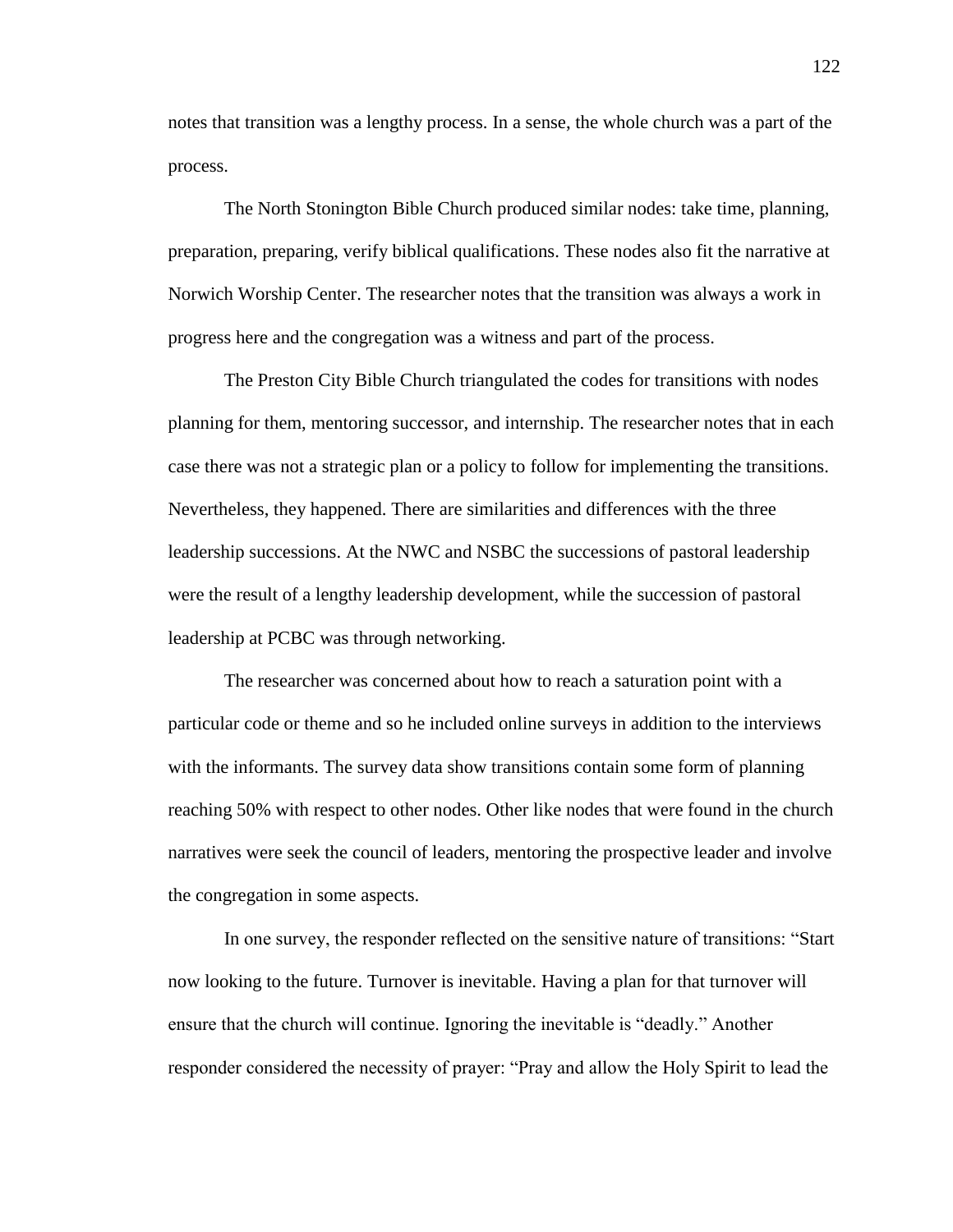people.‖ The researcher concurs that God definitely must be a part of the process (Acts 14:23).

Another responder believed that a policy and procedure was necessary for transitions: ―Have rules and a plan already in place, mentoring time prior to old one leaving. Involve the congregation in some aspects."<sup>21</sup> This response included a consideration for the congregation in the process. The researcher agrees that the congregation needs to be a part of the transition process. The transition also needs to be a positive experience for both the new leader and the congregation. This becomes a part of the church's history. The transition includes the transfer of knowledge and experience between the predecessor and successor.

## *The Components of a Leadership Transition*

In searching for churches for this project, the researcher met with a pastor who was preparing to retire in a few months. The researcher asked the pastor how the transition process was going. It was at this early time in the research that the obvious became clear. A good leadership succession does not happen in a vacuum. It involves many factors and components.

The pastor was asked if he had discussed the transition with the elders and their plans for implementing the transition. The pastor openly discussed the components of an orderly transition and he agreed to meet again and discuss his feelings for such a transition. Just prior to retiring, the pastor met again with the researcher and shared his personal feelings about the process and progress. The pastor stated that he was at the

<sup>21</sup> Anonymous, Online Surveys.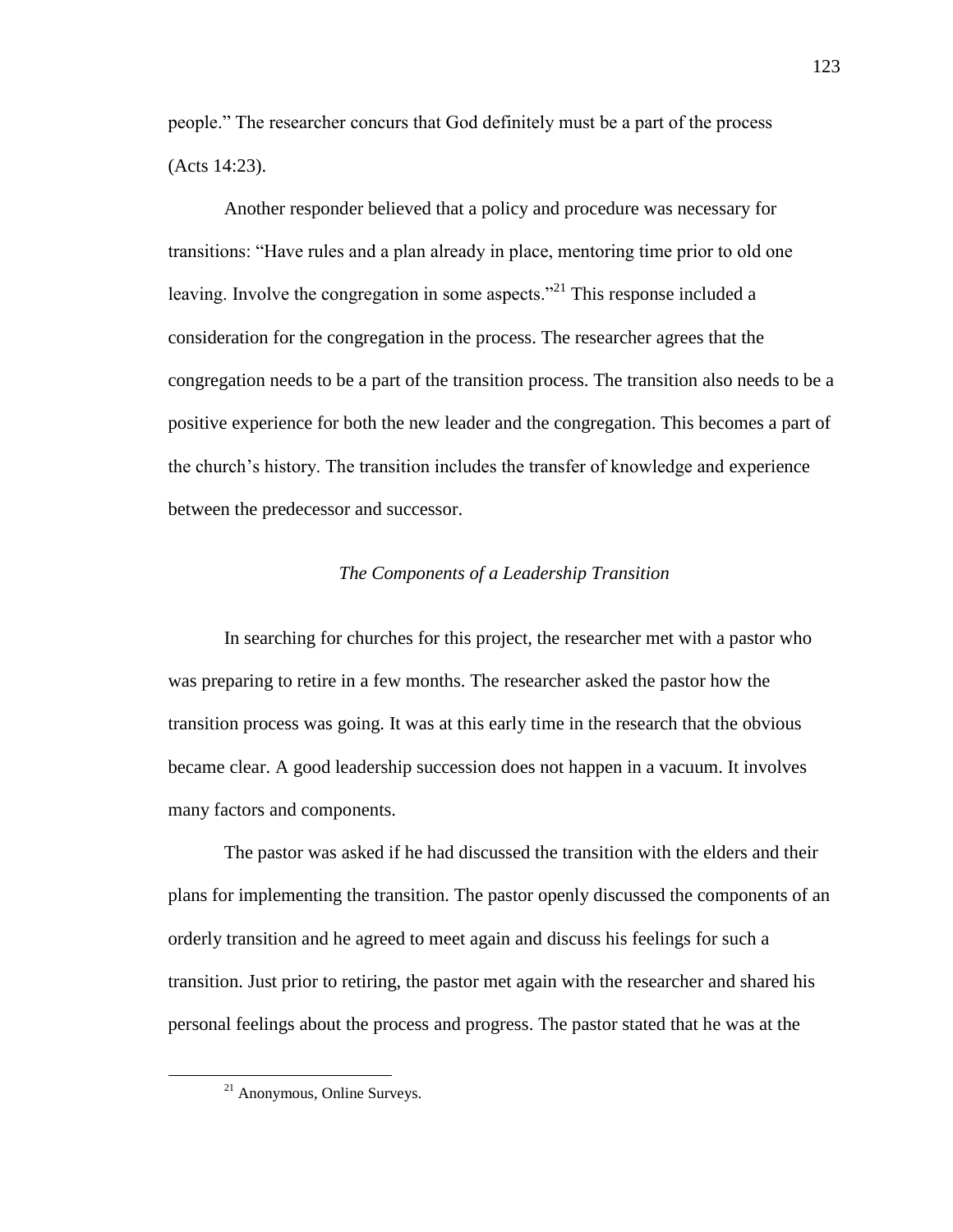church since its inception and that he was a homegrown product. He was concerned for a successful transfer of ministry and offered his services to the elders in the planning and implementation of the transition.

The researcher notes that unlike the transitions in the Norwich Worship Center and the North Stonington Bible Church, which were internal homegrown products, the transition in this anonymous church was the product of the search committee. The transitioning pastor met with the elders and suggested a transition plan. The

following include some of the pastor's considerations:

Almost all resistance to organizational change is emotional, even though it is perceived as rational. Transition presents the potential for the church to experience emotional, organic and emotional stress. Jesus was involved in transition, both coming in (after John the Baptist) and going out (as He passed the mantle to the apostles). His example was that the present leader should be involved in a successful transition. Considerations for the Incoming Leader: Honor thy predecessor; speak to members about past leadership; be compassionate with members who remember the past; confirm the importance of the past; build on that which is healthy; and complete the past.  $22$ 

Similarly, he thought about the departing leader: "Considerations for the Departing Leader: Envision abundance for the future; build on the capacity for leadership; transfer skills, those irreplaceable qualities; and affirm and recognize new leadership.<sup>223</sup>

The retiring pastor also described what he perceived as a healthy transition and the key players in a healthy transition. Healthy Transition enables the church to move forward into the next phrase of external and internal development with a new leader and with a minimum of spiritual, programmatic, material and people loss. It is holistic, developmental and conserving.

<sup>22</sup> Anonymous Source.

 $^{23}$  Ibid.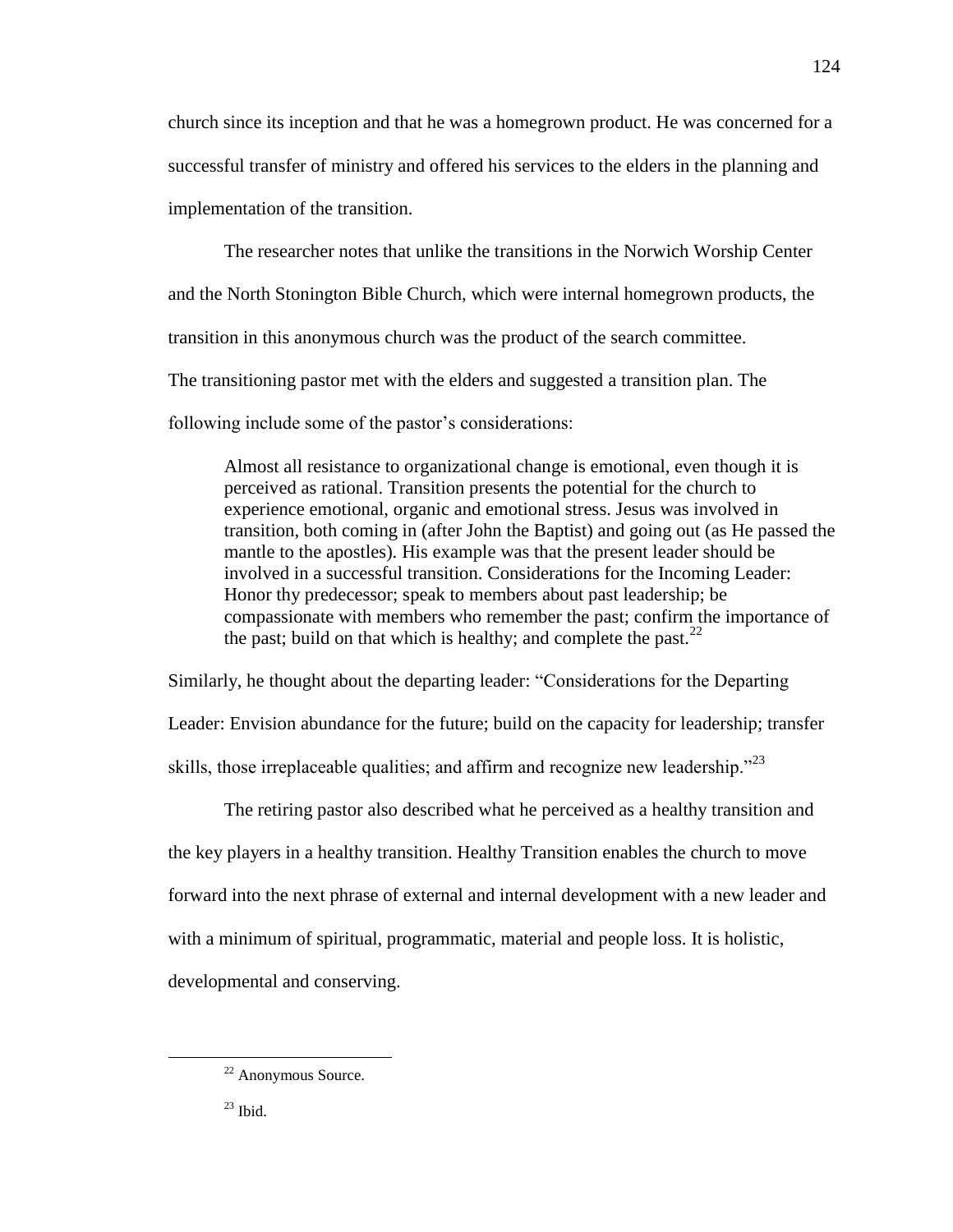The Pieces of a Healthy Transition: recruitment orientation-briefings, introductions, mentoring, coaching, information transfers; record reviews; communicate with staff and congregation; maintain a climate of health (fellowship, stewardship, ministry); continuity of key ministries is important; maintain spiritual growth; the role of the former pastor properly defined; and the retiring pastor also provided his suggested specific intentions during the transition.<sup>24</sup>

This leader also commented about the important issues in the immediate transition:

Short-term (first 30 days): Spend time with incoming pastor reviewing everything in the Constitution and Bylaws Policy Manual, the history of the church, the people of the church, and the traditions of the church; familiarize incoming pastor with conference and events over the years, the place of the purpose-driven life in the church; do a run through of a typical week; plan and participate in the installation service; and be available as needed.<sup>25</sup>

The transitioning pastor has now entered into a new ministry and stated he was

available for post transition needs. The researcher agrees with the transitioning pastor that a poor transition exists "when there is a lack of a clear bridging . . . causing pain and frustration even with good intentions can lead to costly results."<sup>26</sup> A poorly implemented transition may produce an interim instead of a successful long-term pastor.<sup>27</sup>

## *Church DNA and Transitions*

DNA is a genetic code discovered nearly sixty years ago by scientists James

Watson and Francis Crick in 1953.<sup>28</sup> In the natural world, the DNA is the internal code that replicates and multiplies each cell in its proper place in the body. In a similar sense,

 $\overline{a}$ 

 $27$  Weese, 33.

<sup>28</sup> National Library of Medicine, "The Discovery of the Double Helix, 1951-1953," http://profiles.nlm.nih.gov/SC/Views/Exhibit/narrative/doublehelix.html (accessed November 27, 2010).

 $^{24}$  Ibid.

 $25$  Ibid.

<sup>&</sup>lt;sup>26</sup> Anonymous, interview.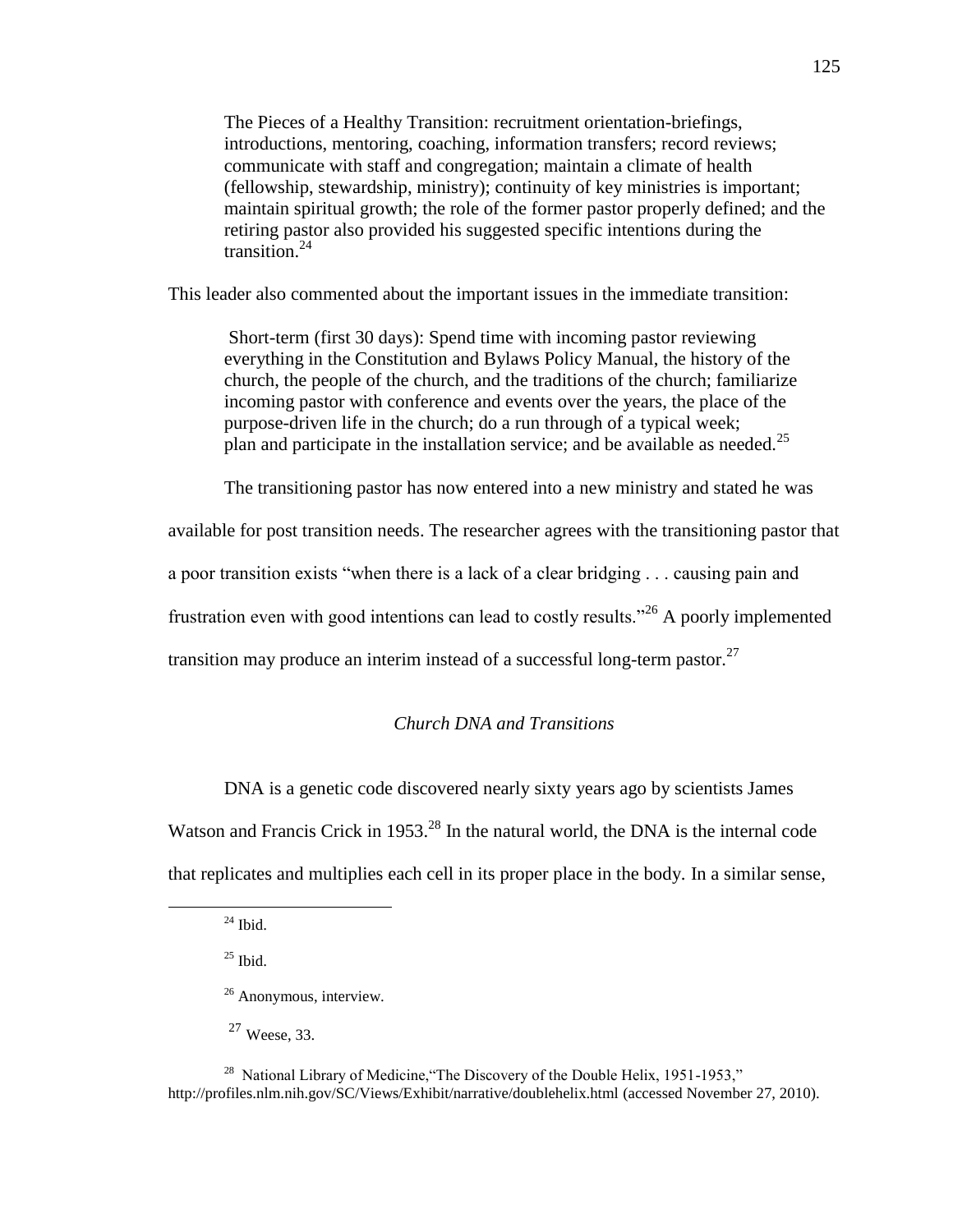the process continues in the church body. Just as DNA multiplies itself identically in the human body, DNA is the same throughout the Body of Christ. The DNA is the pattern of Kingdom life from the smallest unit, the disciple in Christ, to the largest unit, a family of churches.<sup>29</sup>

The Scriptures provide the DNA for how the church body should look in its character and conduct (Matt.28:19-20). In John 13:34-35 love and relationships are common factors for establishing a Christian identity. In the Great Commission, the Lord instructs His disciples to make new ones through teaching and replication. Church DNA consists of three factors: Divine truth, nurtured relationship and apostolic mission.<sup>30</sup> These components are the DNA of a healthy church. Anything less is a mutation.

Since 1985 forensic science has been able to identify unique DNA which has solved many cold cases.<sup>31</sup> DNA consists of the human code of life; how humans are alike. Paradoxically, forensic scientists also have been able to establish the uniqueness a positive identity of an individual.

Church DNA is similar: Healthy churches have common factors with the Body of Christ. The researcher has found a likeness in the churches, divine truth, nurturing relationships and mission motivated. The researcher has also found that they have their own unique characteristics. The uniqueness is how these churches fulfill their part in their own context.

 $30$  Ibid.

 $^{29}$  Neil Cole, "The DNA of Christ," Church Multiplication Associates, http://www.cmaresources.org/article/dna (accessed November 27, 2010).

 $31$  DNA Initiative, "History of Forensic DNA Analysis," http://www.dna.gov/basics/analysishistory/ (accessed January 9, 2011).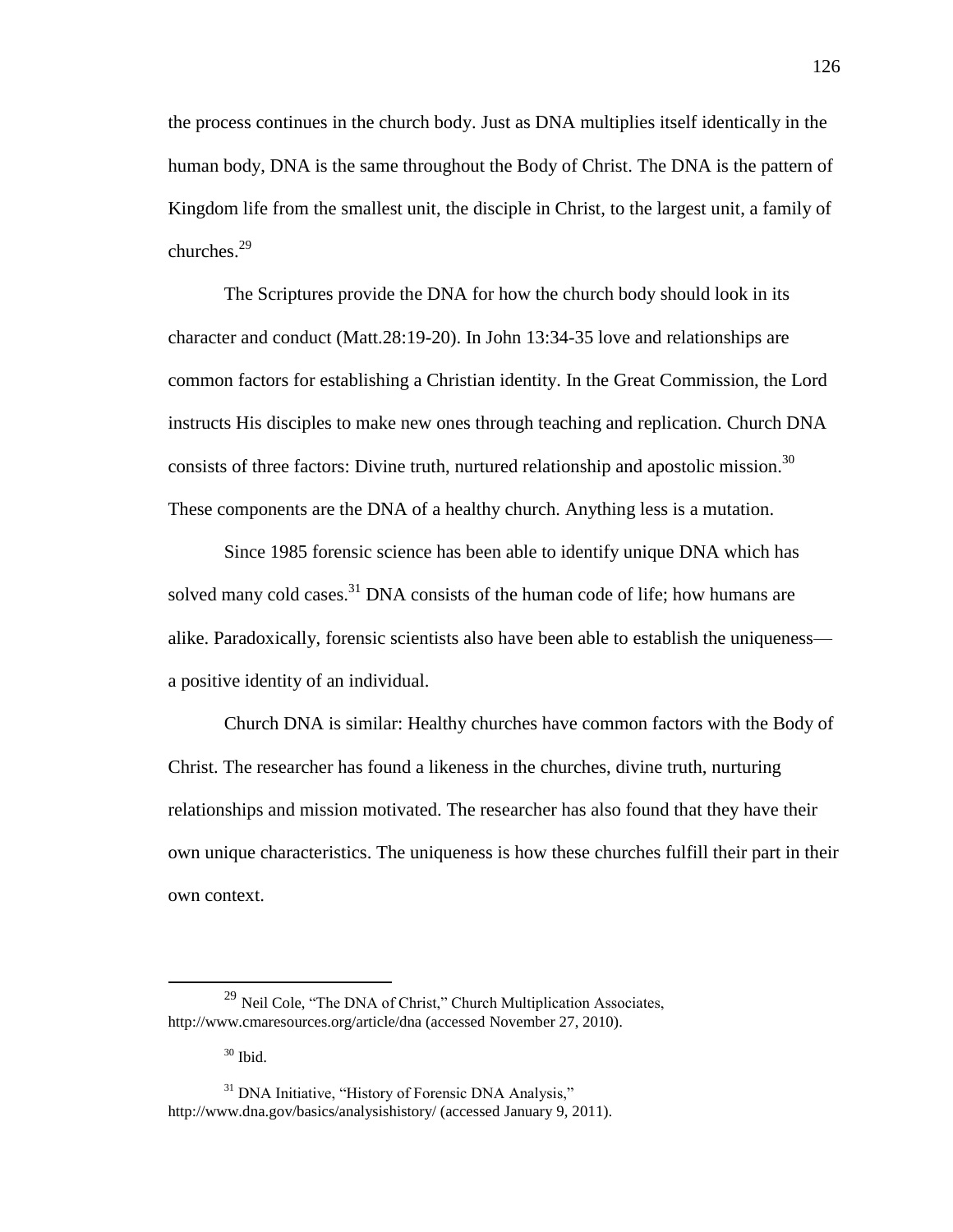The churches in this study displayed a healthy DNA in respect to their common DNA. The uniqueness consists of how they go about proclaiming divine truth. In two of the churches, the focus is on study, doctrine and evangelism. In another church, members evangelized through a mime dramatization. A distinct characterization for such churches is that they will put aside traditions in favor of evangelism. It is important for churches to recognize that they have their own DNA.

Nancy Ammerman expands this concept further: "In addition to being shaped by a theological tradition, congregations are also, of course, shaped by the larger secular culture in which they are located.<sup>33</sup> Ammerman believes that churches are unique and a product of their own cultures:

A congregational culture is constructed out of all the materials we have been discussing—theological and denominational traditions, expectations from a larger culture, patterns of a social class and ethnicity, and the like. All those things are carried into the congregation by its members and leaders. Whenever any of those elements changes, the congregation will inevitably as well.<sup>33</sup>

Ammerman also believes that churches have the ability to adapt to cultural changes. The researcher does not dispute this, but rather considers the duration of time. Leadership successions and transitions are subject to time-related factors. The potential problem in recruiting leadership outside the local church is the possibility of a mismatch of congregational DNA. The researcher sees that it is probably best for a local church to develop its own homegrown leadership than to struggle waiting for the congregation to adapt to subtle changes.

127

<sup>32</sup> Ammerman, 79.

<sup>33</sup> Ibid., 82.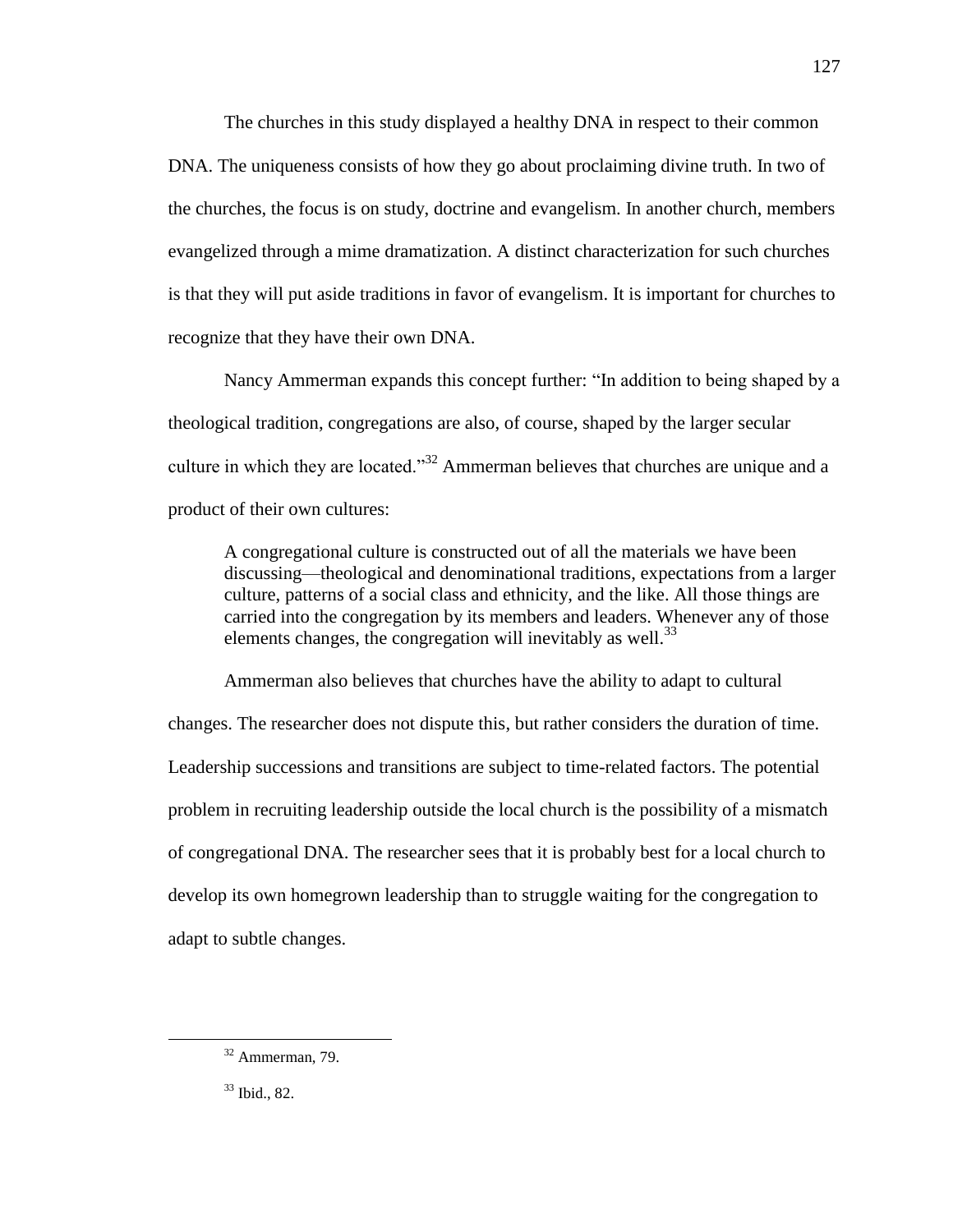### **Amalgamation of the Research**

In analyzing the data, the researcher noted that there was a tendency for local churches to follow the methods of the culture in selecting leadership. Admittedly, the researcher does not dispute that there are some benefits in this. The corporate world has proven this. The corporation has longevity and successful corporations have deliberate plans for reaching the next generation and ensuring their profit margins. The literary review showed how the corporate world succeeds in reaching the next generation.<sup>34</sup> The literary review also considered how the ecclesiastical world succeeds in dealing with leadership and change: "Research suggests seven critical components for church mobilization: a healthy foundation; a compelling vision; a plan for action; missional resources; a motivational catalyst; change-sustaining relationships; and transformational leadership skills."<sup>35</sup> The researcher sees a healthy foundation, a compelling vision and a plan of action as the dynamic components of leadership transitions. A church's healthy foundation is dependent on its congregational DNA. The local church's leadership is responsible to maintain a healthy church.

## *Traditional Leadership Succession*

The leadership in most Protestant churches is usually of two classes a professional or clergy and the laity. In most of these churches, the professional is the pastor and the laity is the elders, deacons, trustees and other positions. In these churches, the pastor is

 $34$  Donna Schaper, "Leadership Transitions: What the Nonprofit World Can Teach Us," *Congregations* 35, no. 1 (Winter 2009): 33-37

 $35$  Heidi Unruh, "Building the Church's Readiness for a Transformational Ministry Journey," *Family and Community Ministries* 22, no 4 (Winter 2009): 22-26.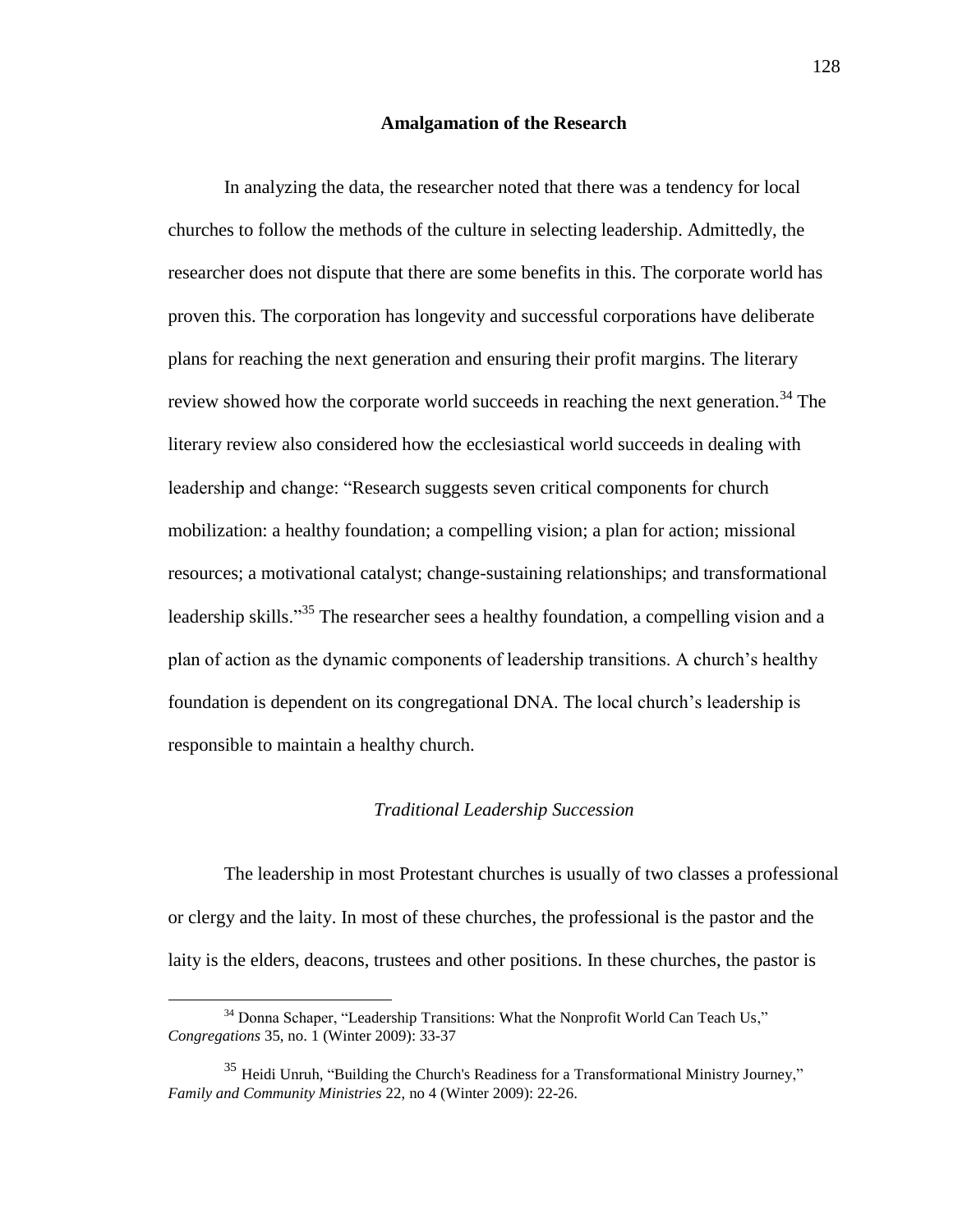the spiritual leader while the laity serves in other capacities within the church. However, when there is a need for a pastor the laity is responsible to find one. This is a major paradox. Suddenly, the laity must find a match between the potential candidates and the congregation.

Traditionally, such churches have formed committees to search for a professional clergyman. This committee is a search or pulpit committee and has a specific task of finding a pastor. The search committee is a short-term task committee that disbands after it has completed its task of finding a pastoral replacement.

Another committee that is prevalent in small independent churches is the nominating committee. The nominating committee is different from the pulpit or search committee in that they serve to keep the laity positions filled. The nominating committee's primary function is to fill any vacancy that occurs within the church. Another function is to rotate members in and out of leadership positions according to church constitutions. In some of the smaller churches, this practice has become a ritual or routine. In some situations, it is whomever the nominating committee can get to occupy the position.

In some churches, the practice is to meet annually and inquire who wants to remain in their current position. There is little or no regard for matching a particular person's skill with a specified position. These traditions affect how churches address leadership succession.

Another potential problem is there is little evaluation of the church's leadership *need*s. This can result in leadership atrophy and stagnation. The theology review of Acts has shown these practices are not in accordance with the apostles' actions (Acts 6:1-7).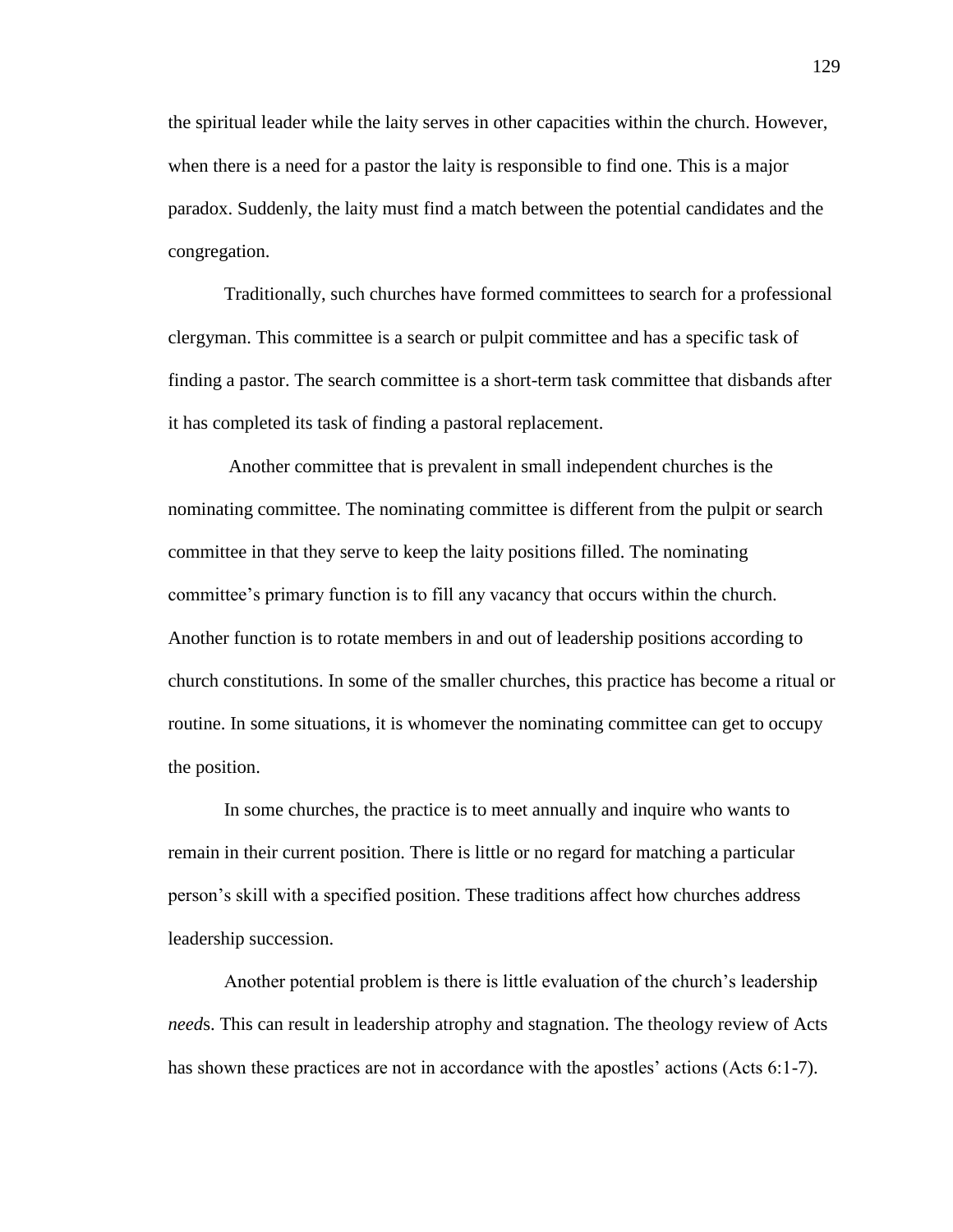The biblical record shows that leadership progresses; Stephen a deacon discovers and develops his spiritual gifts for ministry and takes part in the apostolic mission.

In either pulpit or nominating committees, the researcher sees the potential for flaws and not contributing to the well-being of a local church. Previous studies have shown that search committees must be prepared to take months or several years in selecting a potential candidate. The potential for exhaustion in search committees is another consideration. The pulpit or search committees may not produce a candidate that matches the church's DNA. A mismatch is detrimental to both the incoming pastor and the congregation. The researcher contrasts the traditional approaches to leadership succession and the renewed apostolic tradition.

## *Pulpit Committee*

The criterion for a pulpit or search committee is usually found in a church's constitution. The following description of how a pulpit committee operates comes from a typical church constitution:

In the case of a vacancy in the pulpit a pulpit committee shall be elected, consisting of five members, one from the Board of Deacons, one from the Board of Christian Education, one from the Board of Trustees, and two active members. The pulpit committee shall control the pulpit supply during the interim and shall seek a suitable man to present to the church as pastor. The church shall consider only one candidate at a time, after due notice of at least one Sunday has been given. $36$ 

The common use of the pulpit committee to locate a new pastor prompted research that revealed very little. This practice is more traditional than biblical. The origin of the pulpit or search committee is obscure.

<sup>&</sup>lt;sup>36</sup> Fitchville Baptist Church, "Pulpit Committee," Church Constitution, Bozrah, CT.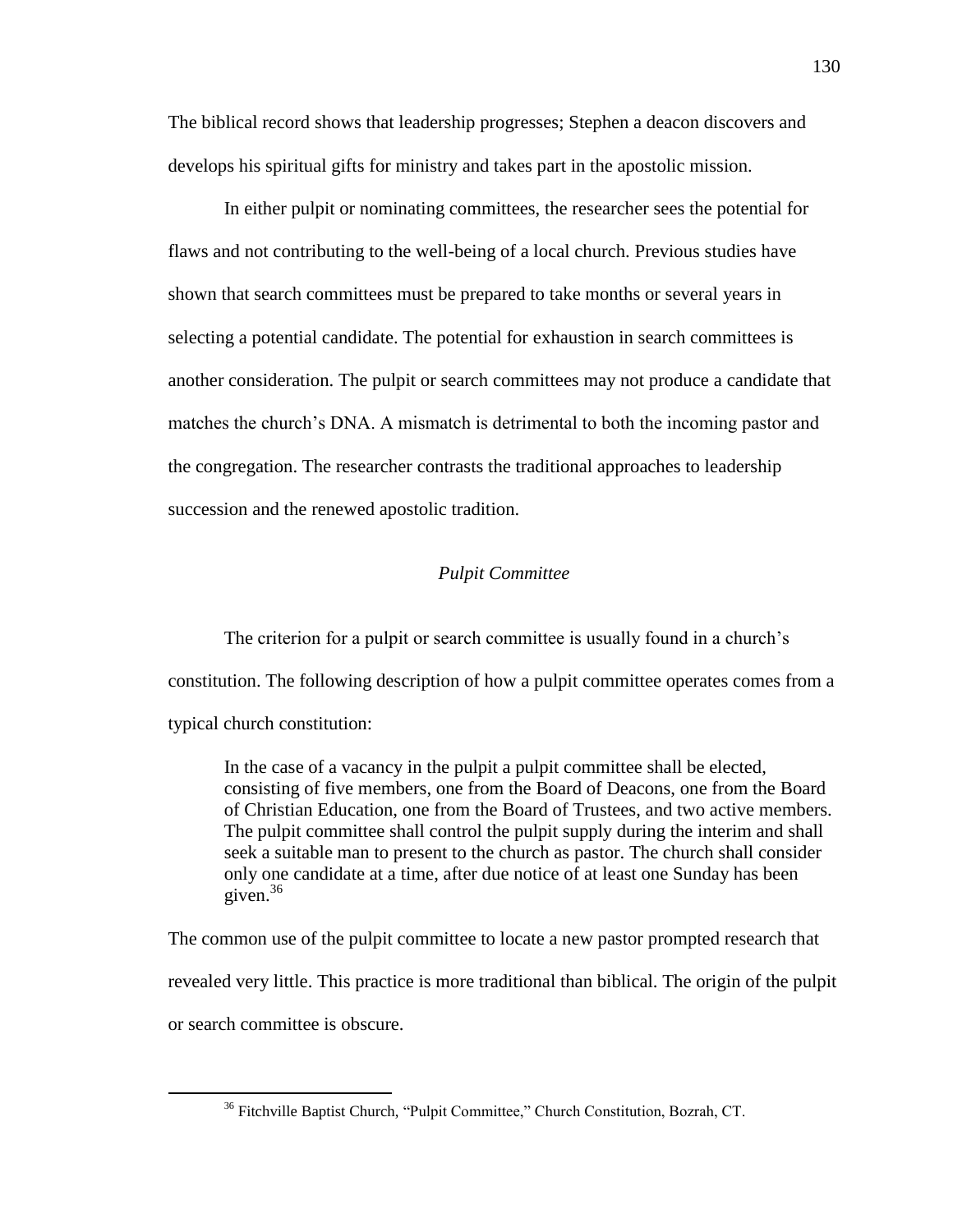When a vacancy occurs, a pulpit committee is usually assembled and consists of several members of the deacon board and several appointed members of a congregation. A typical pulpit committee finds candidates, screens resumes and reviews qualifications of potential candidates. Upon agreement on a perspective candidate, the committee arranges for the candidate to preach in front of the congregation.

The case can be made for traditional approaches to leadership succession. Many older churches have followed traditional approaches to leadership succession and are still viable and reaching the next generation with the gospel. The pulpit committee has contributed to church succession and acts as a stabilizing means of providing a reactionary plan in time of need.

Counter to this supposition is how well has the pulpit committee performed in the past and what has it contributed to leadership development? None of the church constitutions that the researcher evaluated showed how such a committee contributed to leadership development. In all fairness, this is not what a pulpit committee was designed to do. The researcher was familiar with the history of one independent Baptist church and some of its past leadership changes.

### **Fitchville Baptist Church**

Fitchville Baptist Church (FBC) has a long-storied history dating back to 1852. In the entrance of the church is a display plaque with the following dedication inscription:

In memory of Asa Fitch born May  $6<sup>th</sup>$  1787 died October 30, 1865 by those manifested this church was erected. It was dedicated to worship of God on the 4<sup>th</sup> of August 1852. Rev. H.P. Arms of the First Church Norwich and from the text St. Luke VII: V "He loveth our nation and hath built us a synagogue."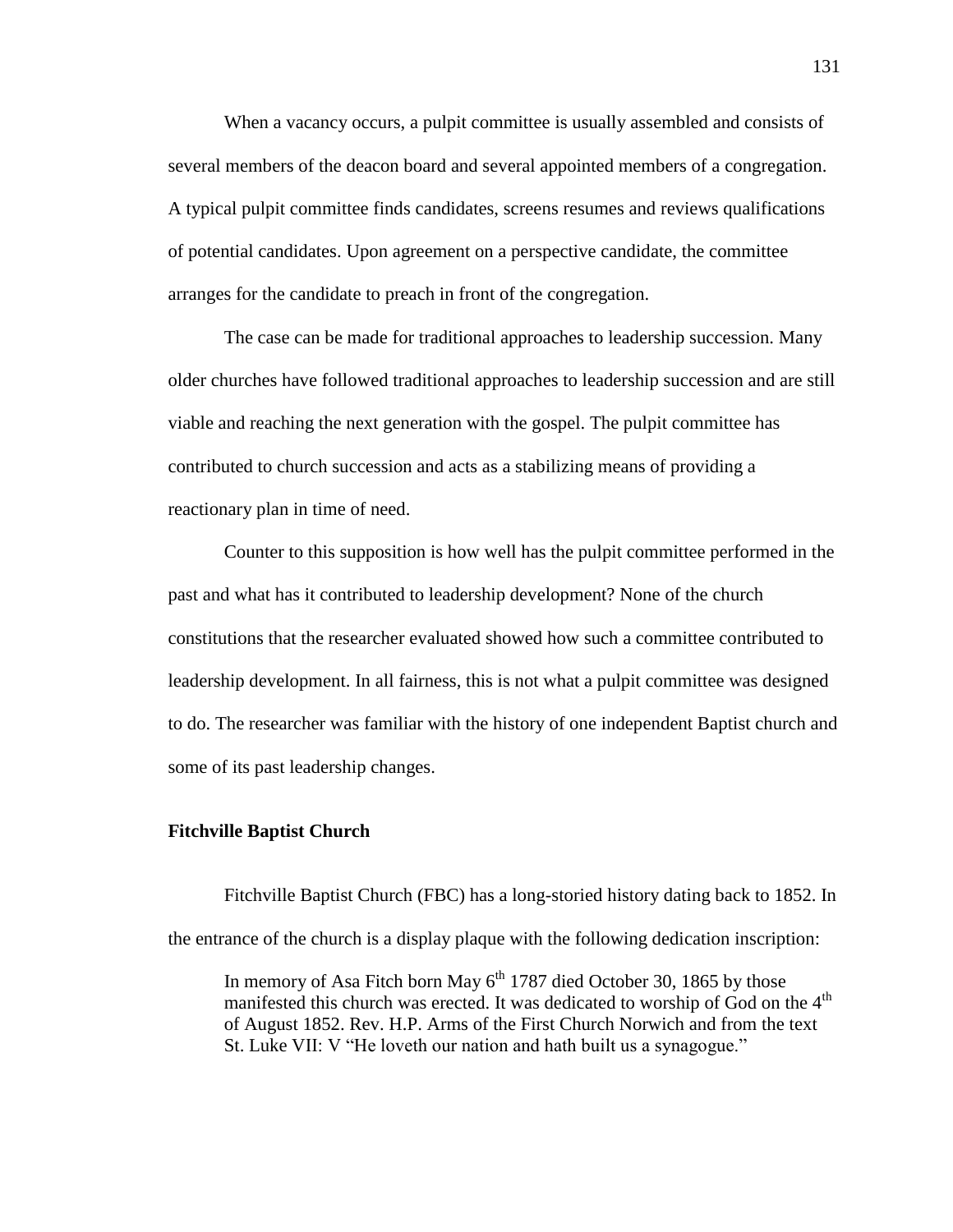FBC still reflects the church's DNA of the past one-hundred and fifty-eight years and stands as a memorial attesting to the church's heritage. Heritage includes the generations that have served and passed on the church's traditions and benefits of its progeny.

Asa Fitch, after whom the village is named, built the church. The village stands as an historical landmark of a post New England mill and textile borough in the Town of Bozrah, Connecticut. Around the church are mill houses whose purpose was to house the mill-families over one hundred years ago. Below the church are the catacombs of the 1800's, which were useful during the frozen winters of their era. Today FBC is an independent Baptist Church. In times past, the church affiliated with The Conservative Baptist Association of New England.

The church has an historic legacy that has been passed on to succeeding generations. In some cases, those that have attended the church throughout the years were of the same biological family. In looking over the church's current constitution, the researcher notes that the church has succeeded for one-hundred and fifty-eight years.

Pastor Stephen Kurczy has been the pastor of FBC since November 1991. His affiliation with the church began when he met his wife Linda in college. Linda's formative years were spent at FBC where she sang in the junior choir and attended the youth groups. During their courtship, Stephen attended FBC and became familiar with the congregation. After he married Linda, he became a member, and in time discovered and developed his spiritual gifts for ministry. Pastor Kurczy served FBC as a deacon and a teacher.

In the course of time, the couple purchased a home out of town and attended another church. Sometime later Pastor Kurczy and Linda felt the call to sell their home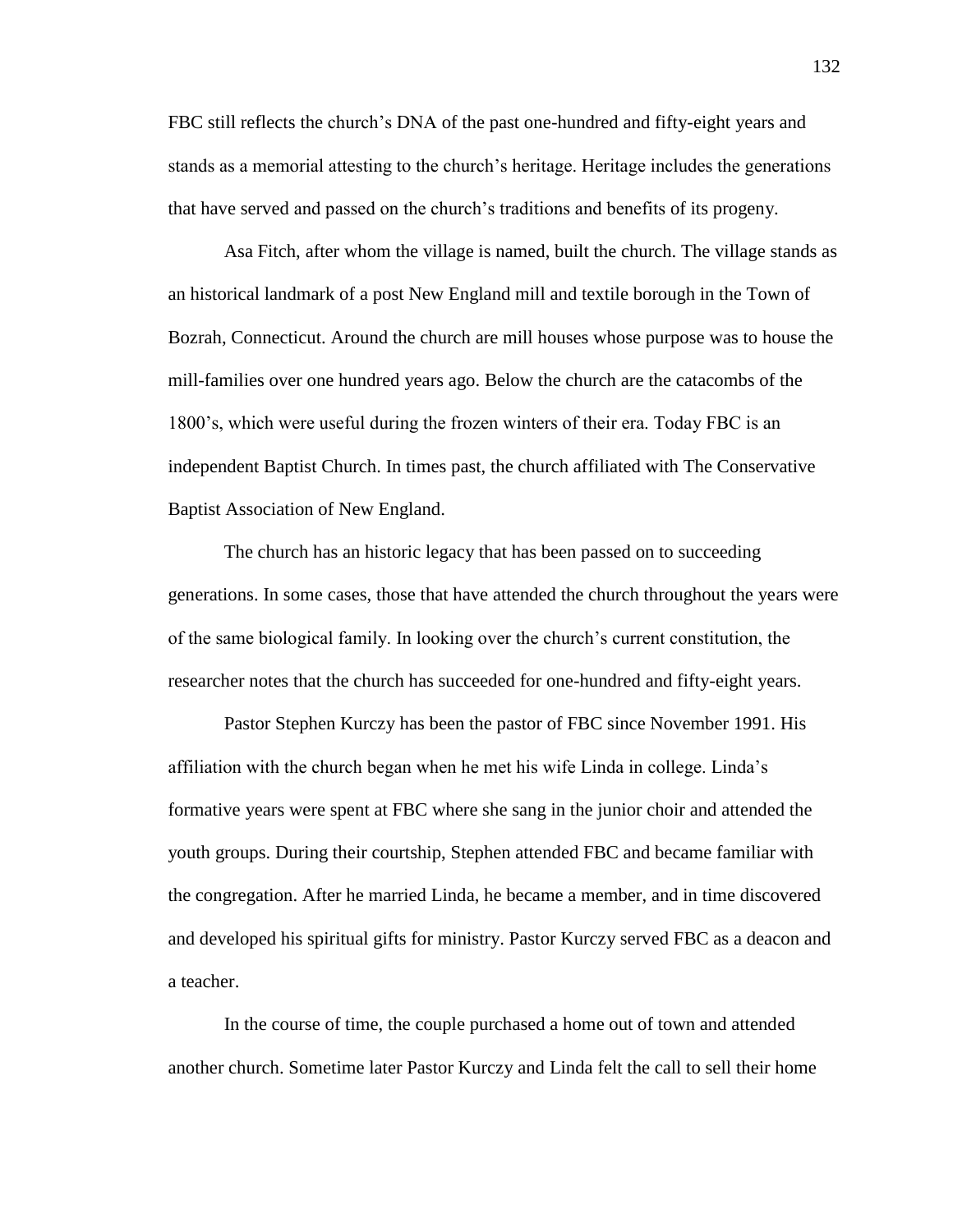and for Stephen to go to Bible college. Upon completing Bible college, Stephen and Linda were called to a small church in New England. Because Linda's parents and family were still attending FBC the couple would occasionally attend services at their home church.

Circumstances and time eventually brought the Kurczys back to FBC. Several factors point to a divine appointment. Linda's parents were getting older and FBC was without a pastor for about a year. The deacons made every effort to keep the church and services going. During one of the Kurczys' visits, the FBC diaconate informed Pastor Kurczy of the need for a pastor. Sometime later Pastor Stephen and Linda answered the call and returned to FBC. Currently, Pastor Kurczy and Linda have successfully served at FBC for the past 19 years. The researcher notes that Pastor Kurczy and Linda were both homegrown in FBC. Their church DNA was a match with the congregation. Another factor to consider is both Pastor Kurczy and Linda worked within the community. Pastor drove a school bus while Linda substituted at the elementary school across from the parsonage and later pursued teacher's certification and a Master's Degree. Their three children were helpful in reaching other children for youth groups. The researcher sees it is important to match the DNA of the community where the church is located. The community and the culture are not so much an adversary as they are the church's mission.

The researcher notes that three of the previous pastors of FBC were products of the traditional pulpit committee. Although they served the church faithfully and well their stay time was considerably less. It is not within the scope of this project to make assumptions as to why other than to point out that Pastor Kurczy's return to FBC was not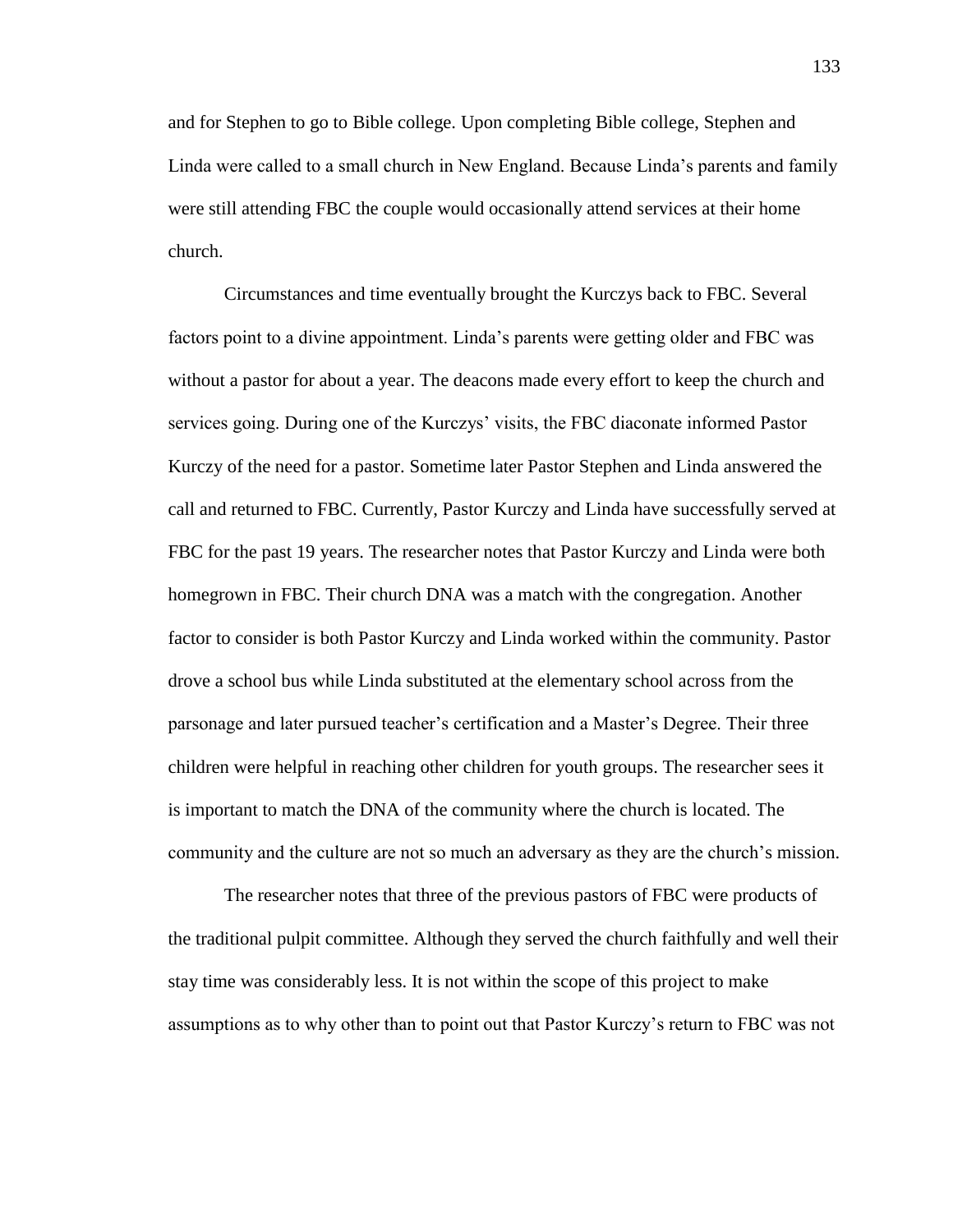through a pulpit committee, but through networking. This was also the case with Pastor Roseland's calling at the Preston City Bible Church.

The researcher notes that good leadership transitions are likely to happen when leaders develop in their home church. Both Pastor Kurczy and Pastor Chappell of the North Stonington Bible Church were homegrown and experienced good transitions.

The researcher is not advocating for the demise of the traditional pulpit committee. The pulpit committee is an alternative to meeting a pastoral leadership crisis. The research did convince the researcher that a renewed apostolic approach to leadership succession reduces the need for such ad hoc committees.

The project was a case study of four independent churches of which three had made at least one recent leadership succession. Those in the churches making a leadership succession attributed the success to a smooth transition. Leadership succession in the churches of this study was not the product of the traditional pulpit committee.

In a comparison of the two approaches, the traditional approach to leadership succession is passive while the apostolic approach is proactive. The pulpit committee is task-oriented while the apostolic model is mission-driven. The pulpit committee assembles when there is a need and dissolves when the task is complete. If the pulpit committee is not included in the transition, it goes back to the constitutional shelf to await its next appointed time.

In small churches, the pulpit committee's purpose is stated in the church constitution and those serving on the committee have guidelines to follow in the selection of a candidate. The pulpit committee evaluates academic credentials, while the apostolic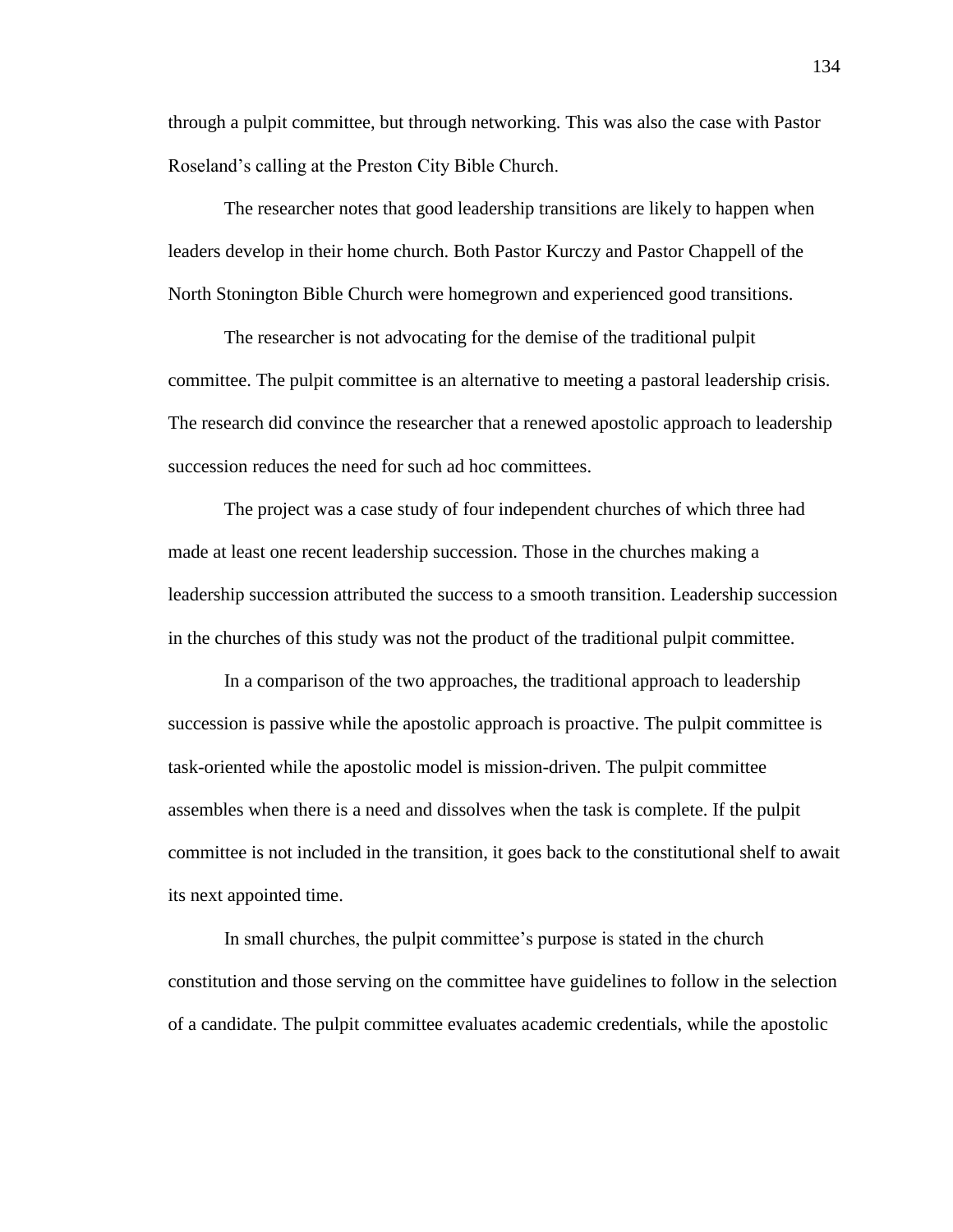approach includes evidence of spiritual giftedness in ministry (2 Tim. 2:2,15). The pulpit committee is temporal, while the apostolic approach is continual.

# **Table 5.1 Renewed Apostolic Model**

Therefore go and make disciples of all nations, baptizing them in the name of the Father and of the Son and of the Holy Spirit, and teaching them to obey everything I have commanded you. And surely I am with you always, to the very end of the age."(Matt. 28:19-20).

Paul and Barnabas appointed elders for them in each church and, with prayer and fasting,

committed them to the Lord, in whom they had put their trust (Acts 14:23).

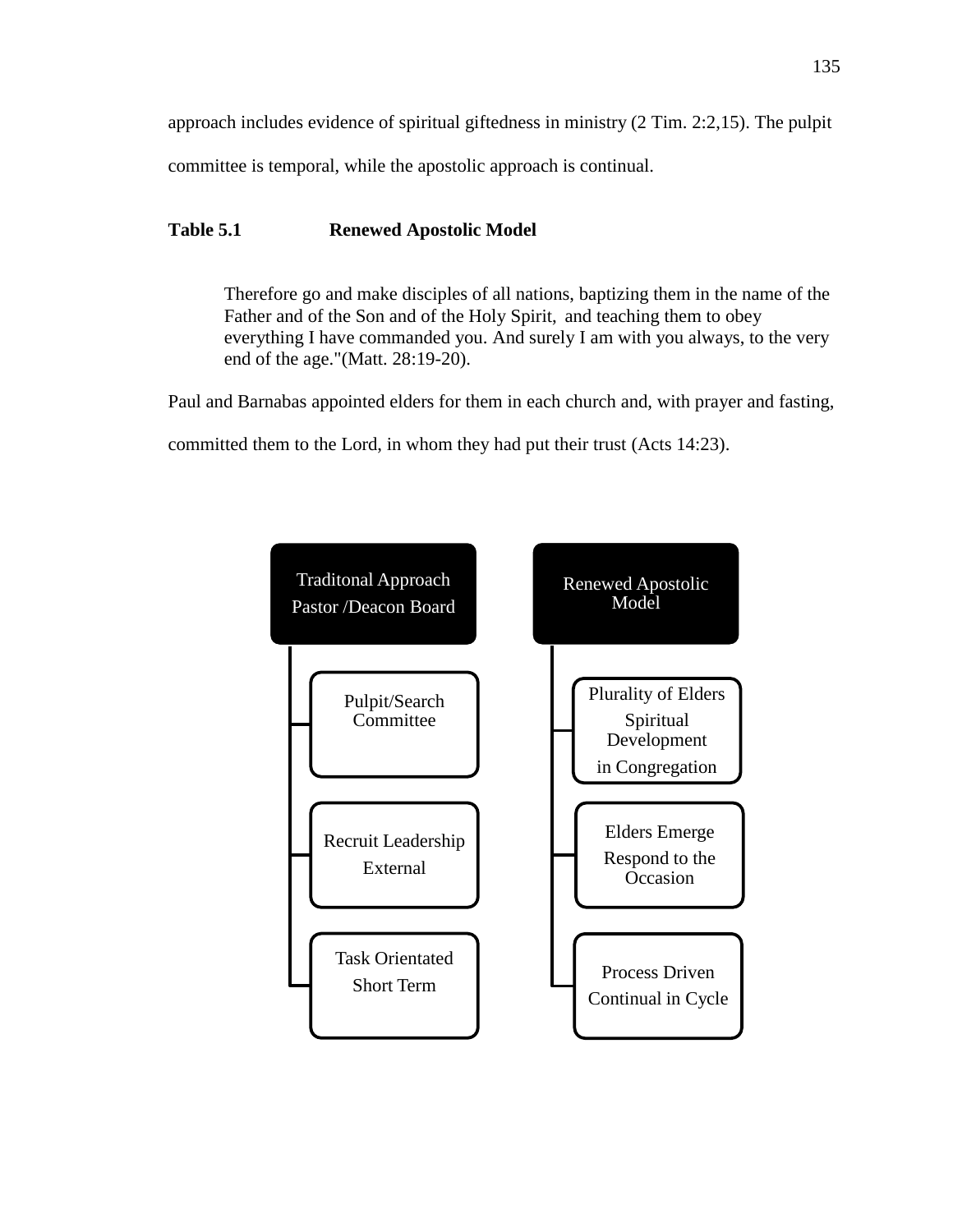#### **Table 5.2 Apostolic Mission**

Ephesians 4:11-16 synthesizes how evangelism works in the local church for leadership replication. The pastor and elders make disciples by creating the capacity and environment for the disciples to discover and develop spiritual gifts for ministry to the congregation (2 Tim. 2:2).



The literary review and the research have suggested that the capacity for leadership development is in a practical environment. Future leadership discovers and develops their spiritual gifts for ministry in ministry. The research has shown that emerging leaders need to be properly prepared for ministry. Education is empowerment. Emerging leaders need to be encouraged to utilize their gifts in the ministry. Emerging leaders need support and equipping for ministry. Emerging leaders need to be edified so they can become confident and competent for ministry (Eph. 4:11-16).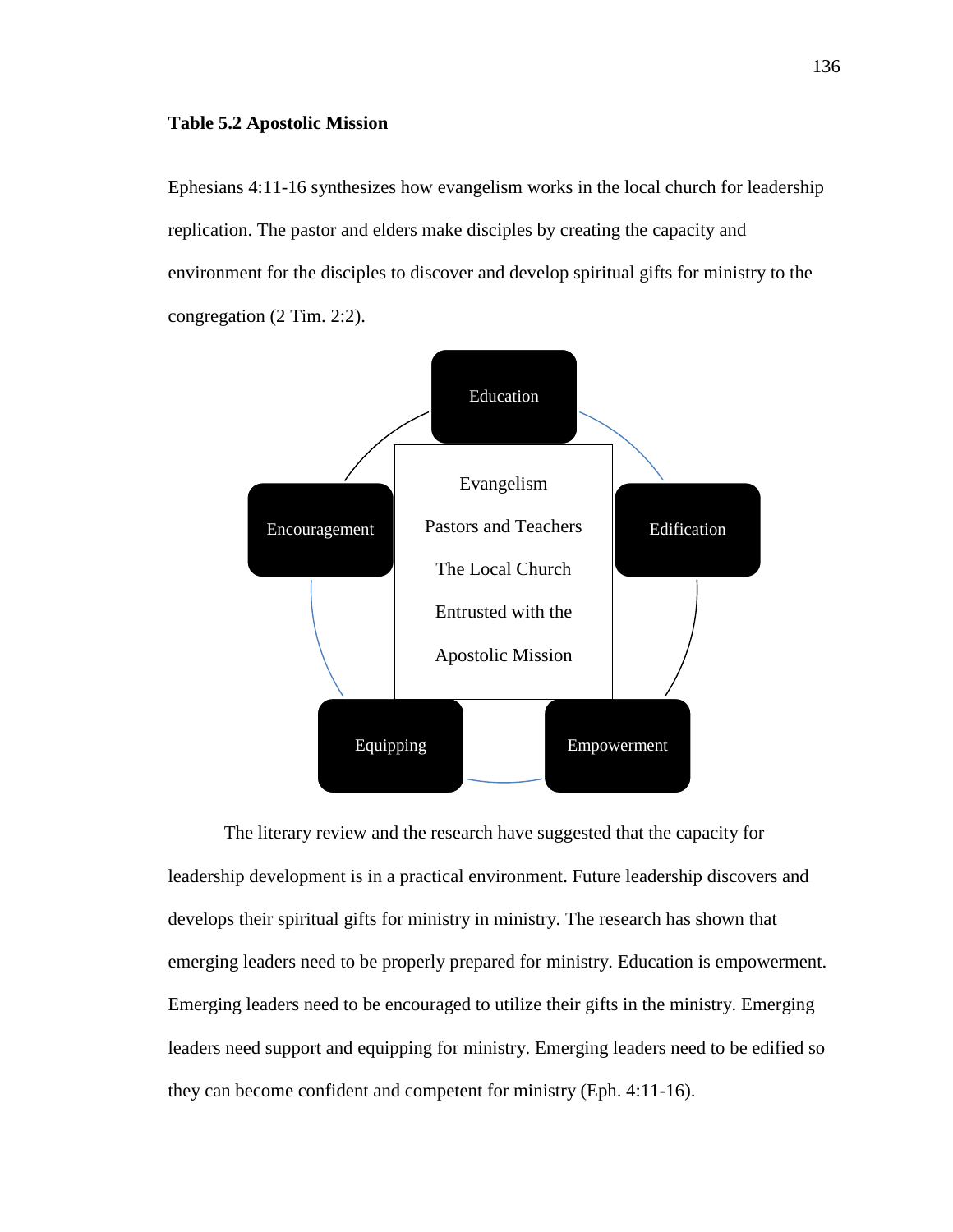# CHAPTER SIX

# EVALUATION OF PROJECT

### **Strengths of the Project**

The project presented the researcher with the opportunity to address the need and importance of leadership succession. All churches need to have a means of developing their own leadership. Without taking a proactive approach in producing new leadership, churches face the potential for stagnation. This is one reason churches are to edify their members so each person will do their part (Eph.4:16).

The longevity and well-being of small community churches needs a welldeveloped plan and strategy. In the region, many small independent churches need not only a strategy for leadership, but also a safeguard or contingency plan for leadership.

Every church needs to consider leadership succession because all churches are subject to transience. A church taking a passive approach toward leadership succession faces the possibility of sterility in leadership. Churches that are proactive continually evaluate their leadership process and the progress of their members. While it is true that leaders emerge and rise to the occasion, they still have to be prepared.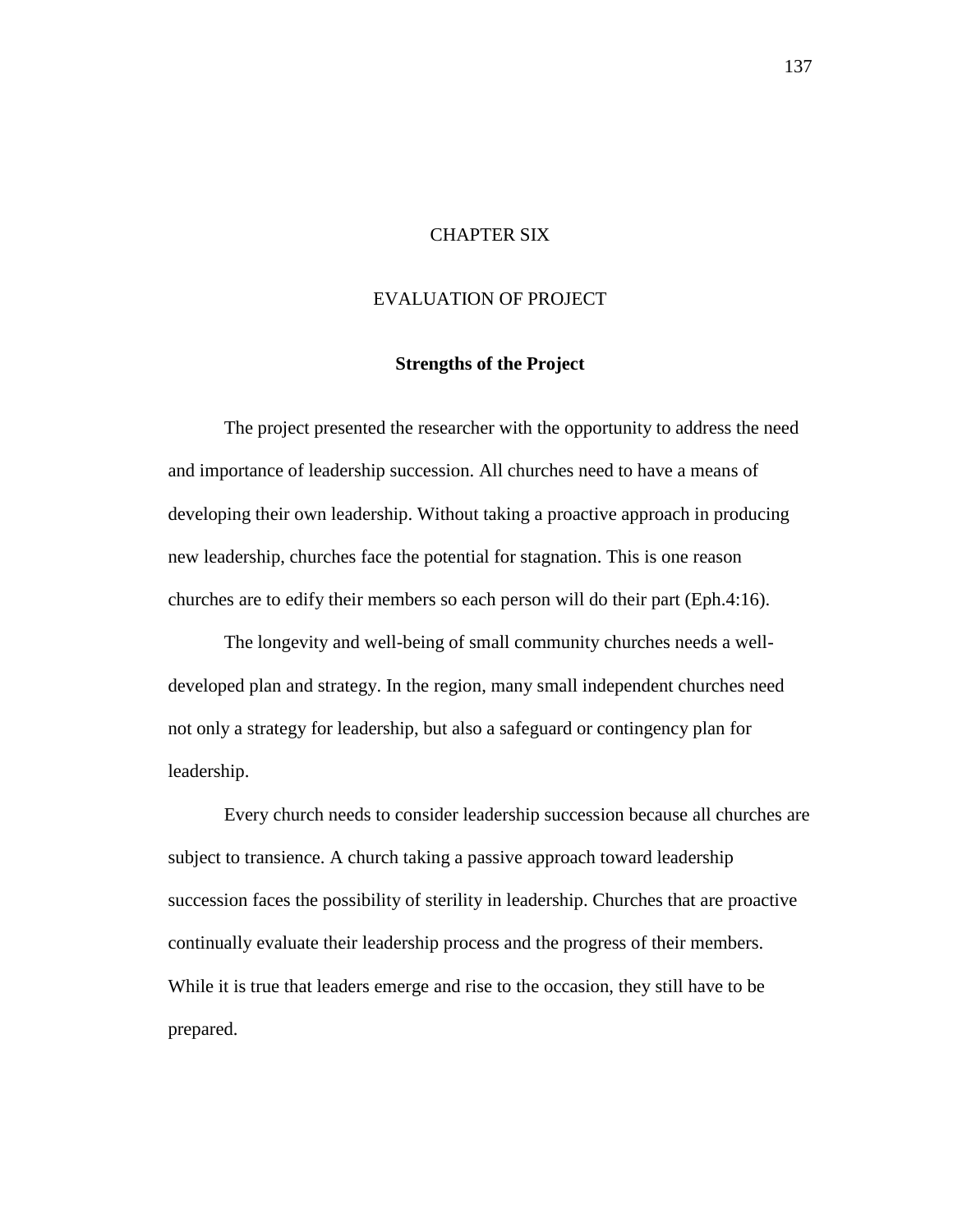The coded data from the research interviews strongly emphasized that leadership is not just following the protocol of the traditions contained in a church constitution. Traditions can be either useable or inappropriate for the time and situation. The Pharisees held to their traditions to the degree that they inappropriately applied them in respect to the law (Matt. 15:1-6). The church must not commit similar acts of omission.

The pulpit committee seems to be more traditional than biblical. The pulpit or search committees in small churches are limited in most cases to replacing pastoral leadership. Leadership is more than pastoral leadership; it is also inclusive in all positions of a church. While the pulpit or search committees are a feasible alternative for fulfilling a leadership void, it should not be a substitute for apostolic approach.

## *Practicality of the Project*

The Bible, the literary review and the research all show the practicality of the project. It is within a church's ability to address and implement a strategic plan for leadership succession. Creating the capacity for future leadership to discover and develop spiritual gifts is doable. It takes willingness in some cases to let go and let God into the process. After all, it is His church, which He purchased with His own blood (Acts 20:28).

The practicable aspects are attainable through discipleship and mentoring. The Scriptures emphasize the necessity for creating the capacity to let those so equipped lead. In Romans 12:8 the word for leadership is  $\pi \rho o \bar{a} \alpha \mu \epsilon \nu o \varsigma s$  a participle which indicates an ongoing process. The church is capable and responsible for creating an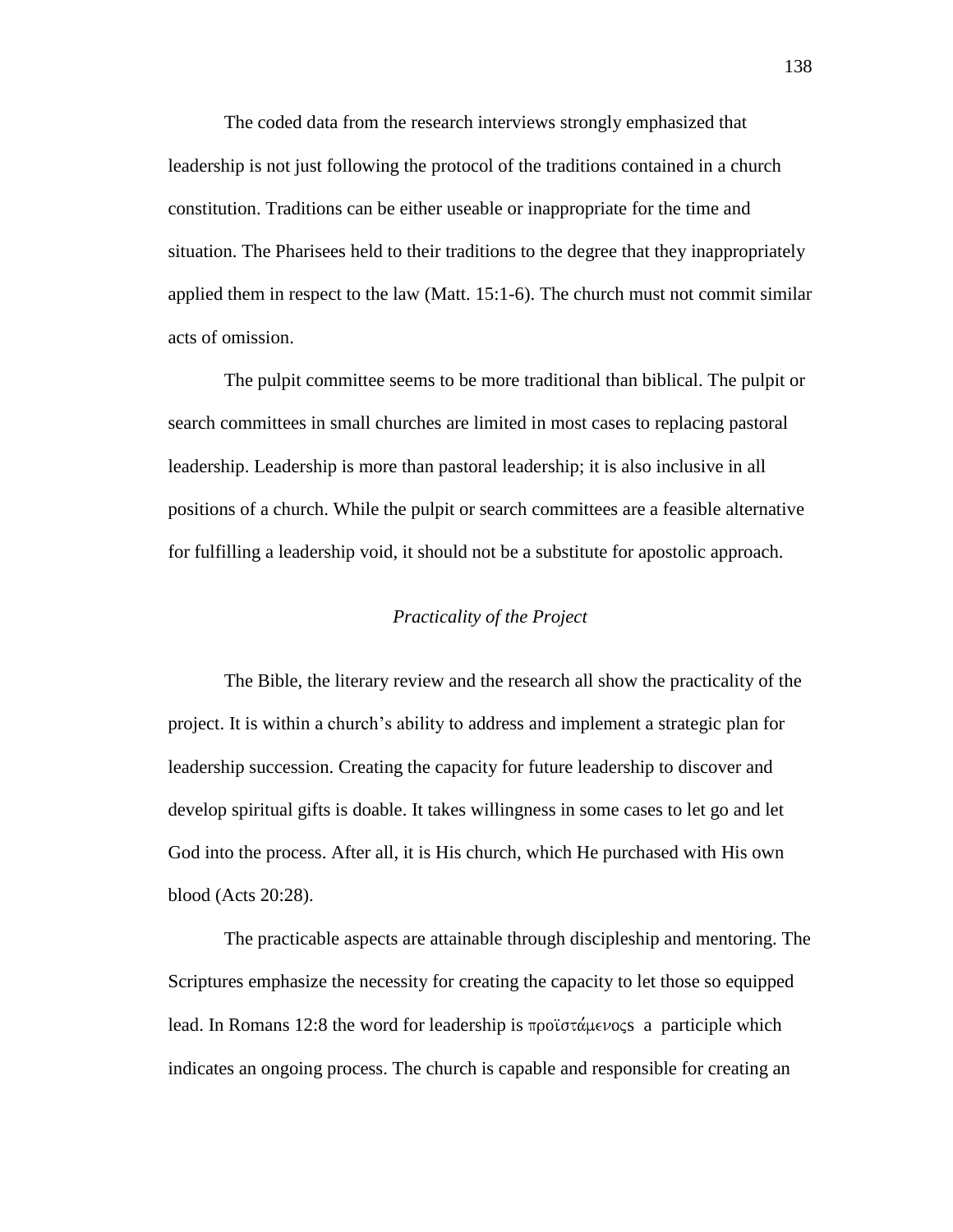environment for its own leadership development. God has provided the means of leadership; the church can provide opportunities for leaders to emerge. Leadership skills are best processed in a practical environment. Essentially, the church is a laboratory that can provide such a setting. In this setting, disciples and mentees encounter reality and not just theory. There is no better place to learn and mature than in a practical setting.

The practical aspects require an intentional approach taken by the pastor, teacher or mentor. The Scriptures provide a practical process for creating an environment that allows for the emergence of new leaders (Eph. 4:11-16). An assumption is that God has provided the churches with the material and human resources for their own leadership development. It is up to the church to encourage and equip those within its community to discover their spiritual gifts for ministry and become proficient in using them.

### *Timeliness of the Project*

Leadership needs to respond to the times. The political and cultural landscapes are continually changing. In the literary review, the researcher explored the independent church as a phenomenon. The research found that this phenomenon is a response to the times. Currently there is a backlash against the institutional church by the mainstream media and those subject to its influence. Similarly, Christians seem to be moving away from the denominational traditions. The research found this to be true. The coded data for the "advantages of the independent church," showed a strong repudiation to "denomination hierarchy," and "traditions." While there is a movement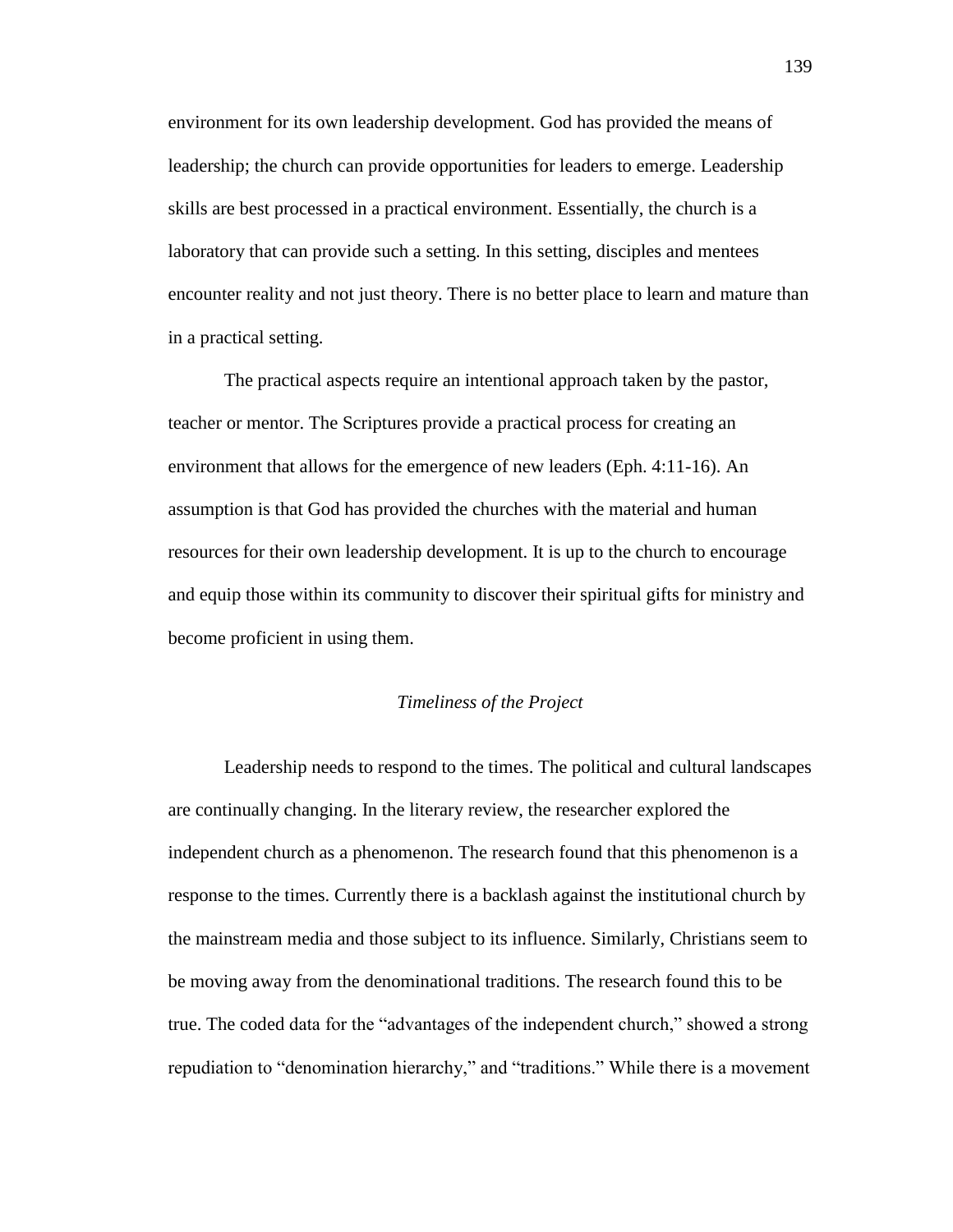away from denominations and traditions, there is still the necessity of replicating leadership for the next generation.

### *The Research Design*

The qualitative grounded theory approach allowed the researcher to scrutinize the data gathered during the project. The case studies produced the right settings for the researcher to apply grounded theory to the research questions. Each informant and church contributed what the researcher needed to complete the research. The use of a qualitative data program allowed the researcher to retrieve the data for instant comparisons, links and select the codes that were most relevant to the research.

The Open Bible Baptist Church was significant in that it shed light on the emergence of independent churches. Pastor Ricky Davis described what he termed as his "Macedonian" experience led by the Holy Spirit to start a church in eastern Connecticut. He provided much in understanding the advantages of independent churches.

The Norwich Worship Center was instrumental for understanding how important it is to pre-plan for leadership transitions. Pastor Jeffrey Sharp described the significance of the symbolism in passing the prayer shawl and staff in a formal ceremony in front of the congregation. More importantly, the emphasis was on the long-term mentoring relationship he experienced with his predecessor. In listening to the interview, the researcher reflected on how this relationship was similar to Moses, Joshua, Elijah, and Elisha in the theological review.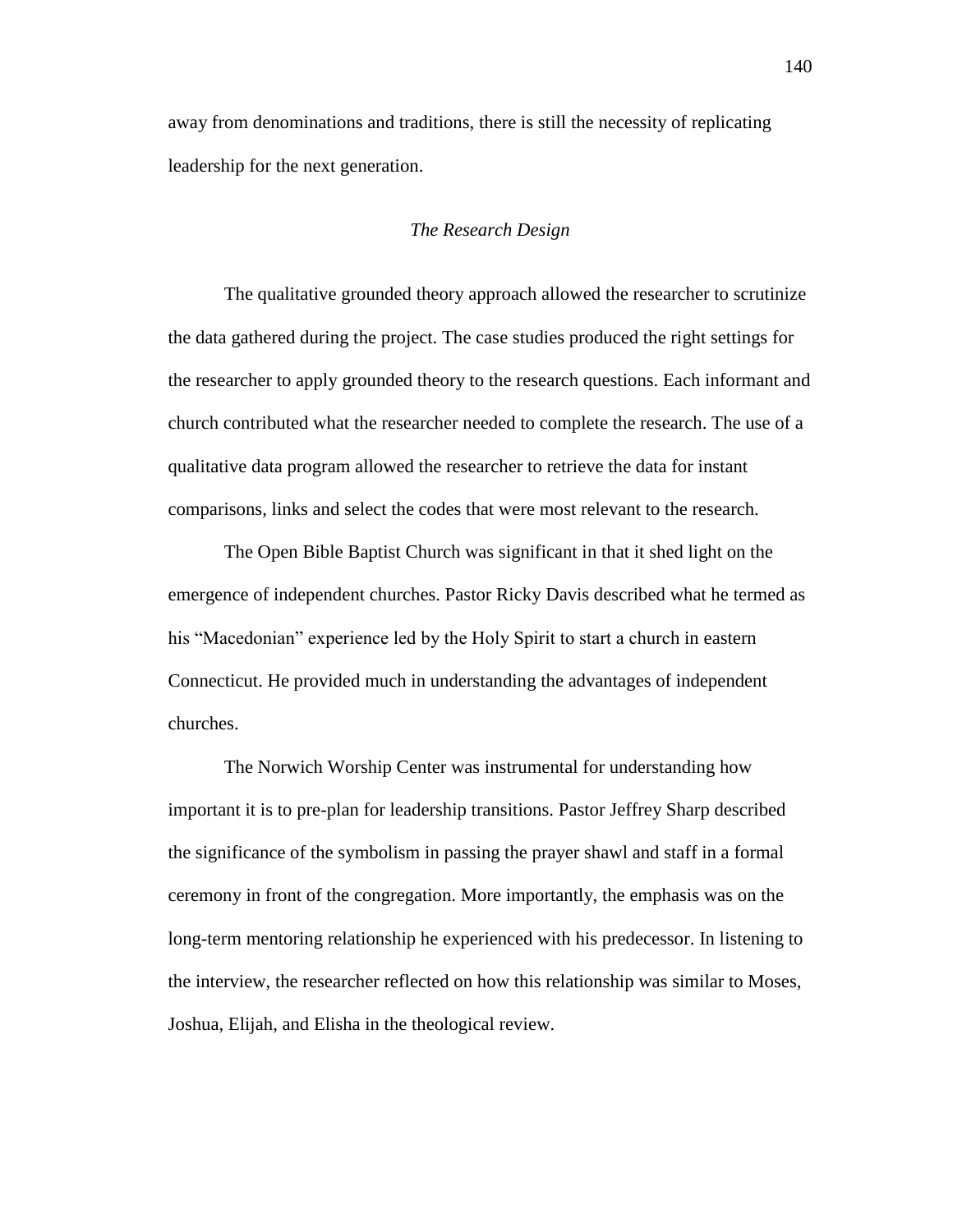The Preston City Bible Church (PCBC) was helpful in finding alternative ways to fulfill leadership needs. Pastor David Roseland shared his testimony and his calling to ministry and in particular his calling to PCBC. Pastor Roseland explained that his calling to PCBC was the result of "networking" which was assigned as a node of leadership succession. He also described how important it was for him to align with the church's doctrinal statement.

The North Stonington Bible Church (NSBC) provided the researcher with much information about "leadership successions" and healthy "transitions." Pastor Larry Chappell affirmed his belief that leadership successions are within the local church. In describing NSBC theology for leadership succession, he affirmed "plurality of elders" which the researcher assigned as a node of "leadership" succession." His description of his transition into pastor-elder as "seamless" showed that there are ways above and beyond a well-documented procedure.

### *Importance of the Project*

During the proposal of the project, the researcher broached leadership succession with many of his colleagues and inquired about their personal views and experiences with leadership and succession. Humbly, very few said they had considered the subject nor offered any insight. This response indicated the need and importance of the subject.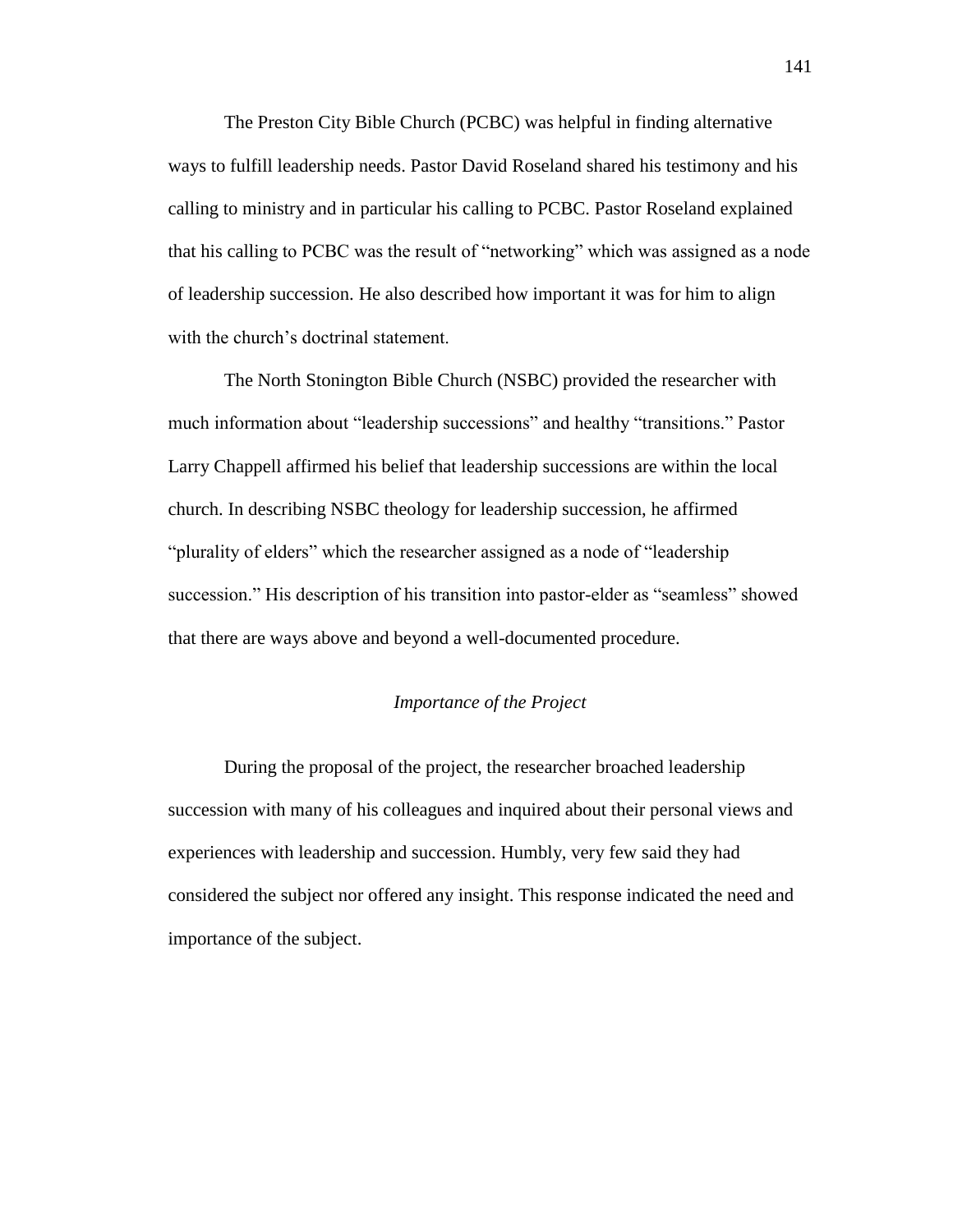In the *The Elephant in the Boardroom,* the authors stated their research found that very few churches have a plan of leadership succession.<sup>1</sup> After reading the book, it was evident that planned leadership transitions are an important part of a successful leadership succession.

The importance of leadership succession cannot be understated and is a fact for life. After introducing the subject matter to the key informants, it was evident that the subject matter resonated with the responders. All those interviewed and those that participated in the project expressed an interest in transitions. A successful leadership succession does not happen through mediocrity and is too important a subject to assume that a mediocre attempt is adequate. A successful leadership succession depends upon a pre-determined plan for well-sanctioned transition.

### **The Weaknesses of the Project Design**

The independent church is still emerging and this meant that the researcher faced certain limitations and restrictions. The limitations did not hinder the researcher in his quest for fulfilling the objectives outlined in the proposal. He did gain a general understanding and became more familiar with the independent church as a phenomenon.

The researcher was disappointed in the responses to the online surveys. The researcher arranged with the webmaster to post a survey online (Appendix B) to expand the research. Even though the researcher contacted other pastors via e-mail, there were no responses to the church website. There was also a minimal response to

 $\overline{a}$ 

<sup>1</sup> Carolyn Weese and J. Russell Crabtree, *The Elephant in the Boardroom* (San Francisco, CA: Jossey-Bass, 2004)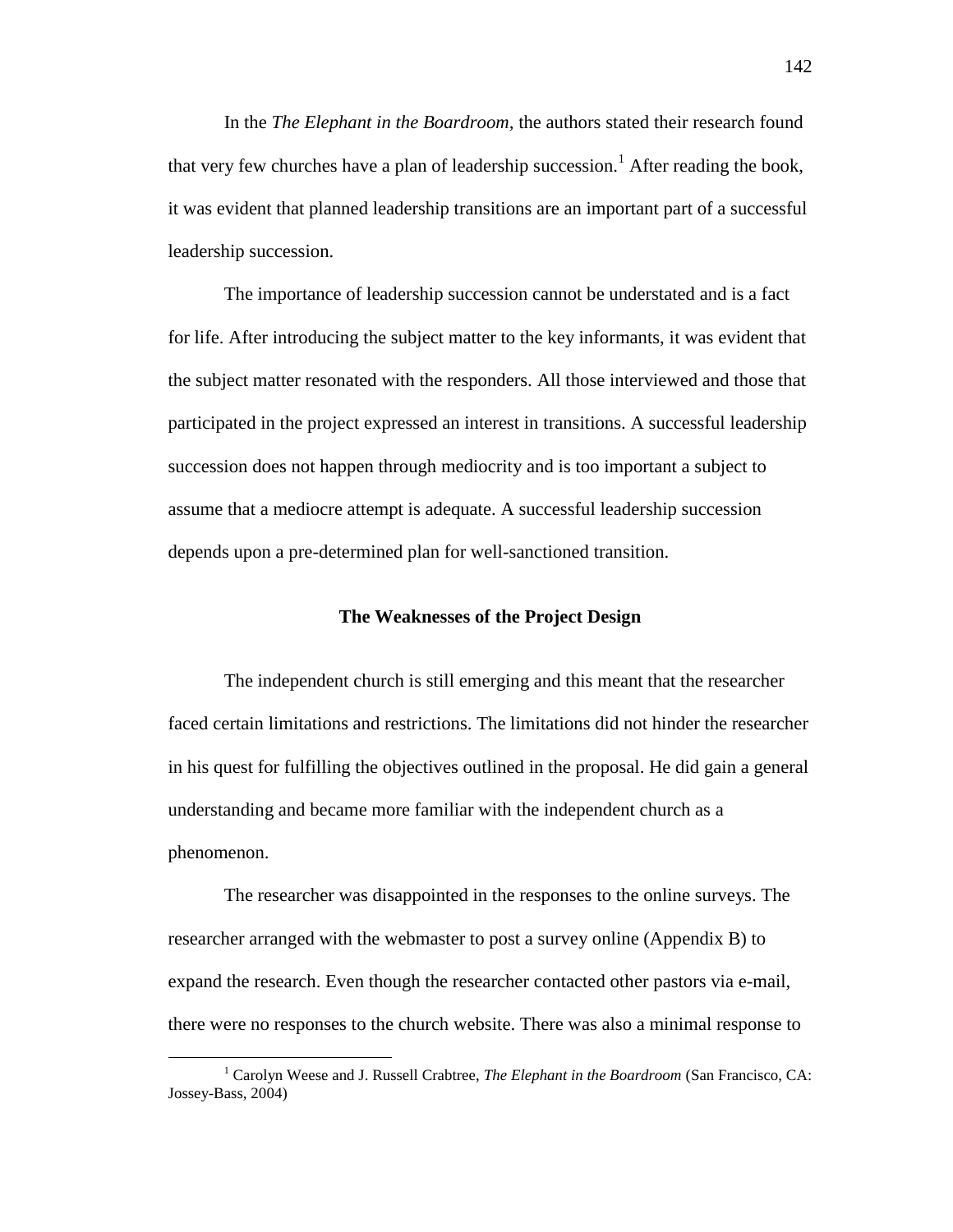the surveys sent to various churches. Despite these mal-factors, the researcher was able to expand the research and reach a saturation point with the coded data.

At three intervals during the time of the research, the researcher appealed to pastors for their participation in the research. The researcher was disappointed because the low responses restricted him from quantifying the data. A reason for the minimal response may be that people are too busy. It is more likely, that the perception of the subject is negative. After all, who wants to address their departure when they are still in their prime?

### *Lack of Prior Research*

While there was an abundant amount of information about the independent church and leadership there is little on the subject of leadership succession. The researcher found a widespread amount of information on leadership at the American Theological Library Association (ATLA) and Theological Research and Exchange Network (TREN). However, there was very little on leadership succession. The vast number of hits with the word succession had to do with apostolic succession. The researcher did manage to work around the situation through the Internet. The vastness of the Internet did provide information and links to the subject matter.

### *Resistance to the Subject Matter*

The subject matter is not popular because it forces human beings to consider their mortality. Transience is not something mortals look forward to addressing. Another issue is resistance to change; few want to come out of their comfort zones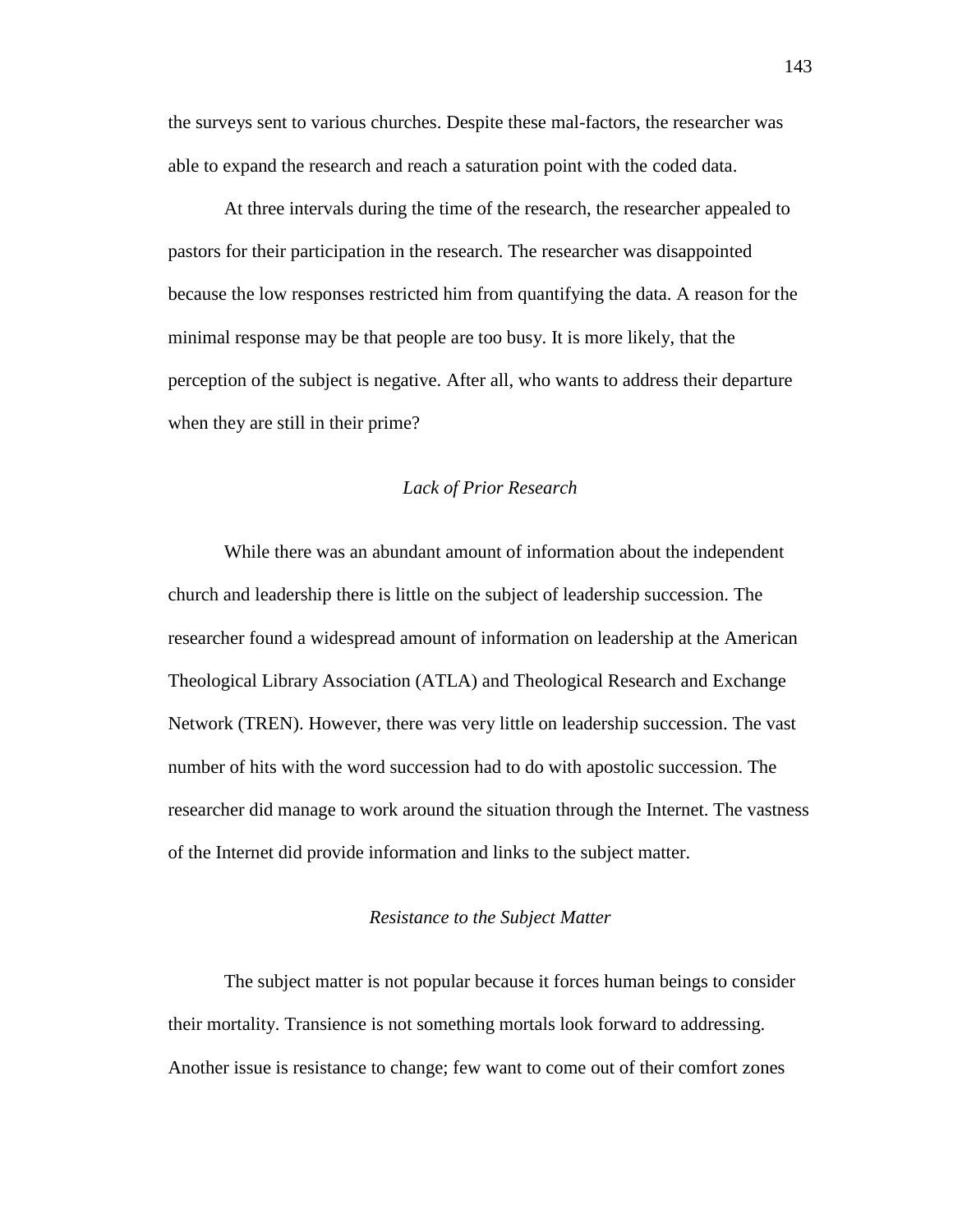and deal with change. The innate desire to stay comfortable, in control and in one's zone is a constant. Those in leadership positions are reluctant to train their replacements, while those that they lead and serve are equally willing to remain passive. This is an outlandish paradox. The well-being and effectiveness of the church depends upon encouraging others to discover and develop spiritual gifts for ministry.

### *Implementation of the Project*

The project served as a stimulus and provided the incentives and motivation for Faith Community Church to put into practice the proposed model and plan for a strategy and plan for longevity of the church. The church is taking a proactive response to the challenges of creating the capacity for others to discover and develop their spiritual gifts for ministry. Those in leadership positions are now intentionally seeking a one-on-one relationship in sharing their knowledge and empowering those on the bench to get into the service.

Gary Gonzales in his dissertation "Rebooting the Mission: Back To The Future" offers good advice for the church "simplify church structure" and "devise better ways of training its people for ministry.<sup> $2$ </sup> Although Gonzales suggests a simple approach, it is biblical, practical and apostolic. In facilitating a simple yet direct approach to training, the situation for one-on-one relationship exists and contributes to the "multiplication of leadership." The process reminds the researcher of the simple song, "If you tell two people then two more people will know." In a leadership

 $\overline{a}$ 

 $2^2$  Gary Gonzales, "Rebooting the Mission: Back To the Future" (D. Min. Thesis Project, Bethel Theological Seminary, 2008), 150.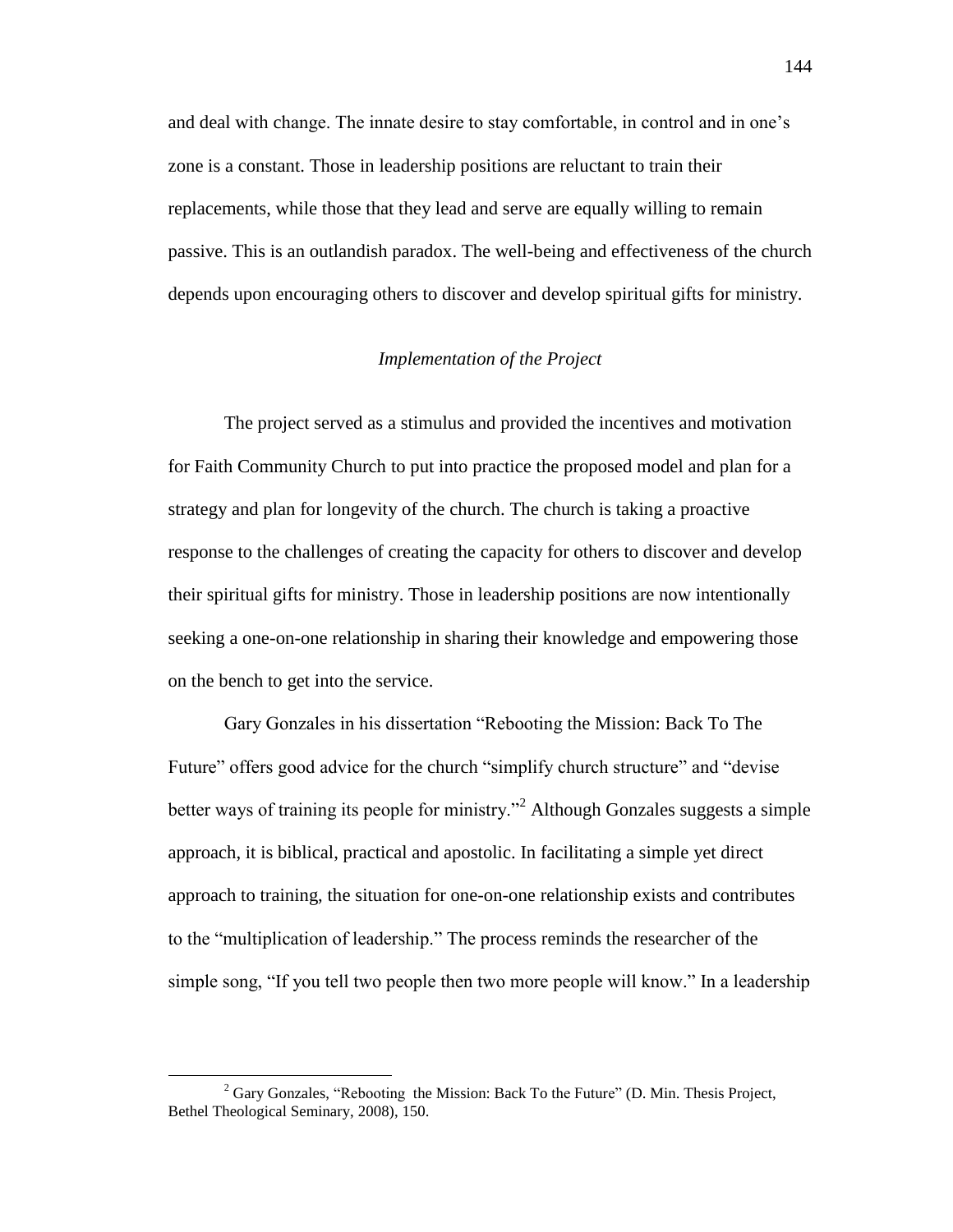succession context the principle is equally true; if one trains two people, then two more people can lead.

The researcher will utilize this project in his ministry. Segments of this project will be included in presentations to other churches within the researcher's sphere of influence.

### **Suggested Modifications for Improvement**

#### *The Pastor and Church's Role in Mentoring*

One area of improvement is more time for other subjects connected with leadership succession such as how the pastor and church's role in leadership and mentoring enhances leadership succession. A mentoring ministry provides the roots for leadership. This project has focused on internalized leadership development in the local church. Internalization is creating the capacity for others to discover and develop their spiritual gifts for ministry. Mentors are encouragers like Barnabas who encouraged his mentees and when it was necessary advocated for them.

The research showed that emphasizing leadership needs is a step in the right direction. It is necessary to communicate the church's leadership needs to the congregation. Those that respond need to be developed and processed. Mentoring provides that and disciples are able to discover their spiritual gifts and develop them. This does not happen without mentors who encourage, observe and evaluate the mentees progress.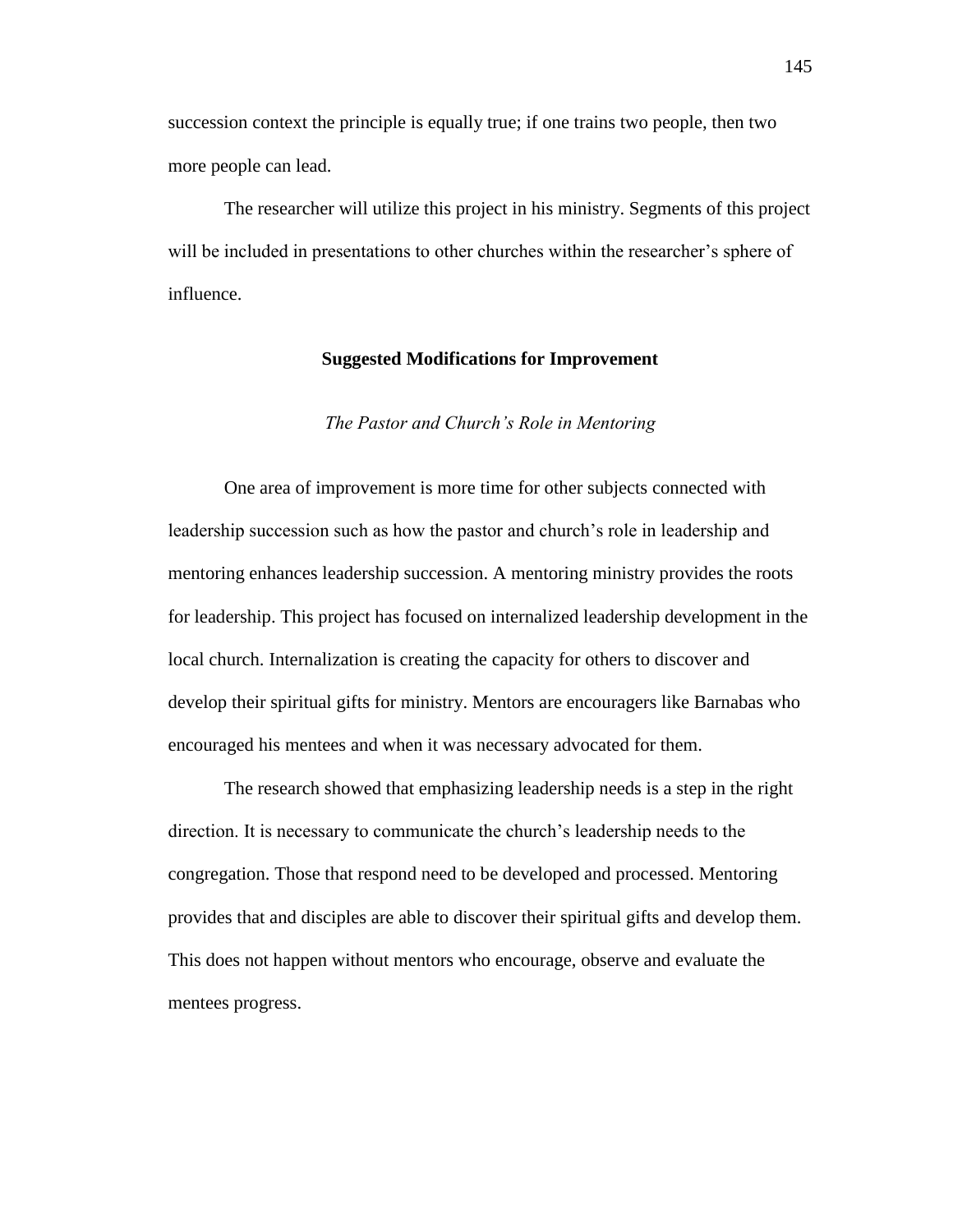### CHAPTER SEVEN

### PERSONAL REFLECTIONS

The project presented the researcher with the opportunity to address leadership succession in the church where he is currently the pastor. It was also a positive source for generating an interest in leadership succession. If the church is to remain a viable entity, it must take a proactive approach to leadership. Leadership must reproduce new leaders in order to reach the next generation. It must provide an environment that will allow its members to emerge into the leadership necessary to reach the next generation. The project did generate an interest with the subject at Faith Community Church and it is now time to stimulate the interest beyond the local context.

The research showed that in most cases there is a tendency to resist change and hold on to the past. Oftentimes it is the traditions of the past that stand in the way of emerging movements and churches that resist change suffer the consequences for their negligence. Churches that hold on to traditions at all costs fall behind in the benefits of technology. Although a church's theology and worship may be biblical, it may also be dry and not appealing to younger generations who know how to utilize the new technology in worship and service. Many are familiar with modern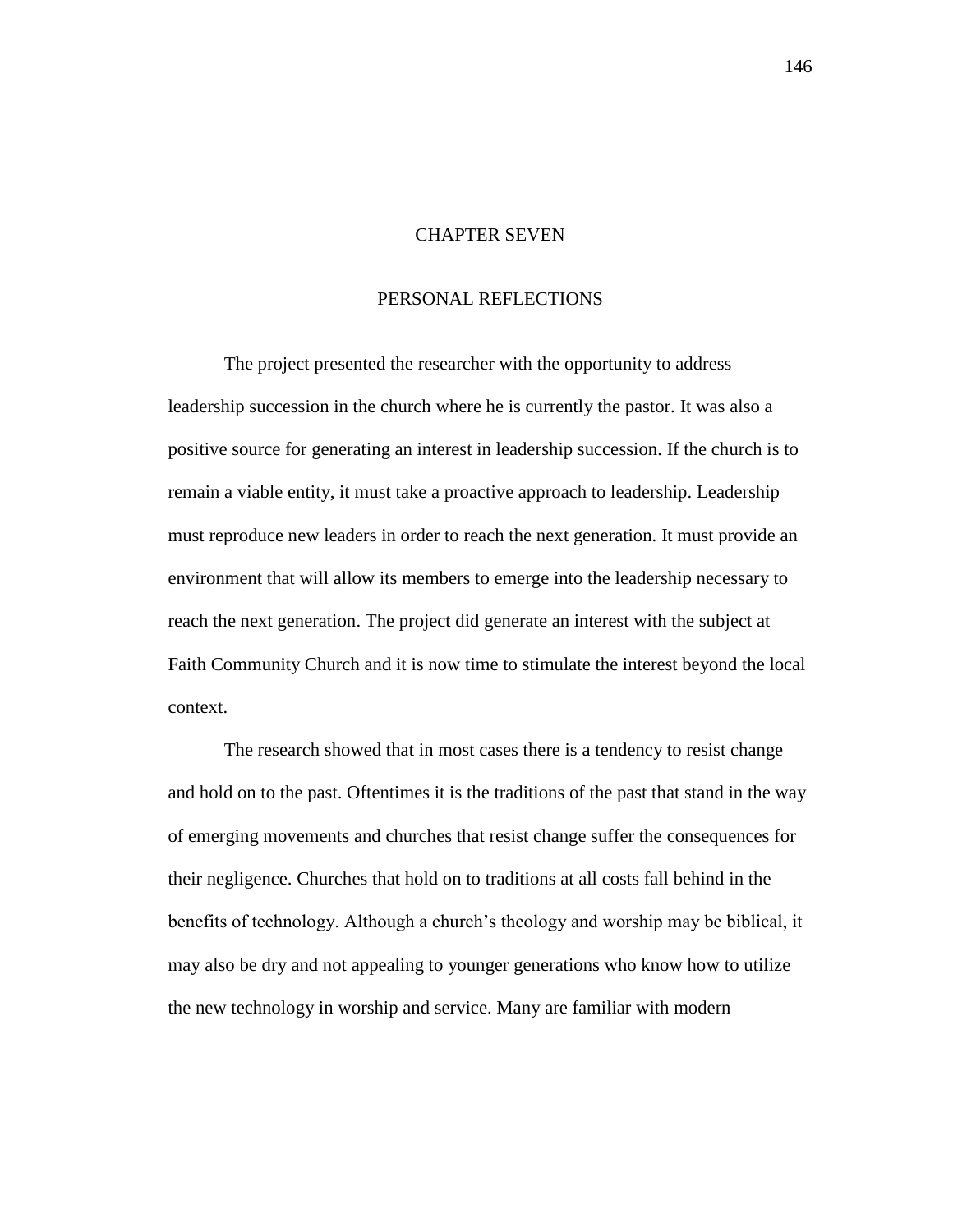technology and prefer modern worship style. They know that what God has declared free is free indeed (John 8:32).<sup>1</sup>

### *Senior Pastor's Role*

Consideration for the longevity of the church depends on the leadership of the church. In particular, what is one thing that leadership needs to do to assure the local church reaches the next generation? During the time of this study, the researcher attended a seminar entitled: "Surviving a Church Plant" at Bethel Seminary of the East. The speaker shared his experiences in a church plant. He reflected on his two core beliefs: "That I would be disobeying God if I didn't try and even if we failed, it was an honorable thing to fail at."<sup>2</sup> This suggests that churches need to take risks in providing an environment for church expansion and growth. Pastor Atwater reflecting on his own experience shared that the senior pastor needs to "paint the vision."<sup>3</sup> Atwater in supporting his supposition stated, "People don't come to a young church because of what it is now. They come and commit because of what they believe it will be.<sup> $4$ </sup> Although the seminar was about church planting certain parts of it were relevant for all churches.

The researcher agrees with Pastor Atwater's position that the pastor and leadership need to paint a fresh vision for reaching the next generation. Leadership

 $\overline{a}$ 

<sup>1</sup> Scott Thumma, *What God Makes Free Is Free Indeed*, http://hirr.hartsem.edu/bookshelf/thumma\_article5.html accessed October 14, 2009).

<sup>&</sup>lt;sup>2</sup> Paul Atwater, "Surviving a Church Plant" (Seminar, Bethel Seminary of the East, Auburn, MA. November 9, 2010).

 $3$  Ibid.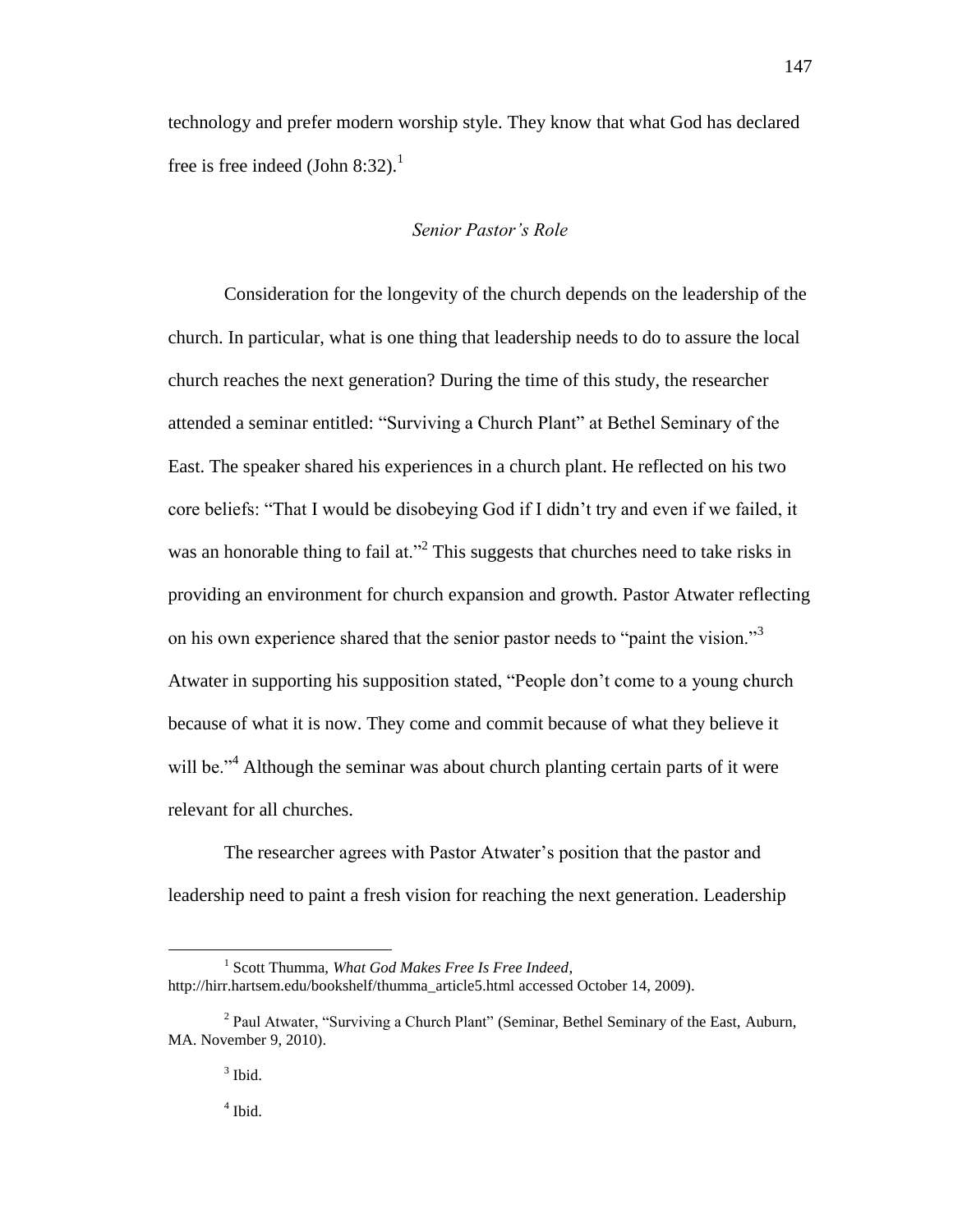succession depends upon leadership development that requires a vision and a modus operandi for providing new leadership. If there is a lack of vision, the congregation will take a passive approach and become stagnant. Even though a congregation may be faithful in church attendance and Bible study, it will still run a risk and pay the price for not moving forward. Passivity and complacency are two negatives that need to be avoided.

During the time of this project, the researcher attended numerous services outside his normal venue. One thing the researcher found through this study was that people are seeking churches where they will experience a genuine relationship with God and fellow believers. In these churches, they are attracted to a spiritual experience and freedom of expression in worship. Even though churches may be orthodox in their doctrine, they still have to make the case for relevance to the community and culture. Although this project is about leadership succession, church leaders must respond to the times.

The researcher found that churches have their own respective DNA. They have a common DNA which consists of the factors within the Body of Christ. Churches are also a part and product of their culture and community.<sup>5</sup> It is not enough for leaders to know their church's DNA; they must also understand the DNA of its community and culture in order to make an intimate connection. It is hopeful that the ―Renewed Apostolic Approach‖ to leadership succession will generate more than a passing glance and others will expand and build on its concepts.

 $\overline{a}$ 

<sup>5</sup> Ammerman, *Studying Congregations,*79.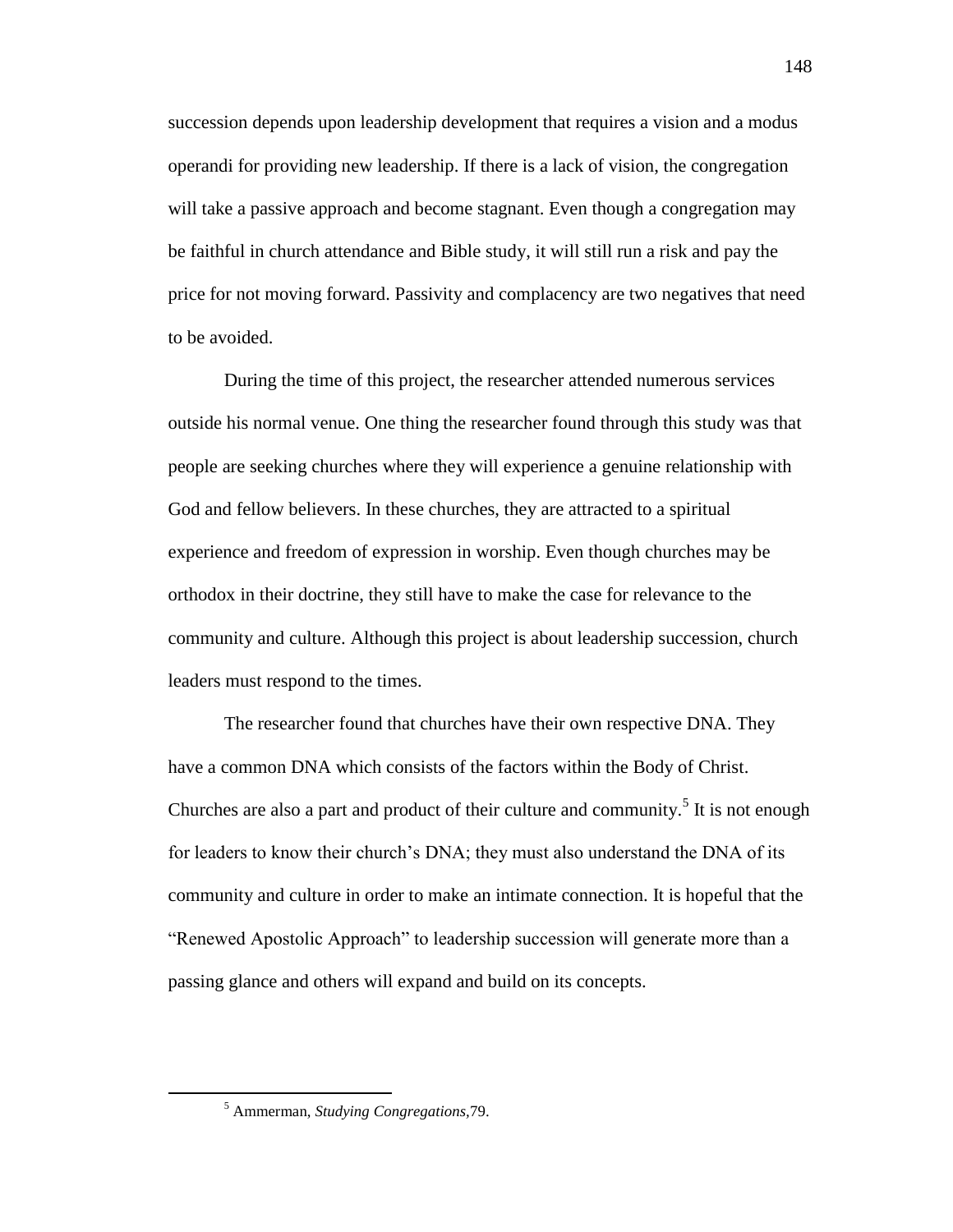#### **Personal Growth through the Project**

Although the researcher believes that his seminary experience properly trained and prepared for him for ministry, he still felt the necessity to enroll in the Doctor of Ministry Program "Leading from the Inside Out" because of the compelling need to provide a fresh vision for the church in reaching the next generation with the gospel. Faith Community Church (FCC) needed to take a proactive approach to developing new leadership. Currently, the church is taking a positive approach and is creating the capacity for the emergence of new leadership. The church is also adapting and adjusting to new technology. This is still a work in progress.

During the time of the study, there were nagging issues such as the relocation of FCC. The move to a nearby location took a considerable amount of time and required adaptation and adjustments to a different environment. However, the move did provide an opportunity to emphasize the need for a leadership strategy and succession plan that will contribute to longevity of the church. The researcher accentuated the fact that the move does not change the mission or the message. Throughout the adaptation and adjustment phrases, the church has positively responded and come together. FCC had to rely on its source of strength and depend on God's power (Zech.4:6, Ps.127:1).

The researcher began this project with a burden for the community and a church in need of a strategy for leadership development. The researcher had to consider the church's options and alternatives along with a myriad of other considerations relevant to expansion problems typical of a small independent church. Alternatives and options consisted of affiliating or merging with a denomination that

149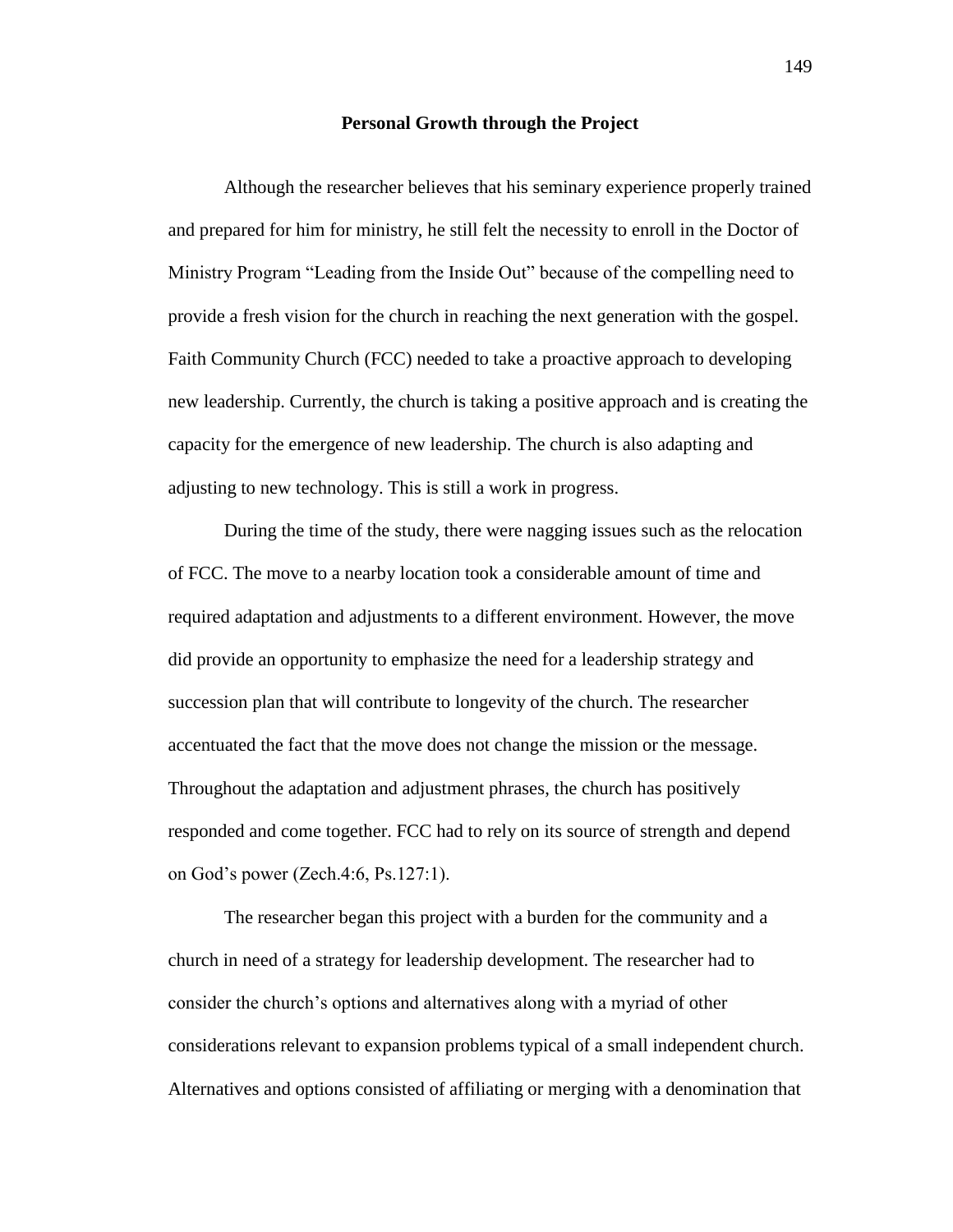identified with the church's doctrine or remain an independent Bible believing church. The church and the researcher decided to forgo the alternatives and embrace the last option of staying an independent church. Staying an independent church in such a context requires taking a proactive approach to leadership development.

The researcher learned how not to focus on the negatives, but instead to work around them. Times of challenge are times to grow and, when stretched, one is able to develop and mature. The researcher has become more flexible in dealing with complex situations. Adjusting and adapting to situations and crises that appear overwhelming requires flexibility. In this context, the researcher had to reconsider some of his original presuppositions.

The literary review provided inspiration and reasons for taking a proactive approach to leadership succession. Initially, the researcher thought that it was necessary to have a well-articulated document and policy in place to ensure the church would follow through in pursuing a strategy for leadership succession. The researcher has since altered his position. Admittedly, a well-articulated document can define a purpose and articulate a vision. However, the project has showed that it is equally important to be applying biblical principles in such matters.

### **Research Questions Generated by the Project**

Leadership succession, transience and transitioning could have formed the nucleus for three separate research questions. In pursuing the objectives of the project, other potential research questions surfaced that had to be deferred to another time and for another project. Several subjects generated by the project come up as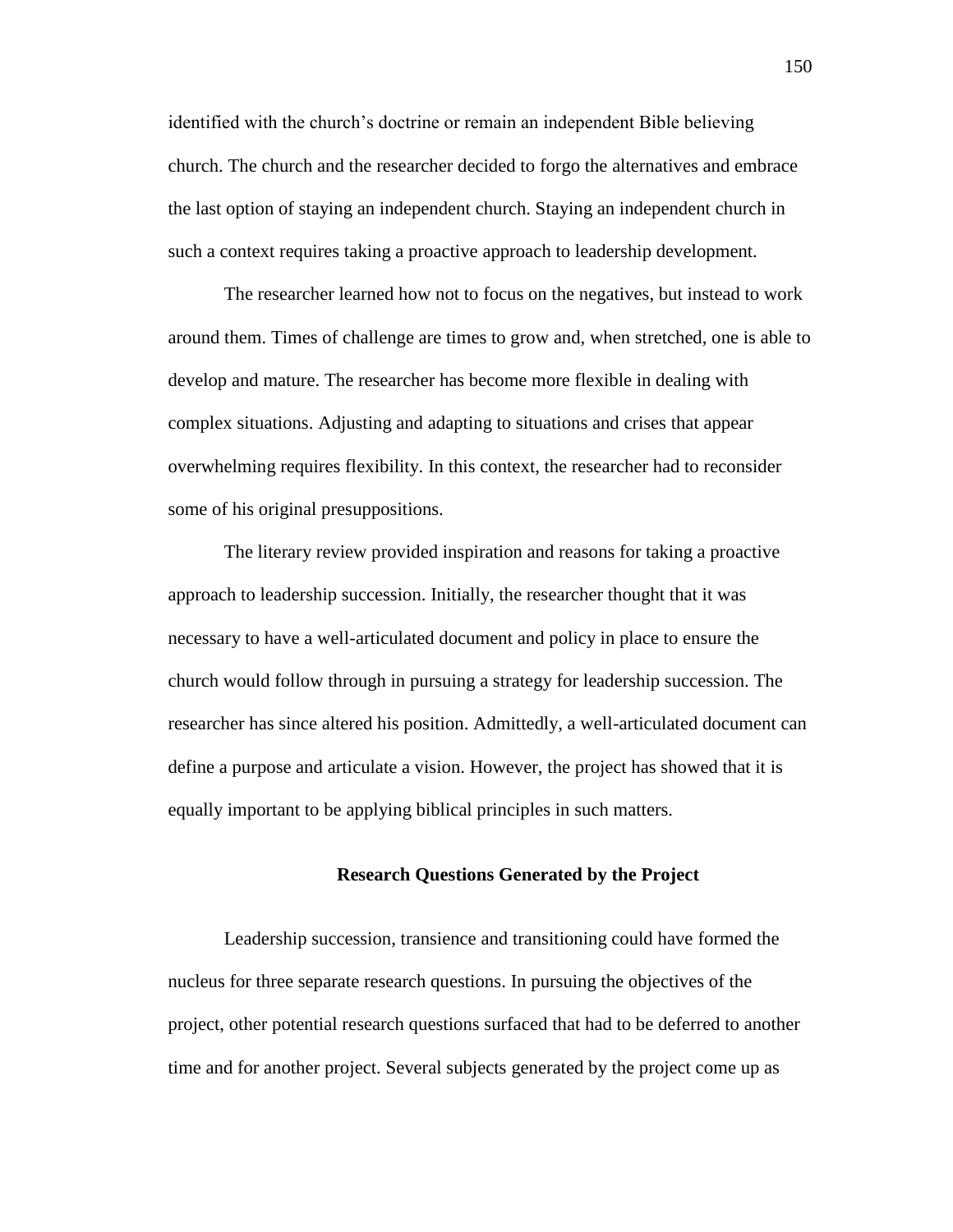possible research questions. Qualitative case studies are typically limited to the setting. The researcher constructed online surveys with the thought of expanding the data. However, the responses to the surveys were minimal and the researcher declined quantifying the data.

### *The Combination of Qualitative and Quantitative Study*

This is a good question for consideration because a qualitative methodology allows the researcher to be absorbed in the setting and the data while the quantitative approach supplies the empirical data that confirms the hypothesis of the researcher. The qualitative study provides a firsthand assessment of the actual situation. It seems a qualitative grounded theory study could be stronger if quantifying the data is possible. Another question to address: Is there the potential for different methodologies to counteract each other? Perhaps a brief review of other similar projects that have integrated the two methods would be helpful.

The coding of much data seemingly suggests the need to quantify it. While qualitative data consists of words and pictures its quantitative counterpart consists of numbers and statistics. The researcher wonders if there is ever a compatibility with the research methodologies. How could a combination quantitative/qualitative project design enhance a case study?

### *Modern Technology and Leadership Succession*

This question considers the ways churches can link together through the Internet. Modern technology has made it possible for global church communities to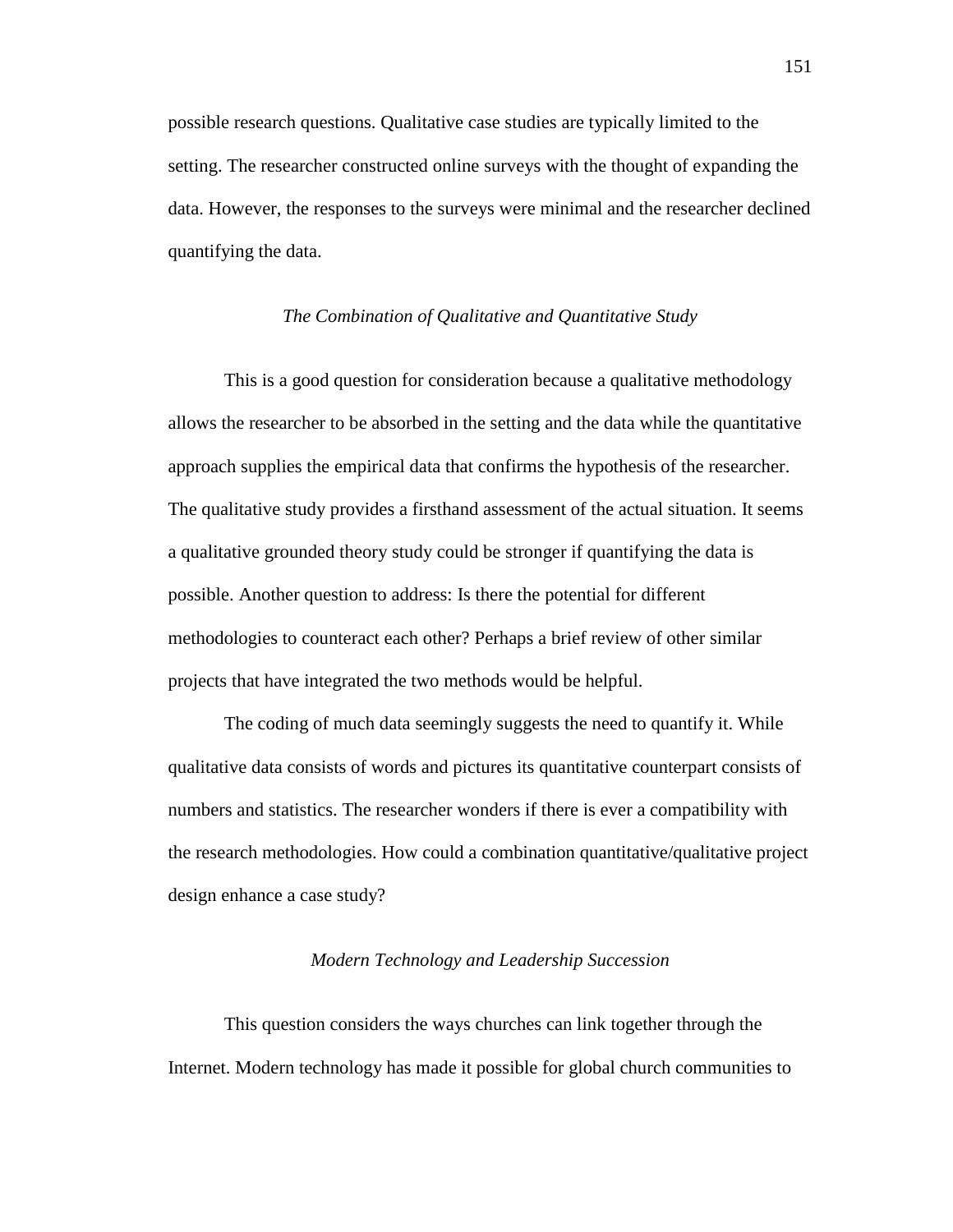fellowship, pray, and meet each other's needs. Social media such as Skype is useful for multitasking and contains personal profiles. This technology could be useful for linking churches and seminaries together in an Internet highway that could be useful for educational purposes in leadership development and may become a provisionary device for meeting a church's specific leadership needs. A future research question may consider how churches can become more proficient in with modern technology.

### *Networking and Mutual Unity*

Pastor David Roseland of the Preston City Bible Church indicated that his calling at his current church was a product of "Networking." In the theology review, the Scriptures revealed that the Lord was against sectarianism (Mark 9:38-40). Scriptures show the Lord was not averse to "Networking" within the "Body of Christ" (John 17:20-23). Henceforth the researcher is not a proponent of the individualism that is so prevalent among the New England mindset and therefore is open to networking within the Body of Christ. What are other positive ways networking can be useful for the church meeting their leadership needs?

### *Church Polity and Leadership Succession*

There are many well-articulated procedures for churches to follow for a pulpit /search committee. Yet the research from this project has found that churches may experience positives without a well-written policy. The case for following apostolic principles seems to negate the need for search committees.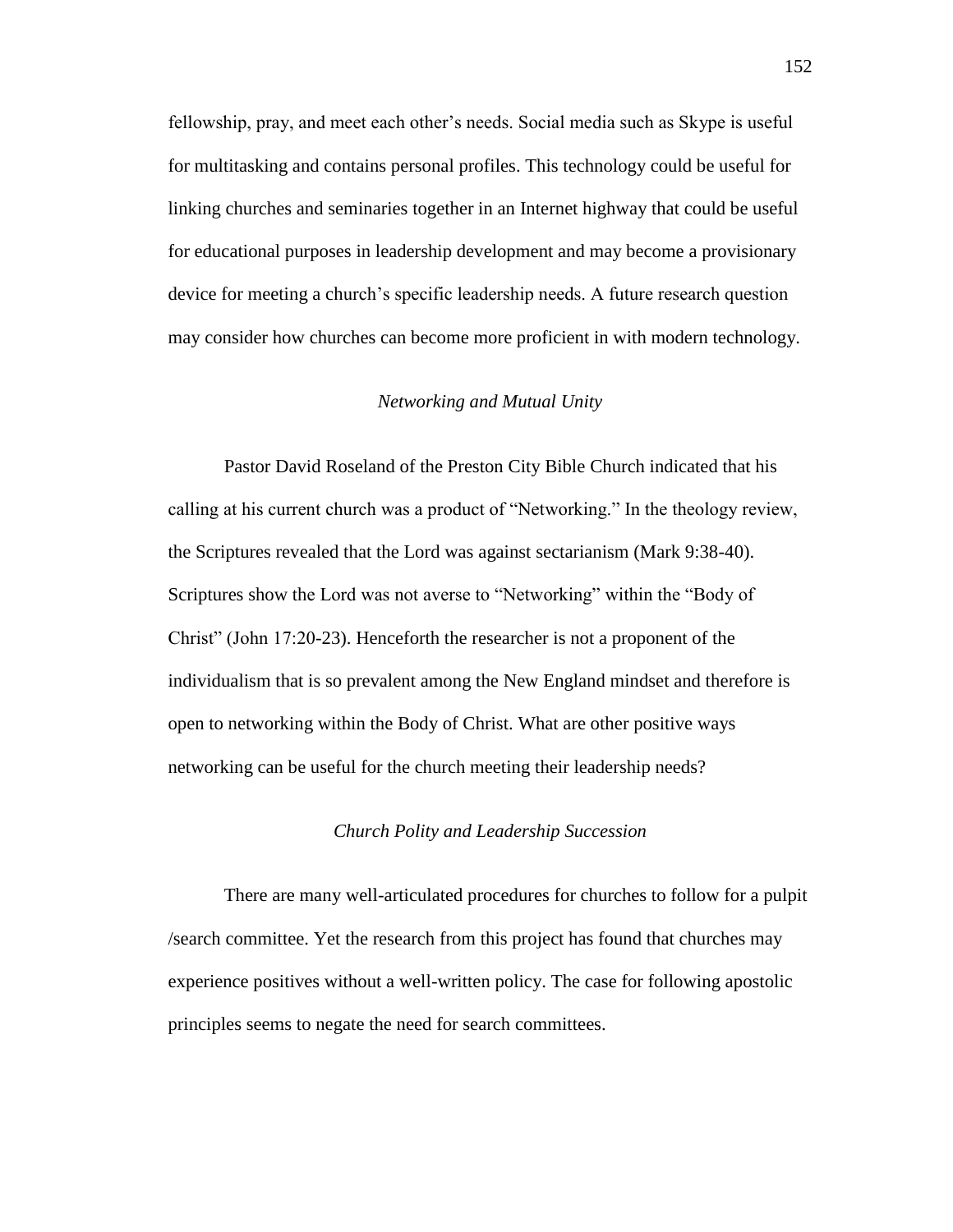The North Stonington Bible Church (NSBC) has recently completed a change of leadership. There was no evidence that a well-articulated written document had anything to do with the magnitude or dynamics of the transition. Instead, as Pastor Jeffrey Chappell has mentioned, a "smooth transition" was the result of just following the apostolic principles in the Scriptures (2 Tim.2:2). The research at NSBC did affirm the researcher's initial supposition that God has provided the human resources for leadership succession within the local congregation. The researcher also found that there is less of a need for traditional pulpit/search committees when there is a ―plurality of elders‖ in leadership. Nevertheless, the researcher does not advocate churches to discard traditional approaches to leadership succession such as the pulpit committee. In what ways can a well-articulated plan still enhance leadership succession and be compatible with Scripture?

### *The Relationship between Parachurch Organizations and the Church*

The research shows there is a need for churches and parachurches to interact and support each other. Through networking, churches and parachurches become socially innovative and intimate. This increases the potential for maximizing spiritual capital and resources through mutual cooperativeness and unity. The churches' leadership demands could be facilitated through networking and partnering with parachurches.

Although the majority of the responses showed that most considered parachurch organizations as places of learning, one responder thought that a seminary is a good source for a partnership. In moving from open to axial coding, the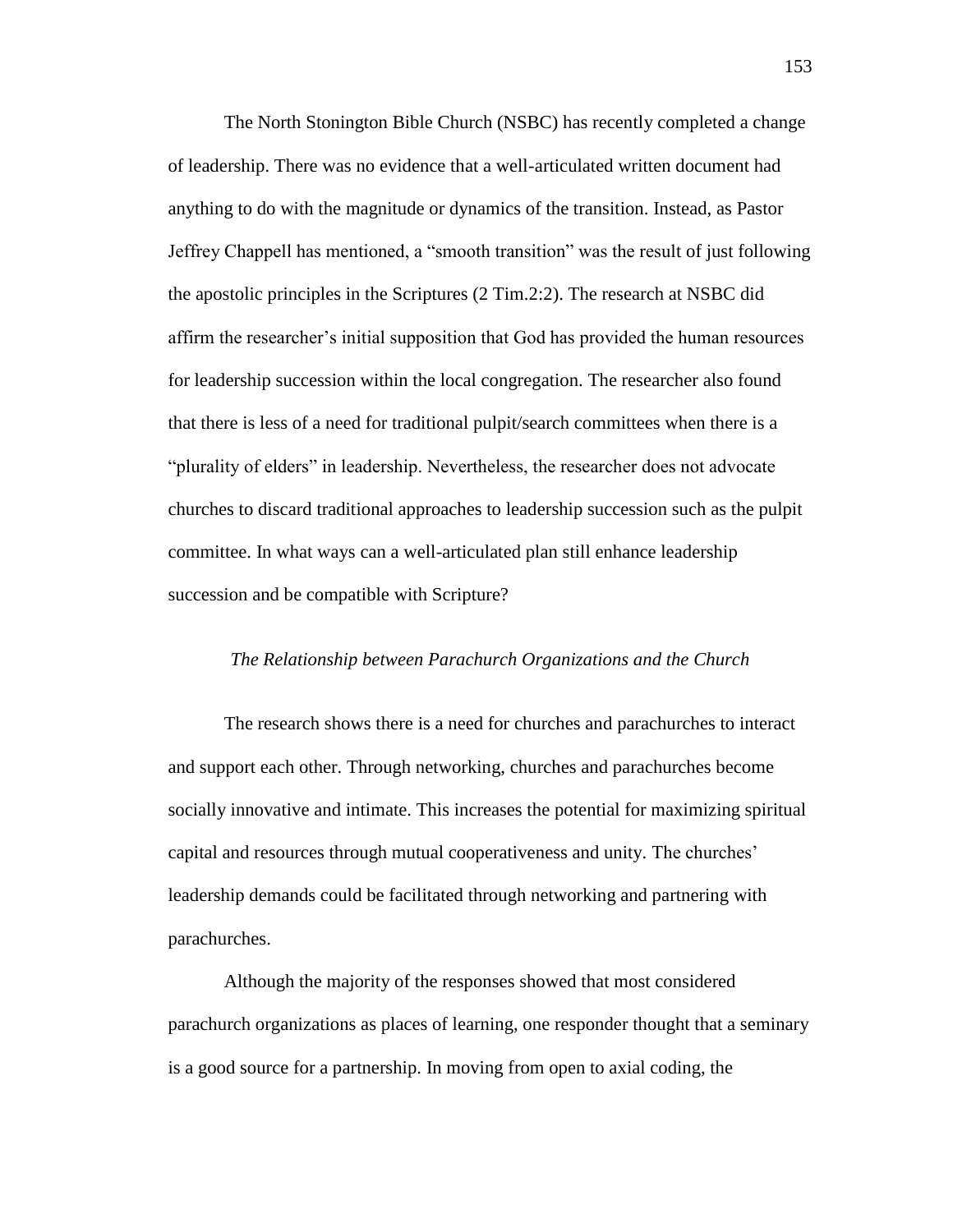researcher linked networking with partnership. In what capacity, the researcher is uncertain, but some sort of cooperative joint project is plausible and possible. The researcher recalls his own seminary experience at the "Seminary of the East." Upon reflection the researcher recalls that a faculty advisor visited his church each semester and discussed his progress with the pastor. This was a very positive experience and mutually appreciated.

In a similar situation, a link with a seminary and local church could be established. Seminary curriculums do not have to be restricted to academics such as hermeneutics and languages. Seminaries do not have to produce just academic scholars. Smaller curriculums composed for the expressed purpose of leadership development could be useful for small community churches to meet their leadership needs.

One responder described the cost of seminary education and on-site training as "cost-prohibitive." Smaller programs with concentrations in leadership would be more cost effective and at the same time provide the leadership skills needed in smaller community churches. Bethel Seminary of the East is one academic institution that has leadership certificate programs. The researcher believes this type of program is able to meet a local church's leadership needs. Additionally, the researcher believes that this program needs widespread marketing. Most of the responders believed that parachurch organizations and seminaries could be useful for local churches with leadership succession. Bethel Seminary of the East has and continues to reach out to local churches with programs for leadership development. "Church-Seminary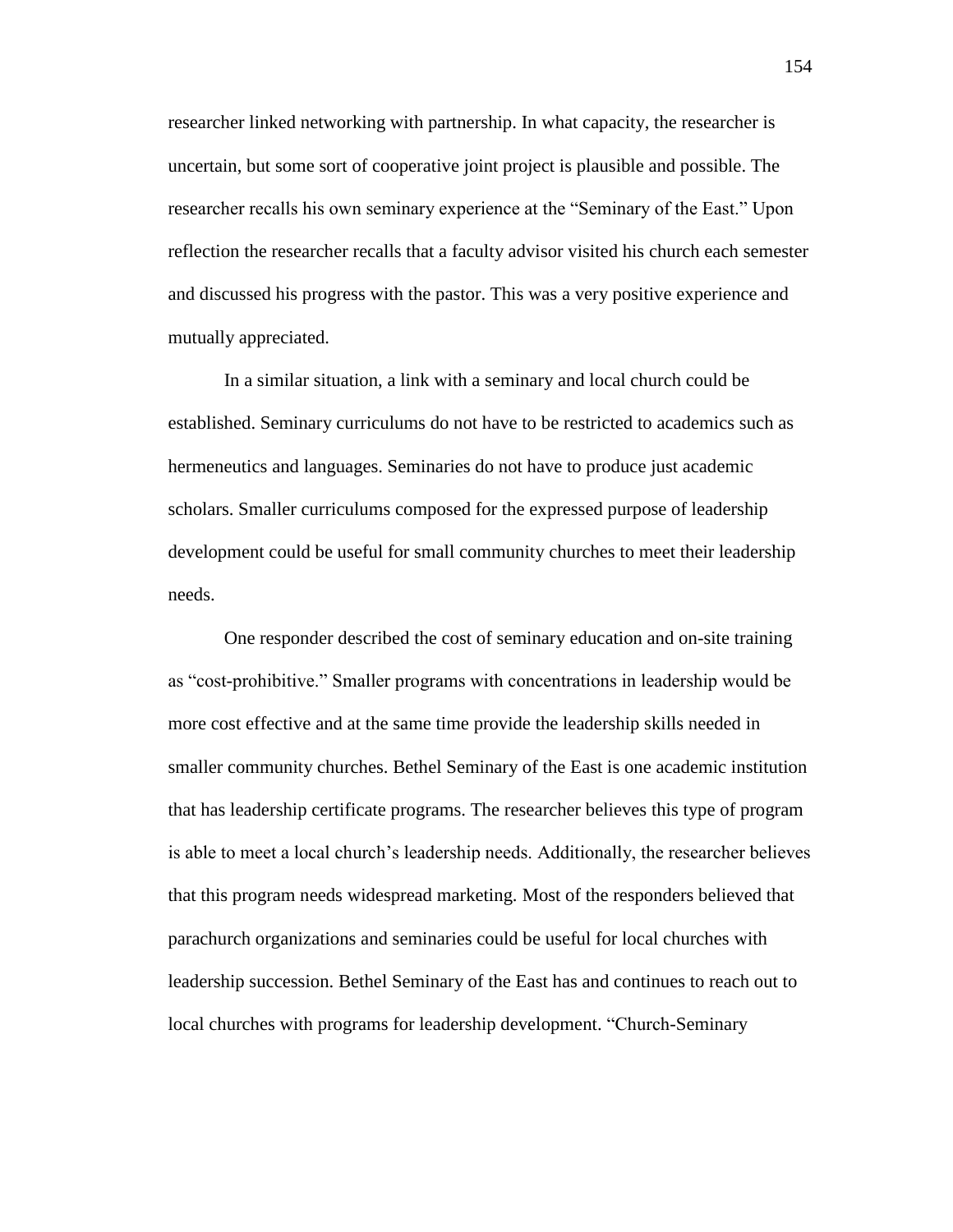Partnership" is one such program. A research question may consider the mutual benefits of such a partnership.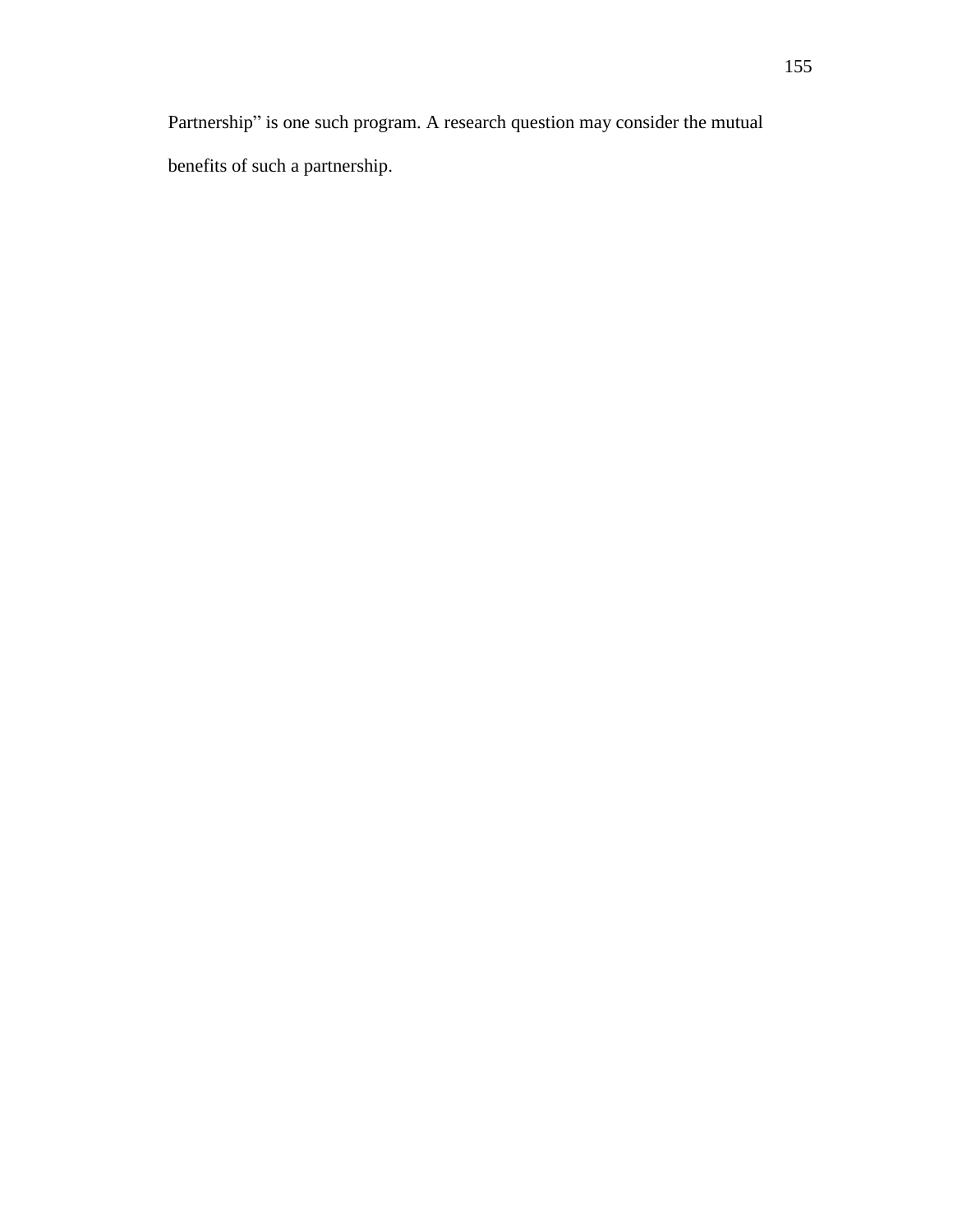# APPENDIX A

# RESEARCH QUESTIONS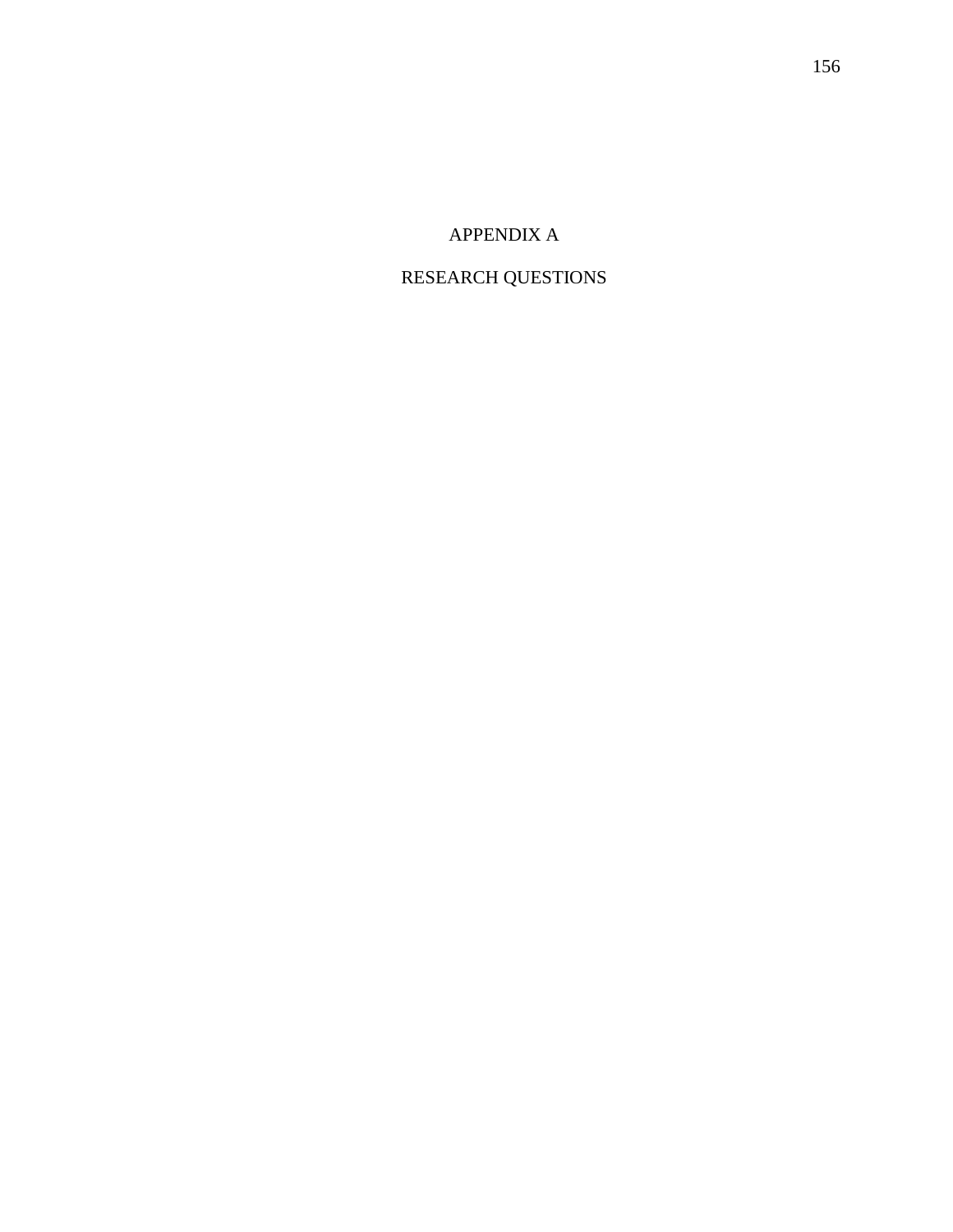### **Research Instruments and Data**

# **Primary Source: Key Informant Interviews**

## **Purpose of Interview**

The purpose of this interview is to evaluate the local church's theology for leadership succession.

# **Questions 1-5 relate to Pastors calling and education background.**

- 1. How long have you been at this church?
- 2. How were you called to ministry?
- 3. Formal Education: Seminary ( ) Bible College ( ) University ( ) College ( )
- 4. Informal Education: Internal training in church for leadership ( )
- 5. Have you ever served or had membership in a major denomination? Yes ( ) No( )
- 6. Was the subject of leadership succession ever addressed in any of your Bible College or Seminary courses?
- 7. Have you ever attended any seminars or conferences, which have considered the subject of leadership succession?

# **Questions 8-16 relate to pastors theology of ministry.**

- 8. Can you share some of the advantages of an independent church?
- 9. Can you share some of its disadvantages?
- 10. What is your theology of apostolic succession? Note 1 below
- 11. What is your theology for leadership succession?
- 12. How do you feel this church can fulfill its part in the Great Commission?
- 13. What is your theology for ecclesiastical authority?
- 14. What is your theology of central authority?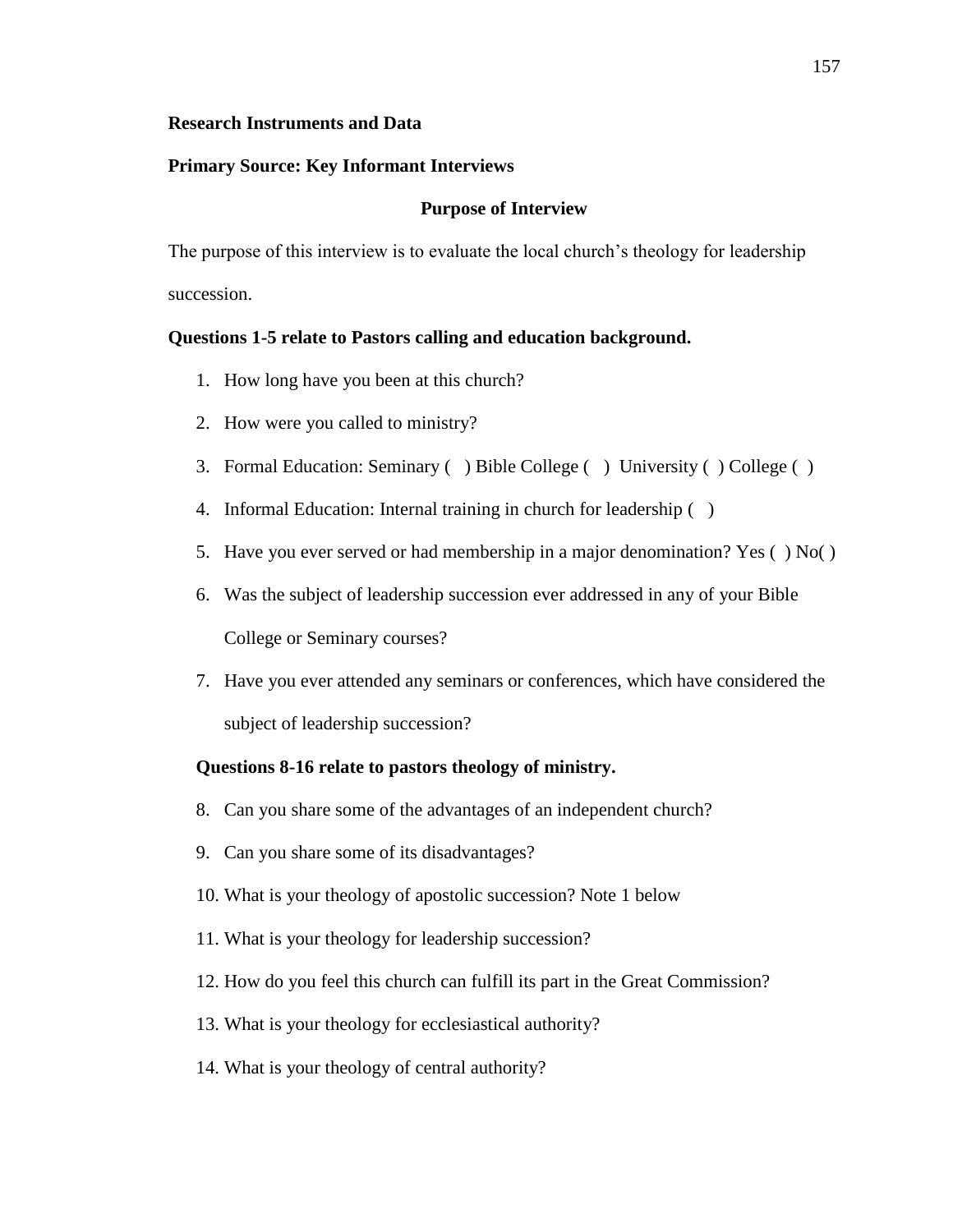- 15. What is your theology for apostolicity and authority?
- 16. Can you describe any obstacles to leadership succession?

# **Note 1 Theology: How is your understanding of a subject informed by the Scripture?**

## **Questions 17 to 26 relate to the pastor and church.**

- 17. Approximately how old is this church?
- 18. In your opinion, are there factors that can contribute to leadership succession?
- 19. How do you feel your church should approach the subject of leadership succession? Utilizing external sources outside the church Passive ( ) or developing leaders through internal in-ministry Proactive ( ) Combination of both ( )
- 20. Does this church fellowship with other community churches on occasions? Yes () No () Sometimes special services ()
- 21. Does your church have associate pastors? Yes ( ) No ( )
- 22. Is there a mentoring ministry and discipleship groups? Yes ( ) No ( )
- 23. Do the elders and deacons preach and teach? Yes ( ) No ( ) Sometimes ( )
- 24. Does your church have a contingency plan for leadership succession?

Yes () No () Not at this time ()

25. Does your church have a crisis plan for leadership succession?

Yes () No () Not at this time ()

26. Have you discussed the subject of leadership succession and transition with the church elders, deacons, boards and congregation? Yes ( ) No ( ) Not at this time ( )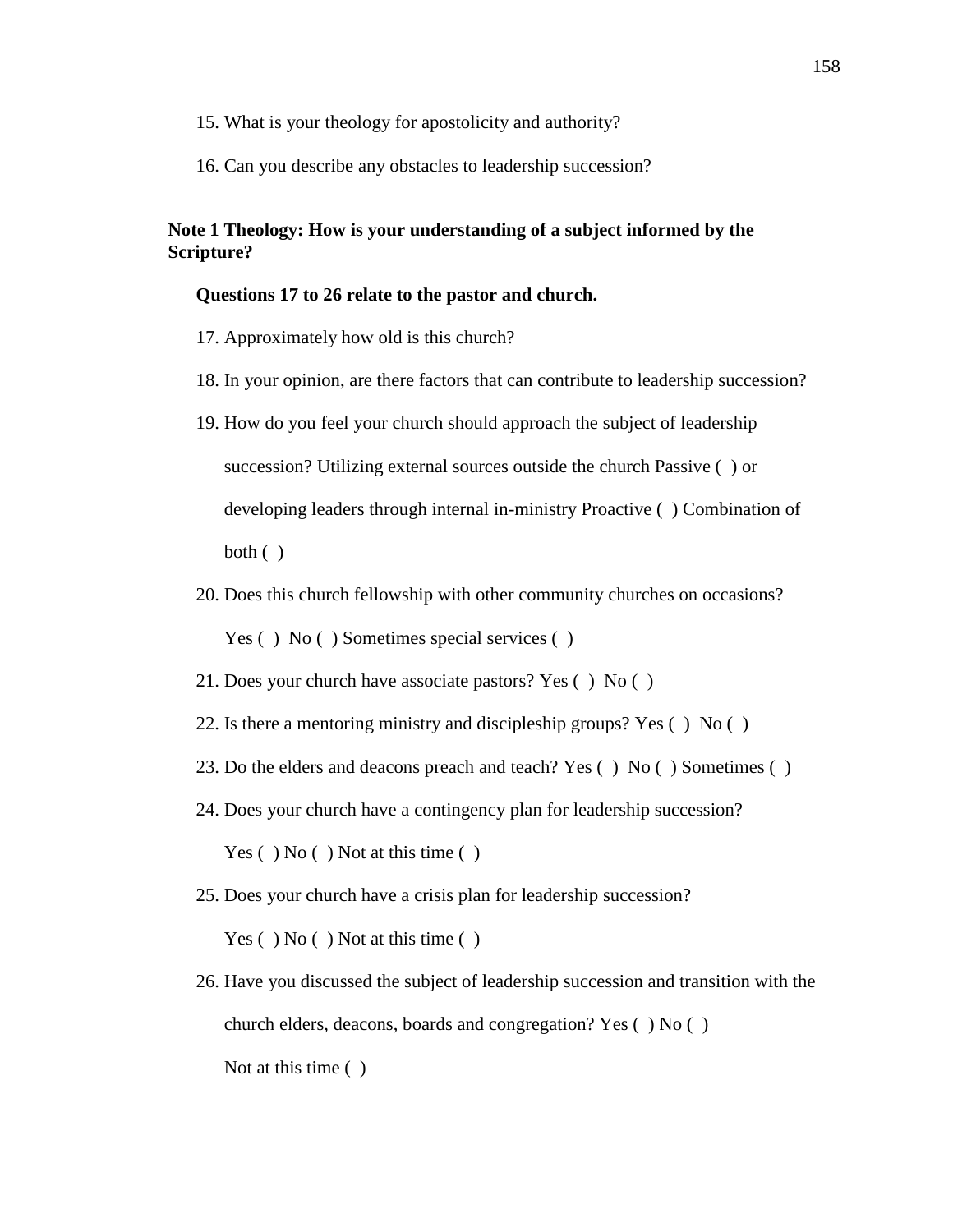# **Interview Release Form**

# Project Name: LEADERSHIP SUCCESSION: A CONTINGENCY PLAN FOR THE INDEPENDENT CHURCH

Name of Interviewer: Henry J. Barry, Jr.

Name of Interviewee:

By signing the form below, you give your permission for any tapes and /or photographs made during this project to be used for public purposes including publications, internet, and presentations.

By giving your permission, you do not give up any copyright or performance rights that you may hold.

I agree to the uses of these materials described above, except for any restrictions, noted below. \*

Name Please Print

Signature of person interviewed:

Date

Interviewer's Signature

Date:

\*Restriction Description: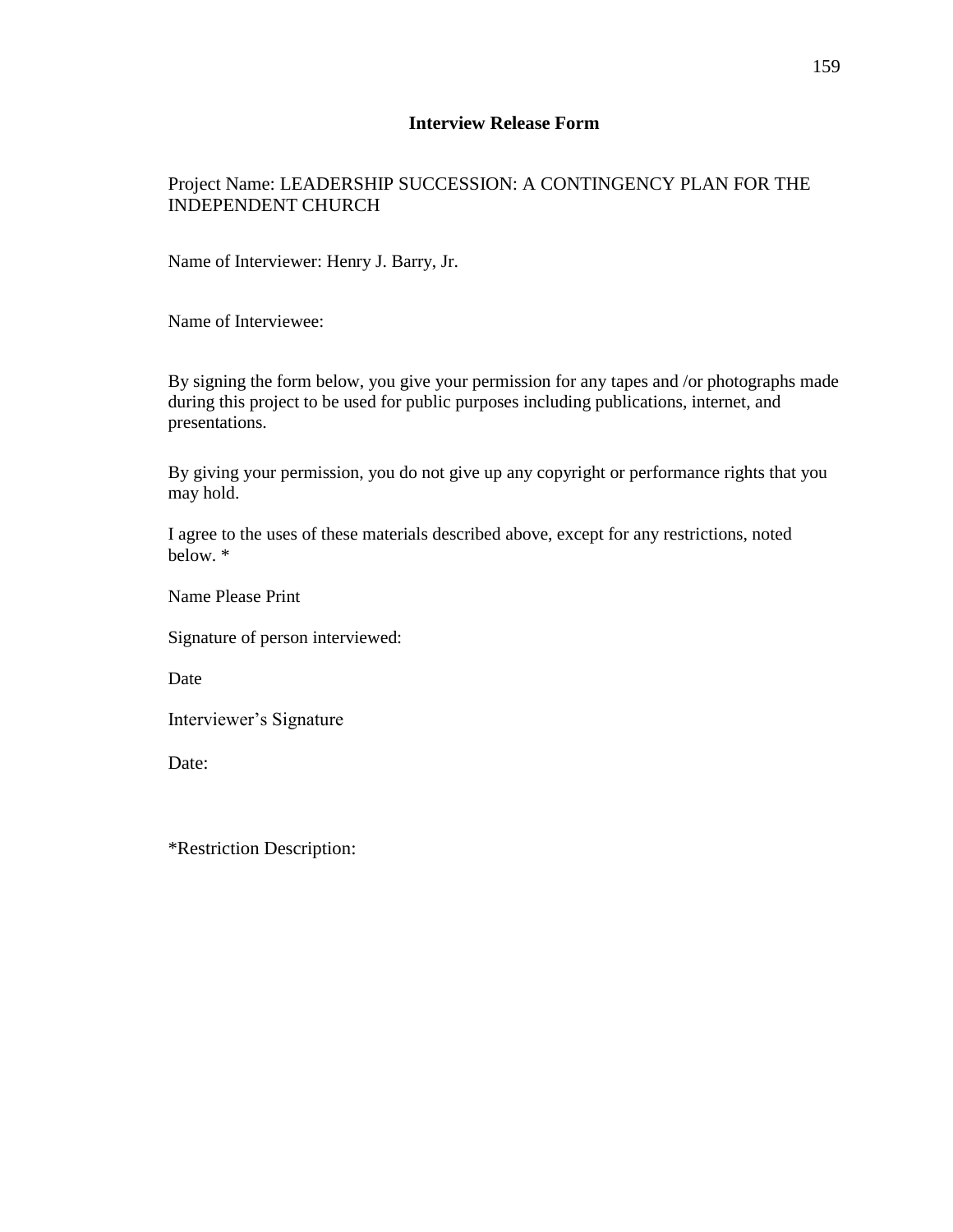# APPENDIX B

# ONLINE SURVEY QUESTIONS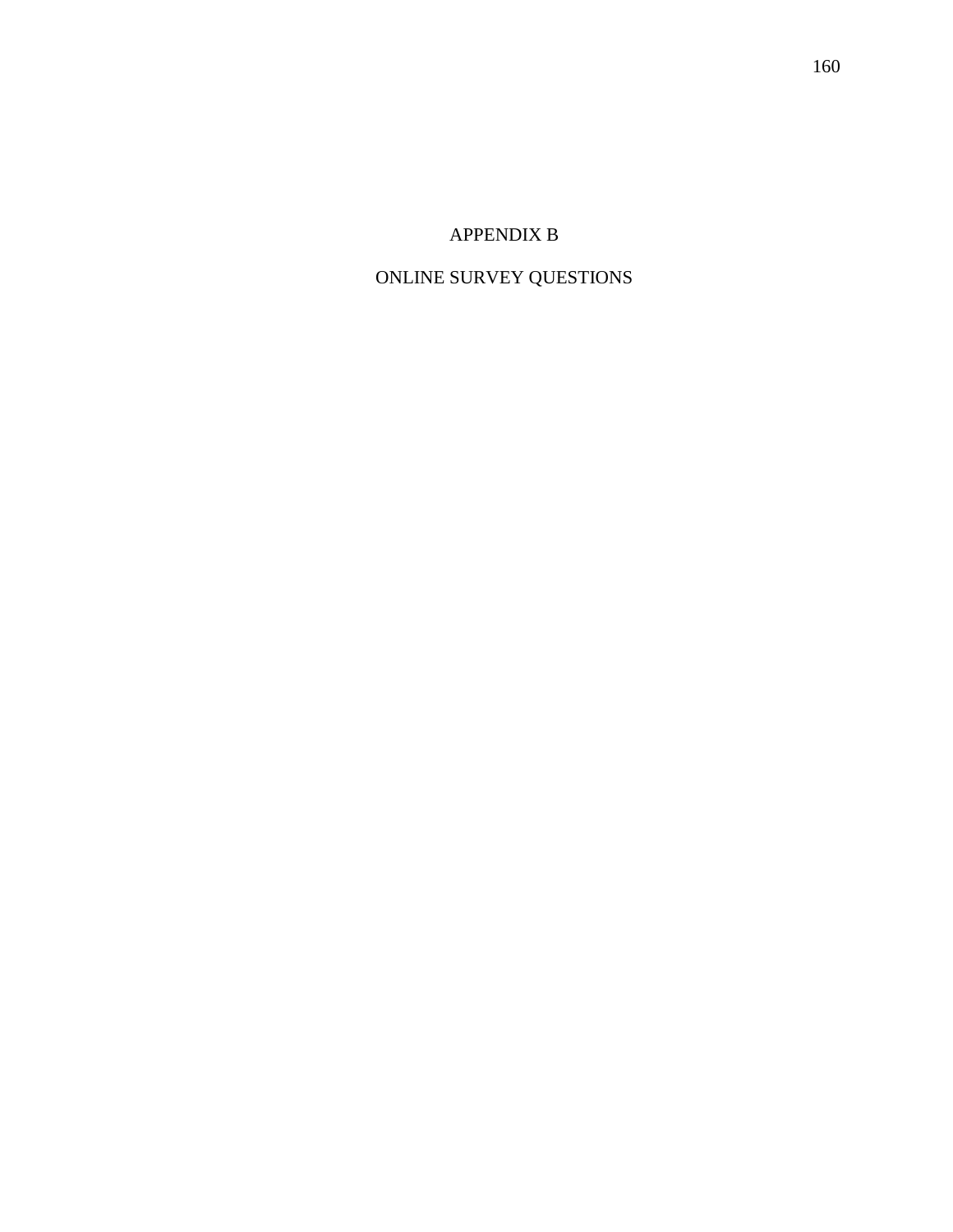### **On Line Survey Questions**

The purpose of this survey is to evaluate the local church's policy and procedures in meeting its own leadership concerns and needs. The following questions relate to the subject of leadership succession and development in the church.

# **Section I**

# **Leadership Succession**

1. Does your church have a contingency plan for leadership succession? Yes ( ) No( ) 2. In your opinion, how can the local church take a more direct approach in meeting its own leadership needs?

3. What are some of your perspectives, for facilitating a good leadership succession?

4. How does your church deal with leadership transience and turnover?

5. In what ways can the local church facilitate a successful transition?

# **Section II**

### **Leadership Development**

1. What character qualities are needed for leaders?

2. In what ways can the church be proactive in leadership development?

3. How can the local church create the capacity for leadership development?

4. In what ways can parachurch organizations such as seminaries be useful for in-house ministry development?

5. In your opinion how can discipleship groups be effective in leadership development?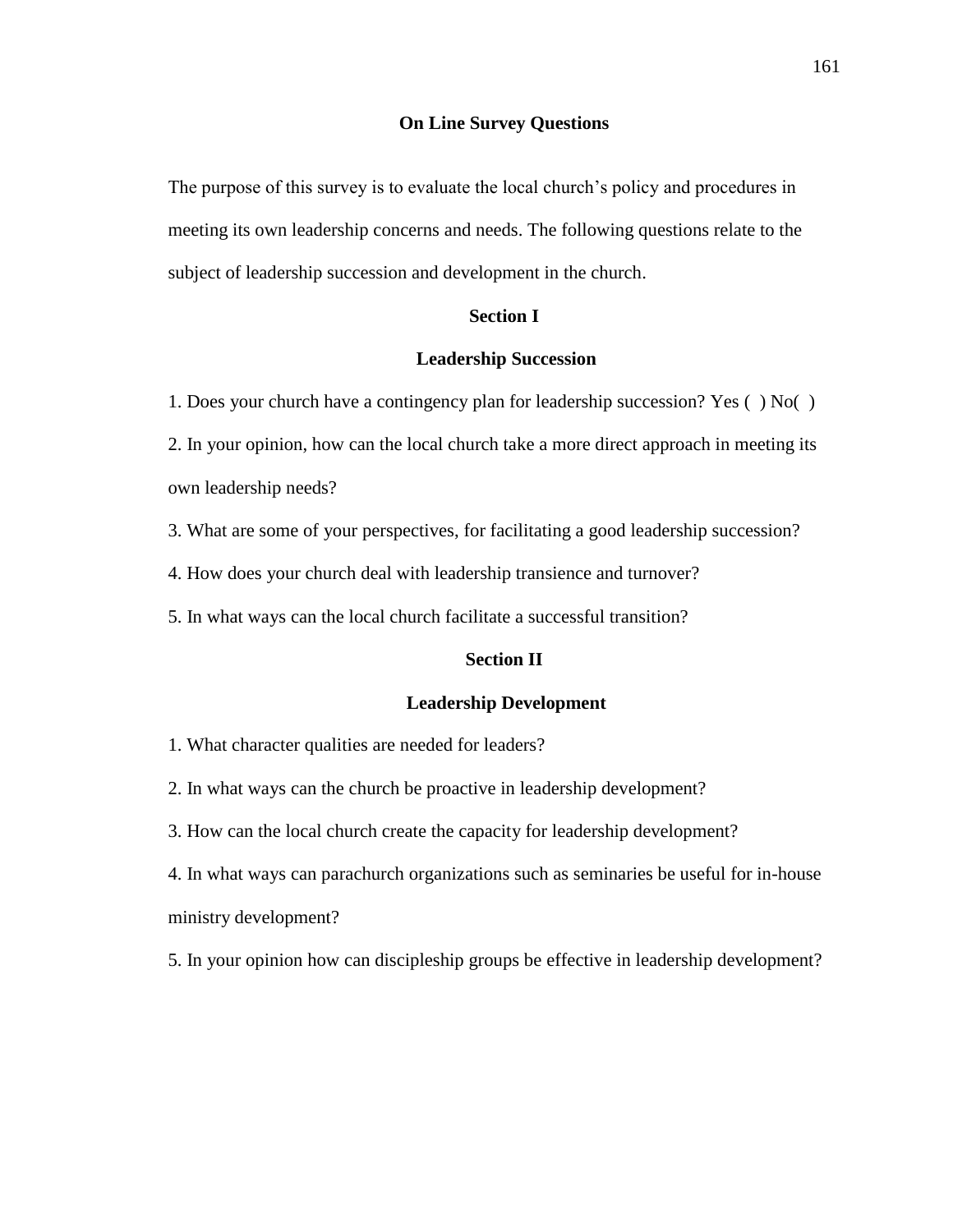# **Please numerically rank your perspectives for character qualities of leadership**

Personal Calling ( )

Personal Character ( )

Personal Discipline ( )

Aptitude and Ability ( )

Competence and Confidence ( )

Previous Education ( )

Spiritual Giftedness ( )

Life Experiences ( )

Vocation ( )

Visionary ( )

# **Please numerically rank your perspectives on the purpose of the church**

Worship of God ( )

Evangelism: Reaching the Community with the Gospel ( )

Communities and Social Interests ( )

Fellowship with Believers ( )

Spiritual Experience with God ( )

Family Relationships ( )

Weekly Prayer Meeting ( )

Discipleship Groups: Includes Youth Group, Bible Study, Sunday Schools ( )

Missions Support ( )

Education Programs ( )

Music Ministry ( )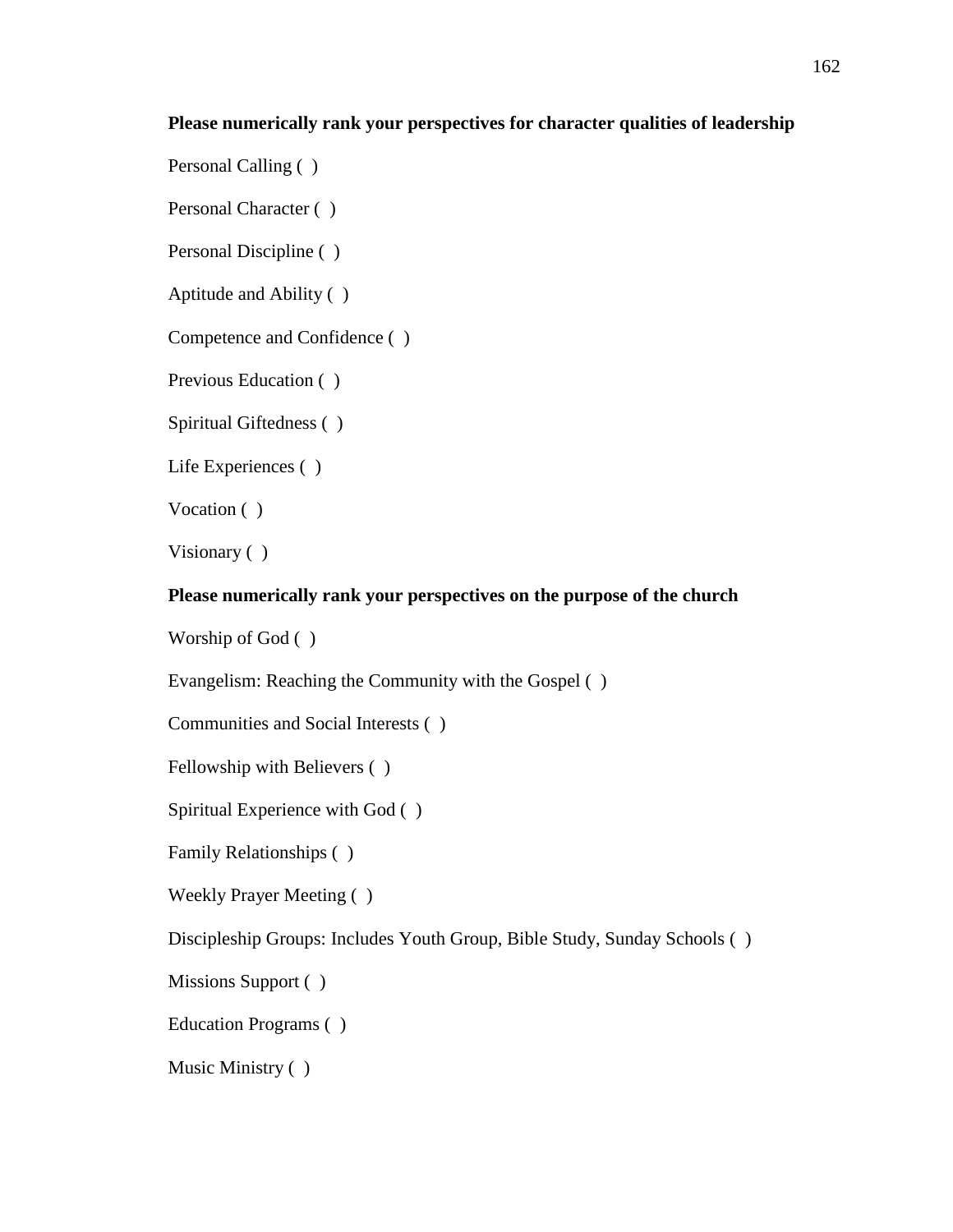# **Section III**

# **Organizational Structure and Services**

The following three-categories pertain to the effectiveness of the local church in government and worship activities. Please compare subjects and check your preferences.

Vertical Structure Leadership Top down Authority ( )

Flat Structure Horizontal Servant Relationship ( )

Structured Services Church Bulletin Directs the Service ( ) Flexible Services Church Bulletin is more for informational purposes ( )

Worship Traditional Worship Hymn Book ( )

Worship Local Church Musicians Compose Worship Songs ( )

**Please include additional perspectives, which add to the research Thank You: Your participation and perspectives is greatly appreciated**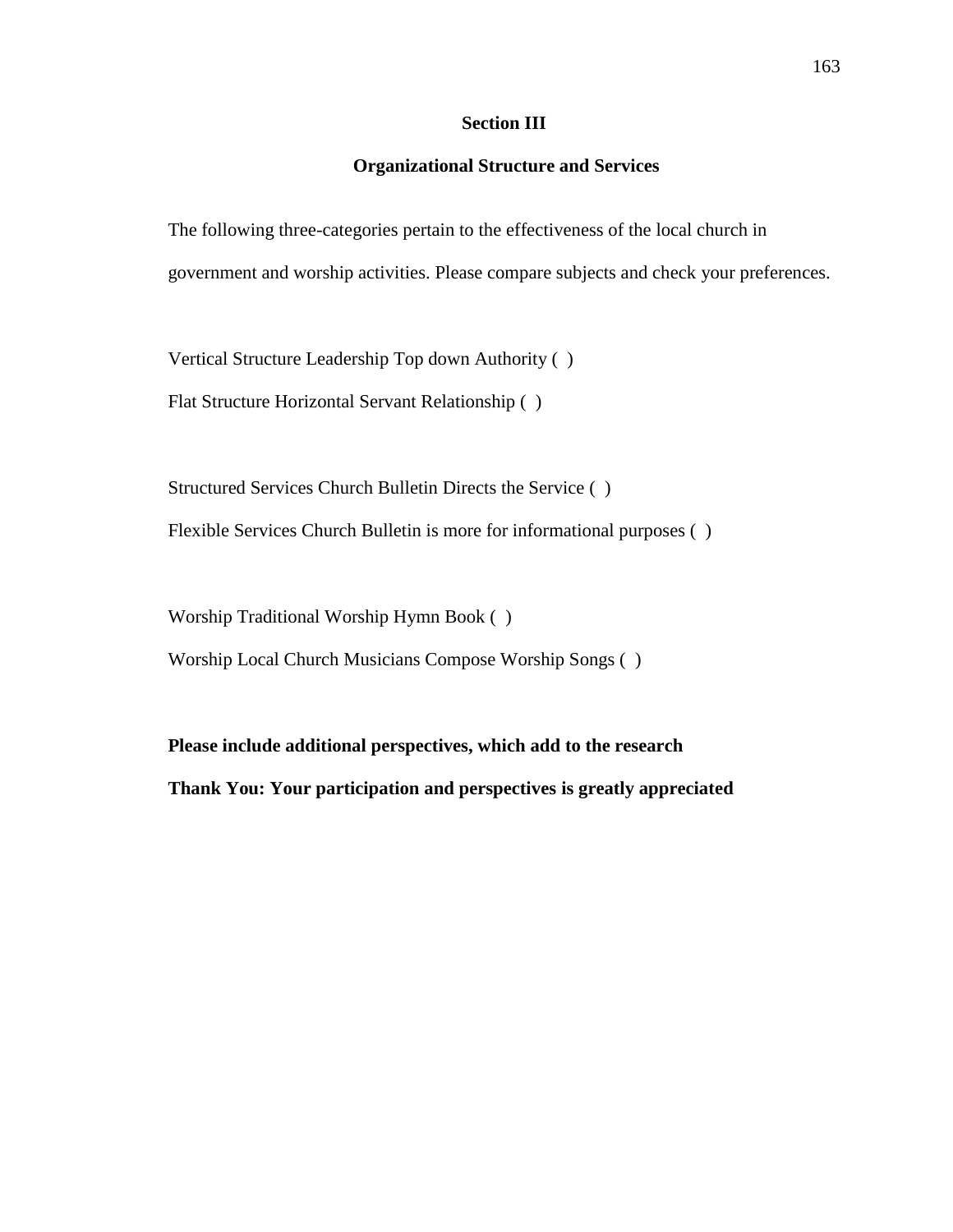#### BIBLIOGRAPHY

- Ahlstrom, Sydney E. *A Religious History of the People*. New Haven, CT: Yale University Press, 1972.
- Andrade, Phillip G. "Developing Leaders in a New England Small Church Context: Returning the Task of Leadership Development to the Local Church." D. Min. Thesis, Bethel Theological Seminary, 2009.
- Anderson, Leith. *Leadership that Works*. Minneapolis, MN: Bethany House Publishers, 2001.
- Anthony, Michael and Mick Boersma. *Moving On, Moving Forward: A Guide for Pastors in Transition*. Grand Rapids, MI: Zondervan, 2007.
- Ammerman, Nancy T., Jackson W. Carroll, Carl S. Dudley, and William McKinney, *Studying Congregations.* Nashville, TN: Abingdon Press, 1998.
- Barna, George. *Evangelism that Works.* Ventura, CA: Regal Books, 1995.

\_\_\_\_\_\_\_\_. *The Power of Vision.* Ventura, CA: Regal Books, 1995.

- *\_\_\_\_\_\_\_\_.The Habits of Highly Effective Churches*. Ventura, CA: Regal, 1999.
- *\_\_\_\_\_\_\_\_.The State of the Church 2002. Ventura, CA: Issachar Resources, 2002.*
- *\_\_\_\_\_\_\_\_. The Frog in the Kettle. Ventura, CA: Regal Books, 1990.*
- \_\_\_\_\_\_\_\_. *Leaders on Leadership.* Ventura, CA: Regal Books, 1997.
- \_\_\_\_\_\_\_\_. *Master Leaders.* Brentwood, TN: Tyndale House Publishers, Inc., 2009.
- Bennis, Warren, Burt Namus, *Leaders*: *The Strategies for Taking Charge*. New York: Harper Collins Publishers, 2007.
- Bennis, Warren and Robert Townsend. *Reinventing Leadership*. New York: Harper Collins Publishers, 1995.
- Bennis, Warren. *Managing the Dreams: Reflections on Leadership and Change*. Cambridge: Perseus Publishing, 2000.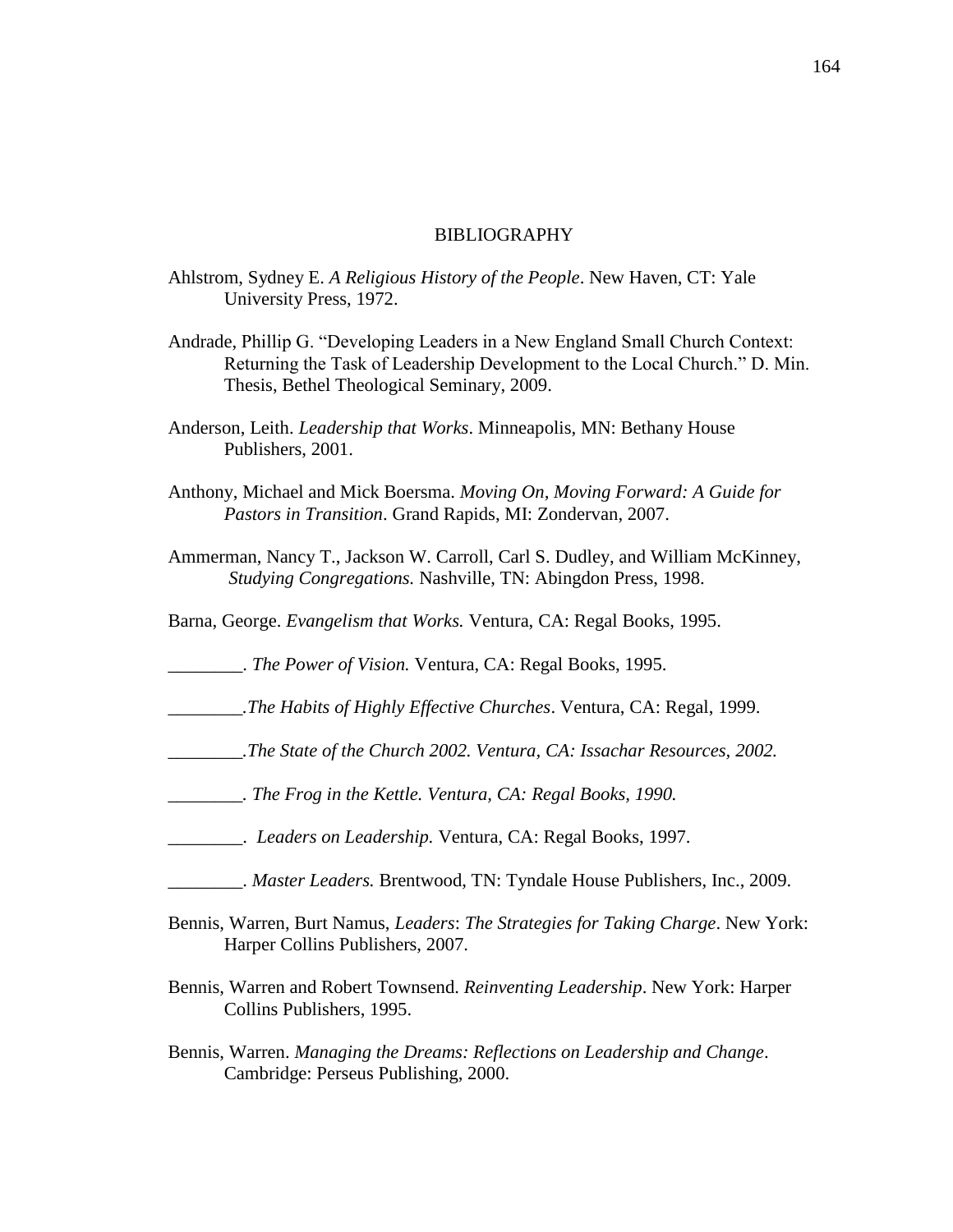- Berg, Bruce. *Qualitative Research Methods*. 5<sup>th</sup> ed. Long Beach, CA: Pearson Education, Inc. 2004.
- Bieschke, Marcus, D. "Five Succession Planning Values to Keep Your Organization Alive." http://www.regent.edu/acad/global/publications/lao/issue\_6/pdf/Bieschke\_%20fiv e\_succession.pdf (accessed November 5, 2010).
- Bishop, Camille. *We're in This Boat Together: Leadership Succession Between the Generations.* Colorado Springs, CO: Authentic Publishing, 2008.
- Braaten, Carl. "The Reunited Church in the Future." Journal of Ecumenical Studies 4, no 4 (Fall 1967).
- Briner, Bob. *Business Basics from the Bible*. Grand Rapids, MI: Zondervan, 1996.

\_\_\_\_\_\_\_\_. *The Management Methods of Jesus*. Nashville, TN: Thomas Nelson, 1996.

- Briner, Bob and Ray Pritchard. *More Leadership Lessons of Jesus*. Nashville, TN: Broadman and Holman Publishers, 1998.
- Cannistraci, David. *Apostles and the Emerging Apostolic Movement*. Ventura, CA: Renew Books, 1996.

Clinton, J. Robert. *Leadership Emergence Theory*. Madison, WI: Printing Plus, 1989.

\_\_\_\_\_\_\_\_. *The Making of a Leader*. Colorado Springs, CO: Navpress, 1989.

- Clinton, J. Robert. "Constellation Model." http://www.bobbyclinton.com/articles/downloads/ConstellationModel.pd.pdf (accessed January 2010).
- Clinton J. Robert. Definition–Ultimate Contribution.<http://bobbyclinton.com/?p=6> (accessed December 18, 2009).
- Coleman, Robert E. *The Master Plan of Evangelism*. Tarrytown, NY: Fleming H. Revell Company, 1972.

\_\_\_\_\_\_\_\_. *The Master Plan of Discipleship*. Tarrytown, NY: Fleming H. Revell Company, 1998.

Craigie, P.C. *The International Commentary on the Old Testament: The Book of Deuteronomy*. Grand Rapids, MI: William B. Eerdmans Publishing Company, 1992.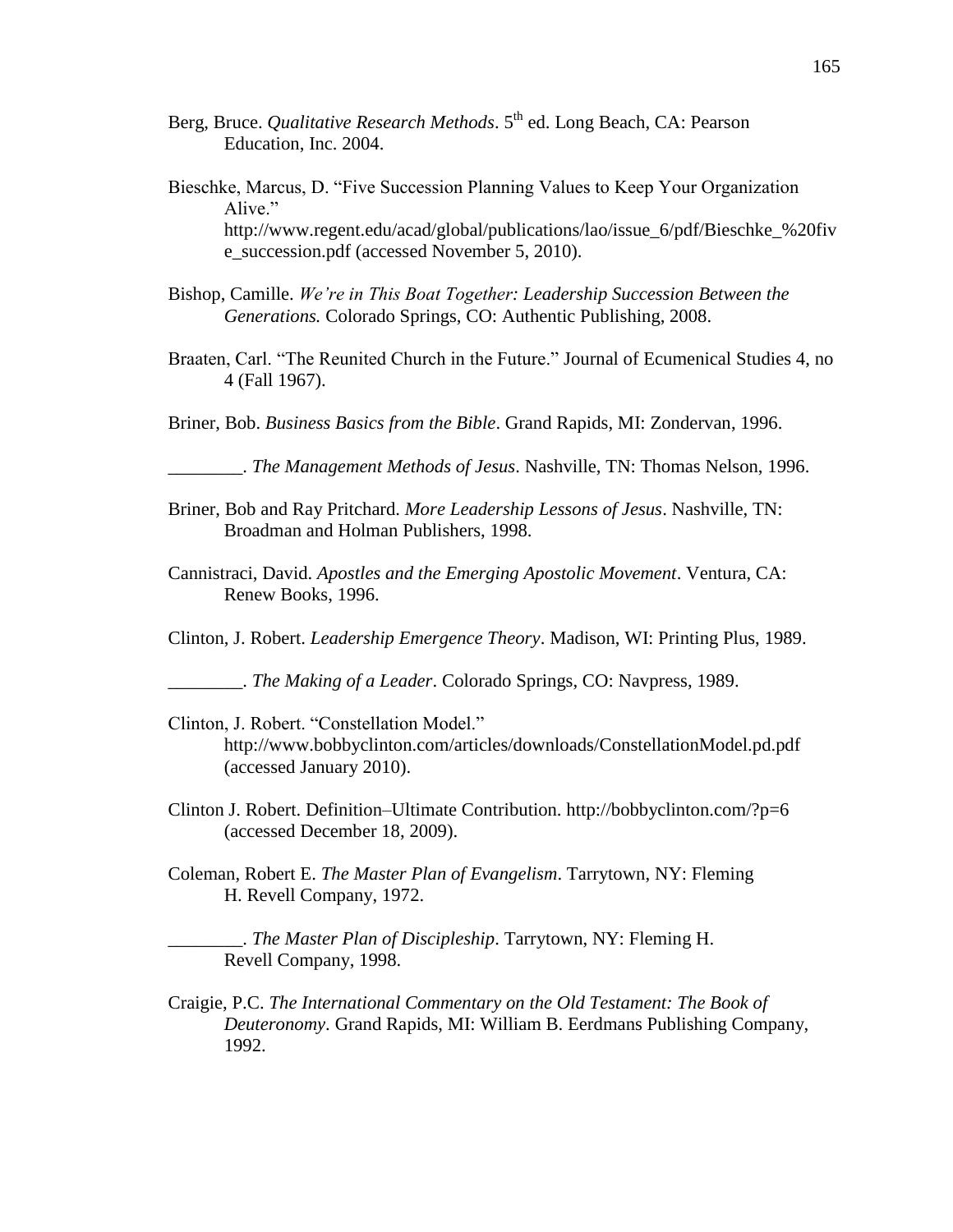- Creps, Earl. "Disciple Making in a Post Modern World." http://discipleship.ag.org/christian\_education/Training\_and\_Helps/Growth\_and\_R enewal/Fresh\_Approaches/20031215\_postmodern.cfm (accessed January 2010).
- Dudley, Carl S. *Effective Small Churches in the Twenty-First Century*. Nashville, TN: Abington Press, 2003.
- Elwell, Walter A. *Evangelical Dictionary of Theology*. Grand Rapids, MI: Baker Books, 1984.
- Erikson, Millard J. *Christian Theology*. 2nd ed. Grand Rapids, MI: Baker, 2007.
- Eusebius. *Ecclesiastical History*. Peabody, MA: Hendrickson Publishers, 1998.
- Gaebelein, Frank E. *The Expositors Bible Commentary*. Grand Rapids, MI: The Zondervan Corporation, 1992.
- Galloway, Dale. *Leading With Vision*. Kansas City, NE: Beacon Hill Press, 1999.
- Gilburg Leadership Institute, "Leadership Legacy Project," http://www.gilburgleadership.com/leadlegacy.htm (accessed September 17, 2009).
- Gonzales, Gary, "Rebooting the Mission: Back To the Future." D. Min. Thesis Project Report, Bethel Theological Seminary, 2008.
- Handy, Charles. *The Age of Unreason*. Boston, MA: Harvard Business School Press, 1990.
- Hersey, Paul. *The Situational Leader*. Escondido, CA: Center for Leadership Studies, 1984.
- Holt, Steve. "New Testament Principles on Leadership Structure." http://www.mountainsprings.org/userfiles/file/Inside%20MSC/New\_Testament\_P rinciples on Leadership Structure FINAL.pdf (accessed November 5, 2010).
- Küng, Hans. *The Church*. New York: Sheed and Ward, 1967.
- Ladd, George Eldon. *A Theology of the New* Testament. Grand Rapids, MI: William B. Eerdmans Publishing Company, 1994.
- Lane, John R. "Controllable Factors for Longevity in Ministry." D. Min. Thesis, Gordon-Conwell Theological Seminary, 2005.

Leighton, Ford. *Transforming Leadership*. Downers Grove, IL: Intervarstiy Press, 1991.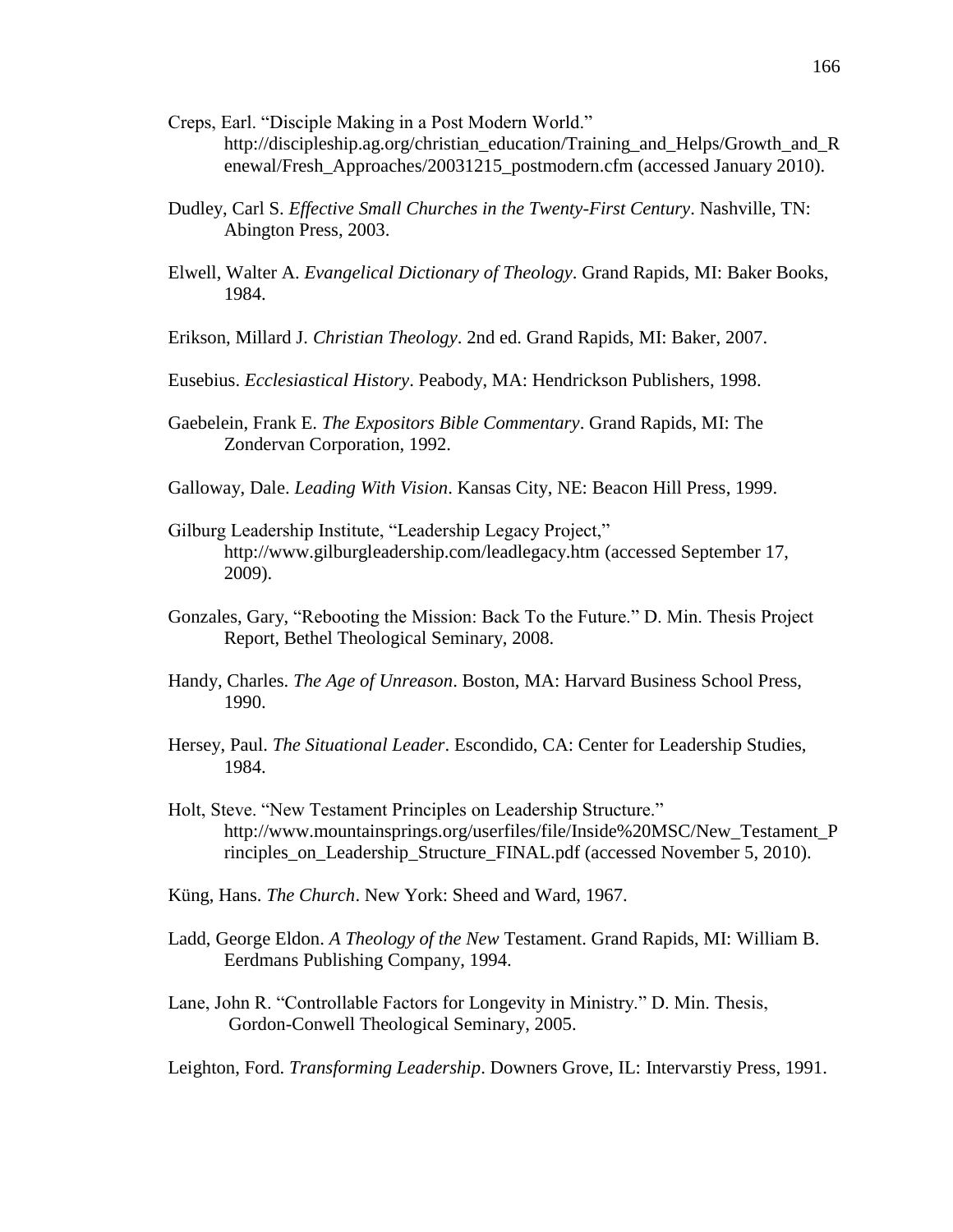- Leedy, Paul D., and Jeanne Ellis Ormrod. *Practical Research*. 8th ed., Upper Saddle River, NJ: Pearson Merrill Prentice Hall, 2005.
- Lindgren, Alvin J., and Norman Shawchuck. *Management for Your Church*. Nashville, TN: Organization Resource Press, 1984.
- Lockyear, Herbert. *All about the Holy Spirit*. Fifth Printing, Peabody, MA: Hendrikson Publishers, 2006.
- Logan, Robert E. *Beyond Church Growth Action Plans for Developing a Dynamic Church*. Grand Rapids, MI: Fleming H. Revell, 1989.
- Marsden, M. George. *Understanding Fundamentalism and Evangelicalism*. Grand Rapids, MI: William B Eerdmans Publishing Company, 1991.
- Maxwell, John C. *Developing the Leaders around You*. Nashville, TN: Thomas Nelson, 1995.

\_\_\_\_\_\_\_\_. *Developing the Leader within You*. Nashville, TN: Thomas Nelson, 1993.

- McKnight, Scot. "Five Streams of the Emerging Church." http://www.christianitytoday.com/ct/2007/february/11.35.html. (accessed November 5, 2010).
- McNeal, Reggie. *Revolution in Leadership*. Nashville, TN: Abington Press, 1998.
- Miller, Donald E. *Reinventing American Protestantism: Christianity in the New Millennium*. Berkeley and Los Angeles, CA: University of California Press, 1997.
- Myers, William R. *Research in Ministry*. 3rd ed. Chicago, IL: Exploration Plus, 2002.
- Pew Forum on Religious and Public Life, The Religious Composition of the United States.Document,http://religions.pewforum.org/pdf/report-religious-landscapestudy-chapter-1.pdf (accessed May 12, 2010).
- Pinnock, Clark H. *Flame of Love*. Downers Grove, IL: Intervarsity Press, 1996.
- Rima, Samuel D. *Rethinking the Successful Church*. Grand Rapids, MI: Baker Books, 2002.

Qualitative Research Methods, http://www.socialresearchmethods.net/tutorial/Mensah/default.htm (accessed January 2010).

Sanders, Oswald J. *Spiritual Leadership*. Chicago: Moody Press, 1994.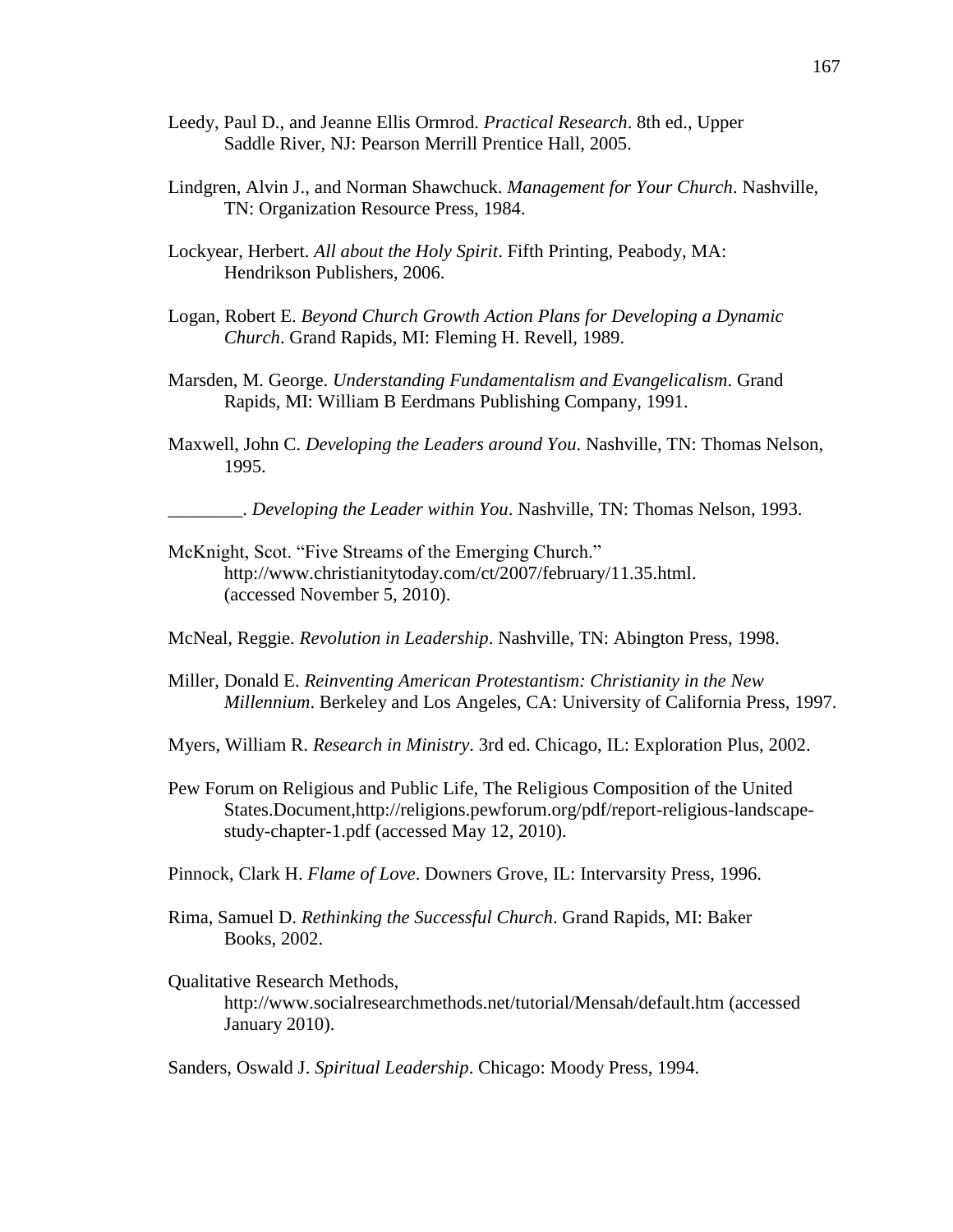- Schaper, Donna. "Leadership Transitions: What the Nonprofit World Can Teach Us," *Congregations* 35, no. 1, (Winter 2009).
- Stanley, Paul D. and Robert J. Clinton *Connecting: The Mentoring Relationships You Need to Succeed in Life*. Colorado Springs, CO: Navpress, 1992.
- Thumma, Scott. "What God Makes Free is Free Indeed," http://hirr.hartsem.edu[/bookshelf/thumma\\_article5.html](http://hirr.hartsem.edu/bookshelf/thumma_article5.html) (accessed October 14, 2009).
- Thrall, Bill, Bruce McNicol, and Ken McElrath. *The Accent of a Leader*. San Francisco, CA: Jossey-Bass, 1999.
- Unruh, Heidi "Building the Church's Readiness for a Transformational Ministry Journey,‖ *Family and Community Ministries* 22, no 4 (Winter 2009).
- Vine, W.E. *Vine's Complete Expository Dictionary of Old and New Testament Words*. Nashville, TN: Thomas Nelson Publishers, 1985.
- "Virginia Baptists on a Mission", Head of Kentucky's largest church retiring, successor tapped, http://www.vbmb.org/courageouschurches/PastoralSuccession.htm (accessed January 2010).
- Vyhmeister, Nancy Jean. *Your Guide to Writing Quality Research Papers*. 2nd ed., Grand Rapids, MI: Zondervan, 2008.
- Wagner, C. Peter. *The New Apostolic Churches*. Ventura, CA: Regal Books, 1998.

\_\_\_\_\_\_\_\_. *Spreading the Fire*. Ventura, CA: Regal Books, 1994.

\_\_\_\_\_\_\_\_. *Churchquake!* Ventura, CA: Regal Books, 1999.

- Walvoord, John F. and Roy B. Zuck. *The Bible Knowledge Commentary Old Testament*. Colorado Springs, CO: Chariot Victor Publishing, 1985.
- Walton, Robert C. *Chronological Background Charts of Church History*. Grand Rapids, MI: Zondervan, 1986.

Warren, Rick. *The Purpose Driven Church*. Grand Rapids, MI: Zondervan, 1995.

Weese, Carolyn, and J. Russell Crabtree. *The Elephant in the Boardroom*. San Francisco, CA: Jossey-Bass, 2004.